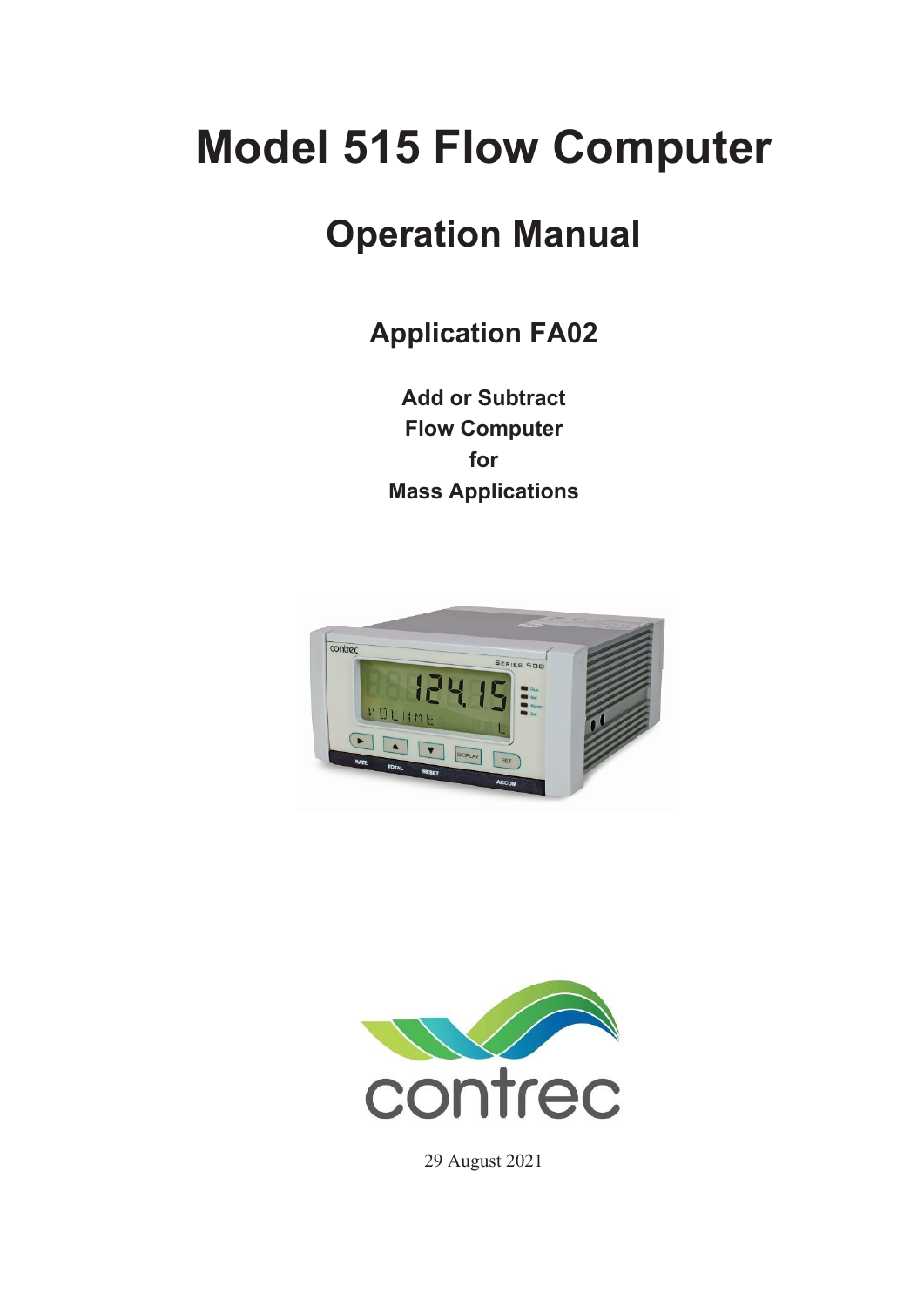### **Model 515 Flow Computer - Operation Manual**

#### © Contrec Limited 2021

The instructions given herein cover the general description, installation, operation and maintenance of the subject equipment. Contrec Limited. reserves the right, without prior notice, to make engineering refinements that may not be reflected in this manual.

Should any questions arise which cannot be answered specifically by this manual, they should be directed to Contrec Limited for further detailed information and technical assistance.

Contrec Limited will not accept any liability for either direct or consequential damages resulting from the use or misapplication of the contents of this manual.

Part of the software embedded in this product is eCos - Embedded Configurable Operating System, a trademark of Red Hat. Portions created by Red Hat are Copyright © 1998, 1999, 2000 Red Hat, Inc. (http://www.redhat.com). All rights reserved

The software in this product was in part provided by Red Hat and any express or implied warranties, including, but not limited to, the implied warranties of merchantability and fitness for a particular purpose are disclaimed. In no event shall the author be liable for any direct, indirect, incidental, special, exemplary, or consequential damages (including, but not limited to, procurement of substitute goods or services; loss of use, data, or profits; or business interruption) however caused and on any theory of liability, whether in contract, strict liability, or tort (including negligence or otherwise) arising in any way out of the use of this software, even if advised of the possibility of such damage.

#### **Contrec Limited**

Riverside, Canal Road, Sowerby Bridge, West Yorkshire HX6 2AY UNITED KINGDOM Tel: +44 1422 829944 Email: sales@contrec.co.uk

#### **Website: www.contrec.co.uk**

**Contrec Systems Pty Ltd** 5 Norfolk Avenue Ringwood, Melbourne 3134 AUSTRALIA Tel: +61 4 413 505 114 Email: info@contrec.com.au

#### **Contrec - USA, LLC**

916 Belcher Drive Pelham AL 35124 USA Tel: +1 (205) 685 3000 Fax: +1 (205) 685 3001 Email: contrec@contrec-usa.com



**Publication No: 515-FA02-OM - 29 August 2021**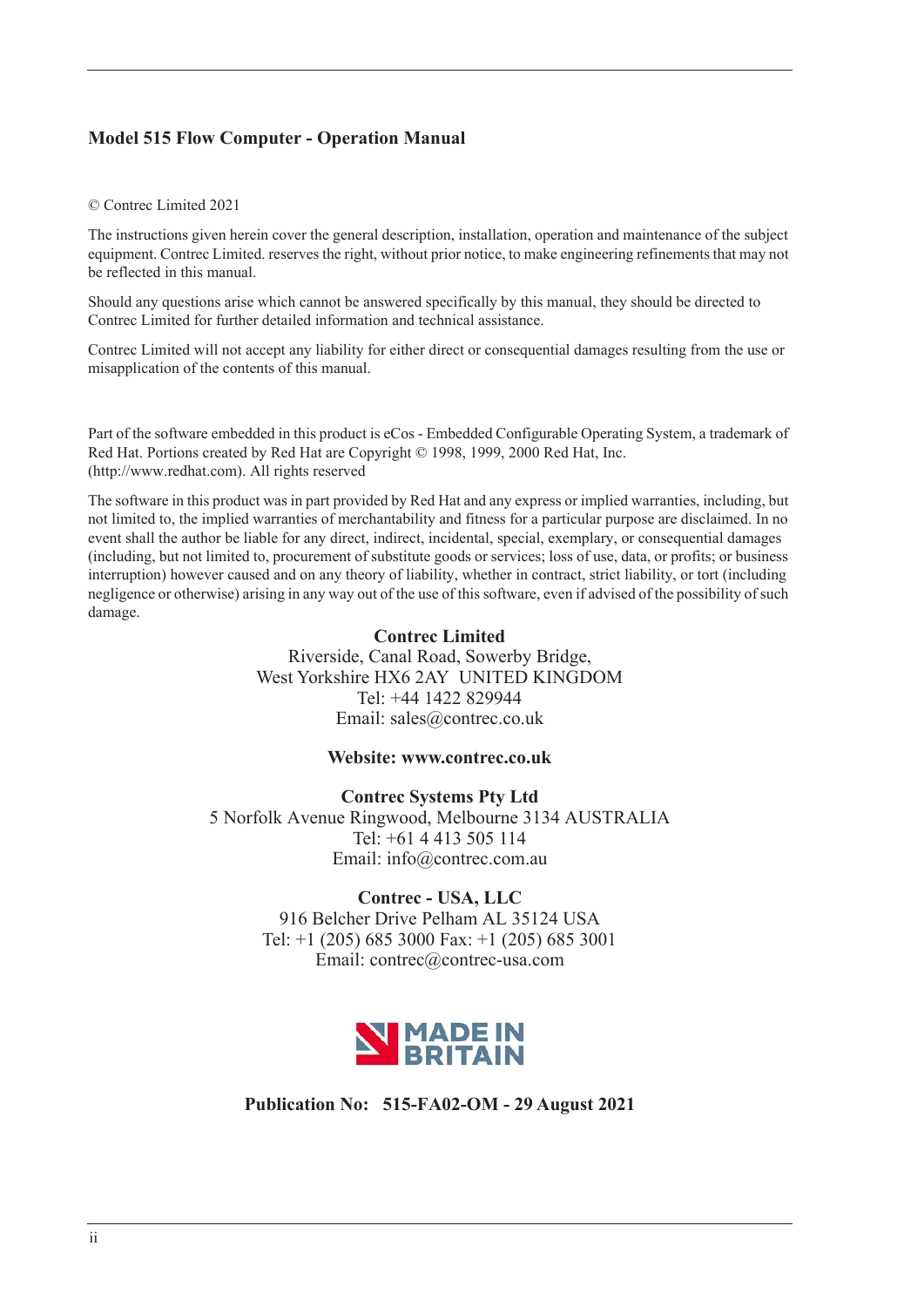

### **The information in this safety notice is for the prevention of injury to personnel and damage to the instrument.**

#### **The manufacturer assumes no liability for injury or damage caused by misuse of the instrument or for modifications made to the instrument.**

This document must be consulted in all cases where the following "Caution" safety symbol is used :  $\bigwedge$ 

### **Qualified Personnel**

The instrument must be installed, operated and serviced by persons who have been properly trained and authorised. Personnel must read and understand this manual prior to installation and operation of the instrument. Refer to section 3 for further information regarding permitted maintenance operations. The safety of any system incorporating the equipment is the responsibility of the assembler of the system.

### **Static Hazard**

The 500 series flow computer uses high speed CMOS circuitry which is sensitive to static damage. The user should observe accepted safety practices for handling electronic devices, especially during servicing. Once the unit is installed, grounded and interconnected, the chances of static damage are greatly reduced.

### **Voltage Hazard**

Before connecting power to the instrument, ensure that the supply voltage for the AC or DC input is suitable. The AC voltage rating is as stated on the instrument rating plate. Personnel should take all due care to avoid electric shock. **For safe operation it is essential to connect a mains safety earth to the A.C. power inlet.** Do not operate at altitudes above 2000m.

### **Welding Hazard**

Do not perform electric welding in close proximity to the instrument or its interconnecting cables. If welding in these areas must be performed, disconnect all cables from the instrument. Failure to do so may result in damage to the unit.

### **Moisture Hazard**

To avoid electrical faults and corrosion of the instrument, do not allow moisture to remain in contact with the instrument. Operate only in a clean, dry and pollutant-free environment.

### **Operating & Storage Temperature**

Operating: If a heater is being used, **DO NOT** isolate the instrument in temperatures below  $-20^{\circ}$ C.

Storage: **DO NOT** store the equipment below -20°C.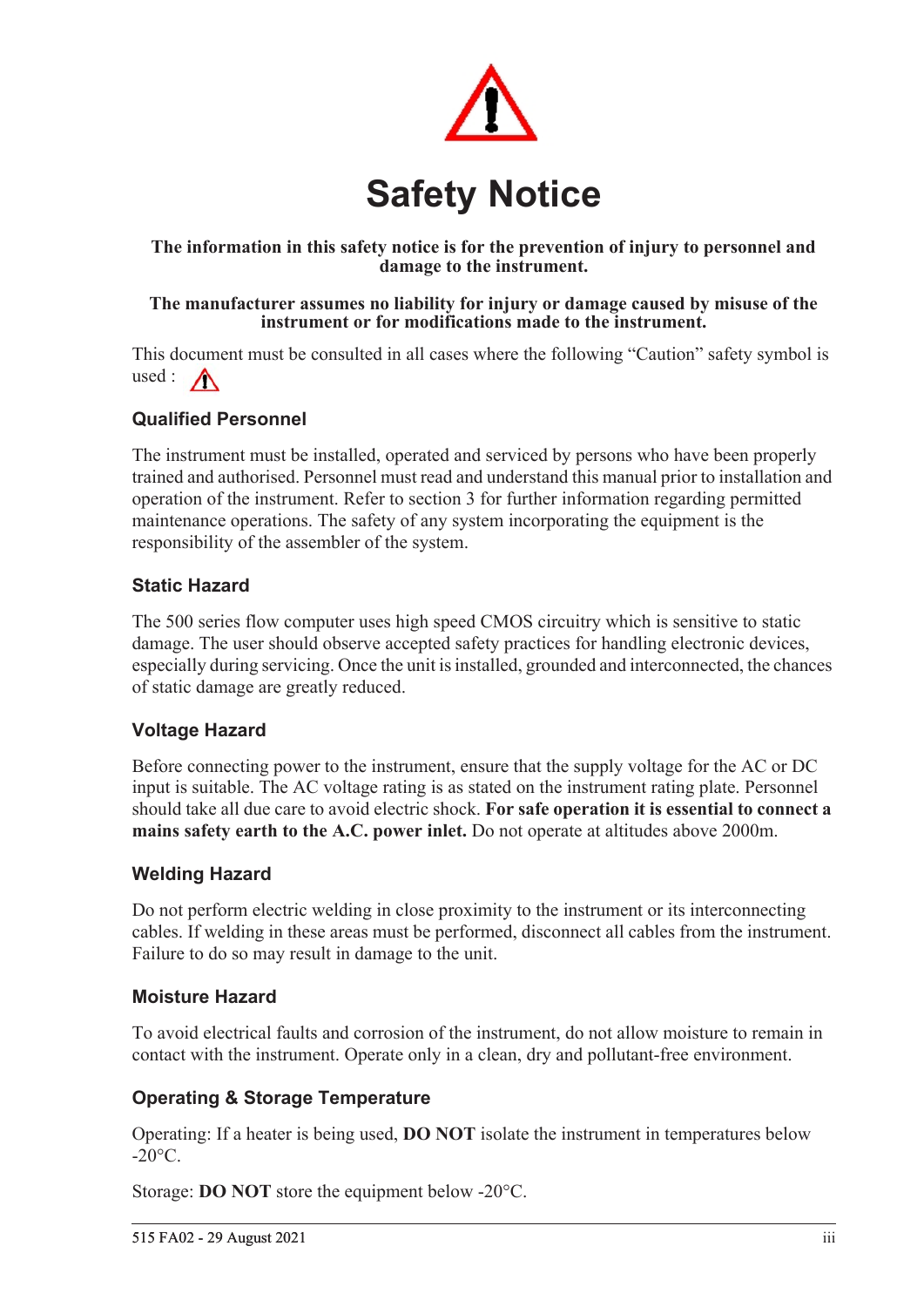### **Disconnection Device**

When powered from a mains supply this unit requires the provision of a suitable mains isolation device, capable of interrupting both poles of the supply and meeting your local wiring regulations, to be suitably located and easily accessible near to the installed instrument. It must be marked as the disconnecting device for the equipment. It must be suitably rated with respect to the cross sectional area of the supply conductors.

### **Instrument Disposal**

Contrec instrumentation should not be thrown into the general waste system.

If within EU member states, this instrument should be disposed of according to the guidelines set by the WEEE (Waste Electrical and Electronic Equipment) directive 2012/19/EU. If outside of the EU, this equipment should be responsibly disposed of according to local and national regulations for EEE (Electrical and Electronic Equipment).

By not discarding of this product along with other house hold waste you are preserving natural resources and reducing waste sent to landfill and incinerators.

Remove batteries and dispose of separately (see *Disposal of Batteries*) before disposal of Contrec instrumentation.

### **Disposal of Batteries**

Batteries have an environmental impact. Safe and responsible disposal should be undertaken.

In all EU member states, as per Directive 2006/66/EC, batteries must not be thrown away with general waste. Contact your local environmental authority for information regarding disposal or recycling of used batteries, alternatively they can be returned directly to Contrec Ltd. for disposal.

Please Contact Contrec Ltd before returning batteries for disposal.

# **Explanation of IEC Symbols Used**

You should familiarise yourself with the following symbols which are used both within this manual and on the instrument itself.



 This document must be consulted in all cases where the following "Caution" safety symbol is used.



AC Input (AC).



Protective Earth Terminal.



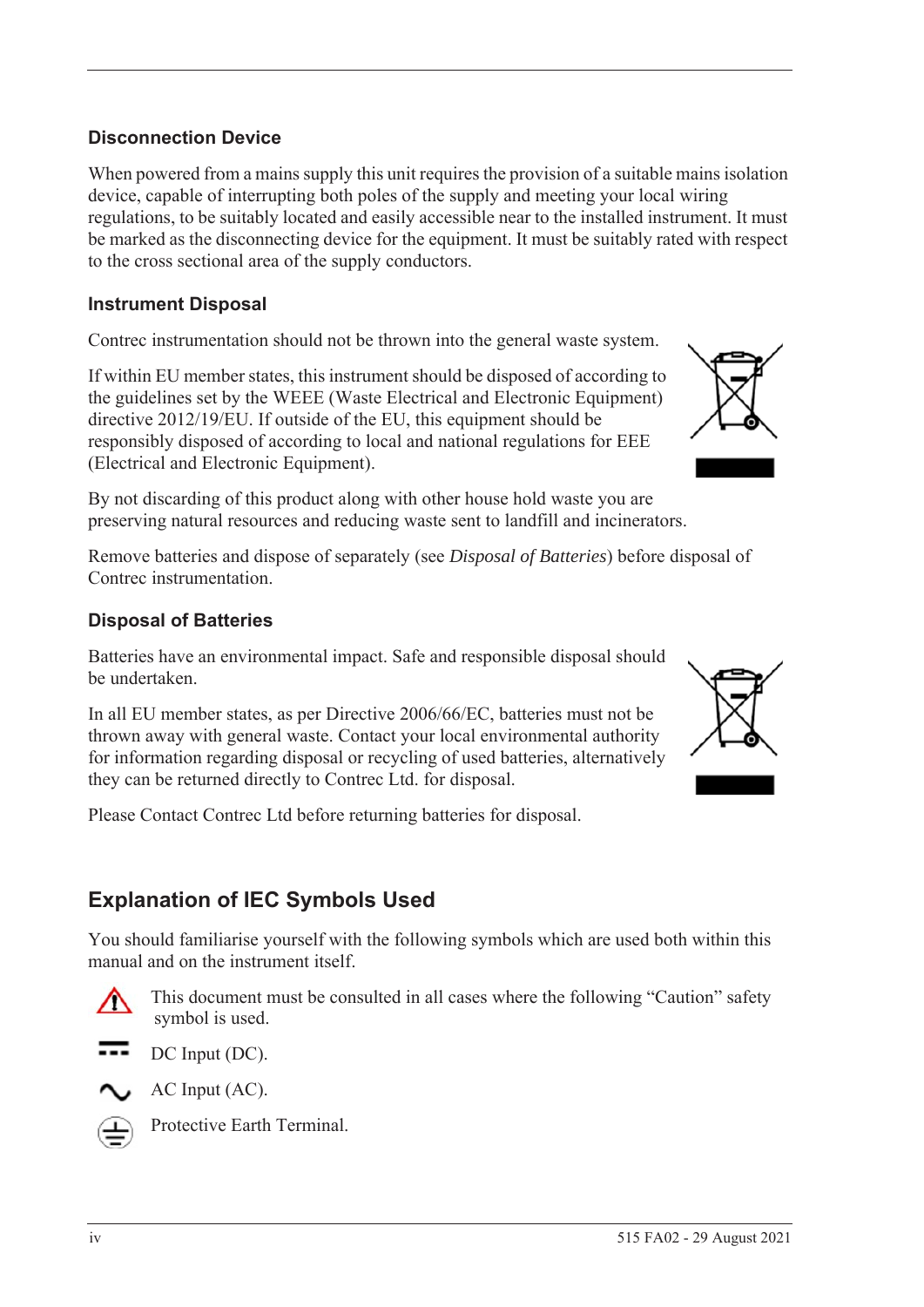| 1 Introduction                                                                                                                                                                                                                                                                                            |  |  |  |  |  |  |    |  |
|-----------------------------------------------------------------------------------------------------------------------------------------------------------------------------------------------------------------------------------------------------------------------------------------------------------|--|--|--|--|--|--|----|--|
| Features<br>. The contract of the contract of the contract of the contract of the contract of $\mathcal{A}$                                                                                                                                                                                               |  |  |  |  |  |  |    |  |
|                                                                                                                                                                                                                                                                                                           |  |  |  |  |  |  |    |  |
| Calculation Modes et al., and a contract the contract of the contract of the contract of the 1                                                                                                                                                                                                            |  |  |  |  |  |  |    |  |
| Calculations experience in the contract of the contract of the contract of the contract of the contract of the contract of the contract of the contract of the contract of the contract of the contract of the contract of the                                                                            |  |  |  |  |  |  |    |  |
| Analog Input Scaling (and the contract of the contract of the contract of the 2                                                                                                                                                                                                                           |  |  |  |  |  |  |    |  |
| Displayed Information and the contract of the contract of the contract of the state of the 3                                                                                                                                                                                                              |  |  |  |  |  |  |    |  |
| Main Menu Variables and a contract the contract of the contract of the contract of the contract of the contract of the contract of the contract of the contract of the contract of the contract of the contract of the contrac                                                                            |  |  |  |  |  |  |    |  |
| Communications research and contract the contract of the contract of the contract of 4                                                                                                                                                                                                                    |  |  |  |  |  |  |    |  |
| Isolated Outputs and a contract the contract of the contract of the contract of the 4                                                                                                                                                                                                                     |  |  |  |  |  |  |    |  |
| Relay Outputs in the contract of the contract of the contract of the contract of the contract of the contract of the contract of the contract of the contract of the contract of the contract of the contract of the contract                                                                             |  |  |  |  |  |  |    |  |
| Software Configuration et al., and a contract of the contract of the contract of the 4                                                                                                                                                                                                                    |  |  |  |  |  |  |    |  |
| Limitations of Use the company of the company of the company of the company of the company of the company of the company of the company of the company of the company of the company of the company of the company of the comp                                                                            |  |  |  |  |  |  |    |  |
| Approvals received a construction of the contract of the construction of 5                                                                                                                                                                                                                                |  |  |  |  |  |  |    |  |
|                                                                                                                                                                                                                                                                                                           |  |  |  |  |  |  |    |  |
| 2 Specifications                                                                                                                                                                                                                                                                                          |  |  |  |  |  |  |    |  |
|                                                                                                                                                                                                                                                                                                           |  |  |  |  |  |  |    |  |
|                                                                                                                                                                                                                                                                                                           |  |  |  |  |  |  |    |  |
| 3 Installation & Maintenance                                                                                                                                                                                                                                                                              |  |  |  |  |  |  |    |  |
| Installation Instructions                                                                                                                                                                                                                                                                                 |  |  |  |  |  |  |    |  |
| Cleaning and Decontamination and the contract of the contract of the contract of the state of the Second Second Second Second Second Second Second Second Second Second Second Second Second Second Second Second Second Secon                                                                            |  |  |  |  |  |  |    |  |
| Panel Mounting Theorem 2014 Contract of the Community Contract of the Community Community Community Community Community Community Community Community Community Community Community Community Community Community Community Co                                                                            |  |  |  |  |  |  |    |  |
| Electrical Connection and a construction of the contract of the contract of the contract of the contract of the                                                                                                                                                                                           |  |  |  |  |  |  | 10 |  |
| <b>Rear Panel Connections <i>Rear</i> Panel Connections <i>Rear</i> Panel <i>Rear Panel <b>Connections</b></i> <b><i>Rear Panel <b><i>Rear Panel <b>Connections</b> Rear Panel <b><i>Rear</i></b></i> <b><i>Panel <b><i>Rear</i></b> Panel <b><i>Rear</i></b></i> <b><i>Panel</i></b></b></b></i></b></b> |  |  |  |  |  |  | 10 |  |
| Terminal Designations and a contract the contract of the contract of the contract of the contract of the contract of the contract of the contract of the contract of the contract of the contract of the contract of the contr                                                                            |  |  |  |  |  |  | 11 |  |
| Terminal Wiring Insulation and a contract of the contract of the contract of the contract of the contract of the contract of the contract of the contract of the contract of the contract of the contract of the contract of t                                                                            |  |  |  |  |  |  | 12 |  |
|                                                                                                                                                                                                                                                                                                           |  |  |  |  |  |  | 12 |  |
| Mains Power Wiring Theory of the company of the company of the company of the company of the company of the company of the company of the company of the company of the company of the company of the company of the company o                                                                            |  |  |  |  |  |  | 12 |  |
| a constitución de la constitución de la constitución de la constitución de la constitución de la constitución<br>Inputs                                                                                                                                                                                   |  |  |  |  |  |  | 13 |  |
| Frequency Input Connection and a construction of the contract of the contract of the contract of the contract of the contract of the contract of the contract of the contract of the contract of the contract of the contract                                                                             |  |  |  |  |  |  | 13 |  |
| Analog Input Connections and a contract the contract of the contract of the contract of the 14                                                                                                                                                                                                            |  |  |  |  |  |  |    |  |
| Logic Input Connection and the connection of the connection of the connection of the connection of the connection                                                                                                                                                                                         |  |  |  |  |  |  | 15 |  |
|                                                                                                                                                                                                                                                                                                           |  |  |  |  |  |  | 16 |  |
| 4-20 mA Output Connection and a constant of the contract of the contract of the contract of the contract of the contract of the contract of the contract of the contract of the contract of the contract of the contract of th                                                                            |  |  |  |  |  |  | 16 |  |
| Pulse Output Connection and and a subsequence of the set of the set of the set of the set of the set of the set of the set of the set of the set of the set of the set of the set of the set of the set of the set of the set                                                                             |  |  |  |  |  |  | 17 |  |
| Control Relays (Alarms) and a contract the contract of the contract of the contract of the contract of the contract of the contract of the contract of the contract of the contract of the contract of the contract of the con                                                                            |  |  |  |  |  |  | 18 |  |
| RC Network for Interference Suppression and a substitution of the set of the set of the set of the set of the                                                                                                                                                                                             |  |  |  |  |  |  | 19 |  |
| Communications<br>.<br>In the second complete state of the second complete state of the second complete state of the second complete                                                                                                                                                                      |  |  |  |  |  |  | 20 |  |
| COM-1 RS-232 Port<br>in a construction of the construction of the construction of the construction of the construction of the construction of the construction of the construction of the construction of the construction of the construction of t                                                       |  |  |  |  |  |  | 20 |  |
| COM-2 RS-485 Port Option                                                                                                                                                                                                                                                                                  |  |  |  |  |  |  | 20 |  |
| COM-2 Ethernet Port Option and the contract of the contract of the contract of the contract of the contract of                                                                                                                                                                                            |  |  |  |  |  |  | 21 |  |
| <b>Mains Connection</b><br>and a complete that the complete state of the complete state of the complete state of the complete state of the                                                                                                                                                                |  |  |  |  |  |  | 21 |  |
| Earthing and Shielding Theorem 2014 Contract the Community of the Community of the Community of the Community of the Community of the Community of the Community of the Community of the Community of the Community of the Com                                                                            |  |  |  |  |  |  | 21 |  |
| <b>Disconnection Device</b><br>de la caractería de la caractería de la caractería de la caractería de la caractería de la caractería                                                                                                                                                                      |  |  |  |  |  |  | 21 |  |
| Maintenance Instructions<br>a construcción de la construcción de la construcción de la construcción de la construcción de la construcción                                                                                                                                                                 |  |  |  |  |  |  | 21 |  |
| <b>Battery Replacement</b><br>.<br>In the second complete the second complete second complete the second complete second complete second complete                                                                                                                                                         |  |  |  |  |  |  | 22 |  |
| Battery Type and a substitution of the state of the state of the state of the state of the state of the state of the state of the state of the state of the state of the state of the state of the state of the state of the s                                                                            |  |  |  |  |  |  | 22 |  |
|                                                                                                                                                                                                                                                                                                           |  |  |  |  |  |  |    |  |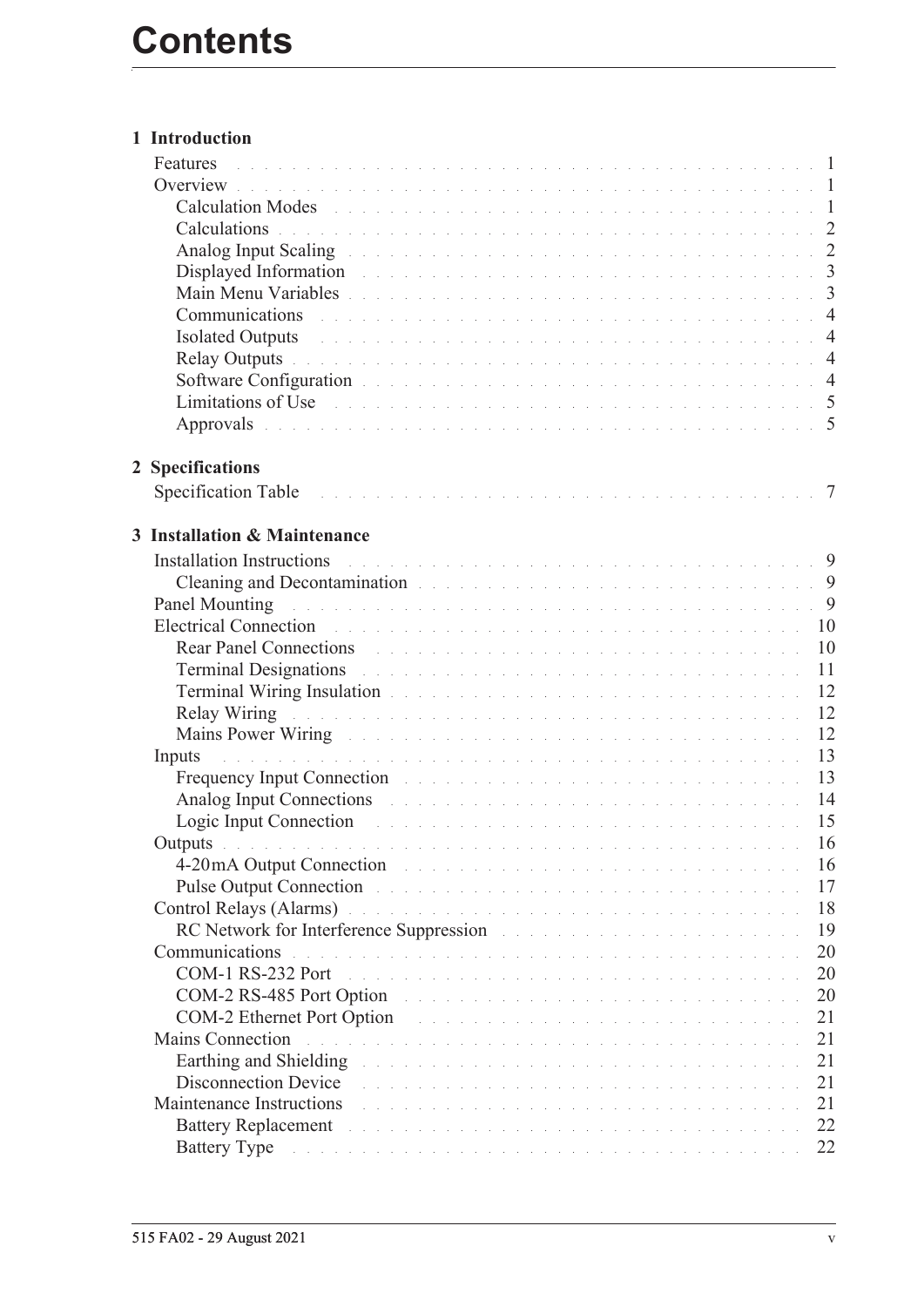# **[4 Operation](#page-32-0)**

| Normal Operation and a contract the contract of the contract of the contract of the 23                                                                                                                                         |    |
|--------------------------------------------------------------------------------------------------------------------------------------------------------------------------------------------------------------------------------|----|
| Default Total de la commune de la commune de la commune de la commune de la commune de 23                                                                                                                                      |    |
| Status LEDs <b>Election Community 23</b> Status 2014 19:30 August 23                                                                                                                                                           |    |
| Front Panel Keys And All Albert Hans and Albert Hans and Albert Hans and Albert 24                                                                                                                                             |    |
|                                                                                                                                                                                                                                |    |
| Main Menu Items des anderes and des anderes and des anderes and the contract of the 25                                                                                                                                         |    |
|                                                                                                                                                                                                                                |    |
|                                                                                                                                                                                                                                |    |
| Data Logs de la componentación de la componentación de la componentación de 26                                                                                                                                                 |    |
| Model Information and a contract the contract of the contract of the contract of the 28                                                                                                                                        |    |
|                                                                                                                                                                                                                                |    |
| <b>5 Instrument Calibration</b>                                                                                                                                                                                                |    |
| Introduction                                                                                                                                                                                                                   |    |
|                                                                                                                                                                                                                                |    |
|                                                                                                                                                                                                                                |    |
| Changing the Instrument Settings and a contract of the contract of the settings of the contract of the contract of the contract of the contract of the contract of the contract of the contract of the contract of the contrac |    |
| Program Backup & Reports and a contract the contract of the contract of the 23                                                                                                                                                 |    |
|                                                                                                                                                                                                                                |    |
|                                                                                                                                                                                                                                |    |
| Upload and Clone of Application Software Marshall and Allen and Allen and State and State and State and State and State and State and State and State and State and State and State and State and State and State and State an |    |
|                                                                                                                                                                                                                                |    |
|                                                                                                                                                                                                                                |    |
| Units of Measurement entering the contract of the contract of the contract of the state of the 36                                                                                                                              |    |
| Parameters and a construction of the construction of the construction of the 37                                                                                                                                                |    |
| Inputs and a construction of the construction of the construction of the construction of $37$                                                                                                                                  |    |
| Outputs and a construction of the construction of the construction of the construction of the construction of the construction of the construction of the construction of the construction of the construction of the construc | 43 |
| Alarms<br>a de la caractería de la caractería de la caractería de la caractería de la caractería de la caractería                                                                                                              | 45 |
| Communications and a contract the contract of the contract of the contract of the contract of the contract of                                                                                                                  | 47 |
| Time Settings and Data Logging The Contract of the Contract of the Settings and Data Logging                                                                                                                                   | 48 |
| General Setup Parameters and a contract of the contract of the contract of the S1                                                                                                                                              |    |
| Test Menu barras de la construcción de la construcción de la construcción de la construcción de la S4                                                                                                                          |    |
|                                                                                                                                                                                                                                |    |
| <b>Error Messages</b><br>.<br>The company of the company of the company of the company of the company of the company of the company of the company                                                                             | 55 |
| Warning Messages experience and the contract of the contract of the state of the state of the S6                                                                                                                               |    |
| <b>6 Communications</b>                                                                                                                                                                                                        |    |
| Overview<br>a constitución de la caractería de la caractería de la caractería de la caractería de la caractería de la cara                                                                                                     | 57 |
| Hardware Interconnection                                                                                                                                                                                                       | 57 |
| .<br>In de la casa de la casa de la casa de la casa de la casa de la casa de la casa de la casa de la casa de la ca<br>Protocols                                                                                               | 59 |
|                                                                                                                                                                                                                                | 59 |
| Simple ASCII Protocol<br>.<br>In the company of the company of the company of the company of the company of the company of the company of th                                                                                   |    |
| <b>Requests Format</b><br>.<br>The contract of the contract of the contract of the contract of the contract of the contract of the contract of                                                                                 | 59 |
| Instrument Responses and a construction of the construction of the construction of the construction of the construction of the construction of the construction of the construction of the construction of the construction of | 61 |
| Corrupted or Invalid Requests and a subsequently as a series of the set of the set of the set of the set of the                                                                                                                | 64 |
| Modbus RTU Protocol<br>والمتعاون والمتعاون والمتعاون والمتعاونة والمتعاونة والمتعاونة والمتعاونة والمتعاونة والمتعاونة والمتعاونة                                                                                              | 65 |
| List of Data Registers and a consequence of the consequence of the consequence of the consequence of the consequence of the consequence of the consequence of the consequence of the consequence of the consequence of the con | 67 |
| Printer Protocol<br>.<br>The companies of the companies of the companies of the companies of the companies of the companies of the comp                                                                                        | 71 |
| Types of Printouts and a contract the contract of the contract of the contract of the contract of the contract of the contract of the contract of the contract of the contract of the contract of the contract of the contract | 72 |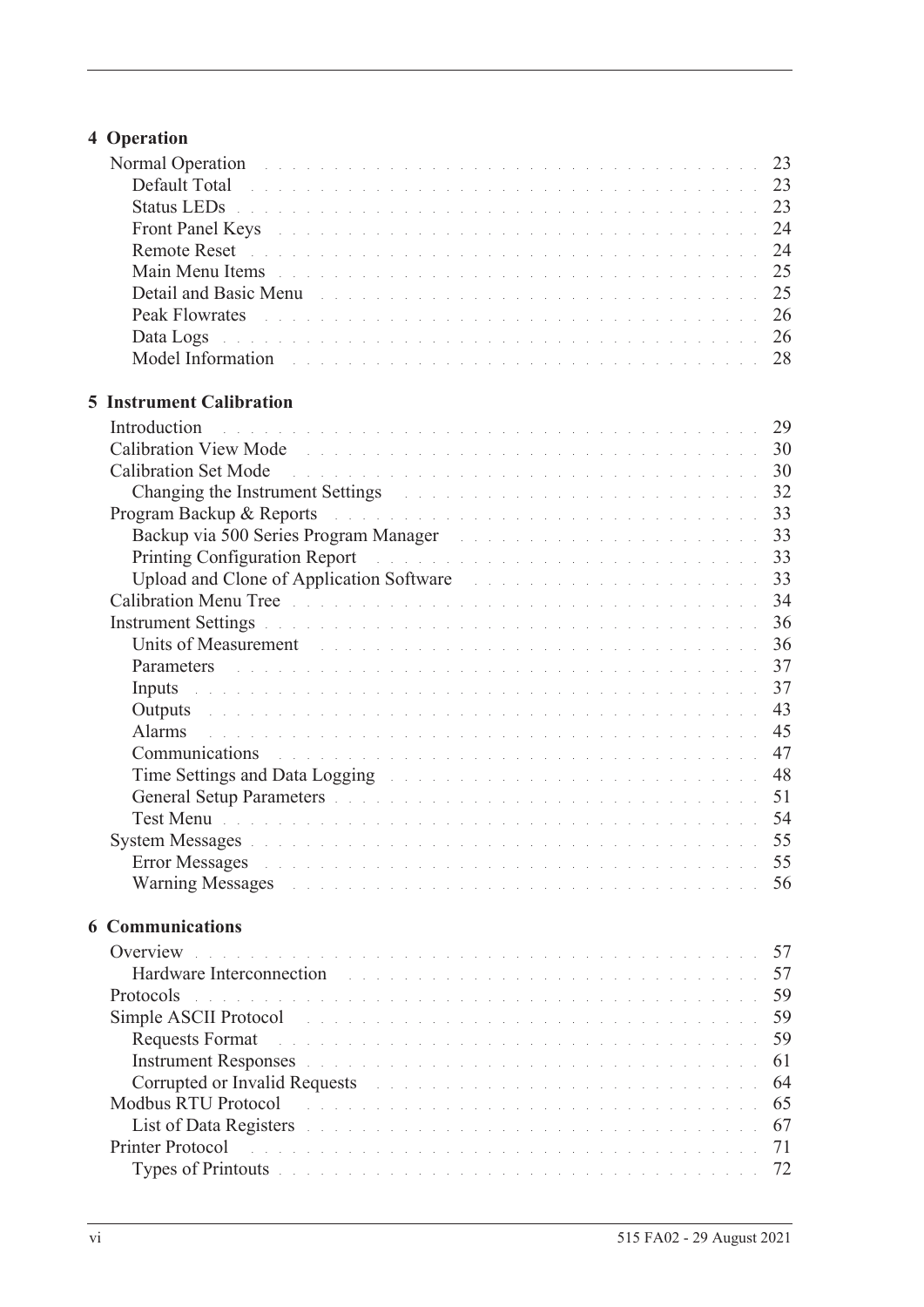| Printer Data Control entrepreneur and the control of the control of the control of the control of the control of the control of the control of the control of the control of the control of the control of the control of the  |  |
|--------------------------------------------------------------------------------------------------------------------------------------------------------------------------------------------------------------------------------|--|
| <b>Appendix A Glossary</b>                                                                                                                                                                                                     |  |
| Glossary and the contract of the contract of the contract of the contract of the contract of the contract of the contract of the contract of the contract of the contract of the contract of the contract of the contract of t |  |
| <b>Appendix B Model Numbers</b>                                                                                                                                                                                                |  |
|                                                                                                                                                                                                                                |  |
| <b>Custom Version Codes Contract Codes Codes Codes Code Reserves Additional Codes Code Reserves Additional Codes Codes Codes Codes Codes Codes Codes Codes Codes Codes Codes Codes Codes Cod</b>                               |  |
| Application Information Code experience and a series and a series and a series of 80                                                                                                                                           |  |
| Appendix C Ethernet Port & Setup                                                                                                                                                                                               |  |
| Ethernet Port de la communication de la communication de la communication de la S2                                                                                                                                             |  |
| Connecting 515 Ethernet to Networks/Routers and the connection of the 1982                                                                                                                                                     |  |
|                                                                                                                                                                                                                                |  |
| Index <b>Executive Contract Contract Contract Contract Contract Contract Contract Contract RS</b>                                                                                                                              |  |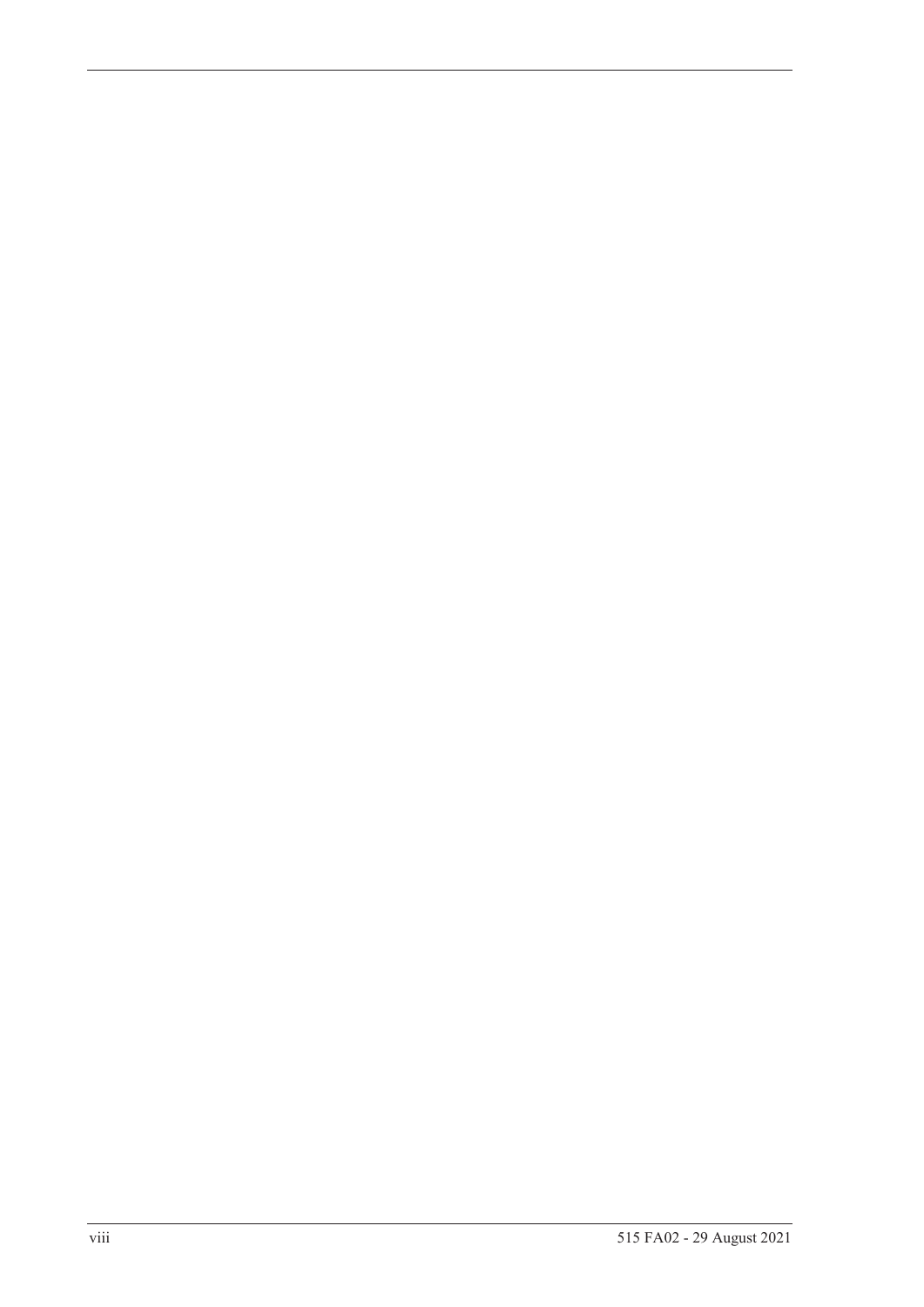# **List of Figures**

| L  | <b>Typical Application Diagram</b> and the substitution of the substitution of the substitution of the substitution of the substitution of the substitution of the substitution of the substitution of the substitution of the subs  |  |
|----|--------------------------------------------------------------------------------------------------------------------------------------------------------------------------------------------------------------------------------------|--|
| 2  | 500 Series Instrument Panel Mounting and a contract of the contract of the 19                                                                                                                                                        |  |
| 3  | Rear Panel Connections - Original and a substitution of the contract of the 10                                                                                                                                                       |  |
| 4  | Rear Panel Connections - New RS485 Version<br>10                                                                                                                                                                                     |  |
| 5  | Rear Panel Connections - New Ethernet Version<br>11                                                                                                                                                                                  |  |
| 6  | Externally Powered Voltage Transmitter and a contract to the contract of 14                                                                                                                                                          |  |
| 7  | 14<br>Internally Powered Voltage Transmitter March 2014 and State and State and State and                                                                                                                                            |  |
| 8  | 15                                                                                                                                                                                                                                   |  |
| 9  | 15<br>Internally Powered Current Loops and a substitution of the state of the state of the state of the state of the                                                                                                                 |  |
| 10 | Logic Inputs Connection Diagram and a connection of the Connection of the Connection of the Connection of the Connection of the Connection of the Connection of the Connection of the Connection of the Connection of the Conn<br>16 |  |
| 11 | 17                                                                                                                                                                                                                                   |  |
| 12 | 17<br>Output Pulse Connection Diagram and a connection of the Connection of the Connection of the Connection of the Connection of the Connection of the Connection of the Connection of the Connection of the Connection of the Conn |  |
| 13 | 18<br>Relay Connection Diagram and a connection of the connection of the connection of the connection of the connection of the connection of the connection of the connection of the connection of the connection of the connection  |  |
| 14 | 20                                                                                                                                                                                                                                   |  |
| 15 | 27<br>Logged Data Display Methods and a contract the contract of the contract of the contract of the contract of the contract of the contract of the contract of the contract of the contract of the contract of the contract of the |  |
| 16 | Calibration Menu Tree Sheet 1 and the community of the community of the Sheet 1<br>34                                                                                                                                                |  |
| 17 | 35<br>Calibration Menu Tree Sheet 2 and the contract of the contract of the contract of the contract of the contract of the contract of the contract of the contract of the contract of the contract of the contract of the contract |  |
| 18 | 57<br>RS-232 Cable Connections to a Computer and the substantial contract the set of the set of the set of the set of the set of the set of the set of the set of the set of the set of the set of the set of the set of the set of  |  |
| 19 | 58                                                                                                                                                                                                                                   |  |
| 20 | 83<br>DataMod - Modbus Connection Settings and the connection of the connection of the settings of the connection of the connection of the connection of the connection of the connection of the connection of the connection of the |  |
|    |                                                                                                                                                                                                                                      |  |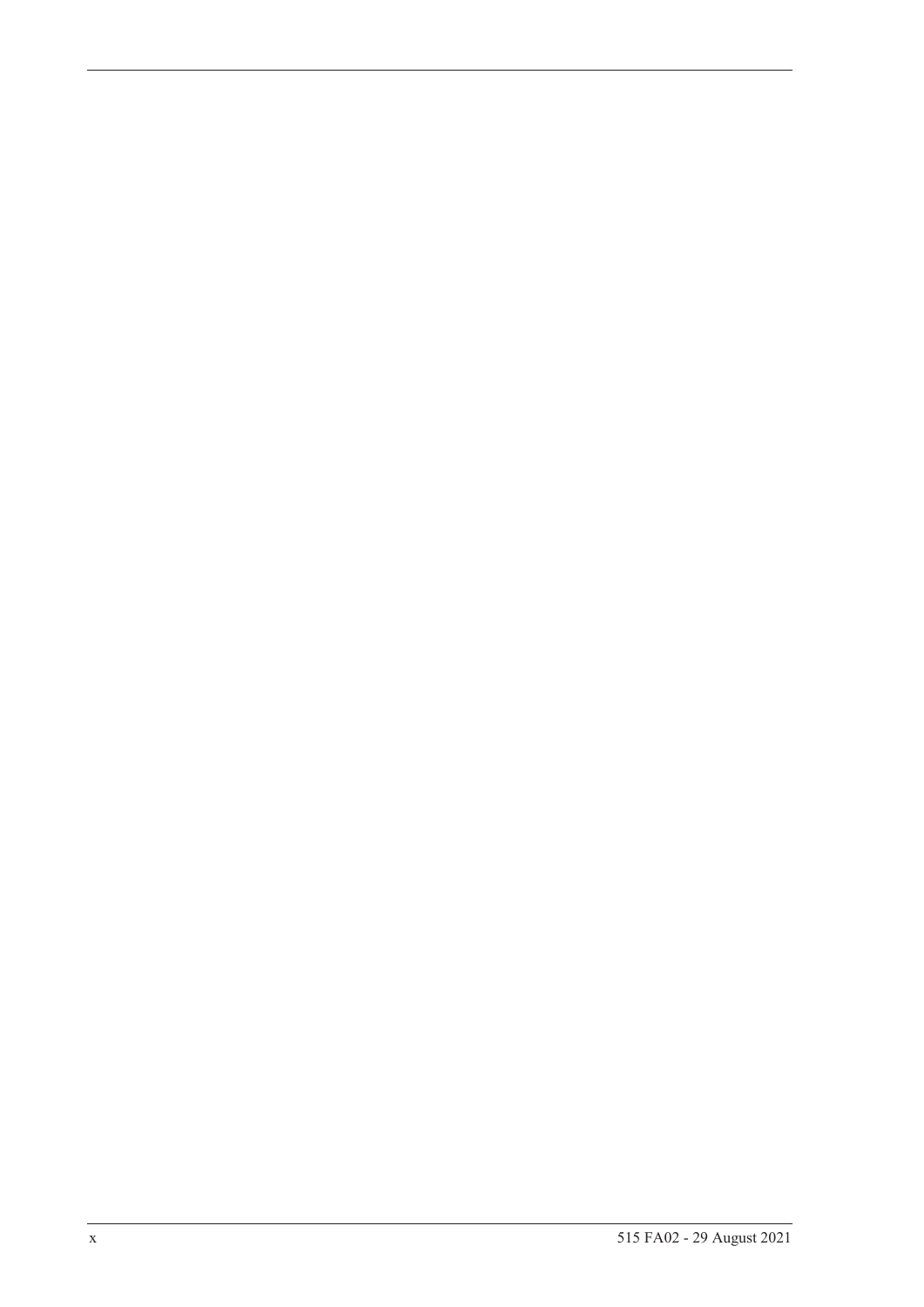# <span id="page-10-0"></span>**Chapter 1 Introduction**

# <span id="page-10-1"></span>**Features**

- **•** Programmable for either frequency or analog flow inputs
- **•** Tailored for mass units of measure
- **•** Freely assignable alarms for high or low levels
- **•** Selection of Detail or Basic main menu to suit operator and application
- **•** Selection of second language and user tags
- **•** RTC logging with over 1000 entries.
- **•** Programmable pulse width and scaling of pulse output
- **•** 4-20 mA retransmission
- **•** RS232 and RS485 or Ethernet (optional) serial ports
- **•** Modbus RTU, Printer and other serial port protocols
- **•** Front panel adjustment of 8-24 V DC output voltage
- **•** Backlit display

# <span id="page-10-2"></span>**Overview**

The 515 FA02 application pack is an add or subtract flow computer that is tailored specifically for mass measurement. It can perform either addition or subtraction on two frequency inputs or on two analog inputs.

The flow computer is suitable for accepting signals directly from flowmeters or for collecting re-transmitted signals from other flow computers providing a resultant rate and total. The instrument displays the flow rate and total for each channel as well as the result.

The frequency input is compatible with a wide range of frequency signals, including millivolt signals, reed switches, Namur proximity switches and pulse trains via its smart front-panel program selection. The analog input can be scaled and have filtering, non-linear correction and cutoff points applied to the signal.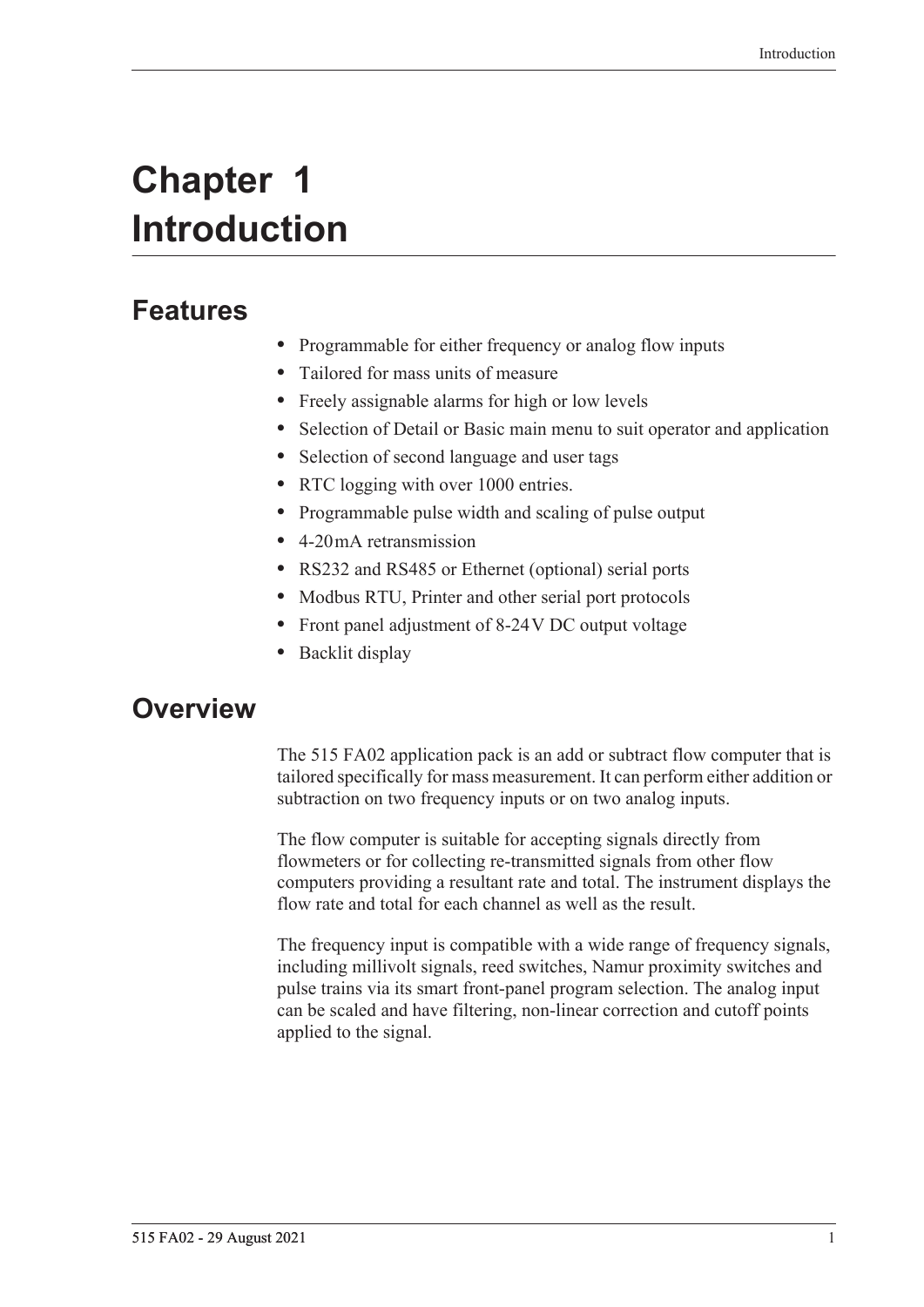### <span id="page-11-0"></span>**Calculation Modes**

This instrument is capable of operating in the following modes:

- Addition (Channel  $1 +$ Channel 2)
- Subtraction (Channel 1 Channel 2)

When subtraction mode is selected the larger flow should be connected to channel 1. The instrument can also be programmed to perform the calculation on either the frequency inputs (FINP1 and FINP2) or the analog inputs (AINP3 and AINP4).

The operation mode can be observed via Modbus RTU communications. Please refer to **[Instrument Control and I/O](#page-78-0)** on page 69 for further details.

### <span id="page-11-1"></span>**Calculations**

The following equations identify the derivation of some of the displayed variables. If your interest is more in the operation of the instrument, you can skip this section and allow the instrument to take care of the calculations.

For frequency inputs the calculation of totals are exact as the instrument collects all pulses detected on each channel.

```
channel total = pulses / k-factor
```
The flow rates are derived from an accurately measured frequency:

*channel flow = frequency / k-factor*

For analog inputs, to derive the flow rate, the analog input is normalised to a value (A) between 0 and 1.

*channel flow =*  $(V_f max - V_f min)A + V_f min$ 

*channeltotal* =  $\int (channelflow \cdot \Delta t)$ 

The resultant values are then:

*ADD result = channel 1 + channel 2 SUB result = channel 1 - channel 2*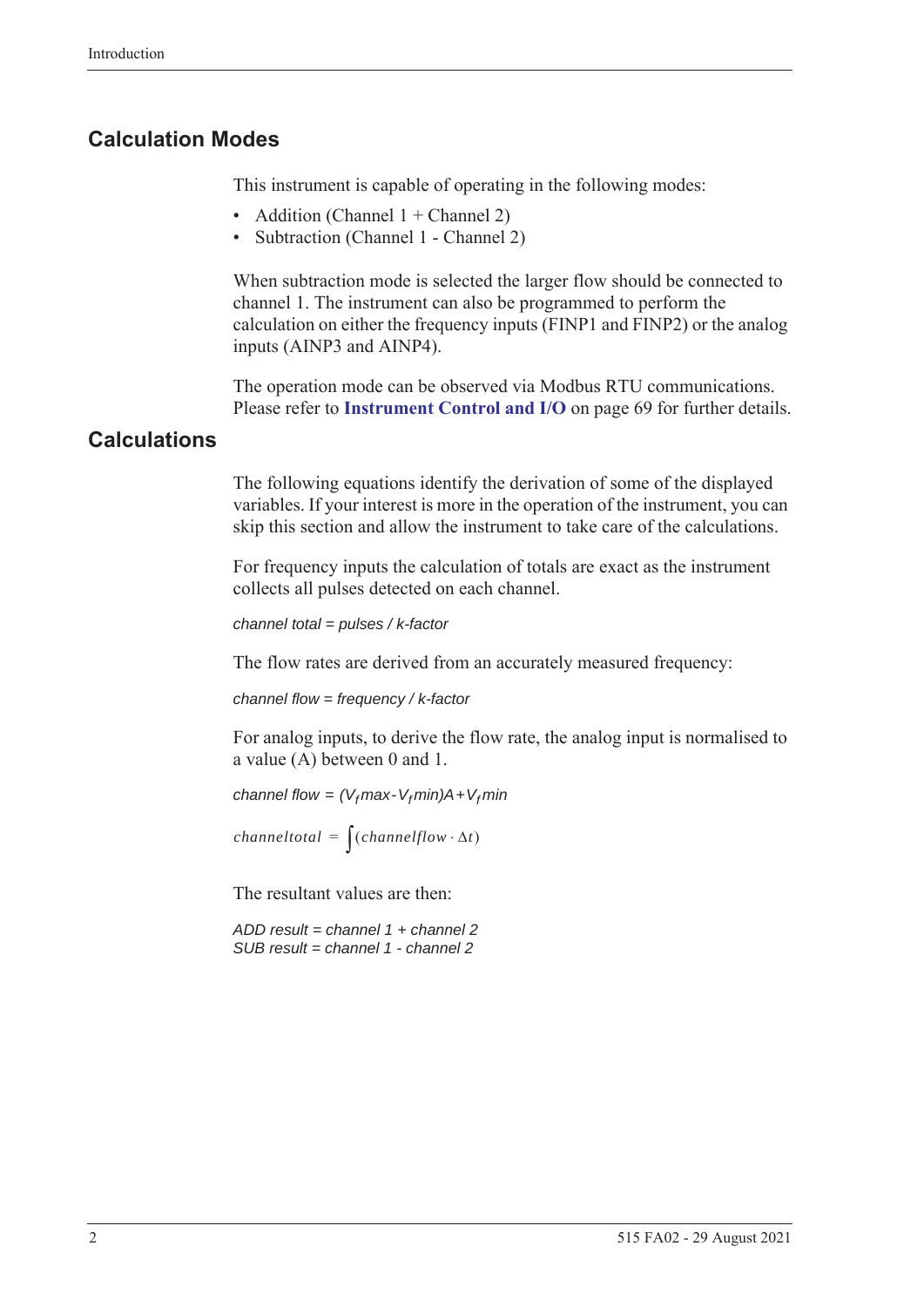# <span id="page-12-0"></span>**Analog Input Scaling**

The analog inputs in this instrument are scaled by the following general formula:

$$
f(A) = P_{min} + (P_{max} - P_{min}) \cdot A^*
$$

where:

*Pmin* = minimum point (equivalent to offset)

- $P_{max}$  = maximum point ( $P_{max} P_{min}$  is equivalent to span)
- *A\** = normalised signal (0 to 1) with correction applied for a flow input

#### **Correction Type**

- LINEAR:  $A^* = A$  when the instrument is not required to apply correction
- NON-LINEAR:  $A^* = A_c$  when the instrument applies correction from the points in the correction table

### <span id="page-12-1"></span>**Displayed Information**

The front panel display shows the current values of the input variables and the results of the calculations.

The instrument can be supplied with a real-time clock for data logging of over 1000 entries of the variables as displayed on the main menu.

### <span id="page-12-2"></span>**Main Menu Variables**

| <b>Main Menu</b><br><b>Variables</b> | <b>Default</b><br><b>Units</b> | Variable<br><b>Type</b> |
|--------------------------------------|--------------------------------|-------------------------|
| Total 1                              | kg                             | Total                   |
| Flowrate 1                           | kg/min                         | Rate                    |
| Total 2                              | kg                             | Total                   |
| Flowrate 2                           | kg/min                         | Rate                    |
| <b>Resulting Total</b>               | kg                             | Total                   |
| <b>Resulting Flowrate</b>            | kg/min                         | Rate                    |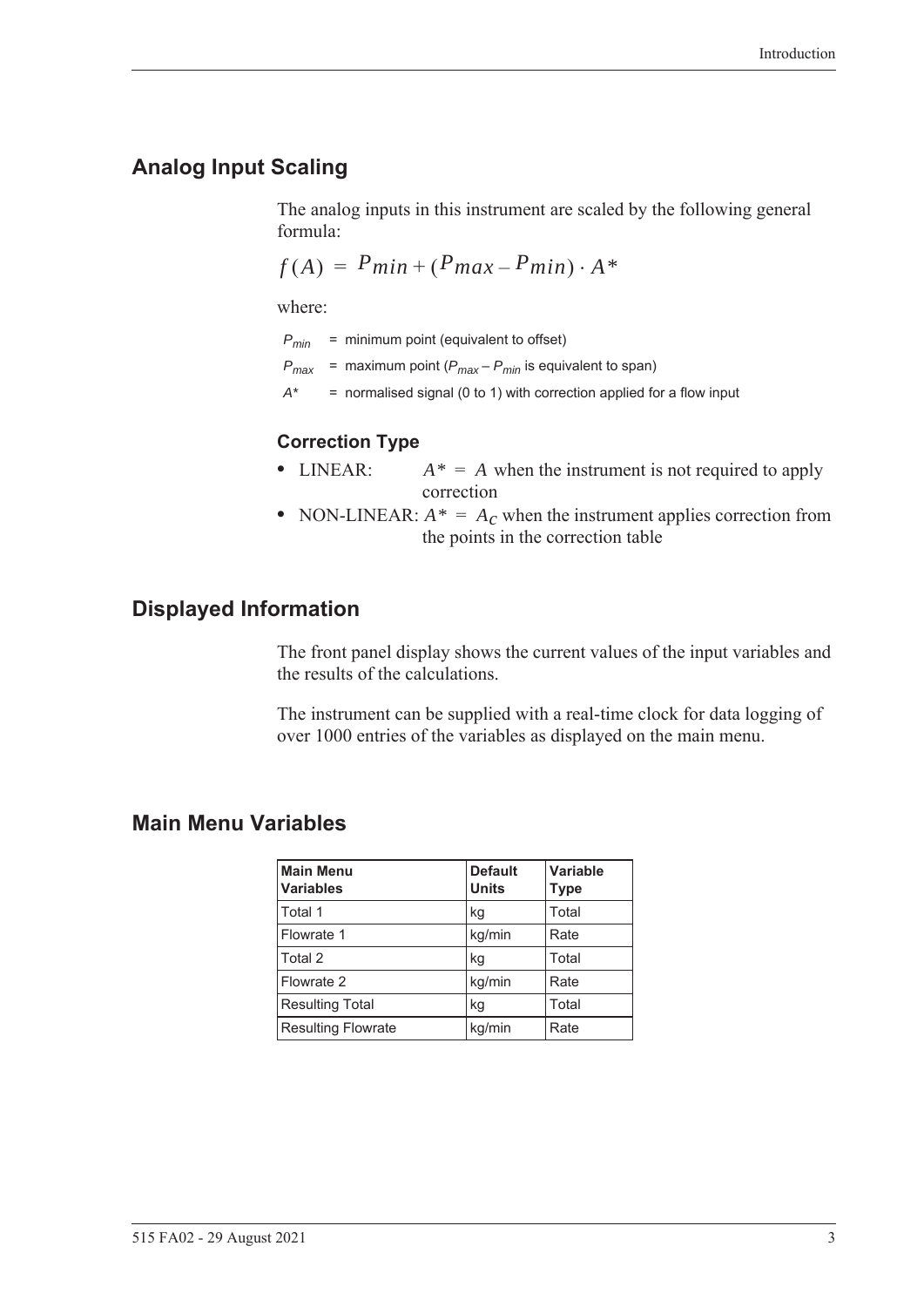#### **Units of Measurement**

In the 500 Series instruments there is a wide range of available units of measurement to be selected from. These can be viewed and selected either during initial Software Configuration via the 500 Series Program Manager (see below) or from within the instrument's calibration settings (if access has been granted) as per **[Units of Measurement](#page-45-2)** on page 36.

### <span id="page-13-0"></span>**Communications**

There are two communication ports available as follows:

- **•** COM-1 RS-232 port
- **•** COM-2 RS-485 port (optional) or Ethernet (optional)

All types of ports can be used for remote data reading, while RS-232 and RS-485 serial ports can be used for printouts and for uploading and downloading of the application software to the instrument.

### <span id="page-13-1"></span>**Isolated Outputs**

The opto-isolated outputs can re-transmit any main menu variable. The type of output is determined by the nature of the assigned variable. Totals are output as pulses and rates are output as 4-20 mA signals. One output is standard, a second output is available as an option.

### <span id="page-13-2"></span>**Relay Outputs**

The relay alarms can be assigned to any of the main menu variables of a rate type. The alarms can be fully configured including hysteresis. Two relays are standard with two additional relays available as an option.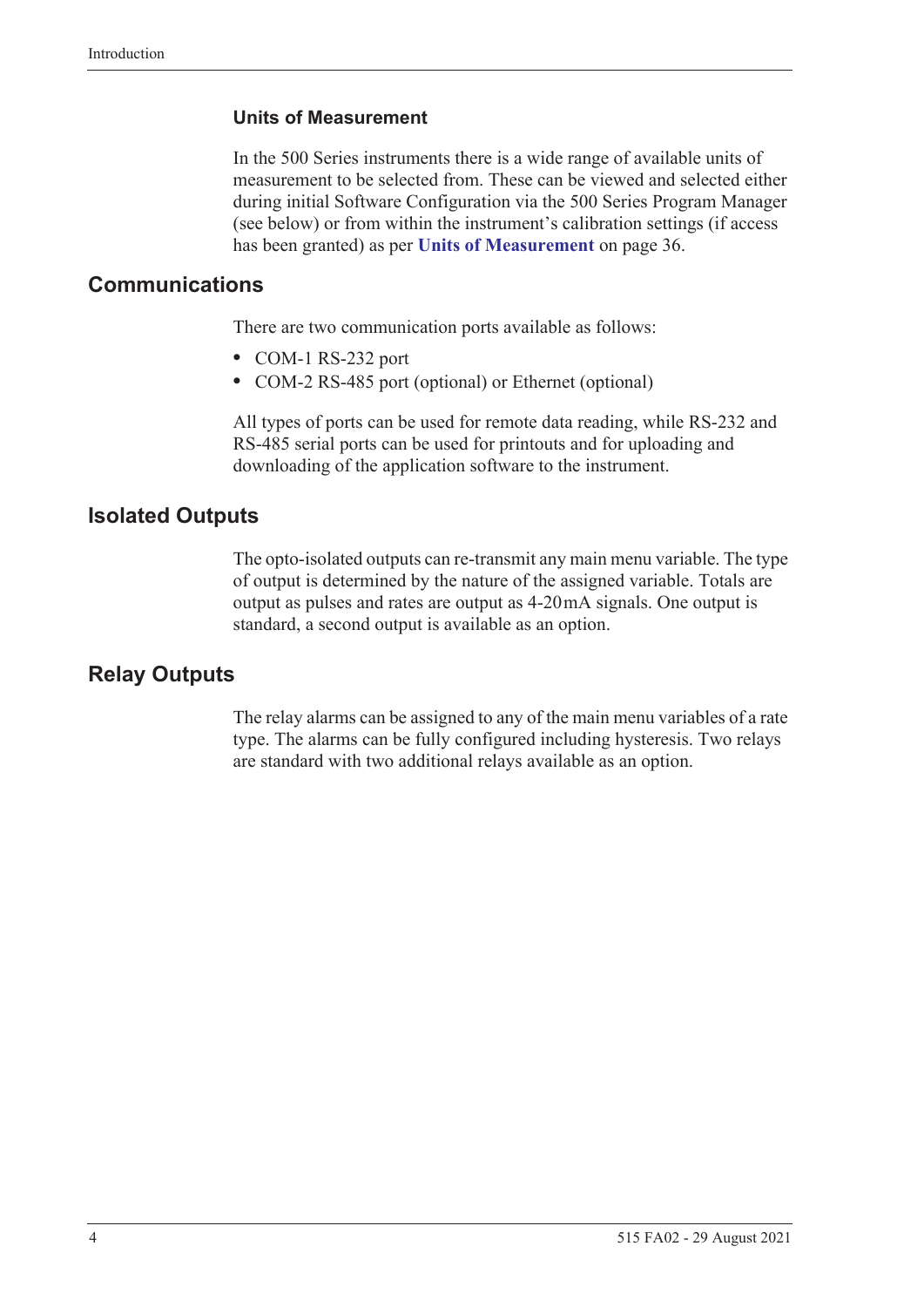### <span id="page-14-0"></span>**Software Configuration**

The instrument can be programmed to suit the particular application needs and the flexible I/O can be assigned as required. Program settings can be changed either via the front panel (depending on assigned access levels) or via the 500 Series Program Manager (500-PM software).

The 500-PM software is a free comprehensive configuration tool and resource centre that can be used to further tailor an instrument to suit specific application needs including units of measurement, custom tags and text, access levels and more.

The software is a Windows based program that is freely available from the download section of the Contrec website. The program can be used to create a custom version of an existing application to be saved for backup purposes and/or to generate a PDF of configuration report for record keeping.

The instrument stores all set-up parameters, totals and logged data in nonvolatile memory with at least 30 years retention.



*Figure 1 Typical Application Diagram*

## <span id="page-14-1"></span>**Limitations of Use**

### <span id="page-14-2"></span>**Negative Resultant Flow**

In subtraction mode the instrument is capable of calculating and displaying a negative resultant flow when Flow 2 is greater than Flow 1. However it can not represent this with a retransmission output pulse. The pulse output will only represent positive resultant flow, i.e. Flow  $1 >$  Flow 2.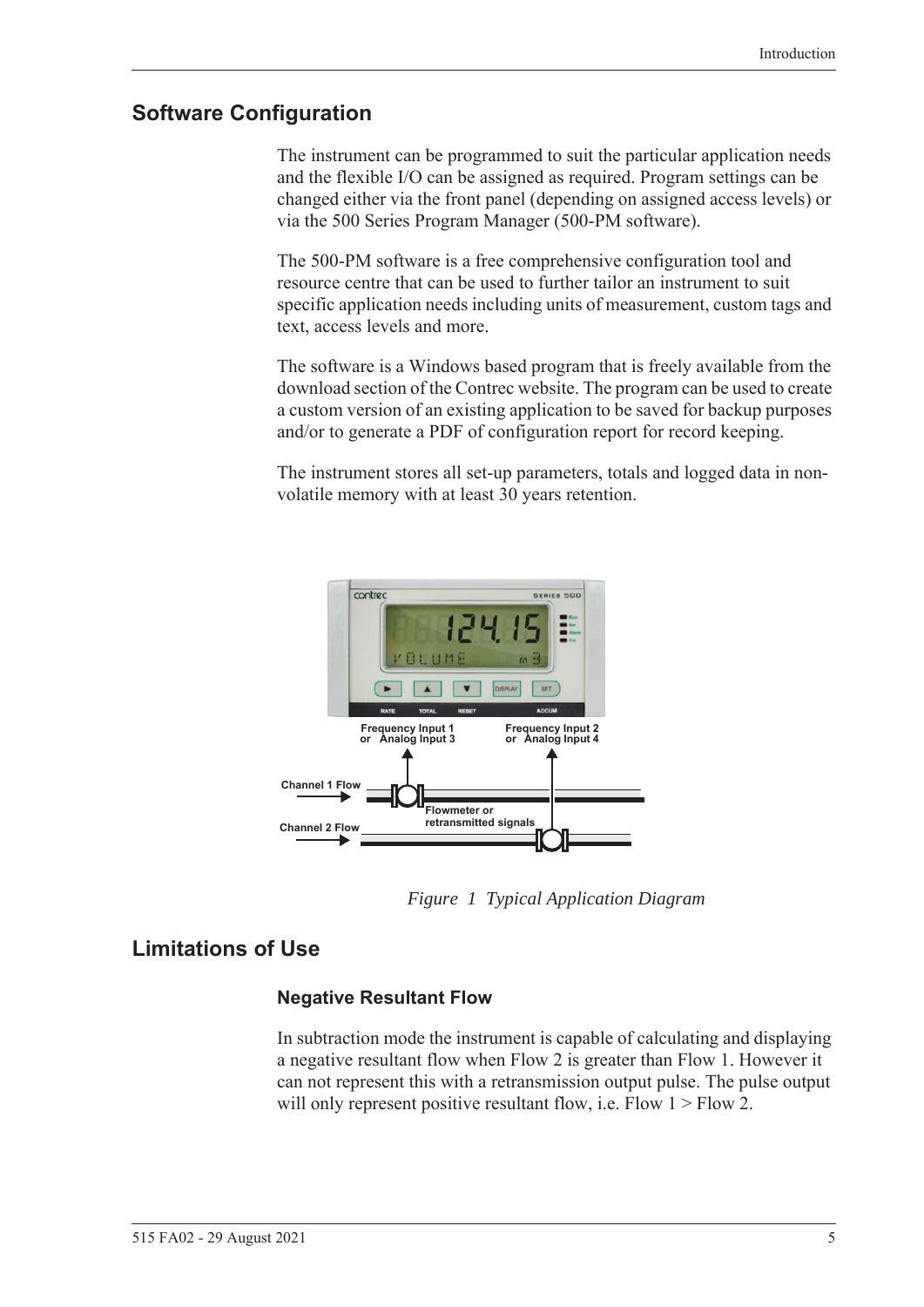# <span id="page-15-0"></span>**Approvals**

This instrument conforms to the EMC-Directive of the Council of European Communities 2014/30/EU, the LVD safety directive 2014/35/EU and the following standards:

- **•** *EN61326:2013* Electrical equipment for measurement, control and laboratory use – EMC requirements: Industrial Environment.
- **•** *EN61010:2010* Safety requirements for electrical equipment for measurement, control, and laboratory use.

In order to comply with these standards, the wiring instructions in **[Chapter](#page-18-5)  [3 - Installation & Maintenance](#page-18-5)** must be followed.

### **FCC Declaration**

This equipment has been tested and found to comply with the limits for a Class A digital device, pursuant to Part 15 of the FCC Rules. These limits are designed to provide reasonable protection against harmful interference when the equipment is operated in a commercial environment. This equipment generates, uses, and can radiate radio frequency energy and, if not installed and used in accordance with the instruction manual, might cause harmful interference to radio communications. Operation of this equipment in a residential area is likely to cause harmful interference, in which case the user will be required to correct the interference at his own expense.

Properly shielded and grounded cables and connectors must be used in order to meet FCC emission limits. Contrec Ltd is not responsible for any radio or television interference caused by using other than recommended cables and connectors or by unauthorized changes or modifications to this equipment. Unauthorized changes or modifications could void the user's authority to operate the equipment.

This device complies with Part 15 of the FCC Rules. Operation is subject to the following two conditions: (1) this device might not cause harmful interference, and (2) this device must accept any interference received, including interference that might cause undesired operation.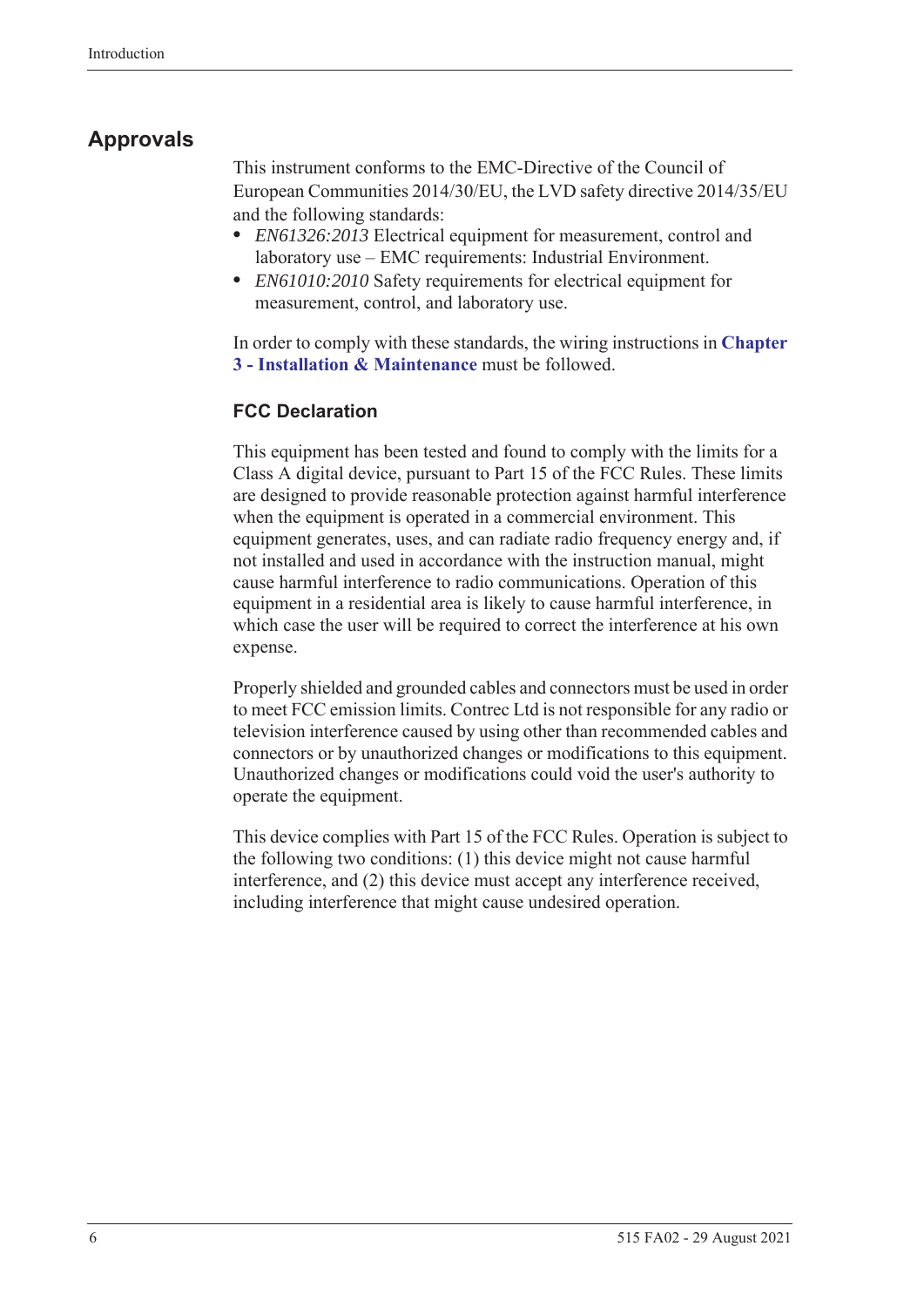# <span id="page-16-0"></span>**Chapter 2 Specifications**

# <span id="page-16-1"></span>**Specification Table**

# **Operating Environment**

| <b>Temperature</b>                  | +5°C to +40°C (standard - no coating)<br>-20°C to +60°C (with conformal coating)<br>-30°C to +60°C (ExD housing with heater) |
|-------------------------------------|------------------------------------------------------------------------------------------------------------------------------|
| <b>Humidity</b>                     | 0 to 95% non condensing (conformal<br>coating)<br>5% to 85% non condensing (no coating)                                      |
| <b>Power Supply</b>                 | 100-240 V AC (+/-10%) 50-60 Hz (+/-<br>10%) or 12-28 V DC                                                                    |
| <b>Consumption</b>                  | 10W (max) Overvoltage category II                                                                                            |
| <b>Protection</b>                   | Sealed to IP65 (Nema 4X) when panel<br>mounted                                                                               |
| <b>Dimensions</b><br>(panel option) | 147mm (5.8") width<br>74 mm (2.9") height<br>170mm (6.6") depth (behind the panel)                                           |

# **Display**

| <b>Type</b>        | Backlit LCD with 7-digit numeric display<br>and 11-character alphanumeric display |
|--------------------|-----------------------------------------------------------------------------------|
| <b>Digits</b>      | 15.5mm (0.6") high                                                                |
| <b>Characters</b>  | 6mm (0.24") high                                                                  |
| <b>LCD Backup</b>  | Last data visible for 15 min after power<br>down                                  |
| <b>Update Rate</b> | 0.3 second                                                                        |

### **Non-volatile Memory**

**Retention** > 30 years **Data Stored** Setup, Totals and Logs

### **Approvals**

| <b>Interference</b> | $C \in \mathbb{C}$ compliance                                            |
|---------------------|--------------------------------------------------------------------------|
| <b>Enclosure</b>    | IECEx, ATEX and CSA approved<br>enclosures available for hazardous areas |

# **Real Time Clock (Optional)**

| <b>Battery Type</b> | 3 volts Lithium button cell<br>- For Issue 7 option card, type CR2450N<br>manufactured by Renata only<br>- For conformal coated 'C' version, type<br>BR2032 manufactured by Panasonic only<br>- For non-conformal coated versions, type<br>BR2032 and CR2032 manufactured by<br>Panasonic or Sony |
|---------------------|---------------------------------------------------------------------------------------------------------------------------------------------------------------------------------------------------------------------------------------------------------------------------------------------------|
| <b>Battery Life</b> | 5 years (typical)                                                                                                                                                                                                                                                                                 |

|                               | <b>Frequency Input (General)</b>         |
|-------------------------------|------------------------------------------|
| Range                         | 0 to 10kHz for Pulse input type          |
|                               | 0 to 5 kHz for Coil & NPS input types    |
| Overvoltage                   | 30V maximum                              |
| <b>Update Time</b>            | 0.3 <sub>sec</sub>                       |
| <b>Cutoff frequency</b>       | Programmable                             |
| Configuration                 | Pulse, coil or NPS input                 |
| <b>Non-linearity</b>          | Up to 10 correction points               |
|                               |                                          |
| <b>Pulse</b>                  |                                          |
| <b>Signal Type</b>            | CMOS, TTL, open collector, reed switch   |
| <b>Threshold</b>              | Signals switch below 1.3 & above 2 volts |
| Coil                          |                                          |
|                               |                                          |
| <b>Signal Type</b>            | Turbine and sine wave                    |
| <b>Sensitivity</b>            | 15mV minimum amplitude (typical)         |
| <b>NPS</b>                    |                                          |
| <b>Signal Type</b>            | NPS sensor to Namur standard             |
|                               |                                          |
| <b>Analog Input (General)</b> |                                          |
| Overcurrent                   | 100mA absolute maximum rating            |
|                               | (30mA for 4-20mA inputs)                 |
| <b>Update Time</b>            | $< 1.0$ sec                              |
| Configuration                 | 4-20mA, 0-5V and 1-5V input              |
| <b>Non-linearity</b>          | Up to 20 correction points (some inputs) |
|                               |                                          |
| 4-20mA Input                  |                                          |
| <b>Impedance</b>              | 100 Ohms (to common signal ground)       |
| <b>Accuracy</b>               | 0.05% full scale $(20^{\circ}C)$         |
|                               | 0.1% (full temperature range, typical)   |
| 0-5 or 1-5 Volts Input        |                                          |
| <b>Impedance</b>              | 10MOhms (to common signal ground)        |
| <b>Accuracy</b>               | 0.05% full scale $(20^{\circ}C)$         |
|                               | 0.1% (full temperature range, typical)   |
|                               |                                          |
| <b>Logic Inputs</b>           |                                          |
|                               |                                          |

**Overvoltage** 30V maximum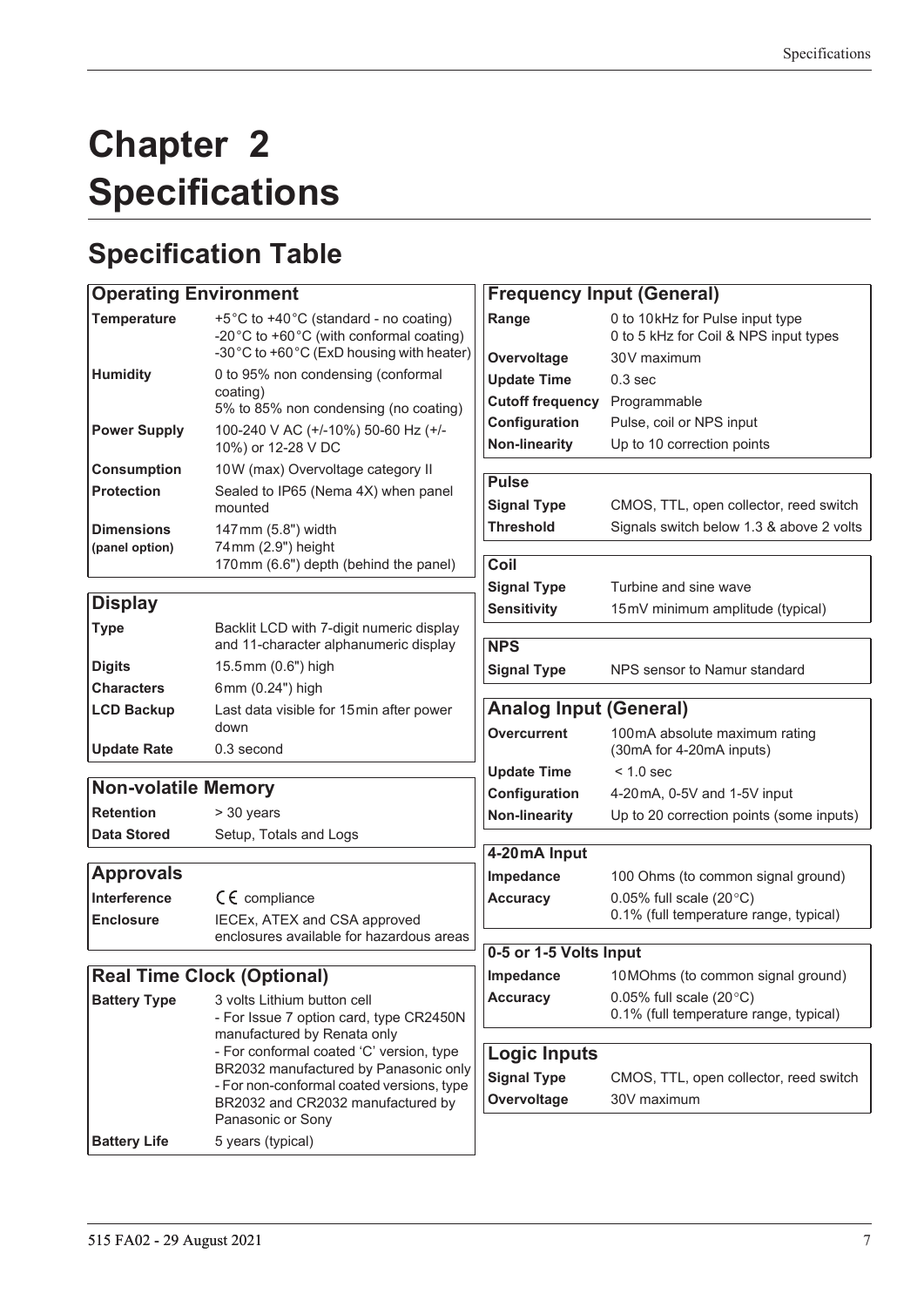# **Relay Output**

| <b>No. of Outputs</b> | 2 relays plus 2 optional relays                                       |
|-----------------------|-----------------------------------------------------------------------|
| Voltage               | 250 volts AC, 30 volts DC maximum<br>(solid state relays use AC only) |
| l Current l           | 3A maximum - mechanical relays<br>1.5A maximum - solid state relays   |

### **Communication Ports**

| ∣ Ports          | COM-1 RS-232 port<br>COM-2 RS-485 or Ethernet port (optional) |
|------------------|---------------------------------------------------------------|
| <b>Baud Rate</b> | 2400 to 19200 baud                                            |
| Parity           | Odd, even or none                                             |
| <b>Stop Bits</b> | 1 or 2                                                        |
| Data Bits        | 8                                                             |
| <b>Protocols</b> | ASCII, Modbus RTU, Modbus TCP/IP<br>(Ethernet Port), Printer  |

# **Transducer Supply**

| Voltage    | 8 to 24 volts DC, programmable  |
|------------|---------------------------------|
| ∣Current   | 70mA @ 24V, 120mA @ 12V maximum |
| Protection | Power limited output            |

# **Isolated Output**

| <b>No. of Outputs</b> | 2 configurable outputs         |
|-----------------------|--------------------------------|
| <b>Configuration</b>  | Pulse/Digital or 4-20mA output |

### **Pulse/Digital Output**

| Signal Type | Open collector                                             |
|-------------|------------------------------------------------------------|
| Switching   | 200 mA, 30 volts DC maximum                                |
| Saturation  | 0.8 volts maximum                                          |
| Pulse Width | Programmable: 10, 20, 50, 100, 200 or<br>500 <sub>ms</sub> |
|             |                                                            |

### **4-20 mA Output**

| <b>Supply</b>     | 9 to 30 volts DC external                                                  |  |  |
|-------------------|----------------------------------------------------------------------------|--|--|
| <b>Resolution</b> | $0.05\%$ full scale                                                        |  |  |
| <b>Accuracy</b>   | 0.05% full scale $(20^{\circ}C)$<br>0.1% (full temperature range, typical) |  |  |

*Important: Specifications are subject to change without notice.*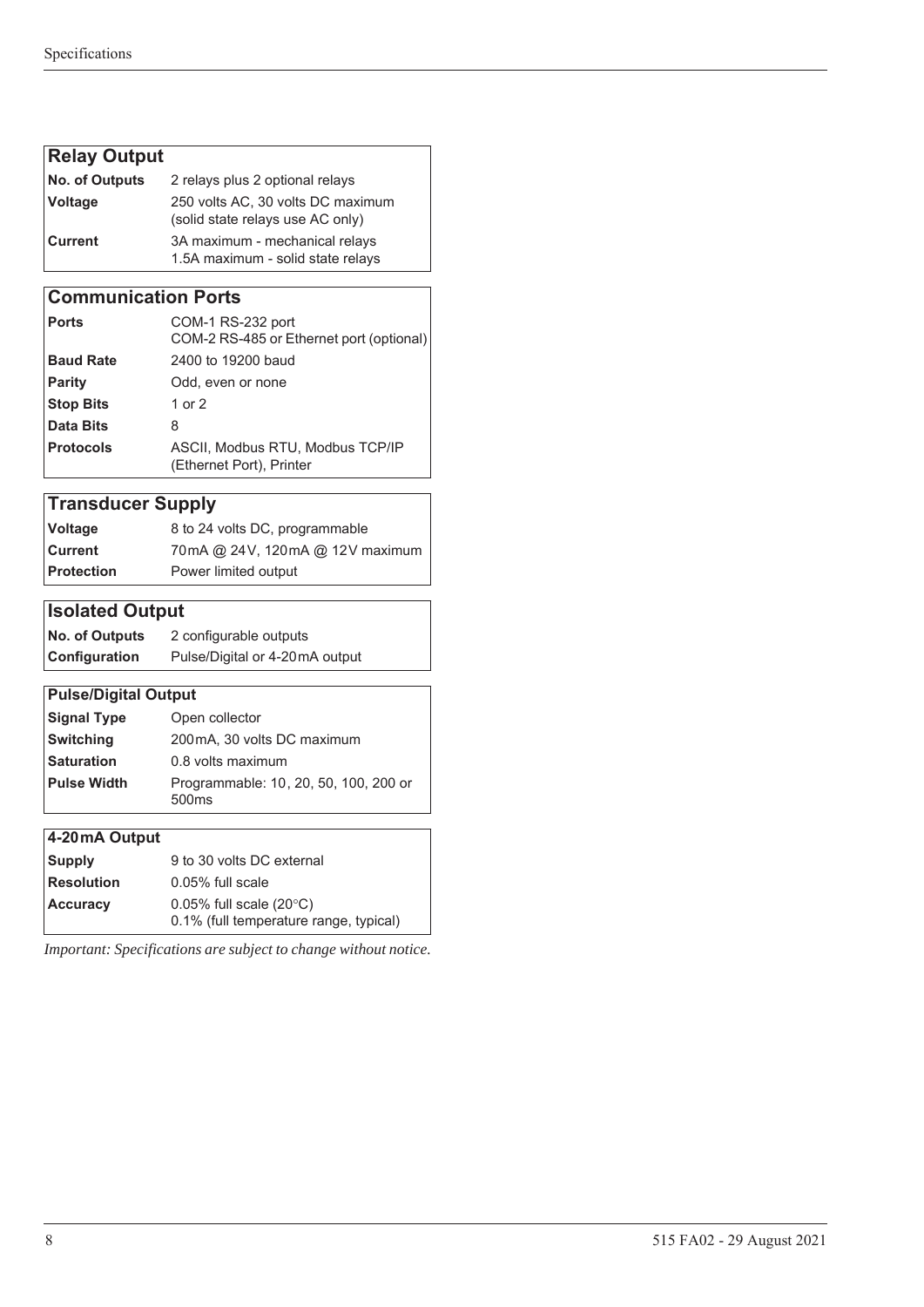# <span id="page-18-5"></span><span id="page-18-0"></span>**Chapter 3 Installation & Maintenance**

# <span id="page-18-1"></span>**Installation Instructions**



The safety of any system incorporating the equipment is the responsibility of the assembler of the system and should be installed such that there is no risk of impact damage.

This instrument is intended for fixed installation only, e.g. within a panel or cabinet, and is not intended for desktop use. It is not suitable for outdoor use unless fitted into an appropriate outdoor enclosure with a minimum type 3, IP54, rating. The instrument has a 'Pollution degree II' rating.

# <span id="page-18-2"></span>**Cleaning and Decontamination**

For general maintenance or to clean an instrument suitable for return to a service centre for repair or inspection, use only a damp cloth and mild detergent. Do not use abrasive cleaners or high pressure water jets. An instrument must be decontaminated before returning.

# <span id="page-18-3"></span>**Panel Mounting**

The instrument should be located in an area with a clean, dry atmosphere that is also relatively free of shock and vibration.

The standard mounting procedure is panel mounting in a cutout that is 139 mm wide by 67 mm high. Two side clips secure the unit into the panel.

[Figure 2](#page-18-4) shows the panel mounting requirements for the 500 Series Instrument.



<span id="page-18-4"></span>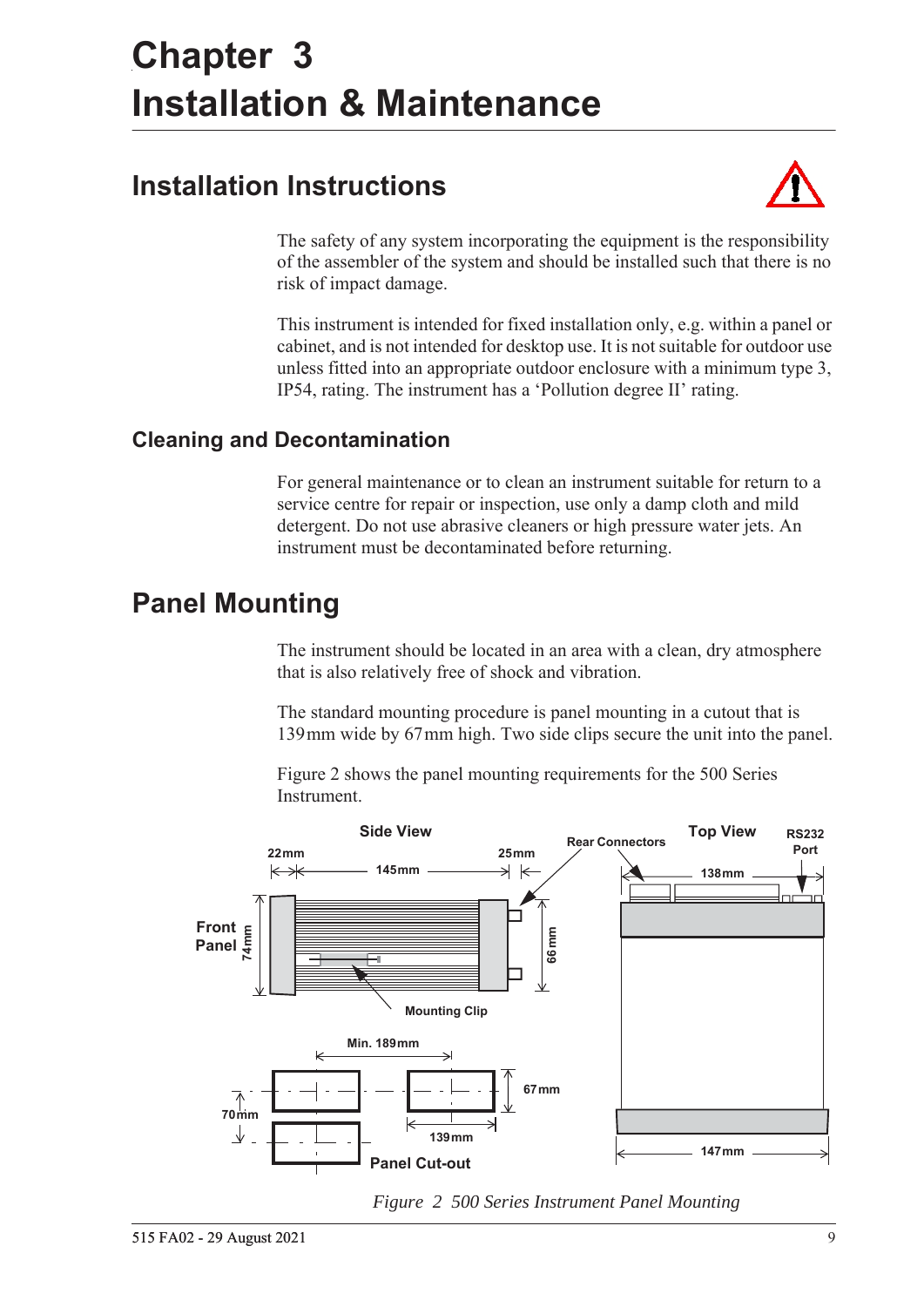# <span id="page-19-0"></span>**Electrical Connection**

# <span id="page-19-1"></span>**Rear Panel Connections**

N.B. Depending on the specification and age of the instrument, there are different versions of the upper output card. Ensure the instrument is wired as per the correct terminal designation printed on the rear of the instrument bezel and below.

[Figure 3](#page-19-2) shows the connections on the rear panel of the instrument where relays 1 to 4 (terminals 32-35) share a single Relay Common (terminal 31).



N.B. The 5 way relay terminal block is GREEN.

*Figure 3 Rear Panel Connections - Original*

<span id="page-19-2"></span>[Figure 4](#page-19-3) shows the connections on the rear panel of the instrument where relays 1 and 2 (terminals 32-33) share Relay Common 1-2 (terminal 31) and relays 3 and 4 (terminals 34-35) share Relay Common 3-4 (terminal 36.

N.B. The 6 way relay terminal block is ORANGE.



<span id="page-19-3"></span>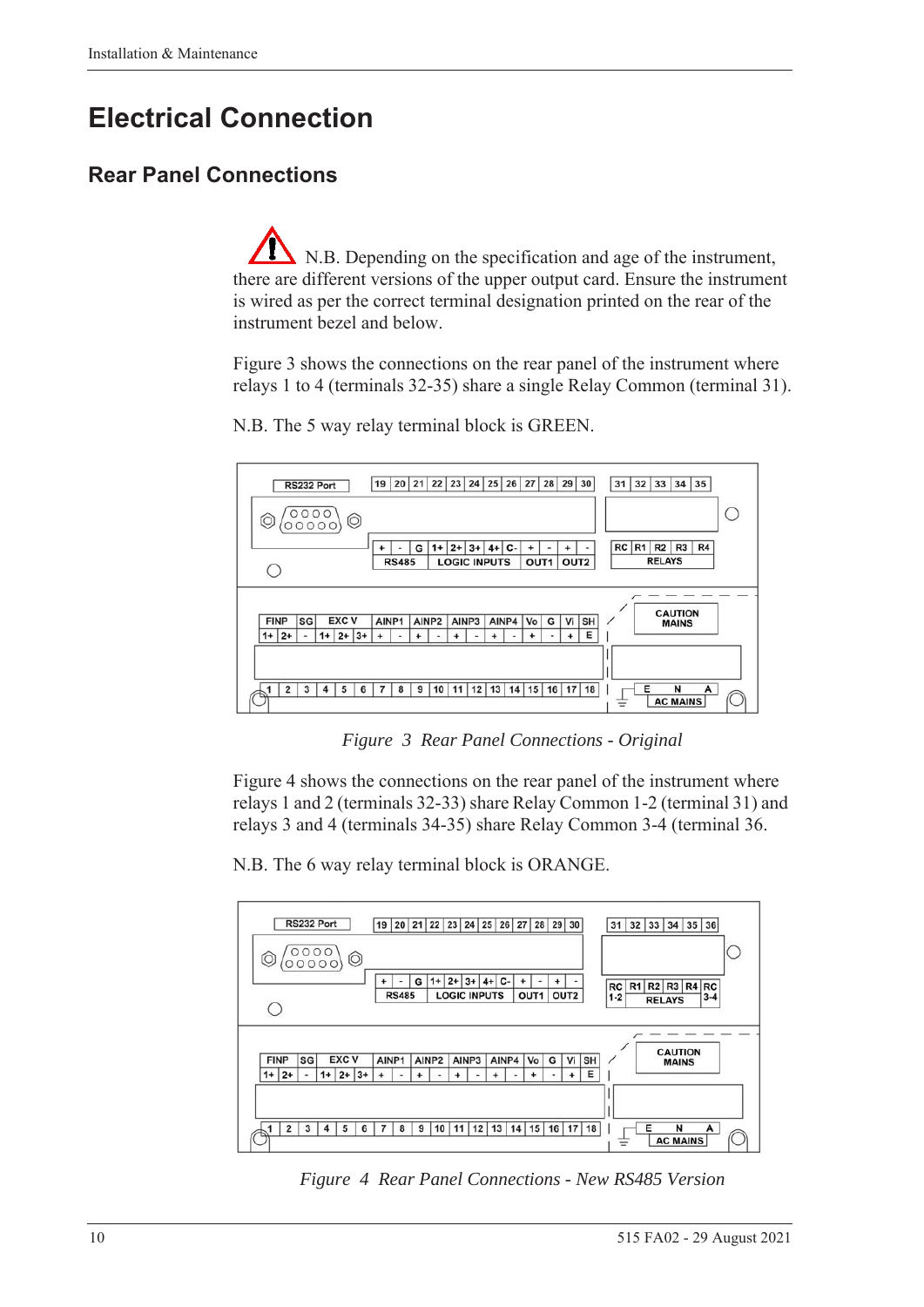[Figure 5](#page-20-1) shows the new option card with the optional Ethernet port in place of RS-485 port (terminals 19-21).



<span id="page-20-1"></span>*Figure 5 Rear Panel Connections - New Ethernet Version*

# <span id="page-20-0"></span>**Terminal Designations**

|                 | <b>Terminal Label</b> |                          | Designation               | <b>Comment</b>                          | <b>Terminal Label</b> |                  |                | Designation                        | <b>Comment</b>                                |
|-----------------|-----------------------|--------------------------|---------------------------|-----------------------------------------|-----------------------|------------------|----------------|------------------------------------|-----------------------------------------------|
| 1               | <b>FINP</b>           | $1+$                     | Frequency Input 1+        | Channel 1 Flow Input                    | 19                    | <b>RS485</b>     | $\ddot{}$      | RS485 (+)                          | Optional RS485 port may                       |
| 2               | <b>FINP</b>           | $2+$                     | Frequency Input 2+        | Channel 2 Flow Input<br>20 <sub>1</sub> |                       | COM-2            |                | RS485(-)                           | be replaced by Ethernet                       |
| 3               | SG                    | $\overline{\phantom{a}}$ | Signal ground             |                                         | 21                    | port             | G              | RS485 ground                       | port.                                         |
| 4               | EXC V                 | $1+$                     | <b>Excitation Term 1+</b> | Not used                                | 22                    |                  | $1+$           | Switch 1                           |                                               |
| 5               | EXC V                 | $2+$                     | <b>Excitation Term 2+</b> | Not used                                | 23                    |                  | $2+$           | Switch 2                           |                                               |
| 6               | <b>EXC V</b>          | $3+$                     | Excitation Term 3+        | Not used                                | 24                    | <b>LOGIC</b>     | $3+$           | Switch 3                           | <b>Remote Reset</b>                           |
| $\overline{7}$  | AINP1                 | $\ddot{}$                | Analog Input ch $1 (+)$   | Not used                                |                       | <b>INPUTS</b>    | $4+$           | Switch 4                           | CAL Switch - In field                         |
| 8               |                       |                          | Analog Input ch 1 (-)     |                                         |                       |                  |                |                                    | access protection                             |
| 9               | AINP <sub>2</sub>     | $\ddot{}$                | Analog Input ch $2 (+)$   |                                         | 26<br>$\overline{27}$ |                  | $C-$           | Signal ground                      |                                               |
| 10              |                       |                          | Analog Input ch 2 (-)     | Not used                                |                       | OUT <sub>1</sub> | $+$            | Output ch $1 (+)$                  |                                               |
| 11              |                       | $\ddot{}$                | Analog Input ch $3 (+)$   |                                         | 28<br>29              |                  |                | Output $ch 1$ (-)                  |                                               |
| 12              | AINP3                 | $\overline{\phantom{a}}$ | Analog Input ch 3 (-)     | Channel 1 Flow Input                    |                       | OUT <sub>2</sub> | $\ddot{}$      | Output ch $2 (+)$                  |                                               |
| $\overline{13}$ |                       | $\ddot{}$                | Analog Input ch $4 (+)$   |                                         |                       |                  |                | Output $ch 2$ (-)                  |                                               |
| 14              | AINP4                 |                          | Analog Input ch 4 (-)     | Channel 2 Flow Input                    | 31                    |                  | <b>RC</b>      | Relay Common 1-2                   | Term 31 - Common 1-4<br>on legacy option card |
| 15              | Vo                    | $\ddot{}$                | 8-24 volts DC output      | Overload protected                      | 32                    |                  | R <sub>1</sub> | Relay 1                            |                                               |
| 16              | G                     | $\overline{\phantom{a}}$ | <b>DC</b> Ground          |                                         | 33                    |                  | R2             | Relay 2                            |                                               |
| 17              | Vi                    | $\ddot{}$                | DC power input            | DC power in 12-28V                      | $\overline{34}$       | <b>RELAYS</b>    | R3             | Relay 3                            |                                               |
| 18              | <b>SH</b>             | E                        | Shield terminal           |                                         |                       | 35               | R4             | Relay 4                            |                                               |
| Ε               |                       | Ε                        | Mains ground              | AC power in 100-<br><b>240VAC</b>       |                       |                  |                |                                    | Term 36 only available on                     |
| N               | AC<br><b>MAINS</b>    | N                        | Mains neutral             |                                         |                       | 36               | RC             | Relay common 3-4                   | new style option card                         |
| A               |                       | Α                        | Mains active              |                                         |                       |                  |                | RS232 COM-1 port 9-pin serial port |                                               |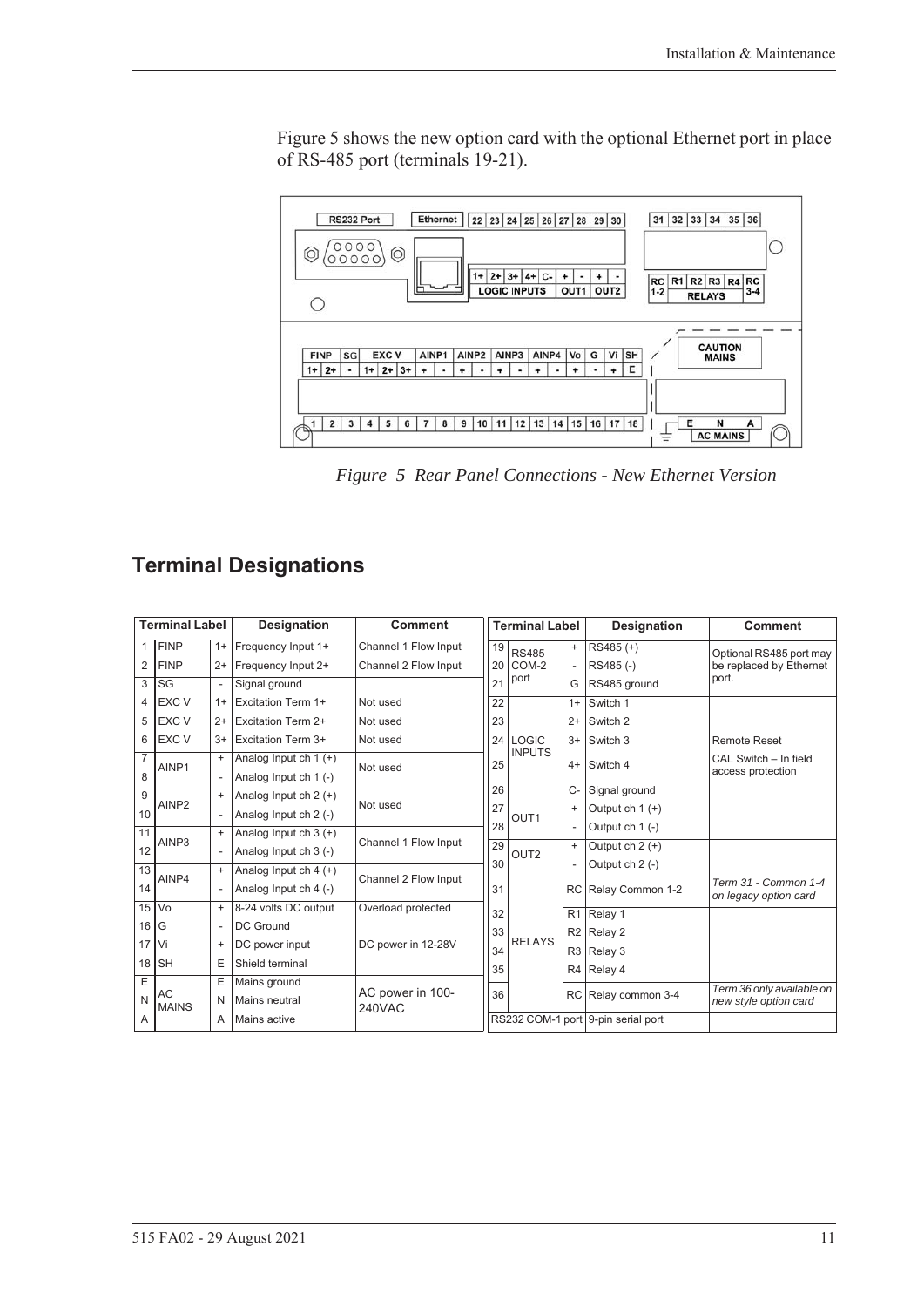# <span id="page-21-0"></span>**Terminal Wiring Insulation**

Terminals 1-30 are all rated at <35Vdc and wiring with basic insulation is adequate.

Use copper conductors only.

# <span id="page-21-1"></span>**Relay Wiring**

Relay terminals are 31-35 or 31-36 depending on the version of option card fitted. When controlling circuits operate at mains voltages, or voltages >35Vdc, it is necessary to use UL/CSA approved cabling with supplementary insulation and a current capacity suitable for the connected circuit. Use copper conductors only. The maximum current must be <5A as stated in sec 2.

Where circuits >35Vdc are connected UL/CSA approved cabling with supplementary insulation. 0.75mm<sup>2</sup>, 6A current capacity is sufficient.

## <span id="page-21-2"></span>**Mains Power Wiring**

Only use UL/CSA approved cabling with supplementary insulation and copper conductors. A minimum cable cross section area of 0.75mm² (18 AWG) is required. However, this must be selected with respect to the installed over-current protection device and in accordance with the local relevant Electrical Code of Practice as dictated by the Authority Having Jurisdiction (AHJ).

The terminal designations (L/N/E) are clearly indicated just above the mains input connector on the rear panel of the instrument.





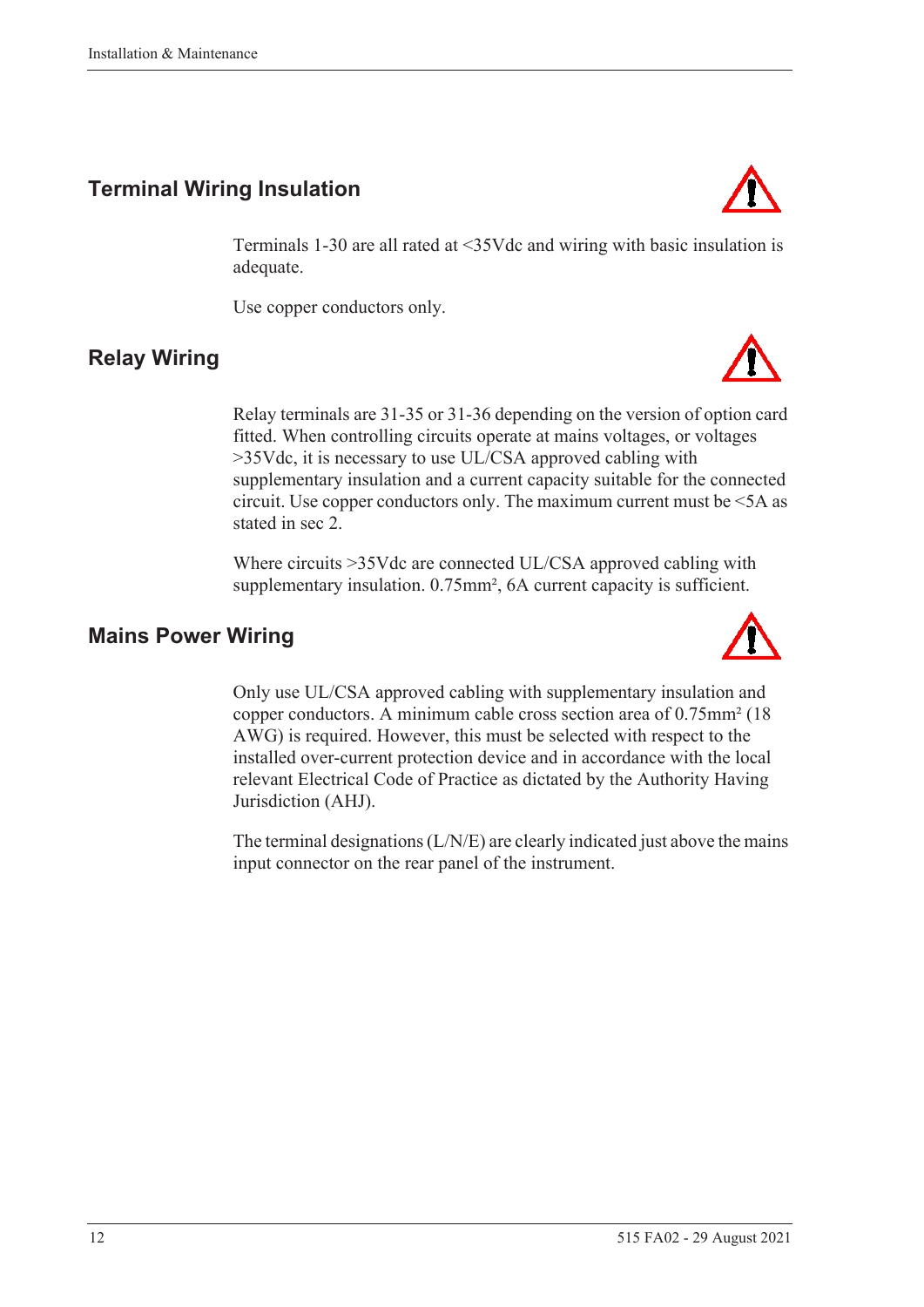# <span id="page-22-0"></span>**Inputs**

## <span id="page-22-1"></span>**Frequency Input Connection**

Connect pulse or frequency input signals from devices such as: TTL, CMOS, open collector, reed relay switch, coil and Namur proximity switch, as shown below. For better signal integrity, it is recommended to use shielded cable. Refer to **[Terminal Designations](#page-20-0)** on page 11 for specific terminal numbers for this application.

Squarewave, CMOS or TTL



Open Collector





Reed Relay Switch



Coils - with 15 mV minimum amplitude (typical).



Namur Proximity Switch

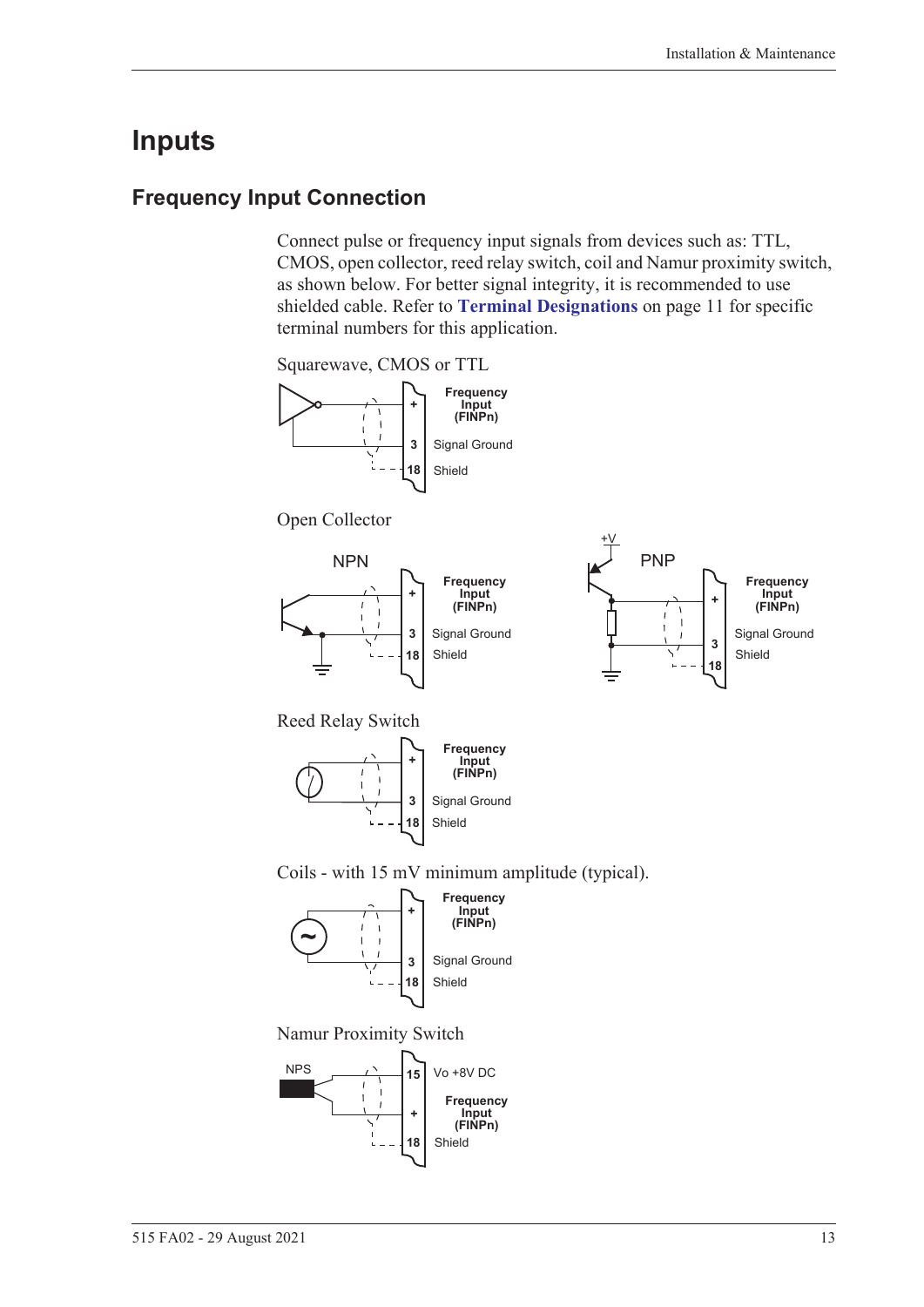# <span id="page-23-0"></span>**Analog Input Connections**

All analog inputs can accept DC signals ranging from 0-5V, 1-5V and current signals from 4 to 20 mA.

### **CAUTION**

Applying levels of input current above the absolute maximum rating (100mA or 30mA for 4-20mA inputs) may cause permanent damage to the input circuitry.

### **0-5 and 1-5 Volt Inputs**

For externally powered voltage transmitters, connect each transmitter to a pair of input terminals as shown in [Figure 6](#page-23-1). Refer to **[Terminal](#page-20-0)  [Designations](#page-20-0)** on page 11 for specific terminal numbers for this application.





<span id="page-23-1"></span>Connect internally powered voltage transmitters as shown in [Figure 7.](#page-23-2)



<span id="page-23-2"></span>*Figure 7 Internally Powered Voltage Transmitter*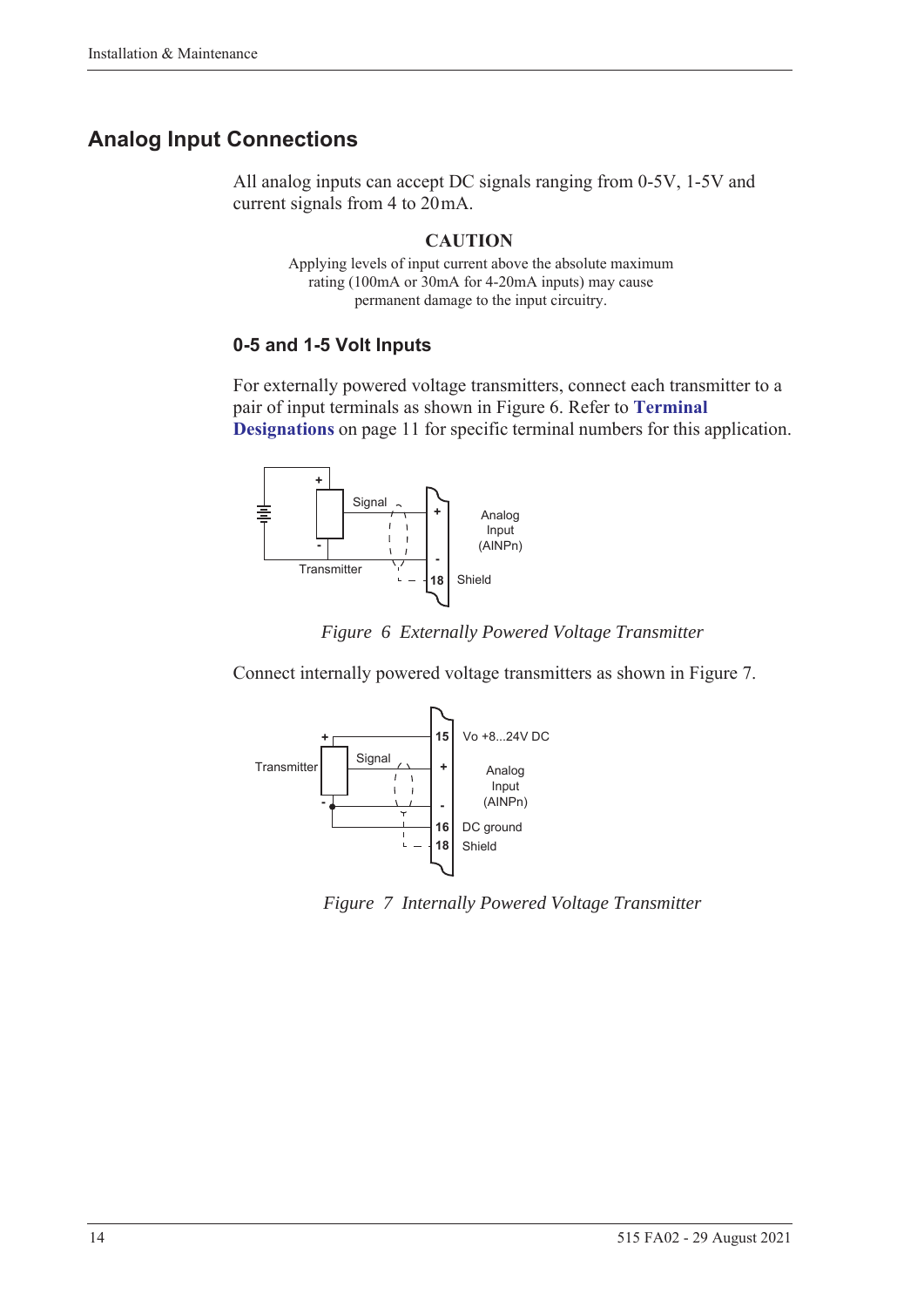#### **4-20 mA Inputs**

For an externally powered current loop, connect the transmitter to the input terminals as shown in [Figure 8.](#page-24-1) Refer to **[Terminal Designations](#page-20-0)** on page 11 for specific terminal numbers for this application.



*Figure 8 Externally Powered Current Loop*

<span id="page-24-1"></span>The internal overload-protected power supply has sufficient power for three current loops at 24 V DC (more current loops can be supplied by using a reduced voltage setting). Connect internally powered current loops as shown in [Figure 9.](#page-24-2)



*Figure 9 Internally Powered Current Loops*

### <span id="page-24-0"></span>**Logic Input Connection**

<span id="page-24-2"></span>These input(s) are designed to be connected to CMOS, TTL, open collector signals or a voltage free contact switch. A minimum activation time of 300ms is required to guarantee reading of an input.

It is possible to read the status of all the logic inputs via a Modbus register even if they are not used for a control purpose in the application.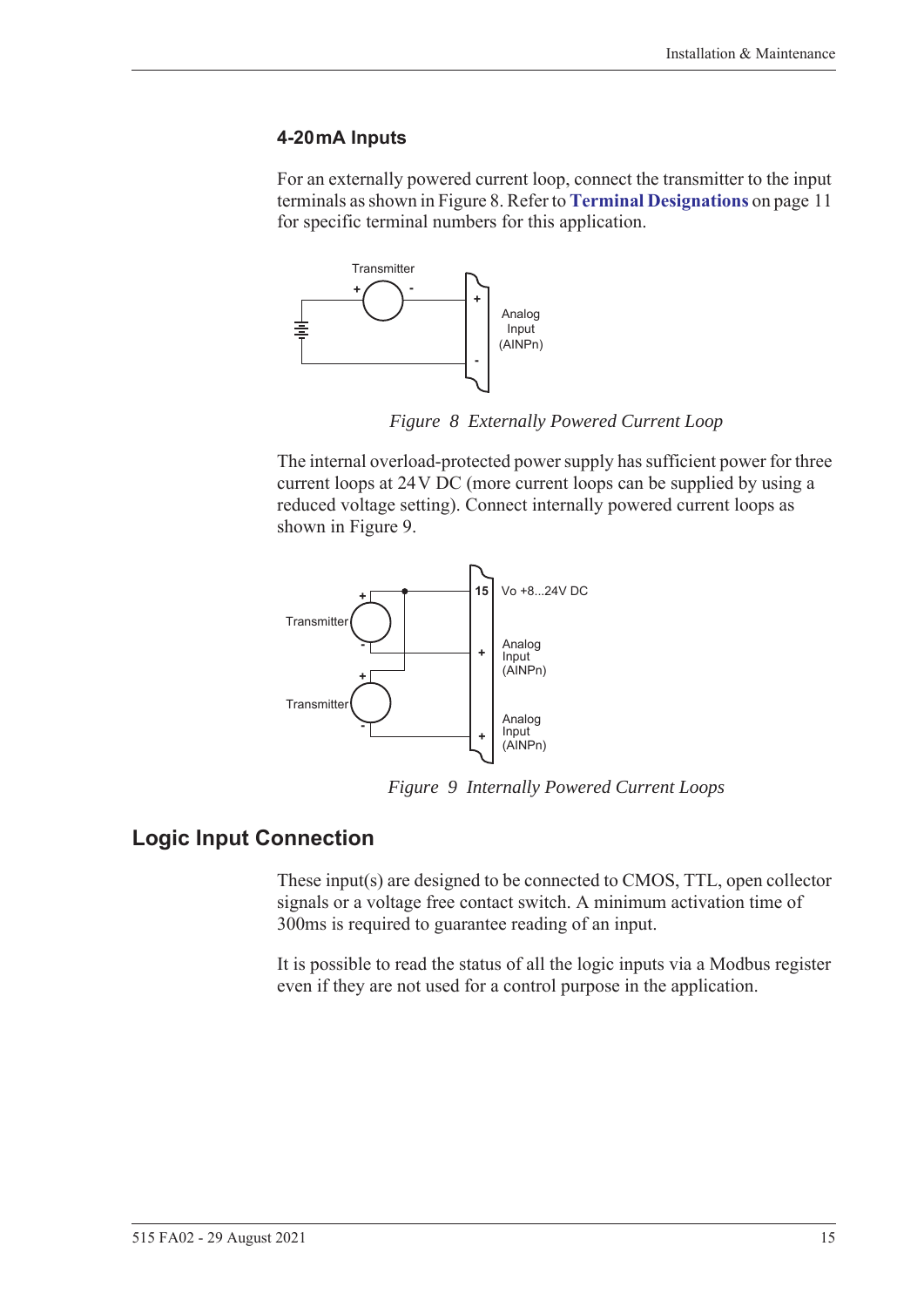A remote push-button key can be connected to the Logic Inputs as shown below in [Figure 10](#page-25-2).



<span id="page-25-2"></span>*Figure 10 Logic Inputs Connection Diagram*

# <span id="page-25-0"></span>**Outputs**

The advanced option for the instrument provides two opto-isolated output ports. Either or both can be used for 4-20 mA or pulse outputs.

#### **CAUTION**

Due to the dual-purpose nature of the outputs, take care not to set the output as an open collector pulse type signal when connected to a 4-20 mA loop circuit.

# <span id="page-25-1"></span>**4-20 mA Output Connection**

[Figure 11](#page-26-1) shows the connections for a 4-20 mA output. Output channel 1 uses terminals  $27 (+)$  and  $28 (-)$ , output channel 2 uses terminals  $29 (+)$  and 30 (-).

Maximum Load Resistance =  $(Supply-9) / 0.02$  ohms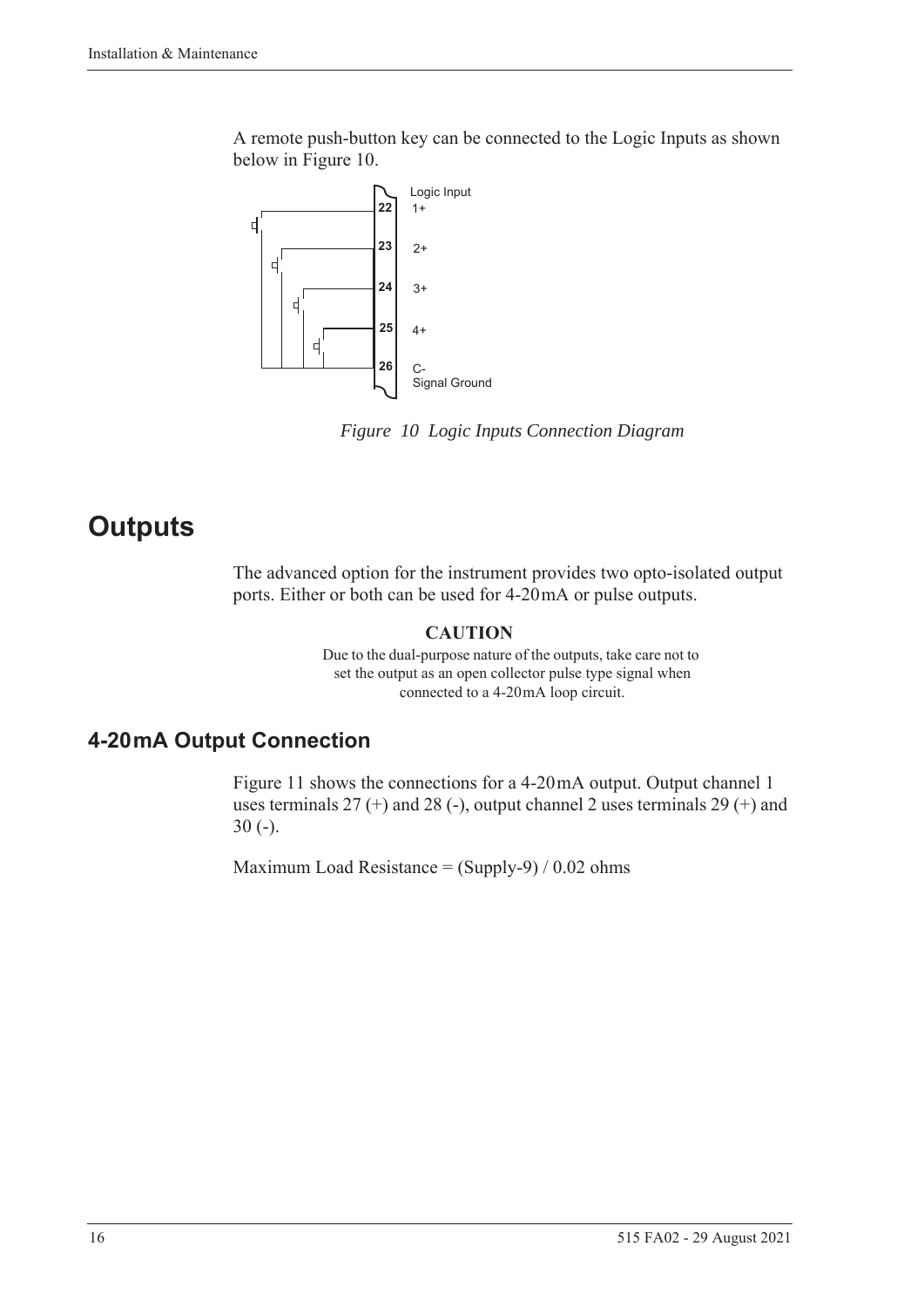

*Figure 11 Output 4-20 mA Connection Diagram*

# <span id="page-26-0"></span>**Pulse Output Connection**

<span id="page-26-1"></span>[Figure 12](#page-26-2) shows a connection example for a pulse output. Output channel 1 uses terminals 27 (+) and 28 (-). Output channel 2 uses terminals 29 (+) and 30 (-).



<span id="page-26-2"></span>*Figure 12 Output Pulse Connection Diagram*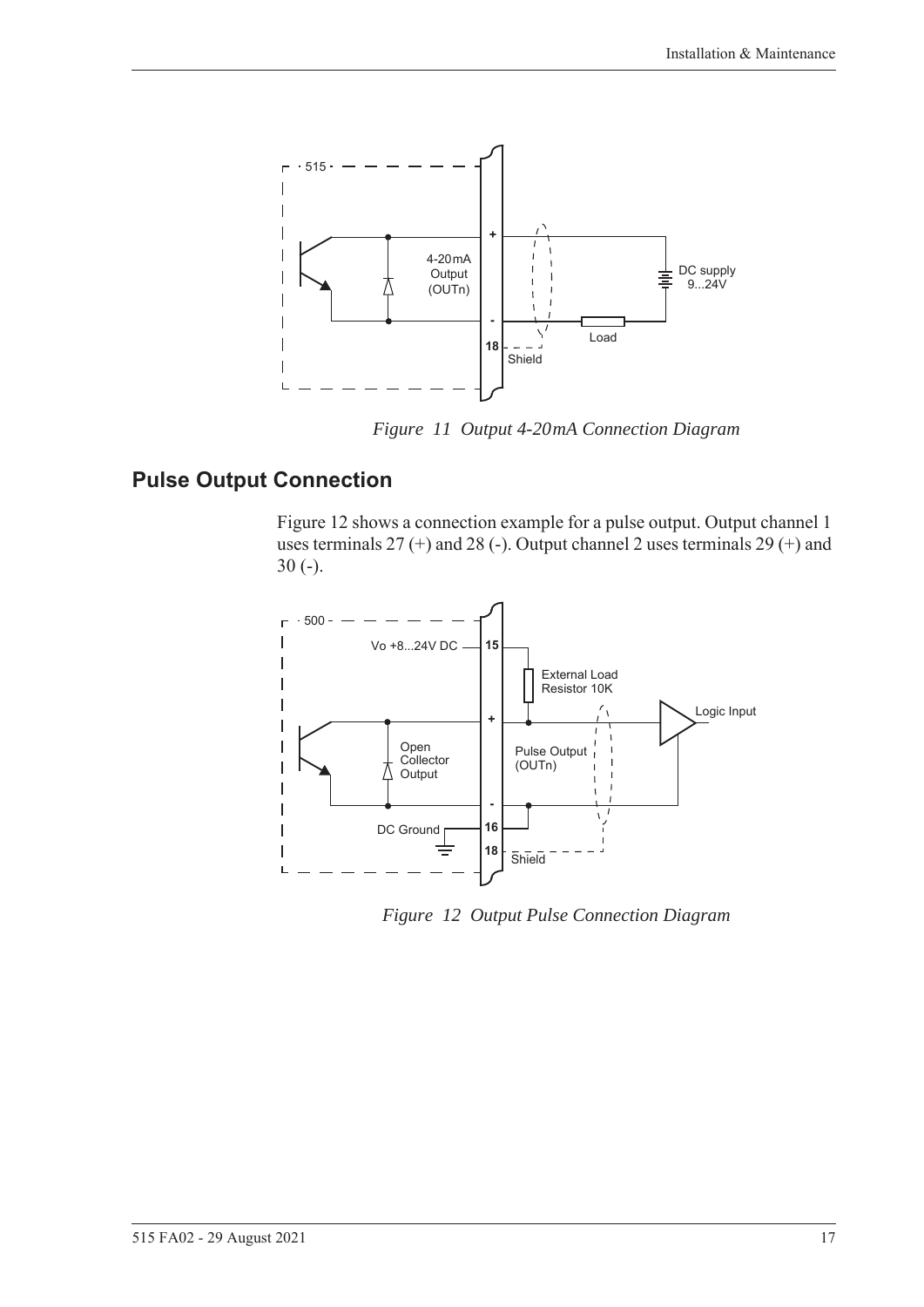# <span id="page-27-0"></span>**Control Relays (Alarms)**

The standard instrument has two alarm relays, which can be used to drive external devices such as external relays, LEDs, and audible alarms. The advanced option has four alarm relays.

The operation of each alarm relay can be set to various modes as described in **Alarms** [on page 45](#page-54-1). On the newer option card the separate common terminal for relays 1 and 2 and another common terminal for relays 3 and 4 allow for different signal or supply types to be connected to the control or alarm devices, as shown in [Figure 13.](#page-27-1)

There is also an equipment failure alarm option. This alarm can have normally closed (open) contacts which open (close) when the instrument displays any error message as listed in **[Error Messages](#page-64-2)** on page 55, or if there is a loss of power to the instrument.

The output characteristics of the relays are:

| Maximum Voltage | 30 volts DC or 250 volts AC |
|-----------------|-----------------------------|
| Maximum Current | 3A for EMR, 1.5A for SSR    |

**Note:** Solid state relays (SSR) use AC voltage only.



<span id="page-27-1"></span>*Figure 13 Relay Connection Diagram*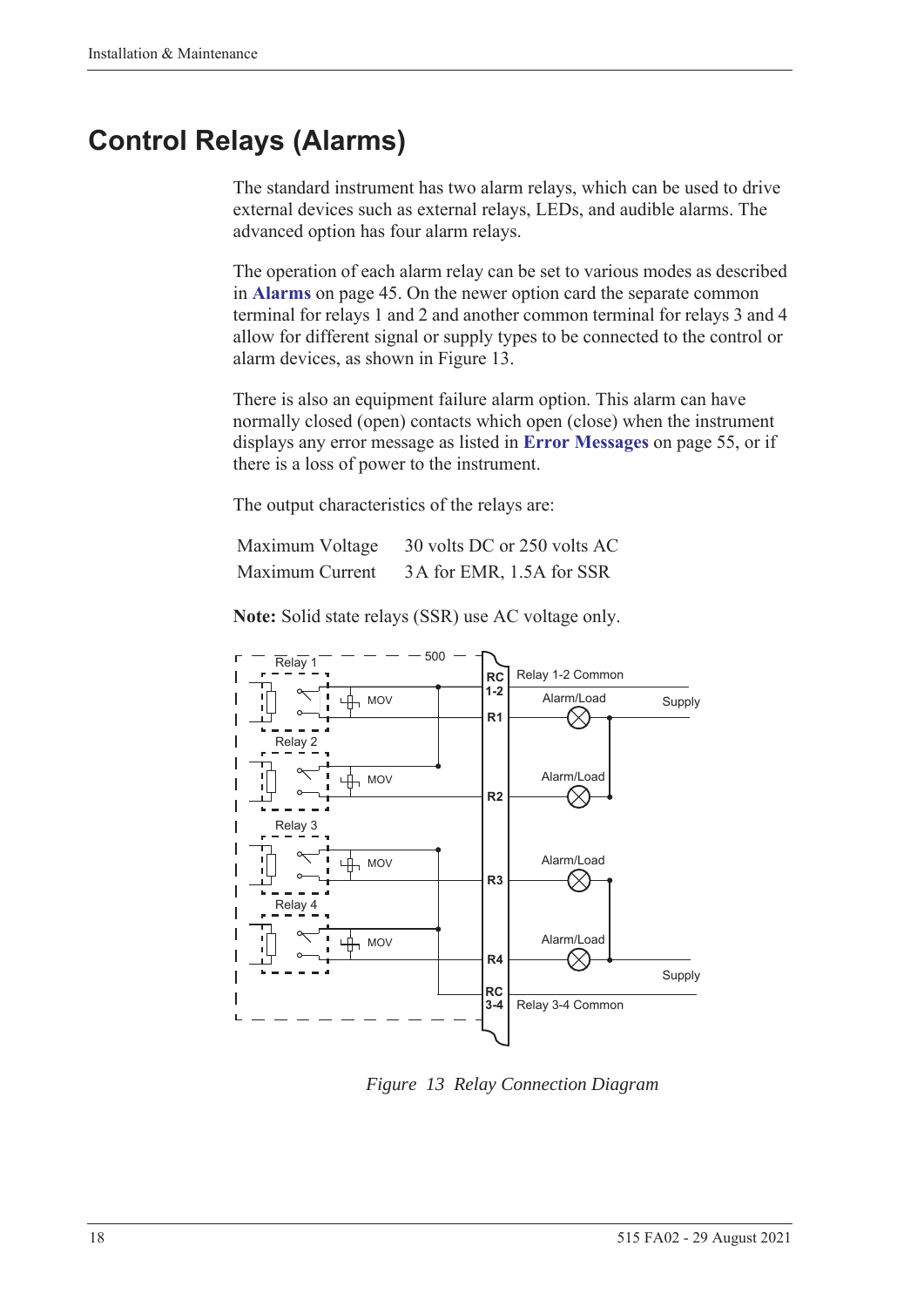### <span id="page-28-0"></span>**RC Network for Interference Suppression**

When driving inductive loads with the relay outputs, it is recommended to use RC suppression networks (often called "Snubbers"), fitted at the load end, for the following reasons:

- **•** To limit the amount of electrical noise caused by arcing across the contacts, which may, in extreme cases, cause the microprocessor to act erratically or cause other unwanted interference with connected signals.
- **•** To protect the relay contacts against premature wear through pitting or SSR (where specified) against premature failure.

RC suppression networks consist of a capacitor and series resistor and are commonly available in the electrical industry. The values of R and C are dependent entirely on the load. However, if the user is unsure of the type of snubber to use, values of  $0.25 \mu$ F and  $100 \Omega$  will usually suffice. Note that only UL and mains approved RC suppression networks should be used.

The basic principle of the operation is that the capacitor prevents a series of sparks arcing across the contact as the contact breaks. The series resistor limits the current through the contact when the contact first makes.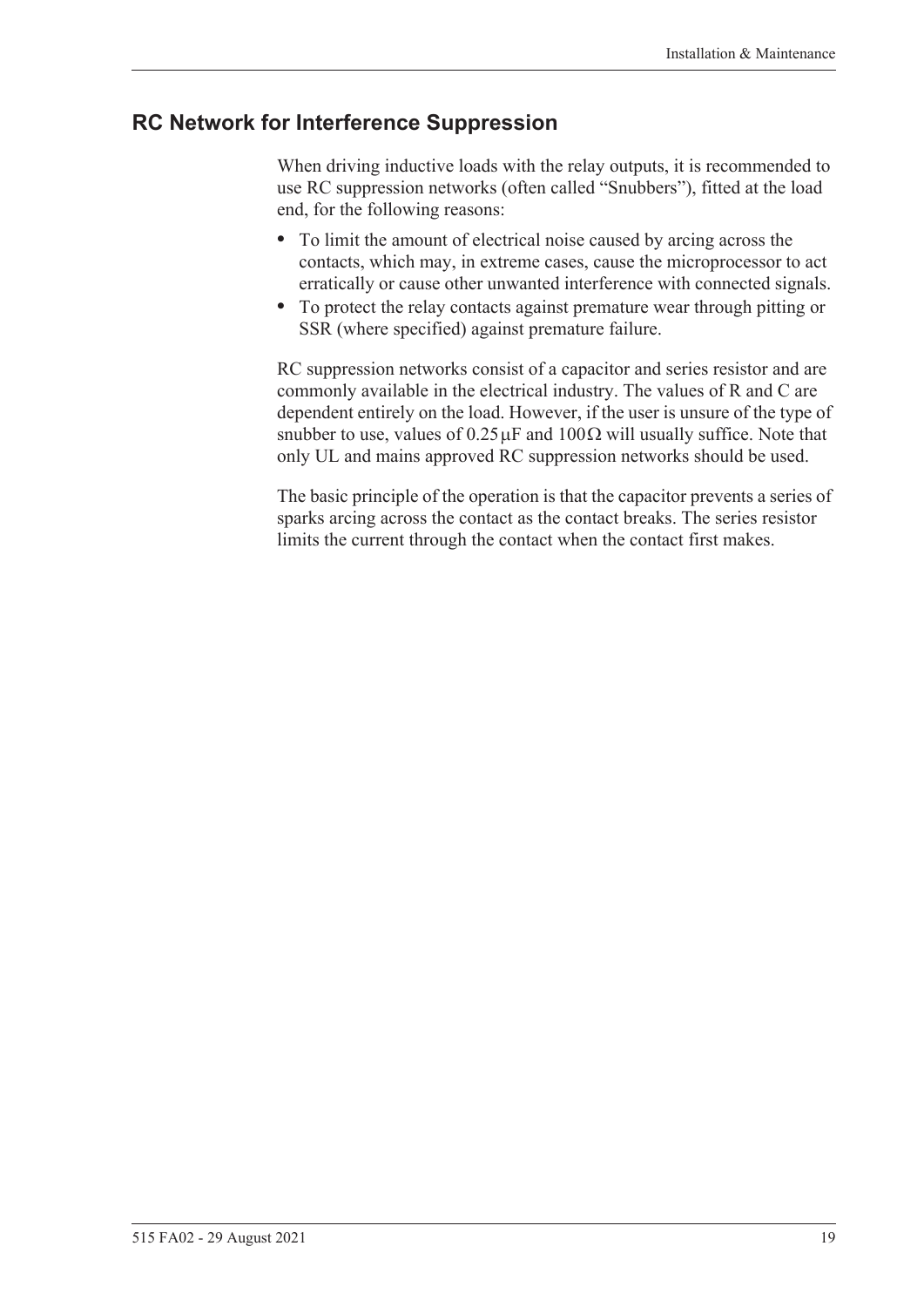# <span id="page-29-0"></span>**Communications**

The communication protocols are described in **Protocols** [on page 59.](#page-68-3)

### <span id="page-29-1"></span>**COM-1 RS-232 Port**

The COM-1 RS-232 port has a 9-pin DB female connector and has the following pinout:



**Note:** The instrument does not require a null-modem cable for connection to a personal computer. Refer to **[Hardware Interconnection](#page-66-4)** on [page 57](#page-66-4) for cable termination requirements.

# <span id="page-29-2"></span>**COM-2 RS-485 Port Option**

Up to 32 units can be connected to a common RS-485 bus. Each unit has a unique address that the host computer uses to identify each instrument. [Figure 14](#page-29-3) shows the connection of several instruments to a computer using the RS-485 port.



<span id="page-29-3"></span>*Figure 14 RS-485 Interface Connections*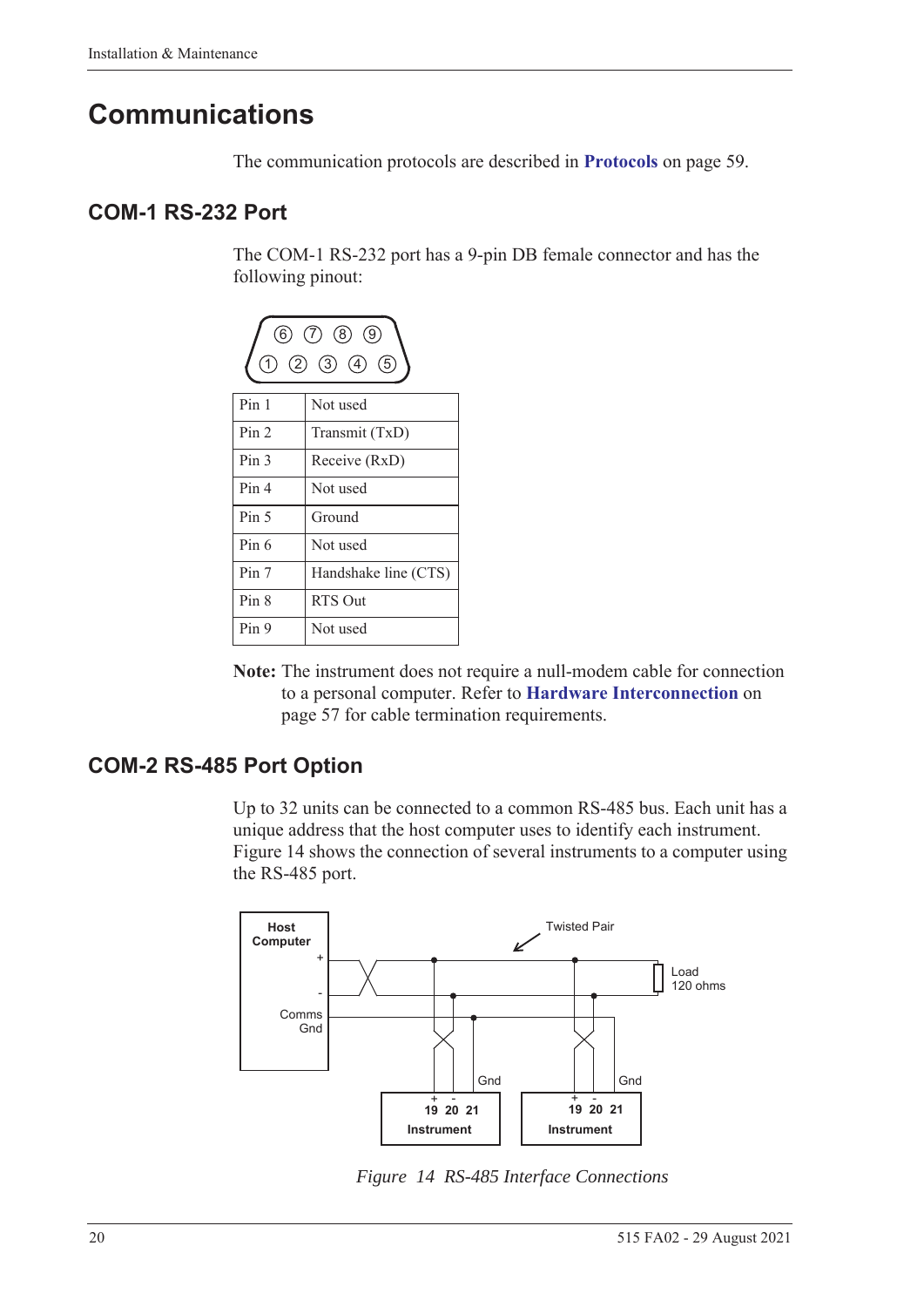## <span id="page-30-0"></span>**COM-2 Ethernet Port Option**

An Ethernet module is an available option, in place of the RS-485 port, if Modbus TCP/IP connection is required. In the programming communication settings, COM-2 should be set to RTU (Modbus), 19200 Baud rate, even parity and 1 stop bit.

# <span id="page-30-1"></span>**Mains Connection**

## <span id="page-30-2"></span>**Earthing and Shielding**

A case earthing point is provided via the mains inlet. Note that this earthing point is for the case only and there is electrical isolation between this point and all electronic circuits. For EMC purposes, or when the instrument is connected to mains, this point must be connected to a good earth.

It is a good practice to use shielded cable for all signal connections to the instrument. Care must be taken to separate signal cables from power cables to minimize interference.

Overall earth should be connected at the instrument end only. This connection should be as short as possible and connected to the earthing point on the rear terminal at pin 18.

### <span id="page-30-3"></span>**Disconnection Device**

When powered from a mains supply this unit requires the provision of a suitable mains isolation device, capable of interrupting both poles of the supply and meeting your local wiring regulations, to be suitably located and easily accessible near to the installed instrument. It must be marked as the disconnecting device for the equipment. It must be suitably rated with respect to the cross sectional area of the supply conductors.

# <span id="page-30-4"></span>**Maintenance Instructions**

Occasionally it may be necessary to open the unit in order to change the Real Time Clock battery. No other service operations are permitted. In order to perform these operations and maintain safety it is essential to follow the instructions below. If mounted in an ExD enclosure, before proceeding, refer to the ExD manual for further information. This work may need to be scheduled and carried out in accordance with the local electrical Code of Practice.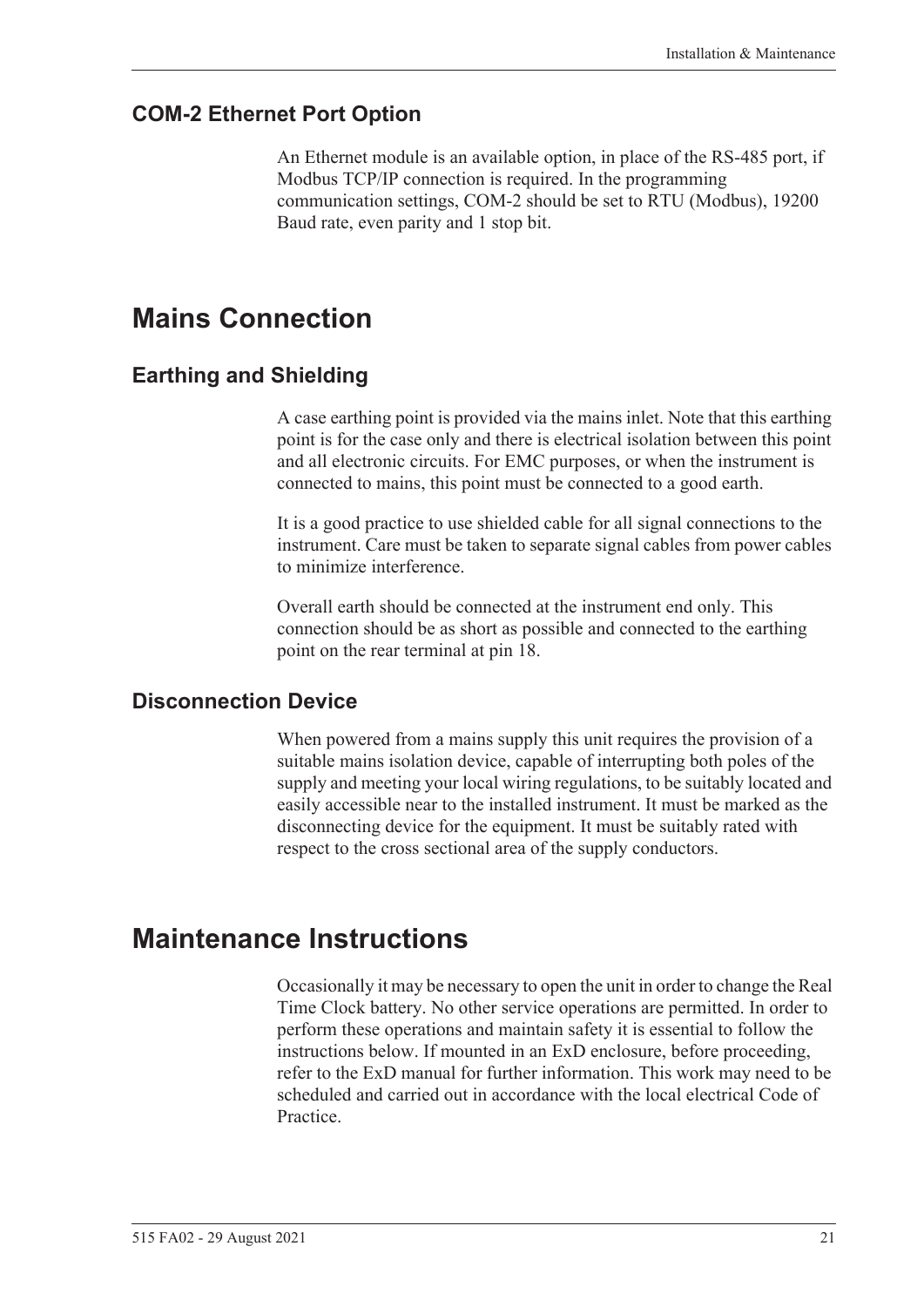# <span id="page-31-0"></span>**Battery Replacement**

#### **INSTRUMENT MUST BE POWERED DOWN**



1. Remove the top row of terminal blocks (19-36) Ethernet and RS232 cables if applicable.

2. Remove the two pan head machine screws on each side of the rear panel.

3. Withdraw the option card from the instrument.

4. Firmly press the battery holder tab to release the coin cell battery.

5. Identify the part number of the coin cell which is clearly marked on one side of the cell.

6. Firmly press the replacement coin cell into the holder

7. Reverse steps 1-3 for re assembly.

# <span id="page-31-1"></span>**Battery Type**

### **Only the battery type and manufacturer stated below should be used.**



1. Instruments manufactured with issue 7 option card – CR2450N, Manufacturer RENATA ONLY\*

2. Conformal coated "C" version - Type BR2032, manufacturer Panasonic ONLY.

3. Non Conformally coated versions :- BR2032, CR2032, Sony or Panasonic ONLY.

\*Issue 7 option card can be identified with 6 way (31-36) ORANGE relay connector.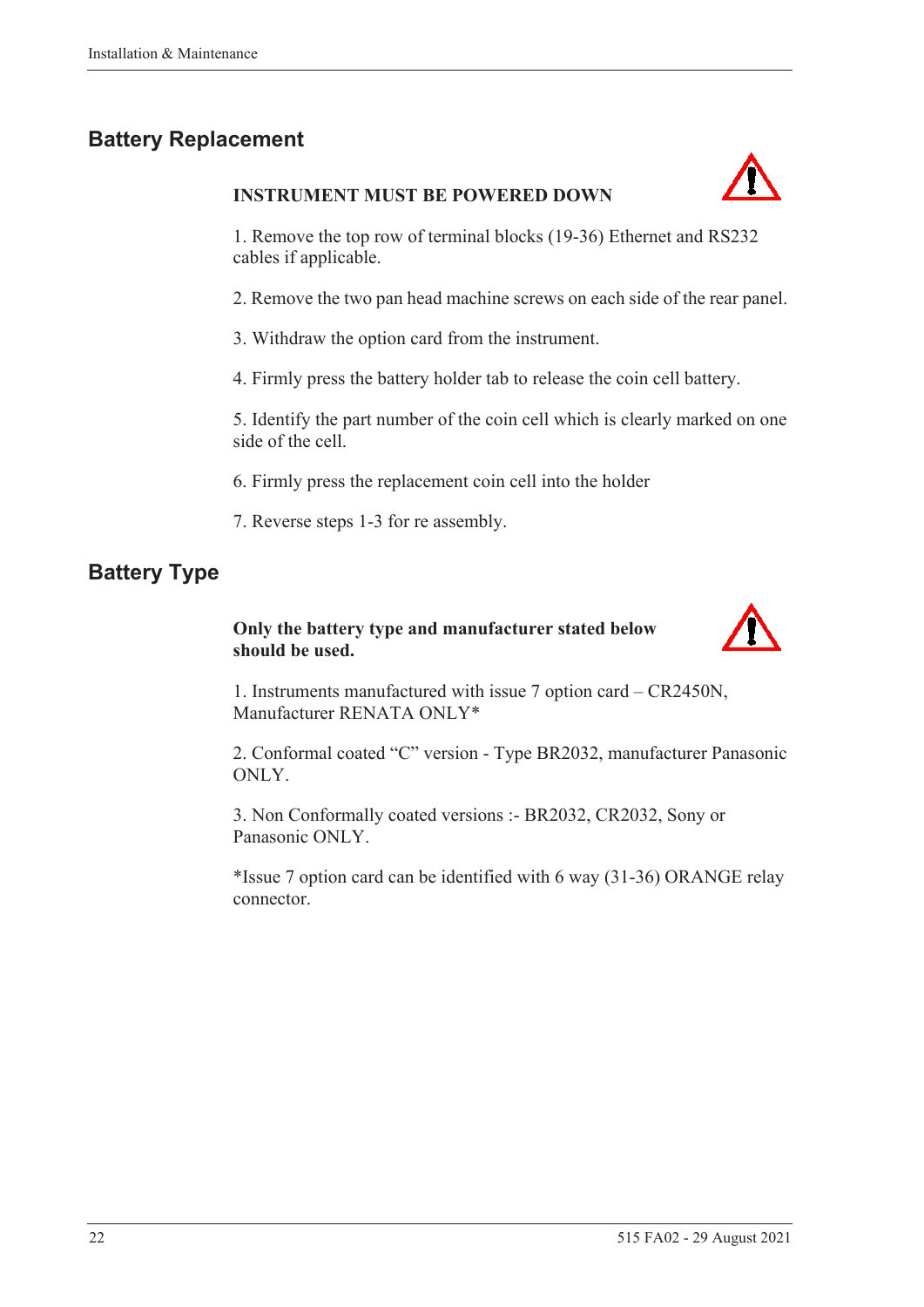# <span id="page-32-0"></span>**Chapter 4 Operation**

# <span id="page-32-1"></span>**Normal Operation**

In normal operation mode, you press the buttons on the front panel to display the values recorded and calculated by the instrument. There are four categories of information that the instrument can display:

- **•** Totals
- **•** Rates
- **•** Process variables
- **•** Instrument settings

For each total, there is an associated rate as follows:

| Total                  | Rate                      |
|------------------------|---------------------------|
| Total 1                | Flowrate 1                |
| Total 2                | Flowrate 2                |
| <b>Resulting Total</b> | <b>Resulting Flowrate</b> |

# <span id="page-32-2"></span>**Default Total**

In some applications, one set of variables is of more interest than others, and for this reason a default total and its associated rate can be assigned during instrument calibration. This default total can be used in two ways:

- **•** The default variables come first in the sequence of totals and rates that are displayed with the front panel keys.
- **•** If the display timeout option is enabled and no buttons are pressed for the selected period (usually 30 seconds) the display returns to the default total.

### <span id="page-32-3"></span>**Status LEDs**

The status LEDs illuminate to show the following conditions:

| Run   |
|-------|
| Set   |
| Alarm |
| Cal   |

- **Run** The host computer is downloading the application software.
- **Set** The instrument is in Calibrate Set mode.
- **Alarm** The instrument has an error, as indicated on the display panel.
- **Cal** The instrument is in Calibrate View mode.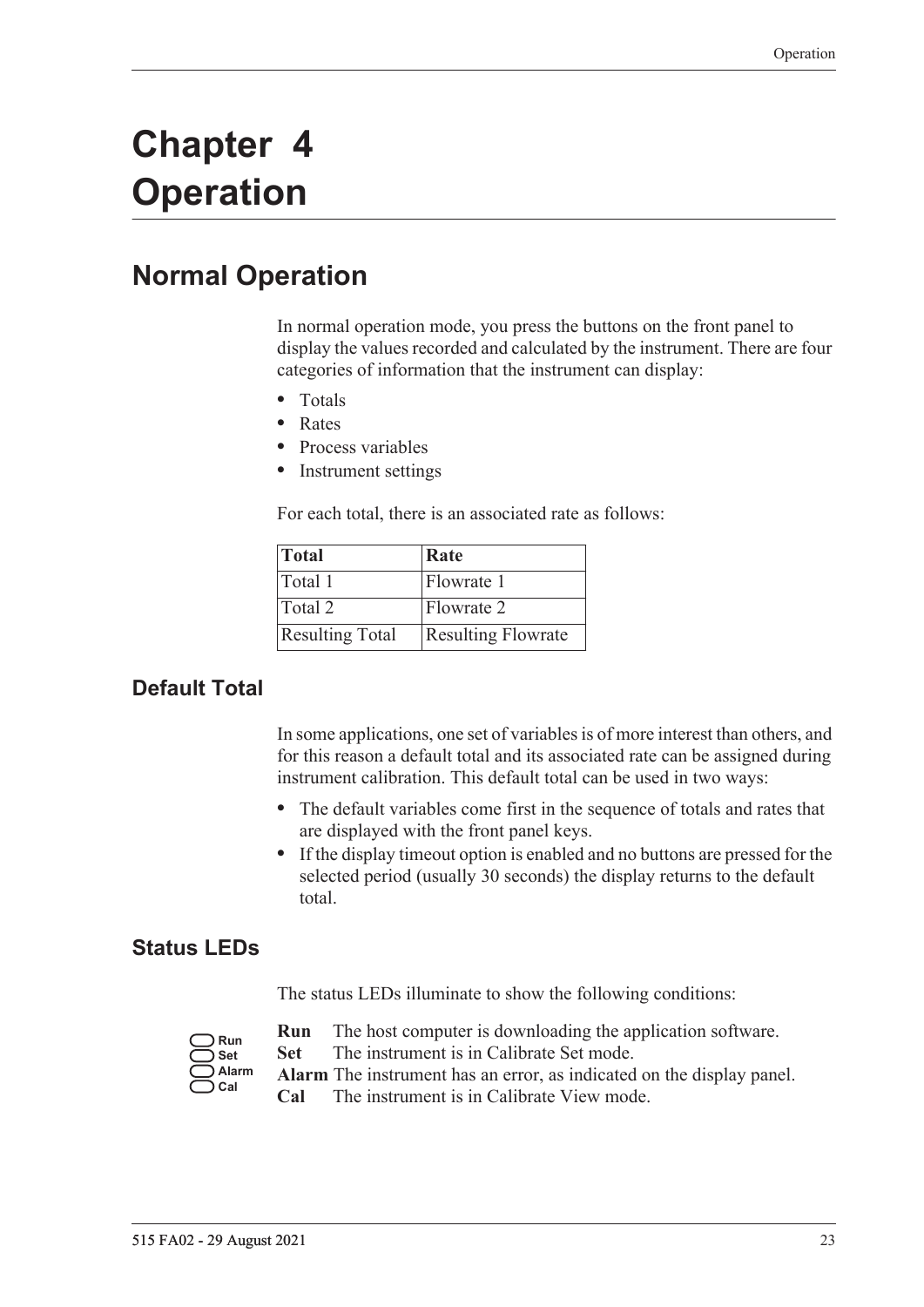# <span id="page-33-0"></span>**Front Panel Keys**

For most actions with the front panel keys, you can hold a key to scroll through the values or options, instead of repeatedly pressing the key.

**RATE** Press the **RATE** key to display the rate that is associated with the currently displayed total. If an item other than a rate or total is displayed, press the RATE key to display the "default rate". When a rate is displayed, press or hold the **RATE** key to display the other rate variables in turn.

**TOTAL** Press the TOTAL key to display the total that is associated with the currently displayed rate. If an item other than a rate or total is displayed, press the **TOTAL** key to display the "default total". When a total is displayed, press or hold the **TOTAL** key to display the other total variables in turn.

**RESET** Use the **RESET** key to clear all resettable totals or to initiate a printout if the printer option has been selected. The printout is activated with a single press while the Total Reset function has different operation modes that are selectable during instrument calibration as follows:

- NONE The user cannot reset the non-accumulated totals.
- INSTANT When the user presses the **RESET** key, the instrument resets all non-accumulated totals.
- DELAYED When the user holds the **RESET** key for two seconds, the instrument resets all non-accumulated totals.

The instrument makes three beeps when it resets the totals and two beeps when a printout is started.

**DISPLAY** Press the **DISPLAY** key to step or scroll through the main menu items.

**ACCUM** Hold the **ACCUM** key to display the accumulated value for the currently displayed total or to display the peak value for the currently displayed flowrate. See below for further details of peak flowrates.

### <span id="page-33-1"></span>**Remote Reset**

The Remote Reset on logic input 3 (LINP3) has the same function as the front **RESET** key, as described above.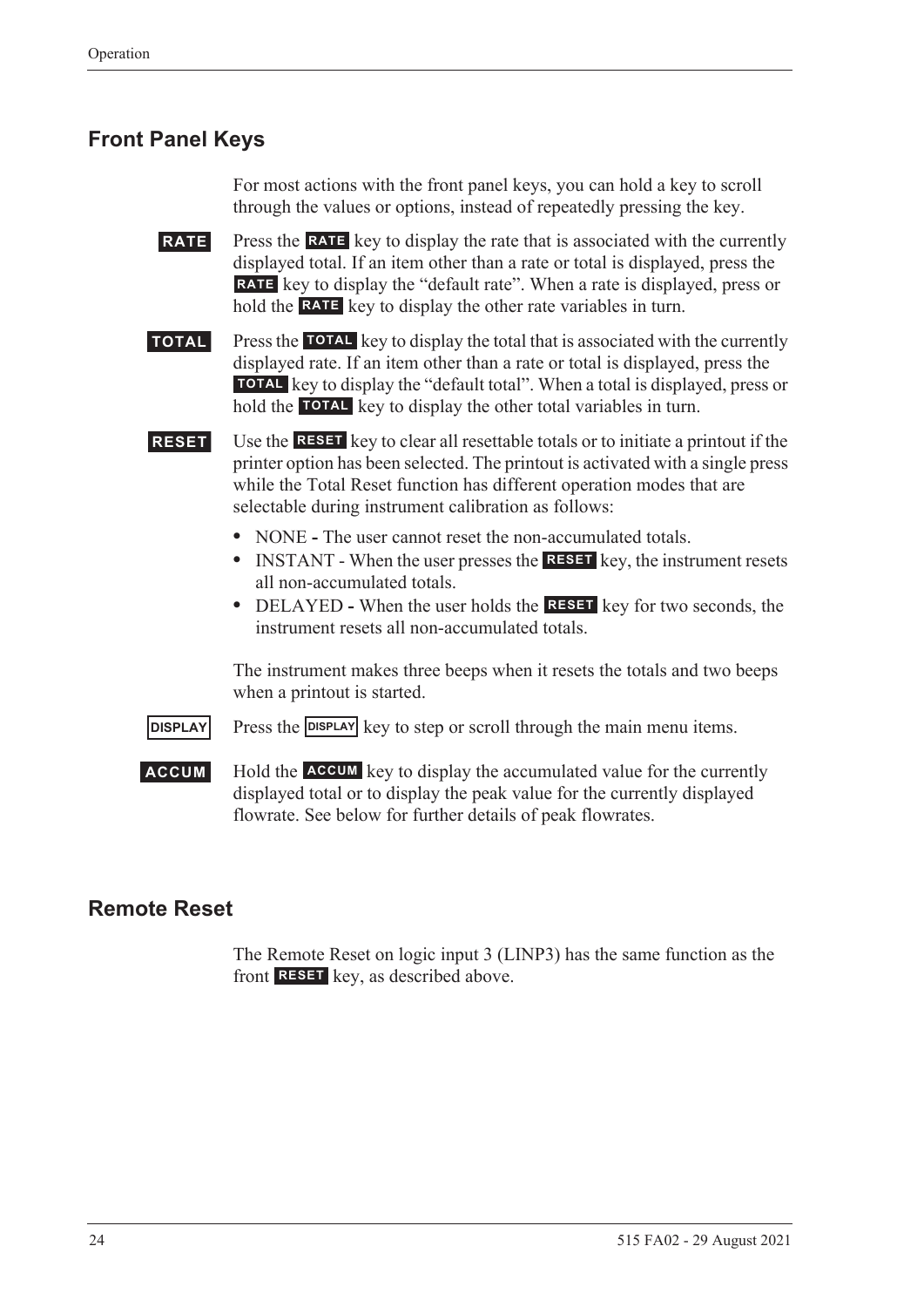## <span id="page-34-0"></span>**Main Menu Items**

| <b>DISPLAY</b>         | <b>Description</b>                                                     | <b>Options</b>                                                                                                 |
|------------------------|------------------------------------------------------------------------|----------------------------------------------------------------------------------------------------------------|
| TOTAL1                 | Channel 1 total                                                        | Hold the ACCUM key to display accumulated total                                                                |
| <b>FLOW1</b>           | Channel 1 flowrate                                                     | Hold the ACCUM key to display peak value                                                                       |
| TOTAL2                 | Channel 2 total                                                        | Hold the ACCUM key to display accumulated total                                                                |
| <b>FLOW2</b>           | Channel 2 flowrate                                                     | Hold the <b>ACCUM</b> key to display peak value                                                                |
| $RSLT-T$               | Resulting total                                                        | Hold the ACCUM key to display accumulated total                                                                |
| RSLT-F                 | Resulting flowrate                                                     | Hold the ACCUM key to display peak value                                                                       |
| REPORT PRINT           | Only shown in Detail<br>Menu if a printer<br>protocol is used          | Hold the SET) key to print log report as defined in<br>the TM/LOG section of calibration.                      |
| <b>LOGGE D</b><br>IRTR | Only shown in Detail<br>Menu if real-time clock<br>option is installed | Hold the $\text{SET}$ key to display data logs as<br>described in Data Logs on page 26.                        |
| MODEL<br>INFO          | Only shown in Detail<br>Menu                                           | Hold the $\text{SET}$ key to display the Model<br>information as described in Model Information<br>on page 28. |
| <b>CAL MENU</b>        | Only shown in Detail<br>Menu                                           | Hold the <b>SET</b> key to enter Calibration View<br>mode as described in Calibration View Mode on<br>page 30. |

The main menu in this instrument consists of the following items. The **DISPLAY** key is used to step or scroll through the list.

# <span id="page-34-1"></span>**Detail and Basic Menu**

The 515 instrument has the option to switch the main menu from the full Detail menu to a Basic menu. The Detail menu includes all of the main menu variables and the HOLD SET sub menu items as listed above. In the Basic menu only the application or operator essential main menu variables are shown. The main menu variables to be shown in the basic menu need to be selected in the 500 Series Program Manager (500-PM Software) prior to the application software being downloaded to the instrument. The 500-PM Software is Windows based configuration and resource tool for the 500 Series and is freely available from the www.contrec.co.uk website.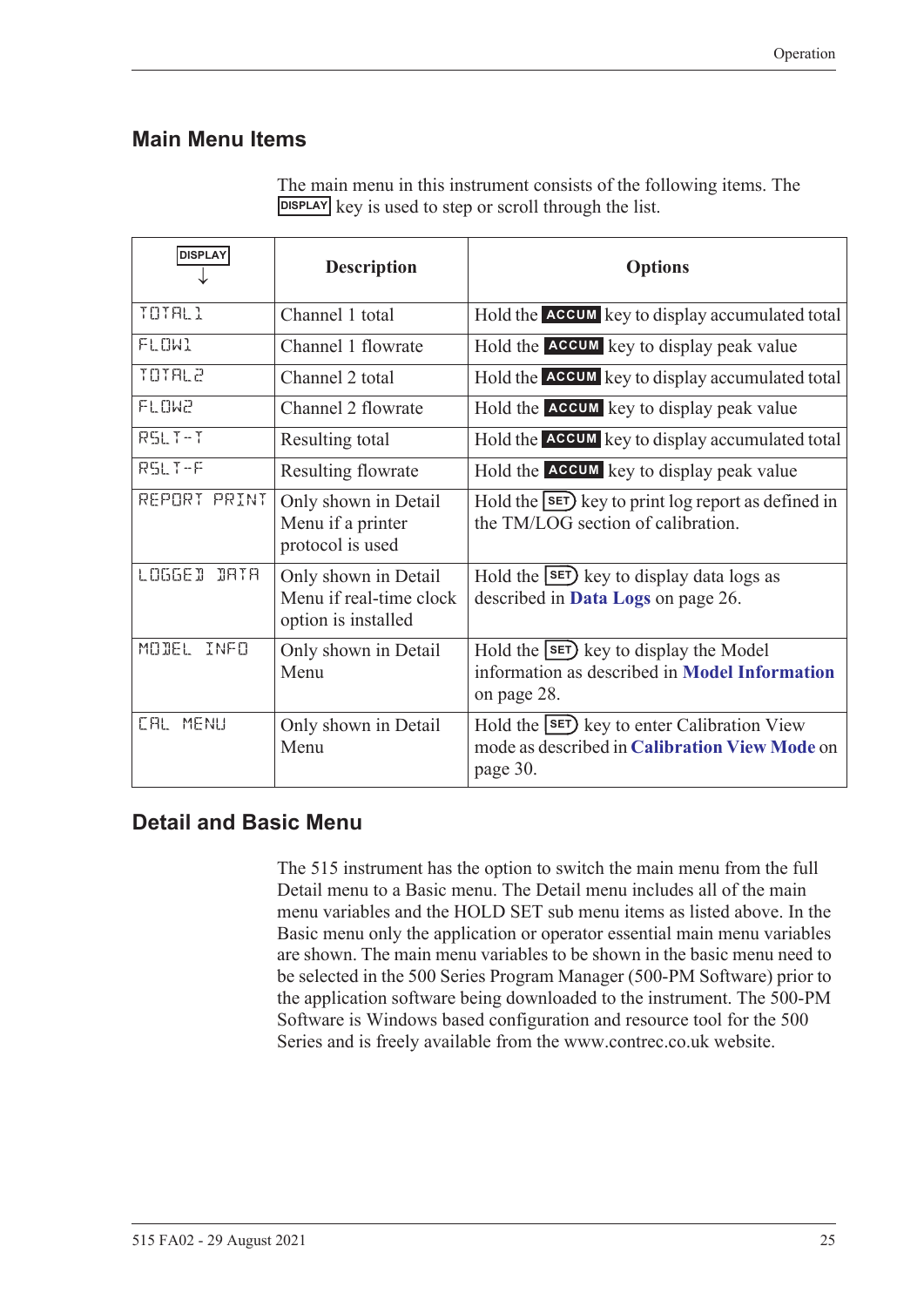To switch between the Detail and Basic menu, while in the main menu, press and hold the **DISPLAY** and **SET**) keys together for 5 seconds. When switching to the Detail menu the display will briefly show: d 15 PL A Y DETAIL MENU. When switching to the Basic menu the display will briefly show: d 15PLAY BASIC MENU.

When the application software is first installed, the default is the Detail menu. From that point, the menu type is saved and restored on power cycle. The menu type will need to be Detail to access the CAL MENU

### <span id="page-35-0"></span>**Peak Flowrates**

The peak value for the currently displayed flowrate can be viewed by holding the **ACCUM** key. The peak value is the average over a 15 minute period since the last reset of totals or powering on of the instrument. Dashes are shown for this value after a reset or power on until the first averaging period has passed.

### <span id="page-35-1"></span>**Data Logs**

The instrument will log the main-menu variables if real-time clock option is installed. The logs are at fixed intervals of hours, days, weeks, months and years. The instrument can store a total of more than 1000 log entries.

If the number of log entries exceeds the programmed number for a particular time interval, the oldest log entry is overwritten by the newest one for that time interval.

Also note that the totals are saved as accumulated totals.

The log entries are recorded at the following times:

| HOUR | 00 minutes each hour                                        |
|------|-------------------------------------------------------------|
| DAY  | 00 hours and 00 minutes each day                            |
| WEEK | 00 hours and 00 minutes each Monday                         |
|      | MONTH 00 hours and 00 minutes on the first day of the month |
| YEAR | 00 hours and 00 minutes on the first day of the year.       |

#### **View Data Logs**

Use the following procedure to view the data that has been logged by the instrument:

**1.** Press the **DISPLAY** key to scroll through the menu to the LOGGE D DATA prompt.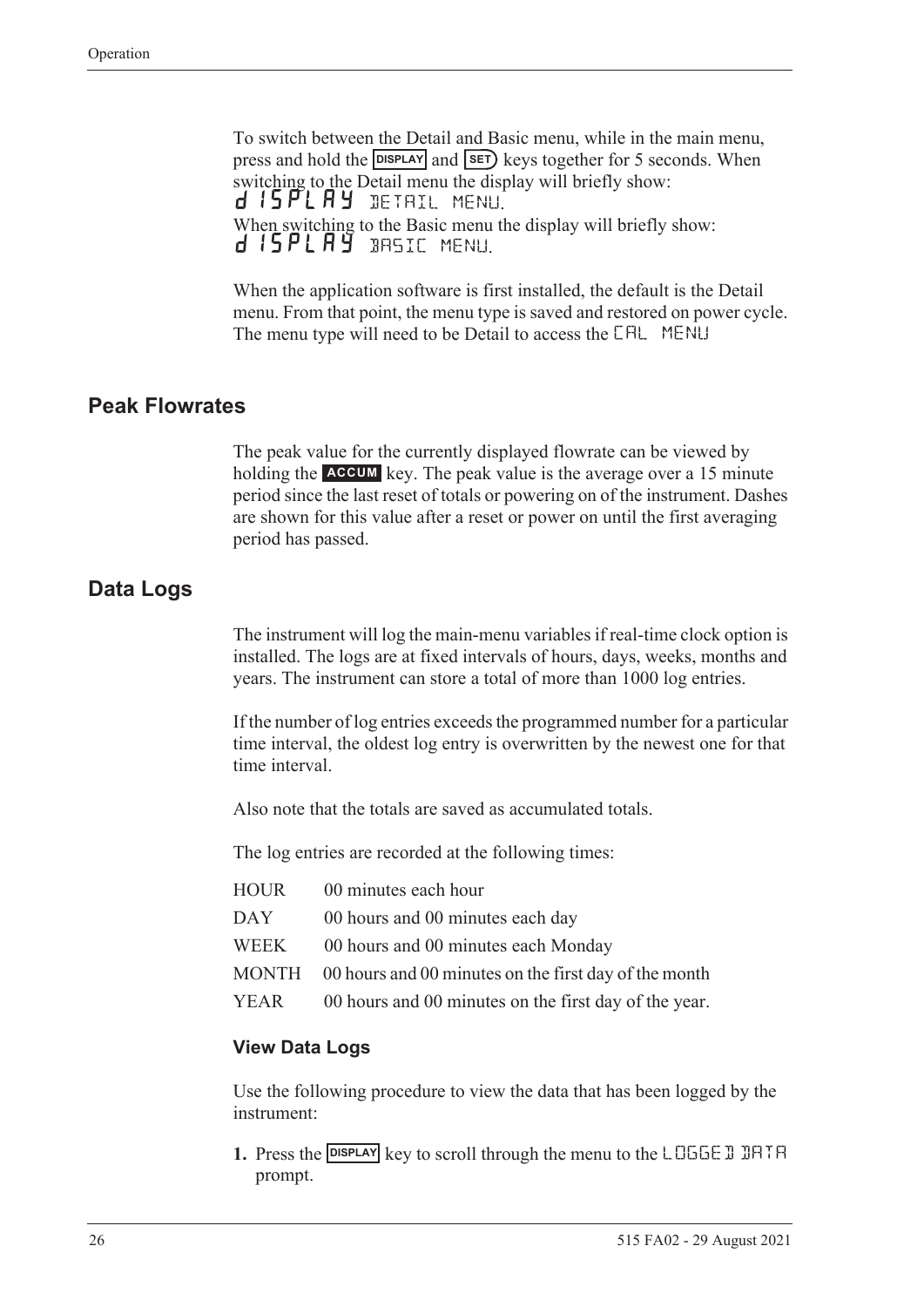**2.** Hold the  $\overline{\text{SET}}$  key.

The system displays the hourly log. The timebase and number of the log are shown, for example LH-001.

**3.** While holding the **DISPLAY** key use the **RESET** key to print the data for the displayed log if the printer option has been selected.

The following example shows the hourly log number 006 at 15:00 (3:00 pm) on 16 January 2019. The day and month alternate with the year in the bottom right hand corner.



[Figure 15](#page-36-0) shows how to display the logged data.



<span id="page-36-0"></span>*Figure 15 Logged Data Display Methods*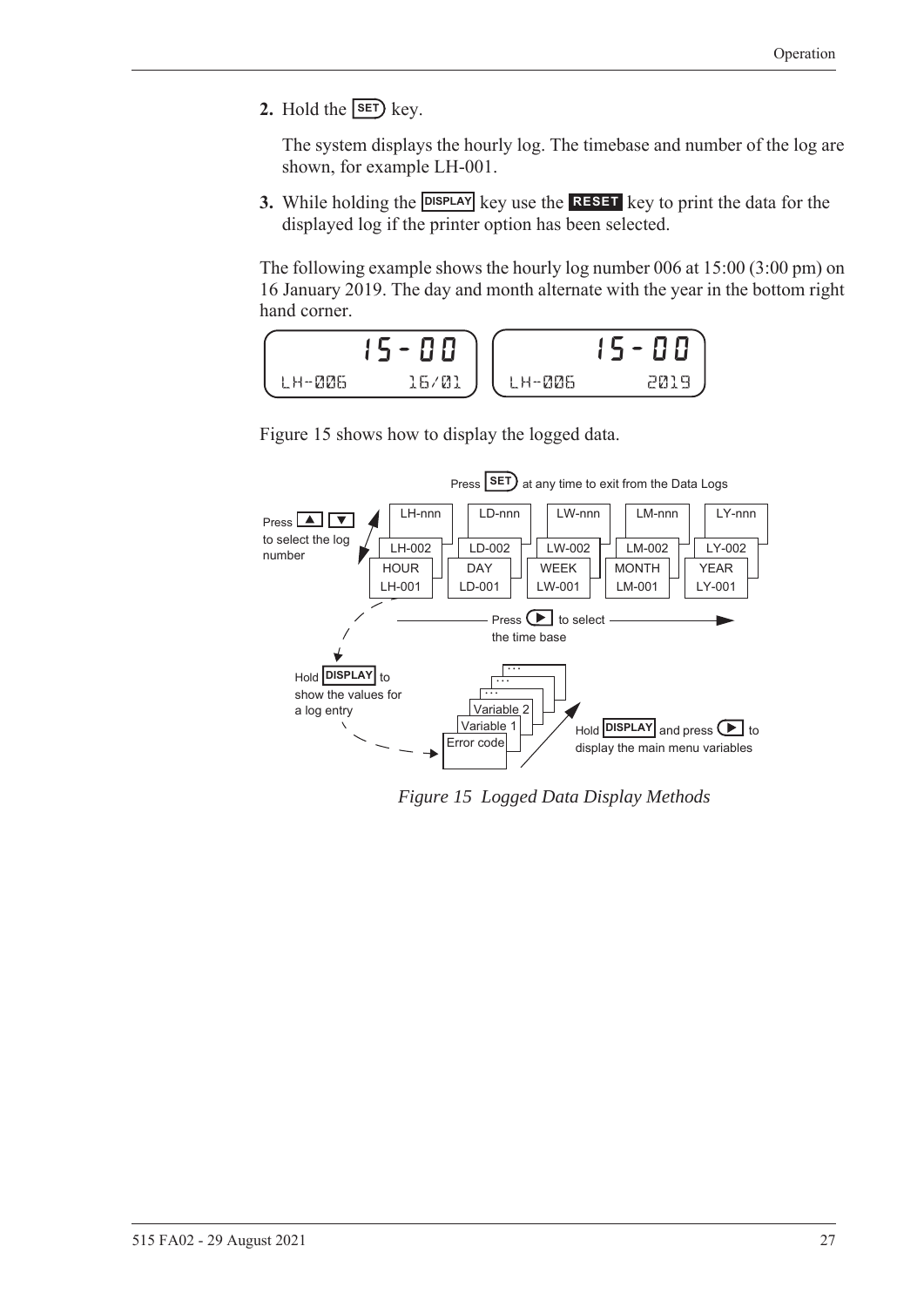### <span id="page-37-0"></span>**Model Information**

The model information items display the hardware, software and application versions of the instrument. This information is mainly for service personnel.

| <b>DISPLAY</b>                    | <b>Description</b>                                                                                                                                                                                                                                                                                                      |
|-----------------------------------|-------------------------------------------------------------------------------------------------------------------------------------------------------------------------------------------------------------------------------------------------------------------------------------------------------------------------|
| $2 - 1 - - 5 -$<br>SIS MODEL      | The hardware model code. Refer to Product Codes on<br>page 79 for more information.                                                                                                                                                                                                                                     |
| $FF--FF$<br>FA02 INPUT            | The Application number and the assignment of the inputs.<br>Refer to Application Information Code on page 80 for<br>more information.                                                                                                                                                                                   |
| 3.0.000<br>SØØ-PM VERS            | The version of 500-Series Program Manager from which<br>the application software was compiled.                                                                                                                                                                                                                          |
| 026357<br>CUSTOM VERS             | The Customer version code for this installation. Refer to<br>Custom Version Codes on page 80 for more information.                                                                                                                                                                                                      |
| 123456<br>RBE123 5/N              | The instrument serial number and unit tag. The serial<br>number is on the top line and unit tag is on the bottom left.<br>Both items are entered when the instrument application<br>software is initially loaded. If the unit tag is not used the<br>default tag, UNIT, will be used.                                   |
| $15 - 15$<br>EDITED 27/08<br>2019 | The time and date when the calibration of the instrument<br>was last edited. The format of the time and date is the same<br>as for the data logs. This example shows $16:15$ (4:15pm)<br>on the 27th August 2019. This function is available only if<br>the instrument has the real time clock option.                  |
| [LASS-3<br>FLASH V-019            | The instrument Class and Flash (bootloader) version.                                                                                                                                                                                                                                                                    |
| $\mathsf{S}$<br>POWER EYELE       | The number of power cycles that have occurred since the<br>application software was installed.                                                                                                                                                                                                                          |
| RESET<br>WIT                      | The number of 'watchdog timer' (WDT) resets that have<br>occurred since the application software was installed. The<br>WDT Reset count is only shown if a WDT Reset has<br>occurred.                                                                                                                                    |
| HOLd.PSE<br>CONFIG<br>PRINT       | If the printer protocol is assigned to one of the<br>communication ports, the prompt to print the full program<br>configuration report will be shown. Hold Reset to start the<br>printing of the configuration report. The report will be in<br>a similar format to the report generated by the 500<br>Program Manager. |

Press **SET**) at any time to exit from the Model information.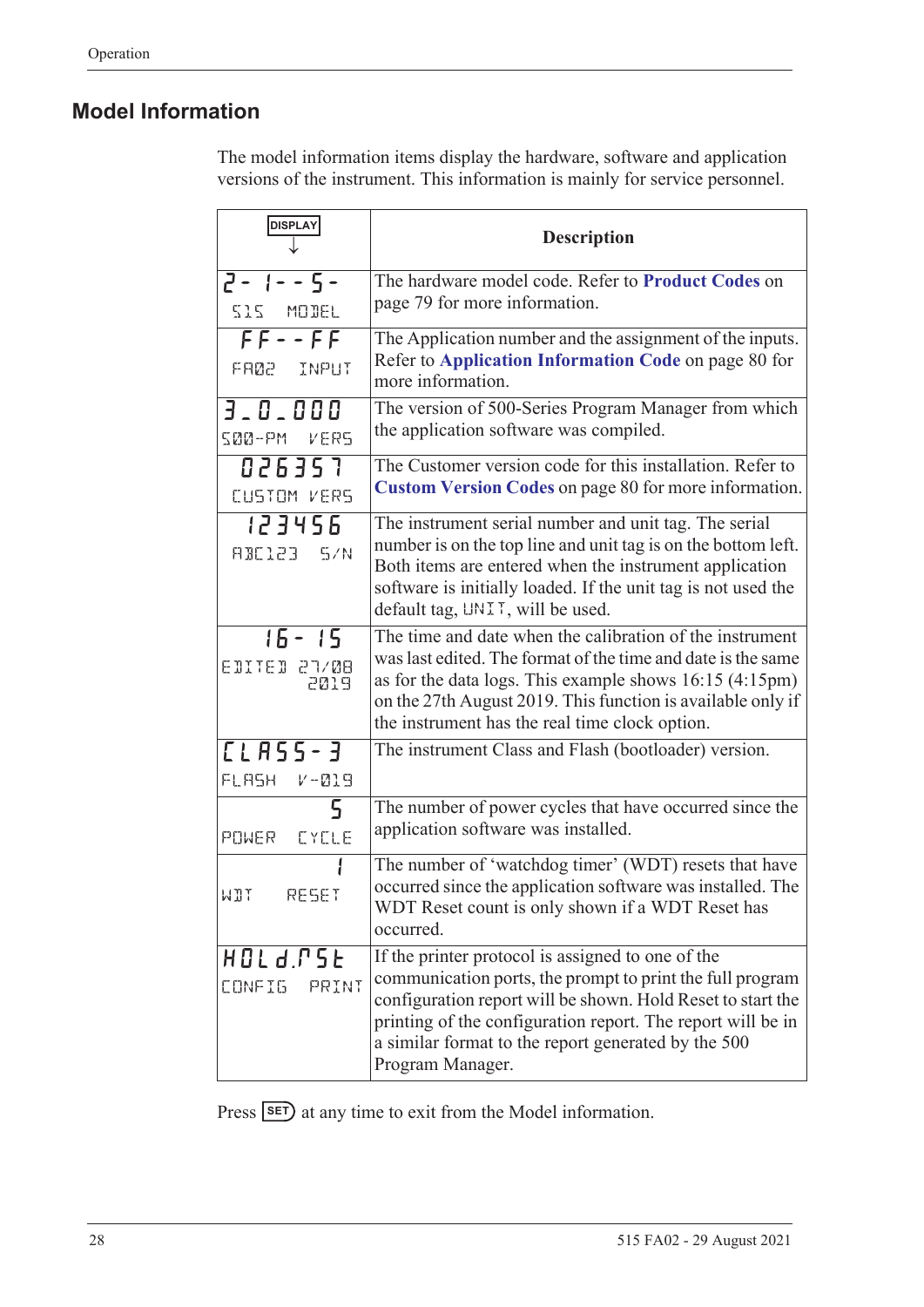# **Chapter 5 Instrument Calibration**

# **Introduction**

The 500 Series instrument calibration settings can be programmed via the front panel, according to program access levels explained below, or via the 500 Series Program Manager - a freely available Windows based configuration and resource tool.

After an instrument has been configured by either means to suit the application requirements, the settings can be recorded or application software backups or instrument clones created as explained further in **[Program Backup & Reports](#page-42-0)** on page 33.

You can view or change the settings of the instrument according to the access level for each parameter, as set by the 500 Series Program Manager. There are five levels of access to the parameters as follows:

- **• Not visible** you cannot display or edit the parameter.
- **• Display only** you can display the parameter, but you cannot change the setting.
- **• Programmable** you can change the setting of the parameter in Calibration Set mode.
- **• Password protected** you can change the setting of the parameter in Calibration Set mode only if you enter the correct password.
- **• CAL switch protected**  you can change the setting of the parameter in Calibration Set mode only if you enter by using the CAL switch on Logic Input 4 to accept the password.
- **Note:** When you enter Calibration Set mode, the instrument prompts to enter a password. Any value will allow to change the settings of the "programmable" parameters, but the correct password must be entered to change the password-protected parameters. Likewise, the CAL switch (Logic Input 4) must be used to accept the password to change the CAL switch protected parameters.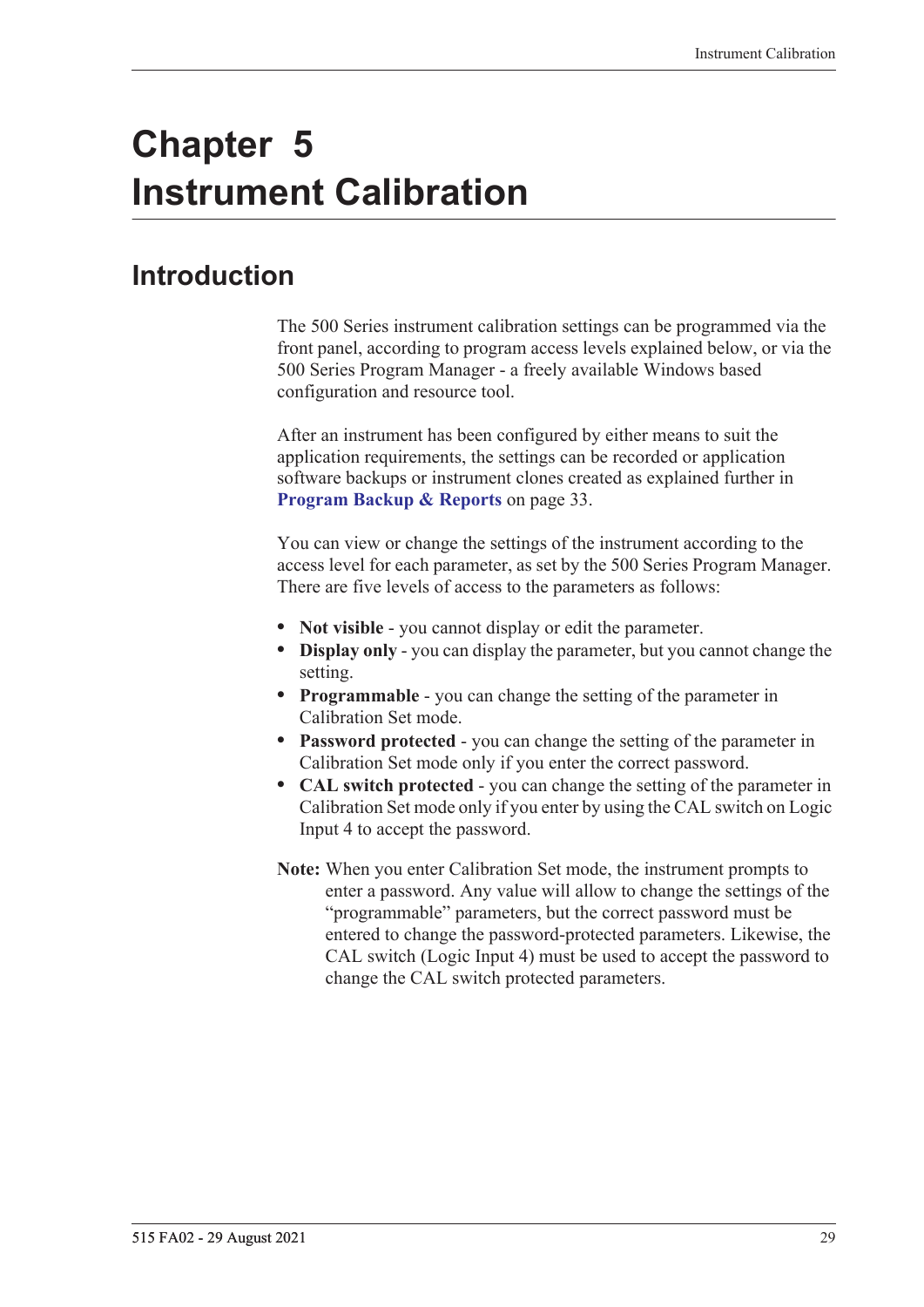# **Calibration View Mode**

Use the following procedure to view the calibration settings of the instrument:

- 1. Press **DISPLAY** to scroll to the **CAL** MENLI prompt.
- **2.** Hold the  $\overline{\text{SET}}$  key.

| Run   |
|-------|
| Set   |
| Alarm |
| Cal   |

The instrument beeps once, illuminates the **Cal** indicator and shows CAL on the display panel.

- Press  $\left( \blacktriangleright \right)$  to scroll through the flashing menu headings.
- Press **SET** to scroll through submenu items.
- Hold **DISPLAY** to return to the main calibration menu.
- **3.** To exit from the Calibration View mode, press  $\Box$  to scroll to the END option and press **SET**).

The instrument returns to Normal Operation mode.

# **Calibration Set Mode**

In Calibration Set mode, you can change the settings of the "programmable" parameters. You must enter the system password to change the setting of the "password-protected" parameters and you must use the CAL switch on Logic Input 4 to access the "Cal switch protected" parameters.

Use the following procedure to enter Calibration Set mode:

- **1.** Press **DISPLAY** to scroll to the **CAL** MENLI prompt.
- **2.** Hold the  $\overline{\text{SET}}$  key.



The instrument beeps once, illuminates the **Cal** indicator and shows CAL on the display panel.

- **3.** Press  $\left( \blacktriangleright \right)$  to select any flashing menu heading except END.
- **4.** Hold the **SET** key for two seconds, or if "Cal switch protected" items exist the CAL switch can be closed for two seconds.

The instrument prompts for a password to be entered if the password is non-zero, otherwise the password prompt is skipped.

- **5.** If the password prompt is shown, press  $\boxed{\blacktriangle}$  or  $\boxed{\blacktriangledown}$  to change the value of the current digit. To select the next digit, press  $\left( \blacktriangleright \right)$ .
- **6.** Press **SET** or use the CAL switch on Logic Input 4 (if "Cal switch protected" items exist) to accept the password and proceed.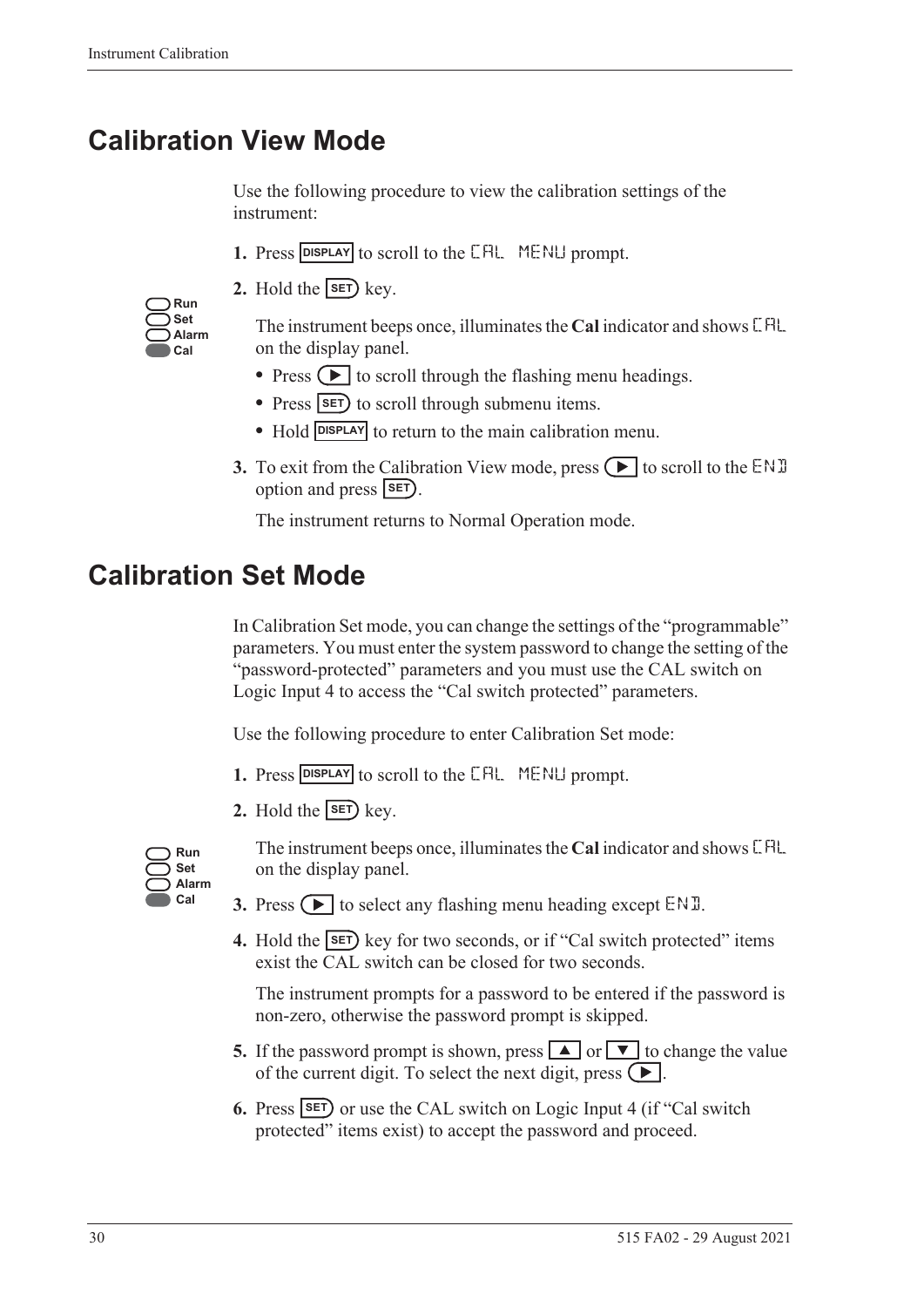- **7.** Proceed and observe the access confirmations.
	- **•** If the CAL switch is used and the password is correct, the instrument makes two beeps and displays message: - Ed IL - CS\_PW MODE

and enables you to change "programmable", "password protected" and "CAL switch protected" parameters.

**•** If the CAL switch is used but the password has been skipped or is incorrect, the instrument makes one beep and displays message: -EDIT- CAL\_SW MODE

and enables you to change "programmable" and "CAL switch protected" parameters.

• If the **SET**) key is pressed and the password is correct the instrument makes two beeps and displays the message:

 $-Ed$  it - PASSW MODE

and enables you to change the "programmable" and "passwordprotected" parameters.

• If the **SET**) key is pressed but the password has been skipped or is incorrect, the instrument makes one beep and displays the message: -EDIT- PROG MODE

and enables you to change only the "programmable" parameters.



The instrument illuminates both the **Cal** and **Set** indicators.

- **8.** Edit the instrument parameters as required. The programmable values are indicated by the flashing display.
	- To change a numerical value, press **A** to increase a value, or press  $\blacktriangledown$  to decrease a value. Press a key momentarily to change the value one number at a time. Hold a key to scroll through the numbers. To proceed to next digit, press  $( \blacktriangleright ).$
	- To change an option setting, press **A** or **V** to scroll through the options.
- **9.** Press **SET** to accept the currently displayed value and proceed to the next parameter. You can press **DISPLAY** to briefly view the current edit mode:  $-Ed$   $E - \frac{2}{x}$  XXXXXX MODE, as described in step 6 above. Continue to hold the **DISPLAY** key to return to the main calibration menu.
- **10.**To exit from Calibrate Set mode, press  $\left( \blacktriangleright \right)$  to scroll through the main calibration menu to  $ENI$ , then press  $SET$ . Otherwise, to quick exit from any menu, you can press and hold **SET** for two seconds or, if "Cal switch protected" items exist, the CAL switch can be closed for two seconds.

**Run Set Alarm Cal**

The instrument makes two beeps and cancels the **Cal** and **Set** indicators.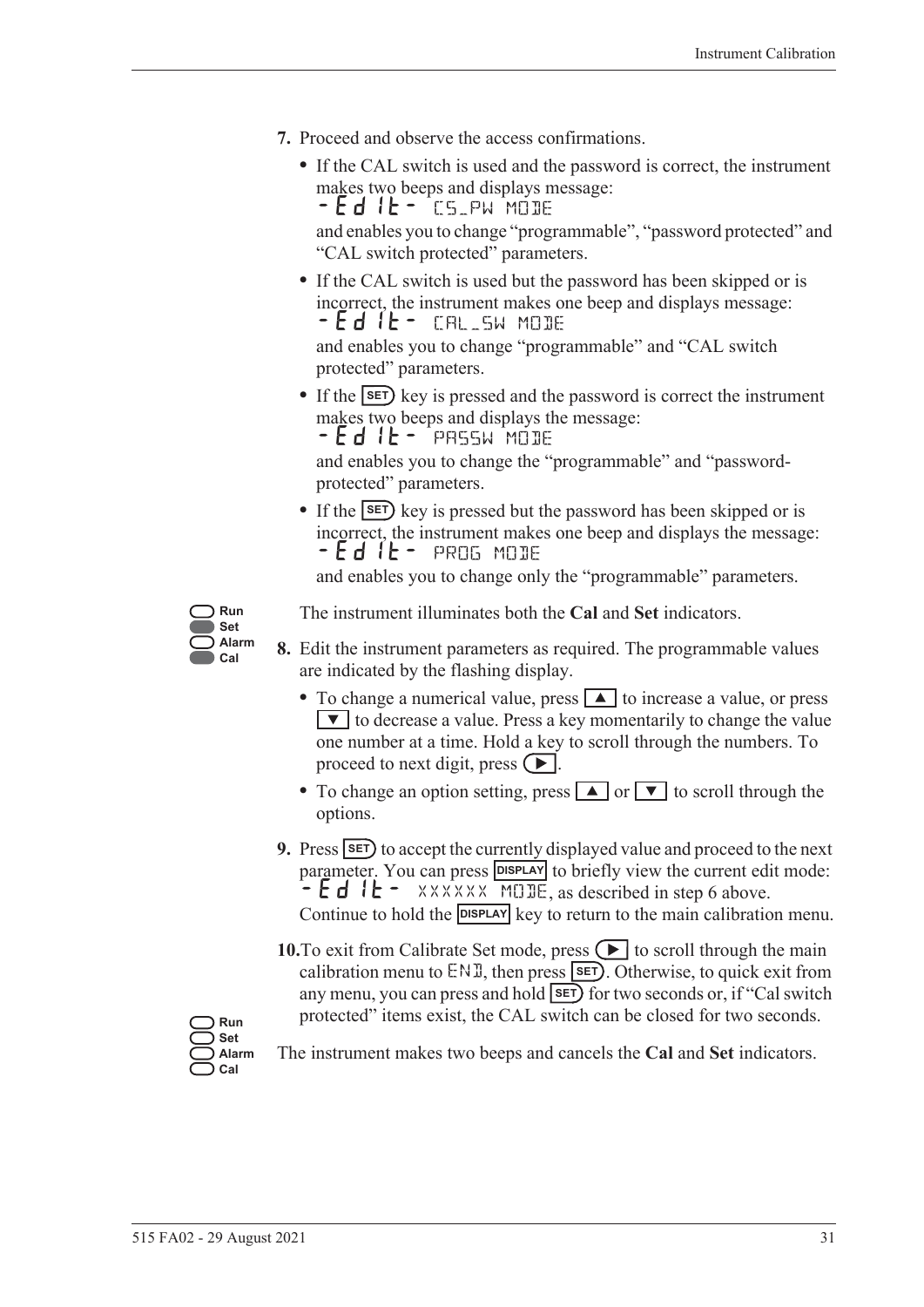### **Changing the Instrument Settings**

In Calibration Set mode, the display flashes the item that can be changed. For option settings, the display flashes the complete option. For a numeric parameter, the display flashes one digit at a time, you can change the value of the flashing digit as required, then move the flashing cursor to change another digit.

**Note:** When you change the setting of a parameter, the instrument records the result as soon as you move to another parameter, or exit from the Calibration Set mode.

#### **Changing Option Settings**

When you display an option that can be changed, the entire option flashes on the display, such as the choices of ODD, EVEN or NONE for the communications parity bit checking. Press  $\boxed{\blacktriangle}$  or  $\boxed{\blacktriangledown}$  to change the option. You can "scroll" through the options in either direction to make a selection as shown below.



#### **Changing Numeric Settings**

The display flashes the digit that can be changed.

6789.123

Press  $\left( \blacktriangleright \right)$  to select the digit that you wish to change.

Press  $\boxed{\blacktriangle}$  or  $\boxed{\blacktriangledown}$  to increase or decrease the value of the selected digit.

#### **Changing the Decimal Point**

To change the position of the decimal point, press  $\Box$  to move the flashing selection until the decimal point flashes. Press  $\boxed{\blacktriangle}$  or  $\boxed{\blacktriangledown}$  to move the decimal point to the right or left as required.

#### **Units of Measurement**

The calibration of some parameters is based on the units that are defined for the relevant variables. These units of measurement can been viewed in the UNITS menu in the Instrument Settings section below.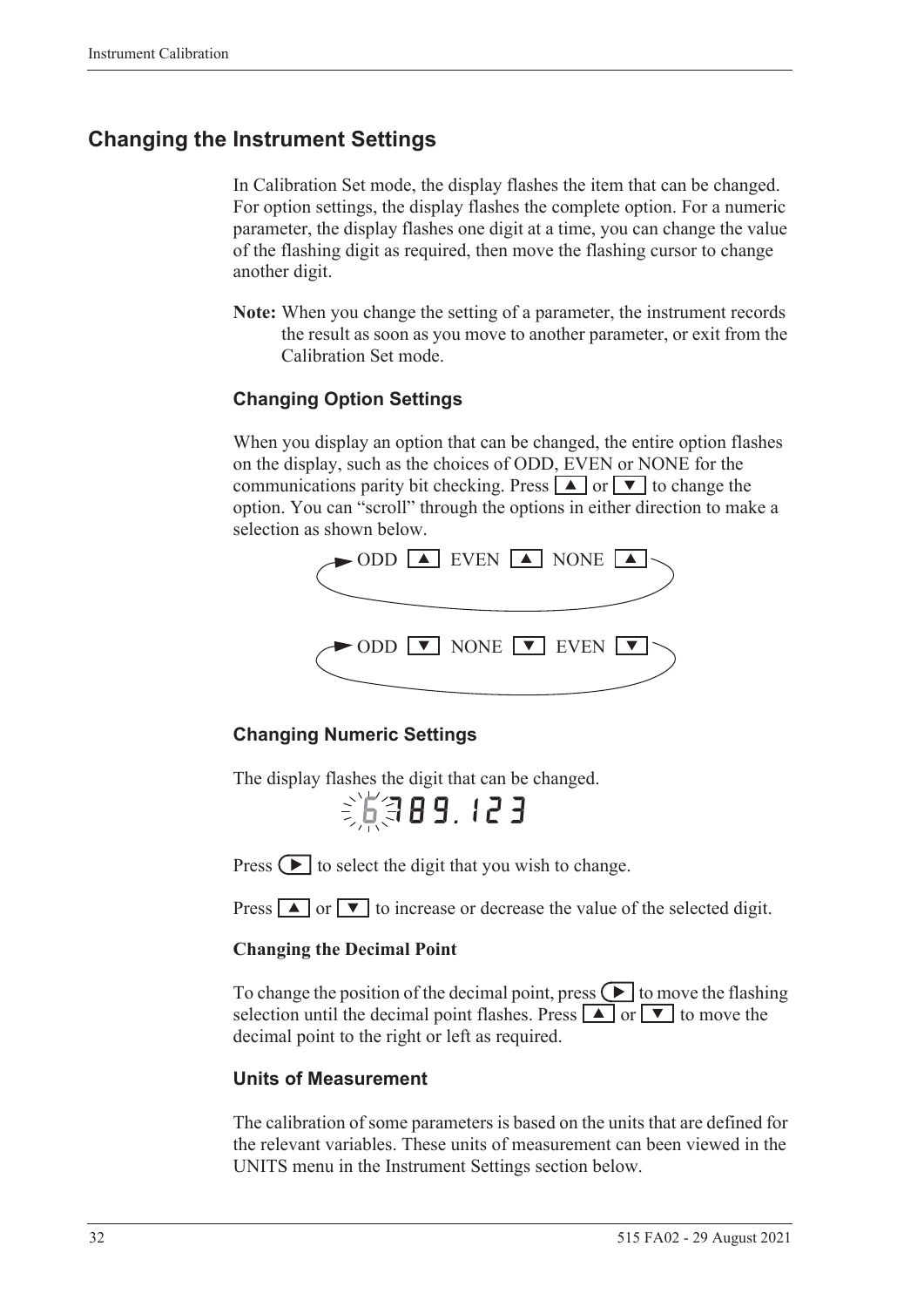# <span id="page-42-0"></span>**Program Backup & Reports**

### **Backup via 500 Series Program Manager**

As well as programming the 500 Series instruments via the front panel (according to program access levels), the 500 Series Program Manager (500- PM) can be used to create a custom version of the application software and program parameters preset prior to downloading the application software. Backups of customised applications can be saved as download-able APX or APL files and the full configuration reports printed or saved as PDF. The 500- PM is a Windows based programming tool and resource centre and is freely available from the Contrec www.contrec.co.uk website.

Instruments are often supplied from the factory with the default application software, but it is by using 500-PM software that program access levels are set, USER text and messages customised and print headers and footers entered.

### **Printing Configuration Report**

To assist in keeping an audit trail of the program settings and changes made via the front panel, the 515 instrument provides the ability to print the configuration to a local printer if one has been connected and assigned to one of the 515 communication ports.

The prompt to hold the Reset key to print the configuration report HOLd:P5E config print is found at the end of the Model Info menu, described in **[Model Information](#page-37-0)** [on page 28](#page-37-0). The report can be lengthy and adequate printer paper must be available (Note: This feature is available starting from version 3.0.377).

### **Upload and Clone of Application Software**

To assist in maintaining a backup for important applications and installations, the 500-Series Program Utility software (500-LT, version 3.0.377 or higher) can be used to upload the instruments application software with all of the current program settings.

The 500-LT (PM Lite) program is a Windows based computer program which can be downloaded for free from the Contrec www.contrec.co.uk website and is part of the package when the Contrec 500 Series Program Manager is installed. The 500-LT provides the option to 'Upload Application' or 'Upload Report Only'. To use either upload functionality, the 515 port being used must have printer (PRN) protocol assigned to it.

Once uploaded to the 500-LT, the report can be viewed or printed. The Upload Application is automatically saved as an APL file. The file can be used then or reopened later to download to another 515 instrument (of the same or higher class) to create a clone of the original instrument.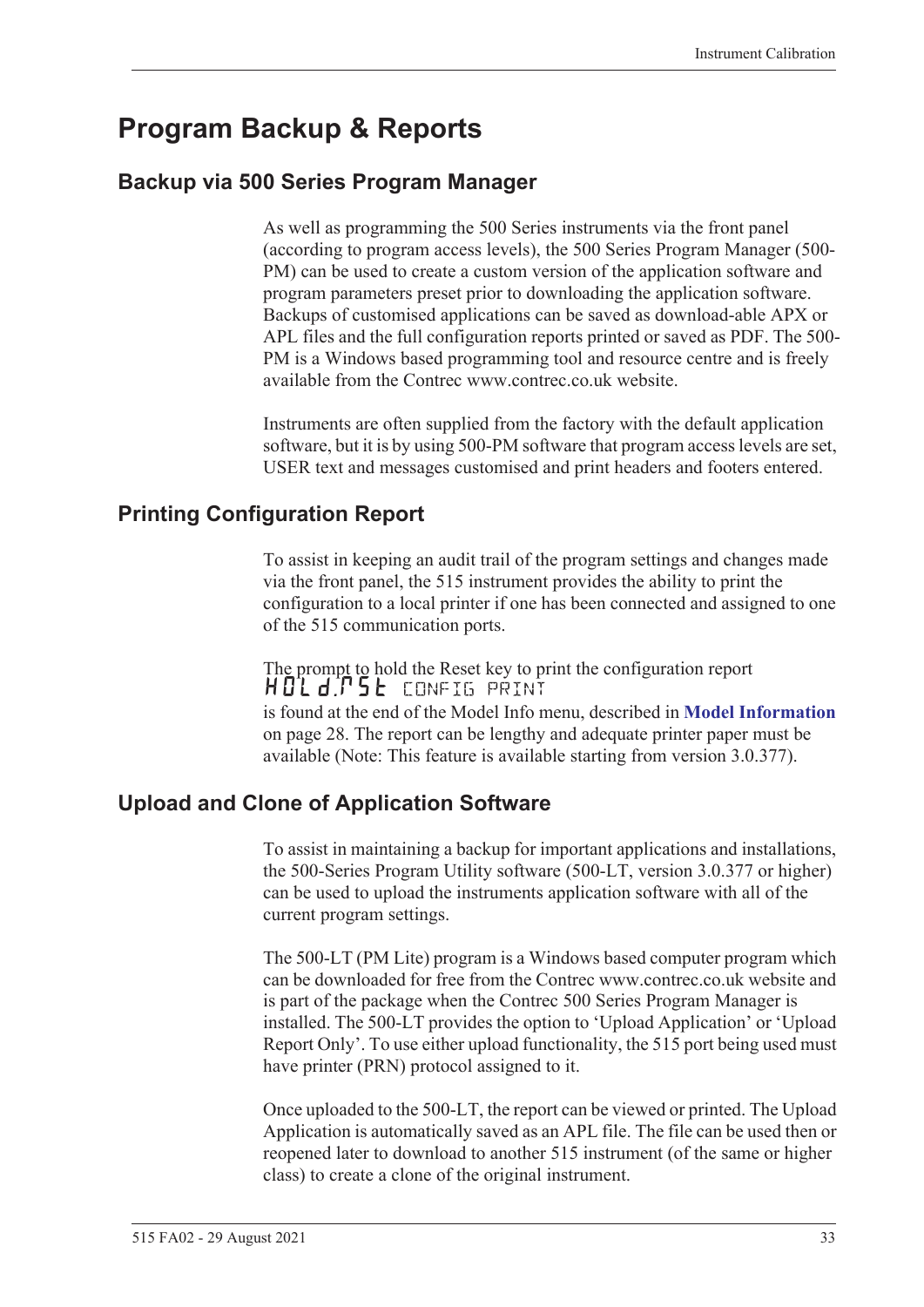# **Calibration Menu Tree**

[Figure 16](#page-43-0) and [Figure 17](#page-44-0) show the keys for moving around the calibration menu tree in Calibration View or Set mode.



<span id="page-43-0"></span>*Figure 16 Calibration Menu Tree Sheet 1*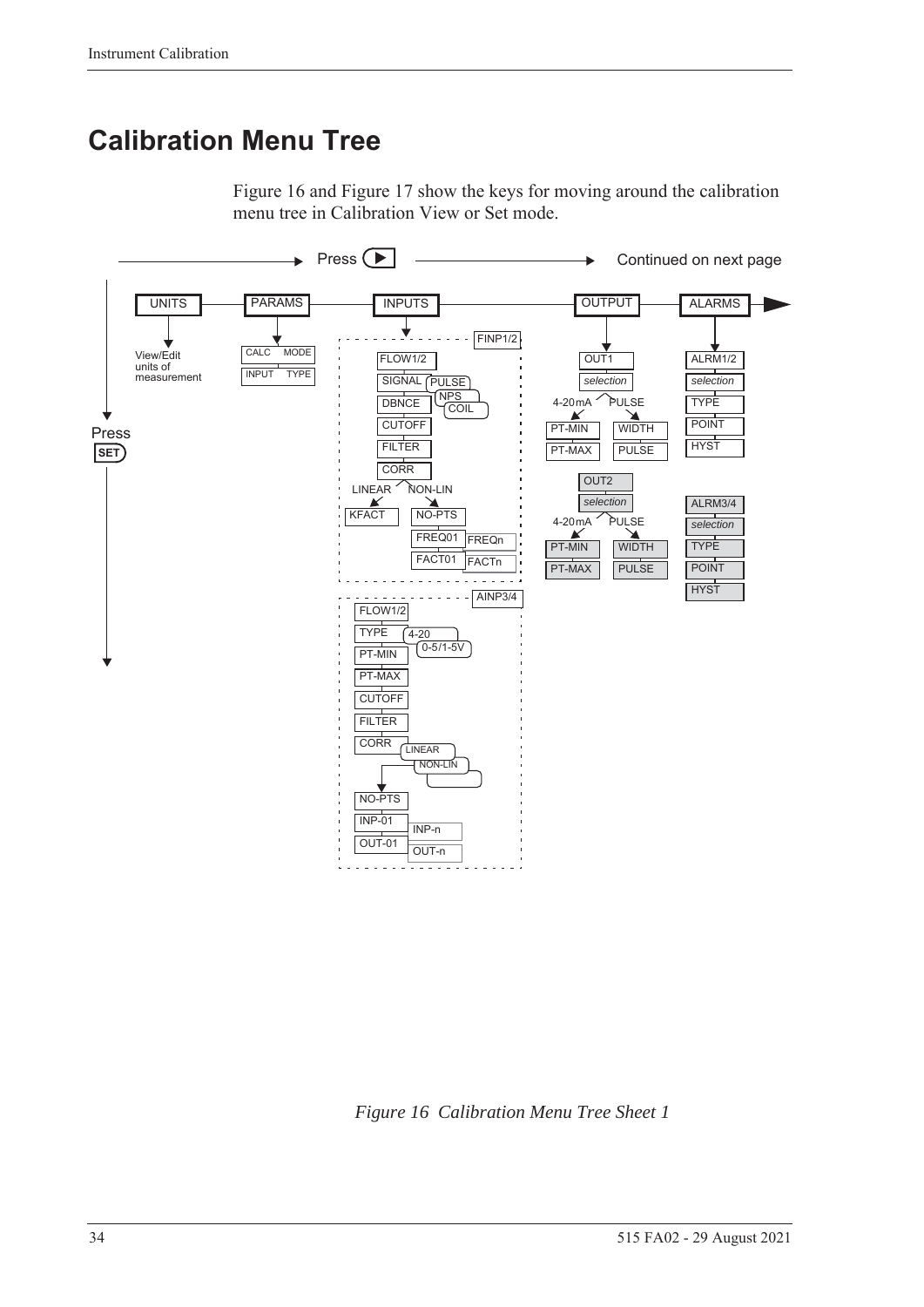

The shaded boxes indicate hardware options

Hold **DISPLAY** at any point to return to the main calibration menu.

Press  $\Box$  at any I/O assignment position to move to the next I/O assignment in the submenu (eg pressing  $\left( \blacktriangleright \right)$  on ALRM1 will move you to ALRM2 if it exists)

<span id="page-44-0"></span>*Figure 17 Calibration Menu Tree Sheet 2*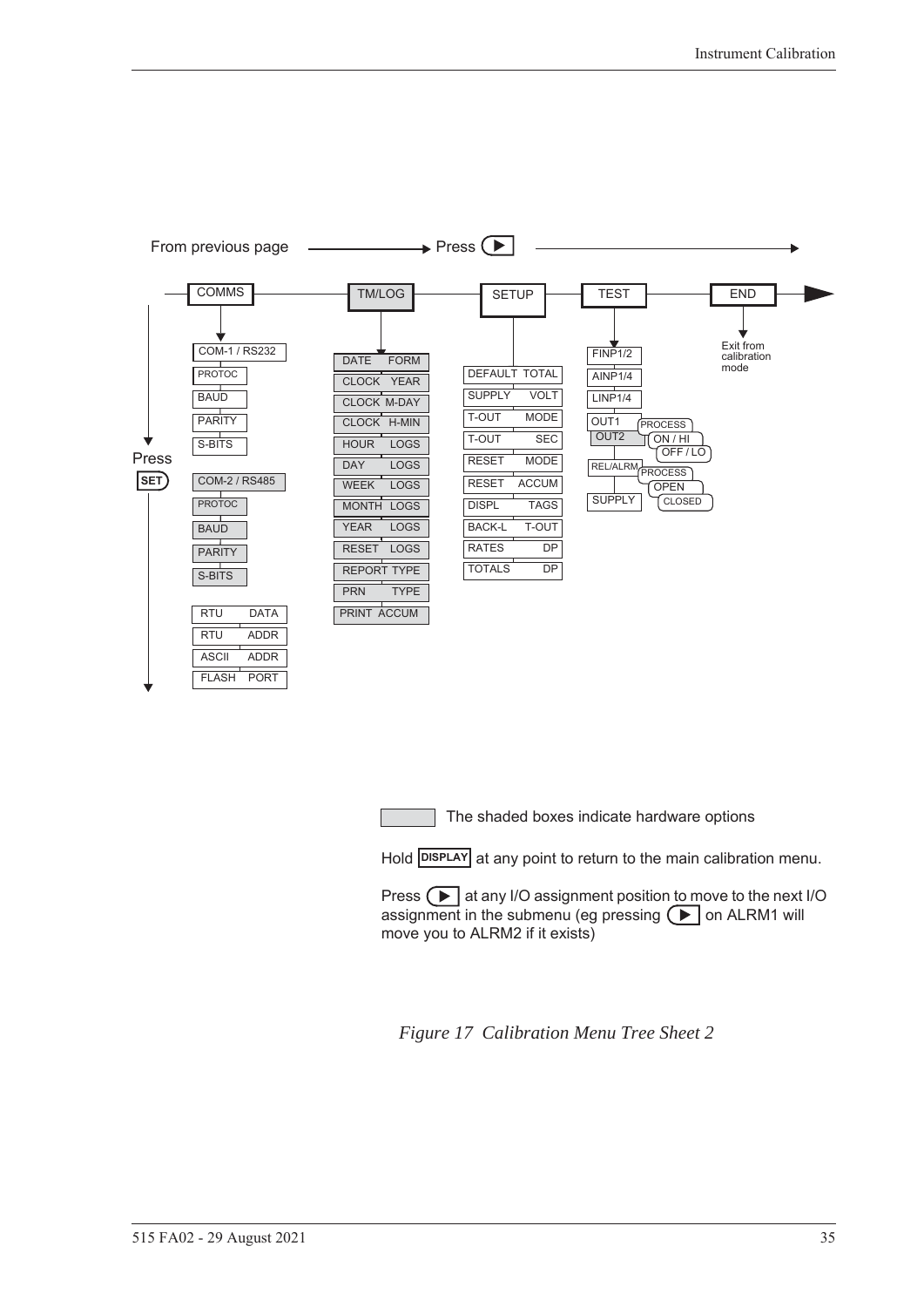# **Instrument Settings**

### **Units of Measurement**

The Units menu allows the units to be viewed and edited, if accessibility has previously been selected/enabled, without the reloading of new application software. Any change in units will result in a full reset to initially downloaded settings. Therefore, any required changes to units of measurement should be made before changing any other settings.

| <b>SET</b>              | $\blacktriangleright$ $\rightarrow$ UNITS params inputs outputs alarms comms tm/log setup test end                                                                                                                                                                              |
|-------------------------|---------------------------------------------------------------------------------------------------------------------------------------------------------------------------------------------------------------------------------------------------------------------------------|
| ITEMn<br>unit           | The units for main menu or calibration items can be viewed by pressing<br>the $s$ $F$ $k$ ey.                                                                                                                                                                                   |
|                         | The units of measurement are password protected or will be protected by<br>the CAL switch if any instrument setting has an access level of 'CAL<br>Switch Protected'. To edit the units the correct password must be entered<br>or CAL switch used on entry to EDIT mode.       |
|                         | Press $\boxed{\blacktriangle}$ or $\boxed{\blacktriangledown}$ to select the required units.                                                                                                                                                                                    |
| <b>ACCEPT</b><br>LINIT5 | The Accept Units prompt will only appear if one or more of the units<br>have been changed.                                                                                                                                                                                      |
|                         | <b>IMPORTANT:</b> Accepting the change of units will initiate a master<br>reset. All calibration parameters will revert to their default value (i.e.<br>those values included in the downloaded instrument software). All totals<br>and any logged information will be cleared. |
|                         | Press $\Box$ or $\nabla$ to select YES, then press the <b>SET</b> ) key. The instrument<br>makes three beeps to confirm the reset command.                                                                                                                                      |
|                         | The message -RESET- PLEASE WAIT will be displayed as the<br>instrument exits calibration mode and completes a full re-boot sequence.                                                                                                                                            |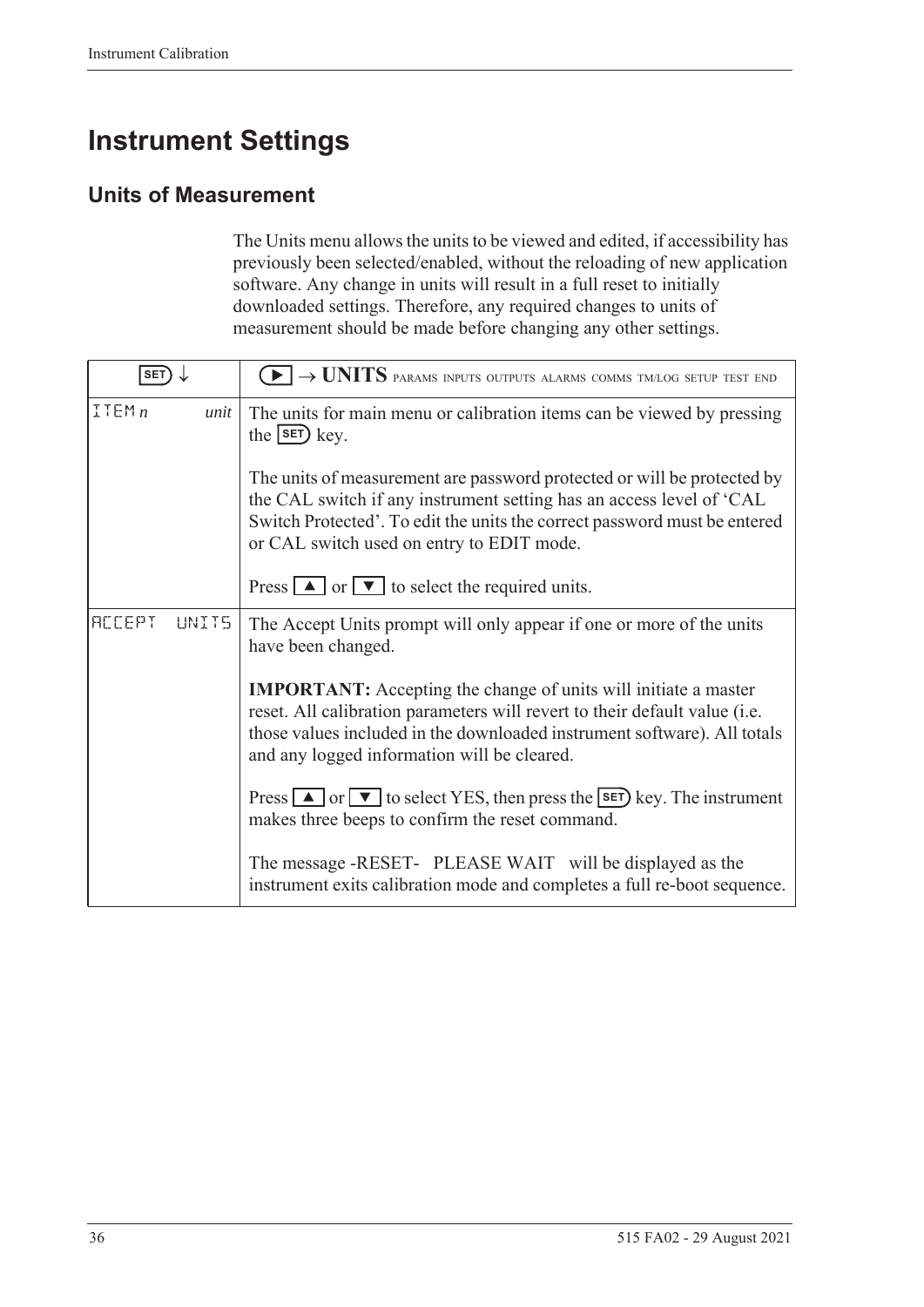### **Parameters**

| <b>SET</b> |             | $\blacktriangleright$ $\rightarrow$ units PARAMS inputs outputs alarms comms tm/log setup test end                                 |
|------------|-------------|------------------------------------------------------------------------------------------------------------------------------------|
| LALL       | MODE        | The resulting flow can be calculated in different ways.                                                                            |
|            |             | ADD - addition: channel $1 +$ channel 2<br><b>SUB</b> - subtraction: channel 1 - channel 2                                         |
|            |             | Select the calculation mode required.                                                                                              |
|            |             | Press $\boxed{\blacktriangle}$ or $\boxed{\blacktriangledown}$ to select ADD or SUB.                                               |
| INPUT      | <b>TYPE</b> | The addition or subtraction calculation can be performed on either the<br>two frequency flow inputs or the two analog flow inputs. |
|            |             | <b>FREQ</b> - frequency inputs using FINP1 & FINP2<br>• ANALOG - analog inputs using AINP3 & AINP4                                 |
|            |             | Select the input type as required.                                                                                                 |
|            |             | Press $\boxed{\blacktriangle}$ or $\boxed{\blacktriangledown}$ to select FREQ or ANALOG.                                           |

# **Inputs**

| SET <sup>'</sup>        |                | $\rightarrow$ UNITS PARAMS INPUTS OUTPUTS ALARMS COMMS TM/LOG SETUP TEST END                                                                                                                                                  |
|-------------------------|----------------|-------------------------------------------------------------------------------------------------------------------------------------------------------------------------------------------------------------------------------|
|                         |                | <b>Frequency Input 1 and 2 - only applicable when Input Type is set to Frequency</b>                                                                                                                                          |
| INPUE<br>FLOWl<br>FLOW2 | FINP1<br>FINP2 | Frequency Input Channels 1 and 2 are assigned as the flowrate 1 and<br>flowrate 2 input respectively. When used in subtraction calculation mode<br>channel 1 should be used for the larger flow.                              |
| SIGNAL                  | FINPl<br>FINP2 | Frequency input $1/\bar{c}$ signal type.<br>Press $\Box$ or $\nabla$ to select COIL, NPS or PULSE.                                                                                                                            |
| <b>JANCE</b>            | FINP1<br>FINP2 | Switches and relays have metal contacts to make and break circuits. The<br>contact bounce introduces random signals into the circuit. The instrument<br>has a debounce circuit to eliminate this problem.                     |
|                         |                | Note: When the debounce circuit is enabled, the maximum input<br>frequency for large amplitude signals is limited to approximately<br>500 Hz. For low amplitude signals, the maximum frequency can be<br>approximately 200Hz. |
|                         |                | Press $\Box$ or $\nabla$ to select ENABLE or DISABLE.                                                                                                                                                                         |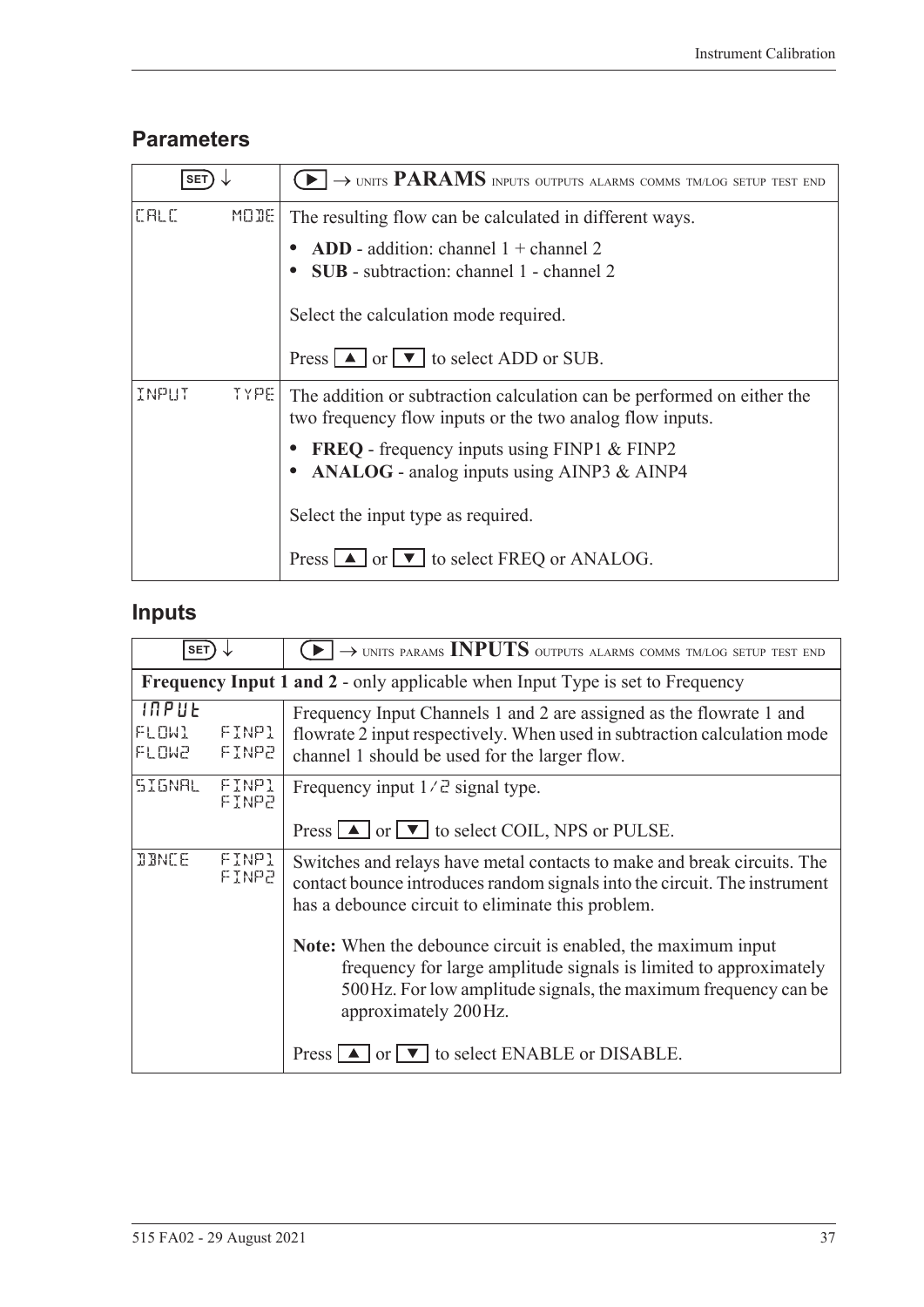| SET)          |                |                                                                                                                   | $\blacktriangleright$ $\rightarrow$ units params INPUTS outputs alarms comms tm/log setup test end                                                                                                                                                                                                          |                                       |
|---------------|----------------|-------------------------------------------------------------------------------------------------------------------|-------------------------------------------------------------------------------------------------------------------------------------------------------------------------------------------------------------------------------------------------------------------------------------------------------------|---------------------------------------|
| <b>CUTOFF</b> | FINP1<br>FINP2 | The Cut-off is the lowest frequency for which the instrument continues<br>to calculate a rate from the flowmeter. |                                                                                                                                                                                                                                                                                                             |                                       |
|               |                | Hertz.                                                                                                            | The value for the cut-off is specified as the frequency of the flowmeter in                                                                                                                                                                                                                                 |                                       |
|               |                | has actually stopped.                                                                                             | Be careful when setting low cut-off values because the display update<br>time for the flow rate becomes very long. For example if the cut-off is set<br>to 0.01 Hz, and the measured flow stops, the instrument continues to<br>display the flow rate for 100 seconds before it can determine that the flow |                                       |
| FILTER        | FINP1<br>FINP2 | out these fluctuations.                                                                                           | Input fluctuations caused by pulsating flow tend to create distortion in the<br>input readings of the rate. The instrument has a digital filter that averages                                                                                                                                               |                                       |
|               |                | input.                                                                                                            | As a guide to the degree of filtering to use, the following table shows the<br>response time (in seconds) to reach 90% and 99% of a step change in<br>The value A is the filter constant that the user can set.                                                                                             |                                       |
|               |                | Filter setting A                                                                                                  | Seconds to reach 90%<br>of full swing                                                                                                                                                                                                                                                                       | Seconds to reach 99%<br>of full swing |
|               |                | $\boldsymbol{0}$                                                                                                  | $\overline{0}$                                                                                                                                                                                                                                                                                              | $\boldsymbol{0}$                      |
|               |                | $\overline{2}$                                                                                                    | $\overline{2}$                                                                                                                                                                                                                                                                                              | $\overline{4}$                        |
|               |                | $\overline{4}$                                                                                                    | $\overline{4}$                                                                                                                                                                                                                                                                                              | 8                                     |
|               |                | 6                                                                                                                 | $\overline{5}$                                                                                                                                                                                                                                                                                              | 10                                    |
|               |                | 10                                                                                                                | $\overline{8}$                                                                                                                                                                                                                                                                                              | $\overline{15}$                       |
|               |                | 15                                                                                                                | 12                                                                                                                                                                                                                                                                                                          | 23                                    |
|               |                | 20                                                                                                                | 14                                                                                                                                                                                                                                                                                                          | 27                                    |
|               |                | $\overline{25}$                                                                                                   | $\overline{18}$                                                                                                                                                                                                                                                                                             | 34                                    |
|               |                | 35                                                                                                                | $\overline{25}$                                                                                                                                                                                                                                                                                             | 48                                    |
|               |                | 45                                                                                                                | 32                                                                                                                                                                                                                                                                                                          | 62                                    |
|               |                | 60                                                                                                                | $\overline{42}$                                                                                                                                                                                                                                                                                             | 82                                    |
|               |                | 75                                                                                                                | $\overline{52}$                                                                                                                                                                                                                                                                                             | 102                                   |
|               |                | 90                                                                                                                | 62                                                                                                                                                                                                                                                                                                          | 122                                   |
|               |                | 99                                                                                                                | $\overline{68}$                                                                                                                                                                                                                                                                                             | 134                                   |
|               |                | there is no filtering.                                                                                            | The input filter range is from 0 to 99. A setting of $0$ (zero) means that                                                                                                                                                                                                                                  |                                       |
| <b>CORR</b>   | FINP1<br>FINP2 | to apply correction factors to the input signal.                                                                  | If the input sensor has non-linear characteristics, select NON-LINEAR                                                                                                                                                                                                                                       |                                       |
|               |                |                                                                                                                   | Use $\Box$ or $\Box$ to select LINEAR or NON-LINEAR.                                                                                                                                                                                                                                                        |                                       |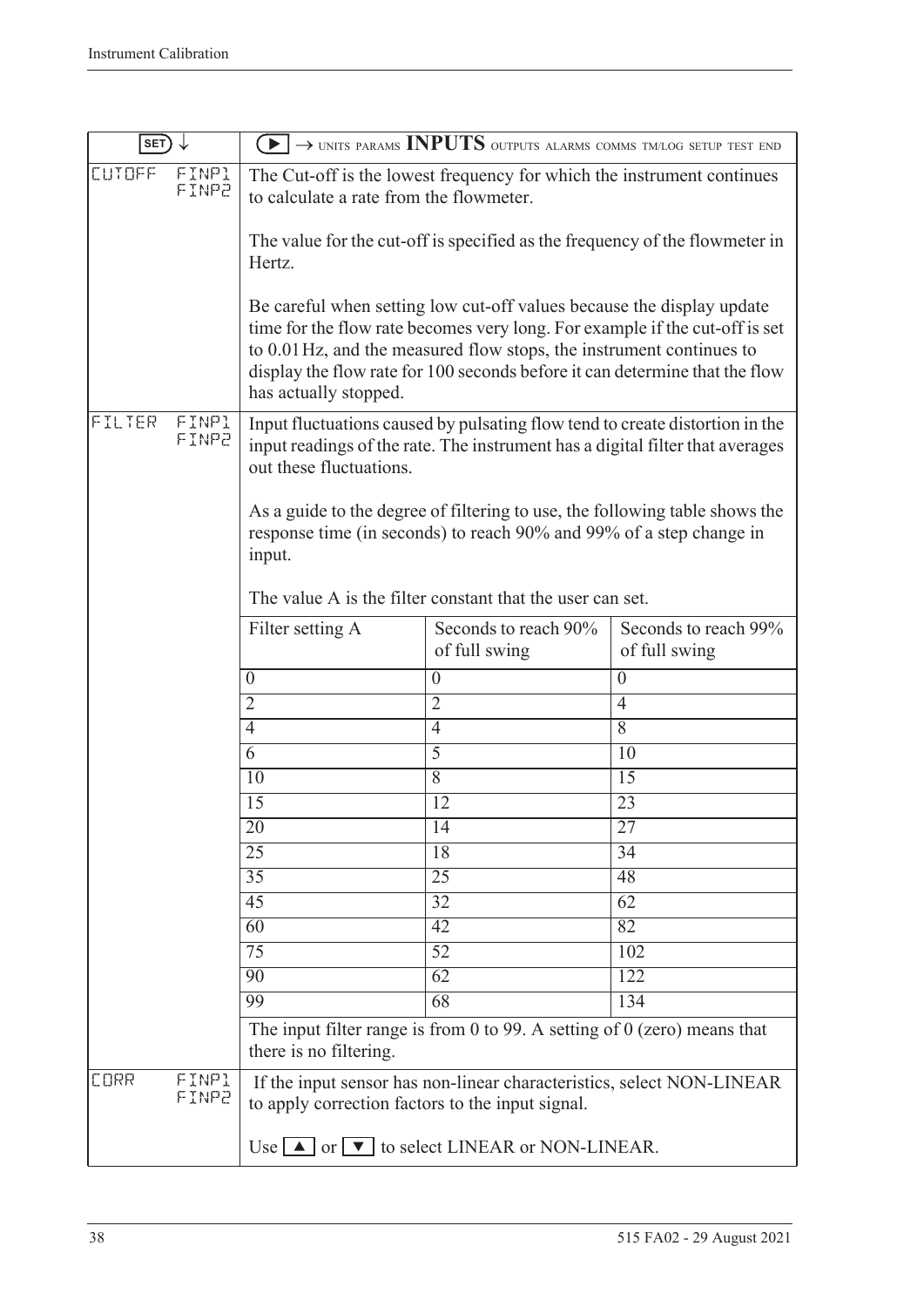| $SET) \downarrow$           |                | $\rightarrow$ UNITS PARAMS INPUTS OUTPUTS ALARMS COMMS TM/LOG SETUP TEST END<br>$\rightarrow$ $\rightarrow$ $\rightarrow$                                                                                                                                                                          |  |
|-----------------------------|----------------|----------------------------------------------------------------------------------------------------------------------------------------------------------------------------------------------------------------------------------------------------------------------------------------------------|--|
| KFACT1<br><b>KFACT2</b>     | unit<br>unit   | This parameter is available for viewing and editing only when the<br>correction type is set to Linear.                                                                                                                                                                                             |  |
|                             |                | The K-factor of the flowmeter is the number of pulses from the flowmeter<br>per unit of mass. The K-factor cannot be 0 (zero).                                                                                                                                                                     |  |
| NO-PIS                      | FINP1<br>FINP2 | This parameter is available for viewing and editing only when the<br>correction type is set to Non-linear.                                                                                                                                                                                         |  |
|                             |                | Enter the number of non-linearity correction points.                                                                                                                                                                                                                                               |  |
|                             |                | Press $\boxed{\blacktriangle}$ or $\boxed{\blacktriangledown}$ to select a number between 1 and 10 for the number<br>of correction points.                                                                                                                                                         |  |
| FRED01<br>to<br>$F$ REQ $n$ | FINP1          | This parameter is available for viewing and editing only when the<br>correction type is set to Non-linear.                                                                                                                                                                                         |  |
| FRED01<br>to                | FINP2          | Enter the frequency for this correction point.                                                                                                                                                                                                                                                     |  |
| $F$ RE $\mathbb{G}_n$       |                | The instrument uses linear interpolation between the correction points<br>except that the correction factor for FREQ01 is used from 0Hz up to<br>FREQ01. Similarly, the instrument maintains the correction factor for the<br>highest frequency setting up to the maximum input frequency.         |  |
|                             |                | The following diagram shows the scaling factors at different frequencies<br>for a hypothetical flowmeter. The heavy black line represents the actual<br>scaling factor of the flowmeter. The light black line is the approximation<br>that the instrument uses.<br><b>Scaling</b><br><b>Factor</b> |  |
|                             |                |                                                                                                                                                                                                                                                                                                    |  |
|                             |                | FACT02<br>FACT03                                                                                                                                                                                                                                                                                   |  |
|                             |                | FACT01<br>FACT05<br>FACT04                                                                                                                                                                                                                                                                         |  |
|                             |                |                                                                                                                                                                                                                                                                                                    |  |
|                             |                |                                                                                                                                                                                                                                                                                                    |  |
|                             |                | Frequency                                                                                                                                                                                                                                                                                          |  |
|                             |                | FREQ01<br>FREQ02<br>FREQ03<br>FREQ04<br>FREQ05                                                                                                                                                                                                                                                     |  |
|                             |                | Enter the lowest correction factor frequency as FREQ01 and proceed up<br>to the highest frequency. You can hold the DISPLAY key to skip the<br>non-linear points and go to the next item.                                                                                                          |  |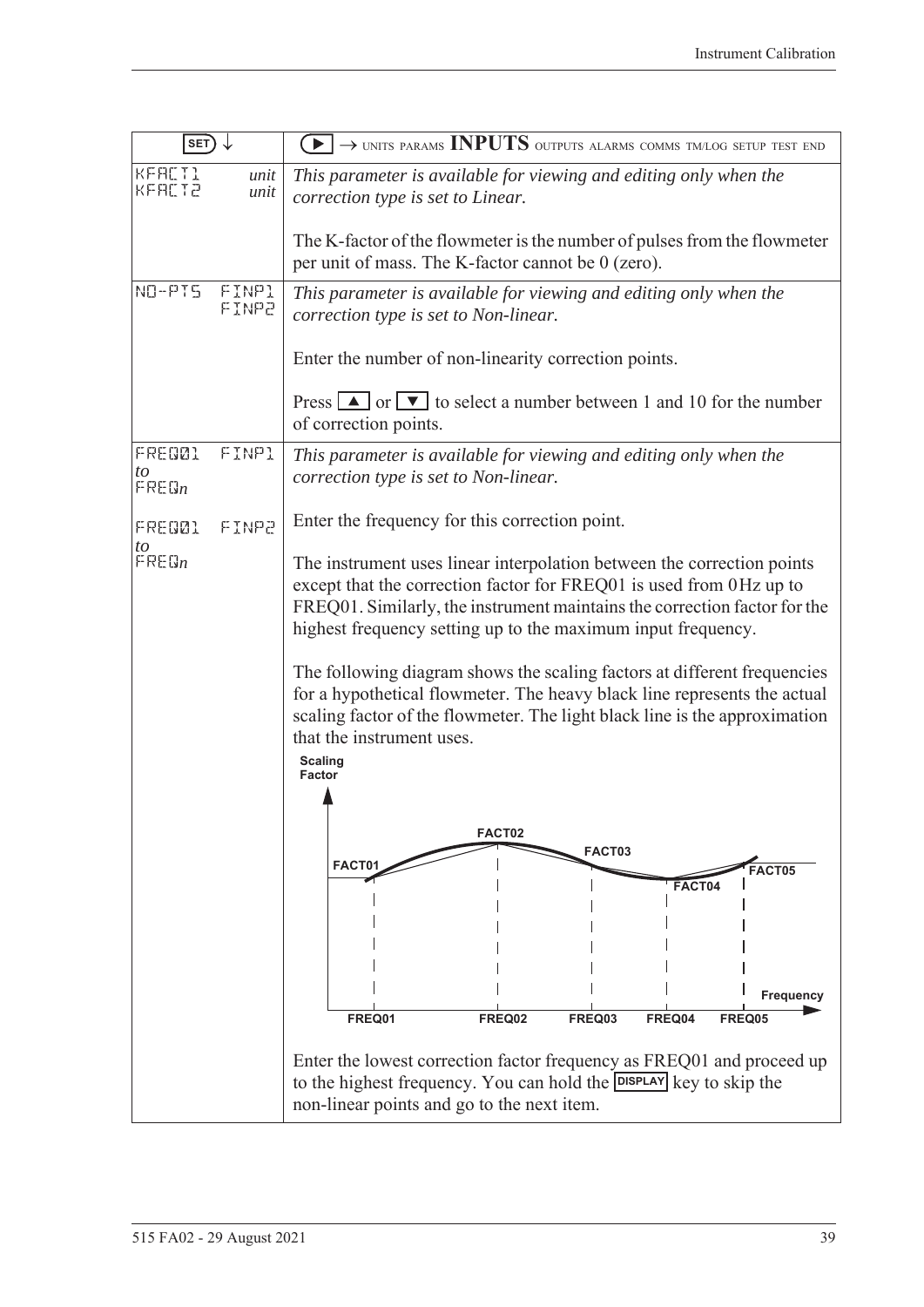| <b>SET</b>                       |                              | $\blacktriangleright$ $\rightarrow$ units params INPUTS outputs alarms comms tm/log setup test end                                                                                                                                         |
|----------------------------------|------------------------------|--------------------------------------------------------------------------------------------------------------------------------------------------------------------------------------------------------------------------------------------|
| <b>FRETØ1</b><br>to<br>F H C T n | FINP1                        | This parameter is available for viewing and editing only when the<br>correction type is set to Non-linear.                                                                                                                                 |
| FACT01<br>to<br>F H L T n        | FINP2                        | Enter the scaling factor for this correction point in the same units of<br>measure as the single K-factor above.                                                                                                                           |
|                                  |                              | The correction factor cannot be $0$ (zero).                                                                                                                                                                                                |
|                                  |                              | Analog Input 3 and Analog Input 4 - only applicable when Input Type is set to Analog                                                                                                                                                       |
| INPUE<br>FLOW1<br><b>FLOW2</b>   | <b>AINP3</b><br><b>AINP4</b> | Analog Input Channels 3 and 4 are assigned as the flowrate 1 and<br>flowrate 2 input respectively. When used in subtraction calculation mode<br>channel 1 should be used for the larger flow.                                              |
| TYPE                             | <b>RINP3</b><br><b>AINP4</b> | Select the type of analog input source.                                                                                                                                                                                                    |
|                                  |                              | Press $\Box$ or $\Box$ to select 0-5V, 1-5V or 4-20mA.                                                                                                                                                                                     |
| PT-MIN<br>PT-MAX                 | <b>AINP3</b><br><b>AINP4</b> | Enter the value of the measured parameter (in the assigned engineering<br>units) that corresponds to the minimum input signal level. The minimum<br>point is commonly set at a base flowrate of 0.0.                                       |
|                                  |                              | Enter the value of the measured parameter (in the assigned engineering<br>units) that corresponds to the maximum input signal level. The maximum<br>point is the same as the base value (set at the minimum point) plus the<br>span value. |
|                                  |                              | For example, if the source signal is 4mA at a minimum, enter as the<br>minimum point. If the source signal is 20mA at a maximum, enter as the<br>maximum point.                                                                            |
| <b>CUTOFF</b>                    | <b>AINP3</b><br><b>AINP4</b> | The Cut-off is the lowest value that the instrument reads from the input<br>sensor. The cut-off setting is the percentage of the span of the input<br>values.                                                                              |
|                                  |                              | All inputs at or below the cut-off value are considered negligible to the<br>instrument and are ignored. In this case, the instrument uses the minimum<br>value (set at PT-MIN).                                                           |
| FILTER                           | <b>AINP3</b><br><b>AINP4</b> | Input fluctuations caused by pulsating flow tend to create distortion in the<br>input readings of the rate. The instrument has a digital filter that averages<br>out these fluctuations.                                                   |
|                                  |                              | As a guide to the degree of filtering to use, the following table shows the<br>response time (in seconds) to reach 90% and 99% of a step change in<br>input.                                                                               |
|                                  |                              | The value A is the filter constant that the user can set.                                                                                                                                                                                  |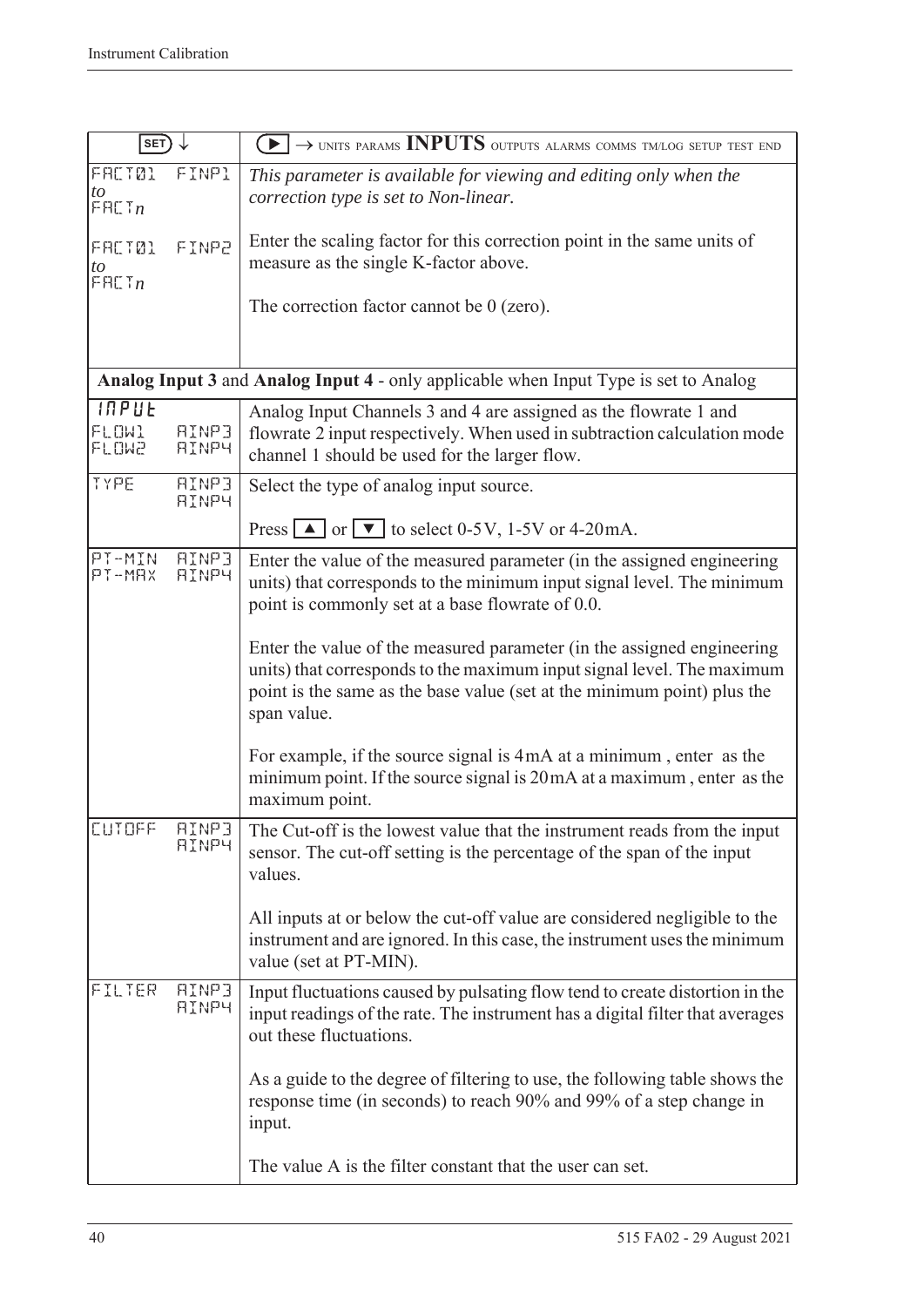| $\ket{\mathsf{SET}} \downarrow$             |                                       | $\blacktriangleright$ $\rightarrow$ units params INPUTS outputs alarms comms tm/log setup test end                |                                       |
|---------------------------------------------|---------------------------------------|-------------------------------------------------------------------------------------------------------------------|---------------------------------------|
|                                             | <b>Filter setting A</b>               | Seconds to reach 90%<br>of full swing                                                                             | Seconds to reach 99%<br>of full swing |
|                                             | $\overline{0}$                        | $\theta$                                                                                                          | $\theta$                              |
|                                             | $\overline{2}$                        | $\overline{2}$                                                                                                    | $\overline{4}$                        |
|                                             | 4                                     | $\overline{4}$                                                                                                    | 8                                     |
|                                             | 6                                     | 5                                                                                                                 | 10                                    |
|                                             | 10                                    | 8                                                                                                                 | 15                                    |
|                                             | 15                                    | 12                                                                                                                | 23                                    |
|                                             | 20                                    | 14                                                                                                                | 27                                    |
|                                             | 25                                    | 18                                                                                                                | 34                                    |
|                                             | 35                                    | 25                                                                                                                | 48                                    |
|                                             | 45                                    | 32                                                                                                                | 62                                    |
|                                             | 60                                    | 42                                                                                                                | 82                                    |
|                                             | 75                                    | 52                                                                                                                | 102                                   |
|                                             | 90                                    | 62                                                                                                                | 122                                   |
|                                             | 99                                    | 68                                                                                                                | 134                                   |
|                                             | there is no filtering.                | The input filter range is from 0 to 99. A setting of $0$ (zero) means that                                        |                                       |
| <b>AINP3</b><br><b>CORR</b><br><b>AINP4</b> |                                       | Analog input non-linearity can be corrected as follows:                                                           |                                       |
|                                             | <b>LINEAR</b>                         |                                                                                                                   |                                       |
|                                             |                                       | NON-LINEAR to use the following linearity correction parameters                                                   |                                       |
|                                             |                                       | Use $\Box$ or $\nabla$ to select LINEAR or NON-LINEAR.                                                            |                                       |
| NO-PIS<br><b>AINP3</b><br><b>AINP4</b>      | correction type is set to Non-linear. | This parameter is available for viewing and editing only when the                                                 |                                       |
|                                             |                                       | Enter the number of non-linearity correction points.                                                              |                                       |
|                                             | of correction points.                 | Press $\boxed{\blacktriangle}$ or $\boxed{\blacktriangledown}$ to select a number between 1 and 20 for the number |                                       |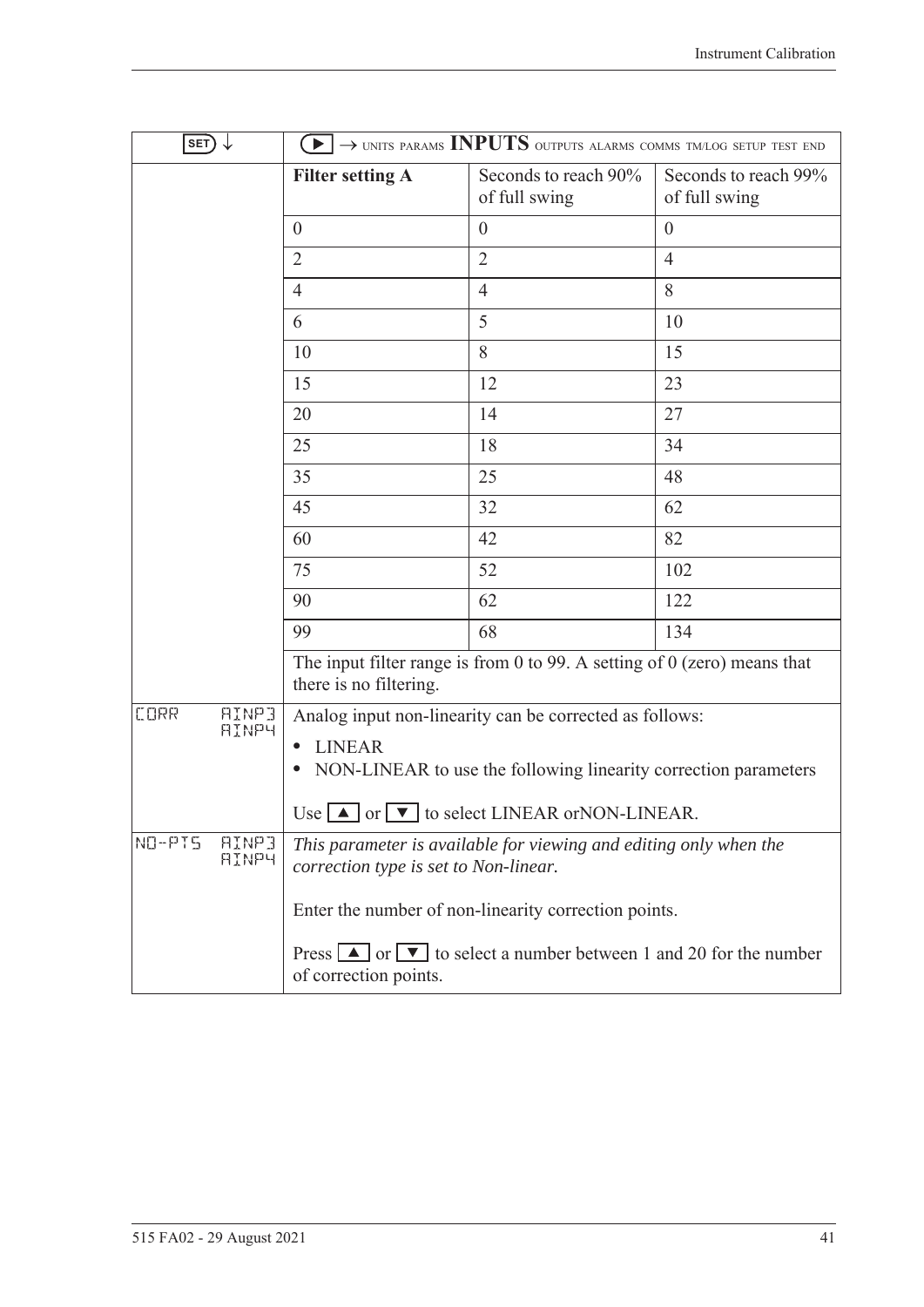| <b>SET</b>                                                    | $\rightarrow$ units params INPUTS outputs alarms comms tm/log setup test end                                                                                                                                                                                                                                                                             |  |  |
|---------------------------------------------------------------|----------------------------------------------------------------------------------------------------------------------------------------------------------------------------------------------------------------------------------------------------------------------------------------------------------------------------------------------------------|--|--|
| INP-01<br><b>AINP3</b><br>AINP4<br>to<br>$INP - n$            | This parameter is available for viewing and editing only when the<br>correction type is set to Non-linear.                                                                                                                                                                                                                                               |  |  |
|                                                               | Enter the normalised input value for the correction point.                                                                                                                                                                                                                                                                                               |  |  |
|                                                               | The instrument uses linear interpolation between the correction points.<br>An input and an output value are entered for each correction point. The<br>values are normalised between the minimum point $(0.0)$ and the<br>maximum point $(1.0)$ . Only the points between 0 and 1 are required to be<br>entered and should be entered in ascending order. |  |  |
|                                                               | The following diagram shows a 5 point linearised representation of the<br>input for a hypothetical flowmeter. The heavy black line represents the<br>actual input from the flowmeter. The light black line is the approximation<br>that the instrument uses.                                                                                             |  |  |
|                                                               | Normalised<br>Output<br>1.0<br>Value                                                                                                                                                                                                                                                                                                                     |  |  |
|                                                               | <b>OUT-05</b><br>OUT-04<br><b>OUT-03</b><br><b>OUT-02</b>                                                                                                                                                                                                                                                                                                |  |  |
|                                                               | <b>OUT-01</b>                                                                                                                                                                                                                                                                                                                                            |  |  |
|                                                               | <b>Normalised</b><br>Input<br><b>INP-01</b><br><b>INP-02 INP-03</b><br>$INP-04$<br><b>INP-05</b><br>1.0<br>0.0                                                                                                                                                                                                                                           |  |  |
|                                                               | You can hold the DISPLAY key to skip the non-linear points and go to the<br>next item.                                                                                                                                                                                                                                                                   |  |  |
| $UUT - QL$<br><b>AINP3</b><br><b>AINP4</b><br>to<br>$QUT - n$ | This parameter is available for viewing and editing only when the<br>correction type is set to Non-linear.                                                                                                                                                                                                                                               |  |  |
|                                                               | Enter the normalised output value for the correction point.                                                                                                                                                                                                                                                                                              |  |  |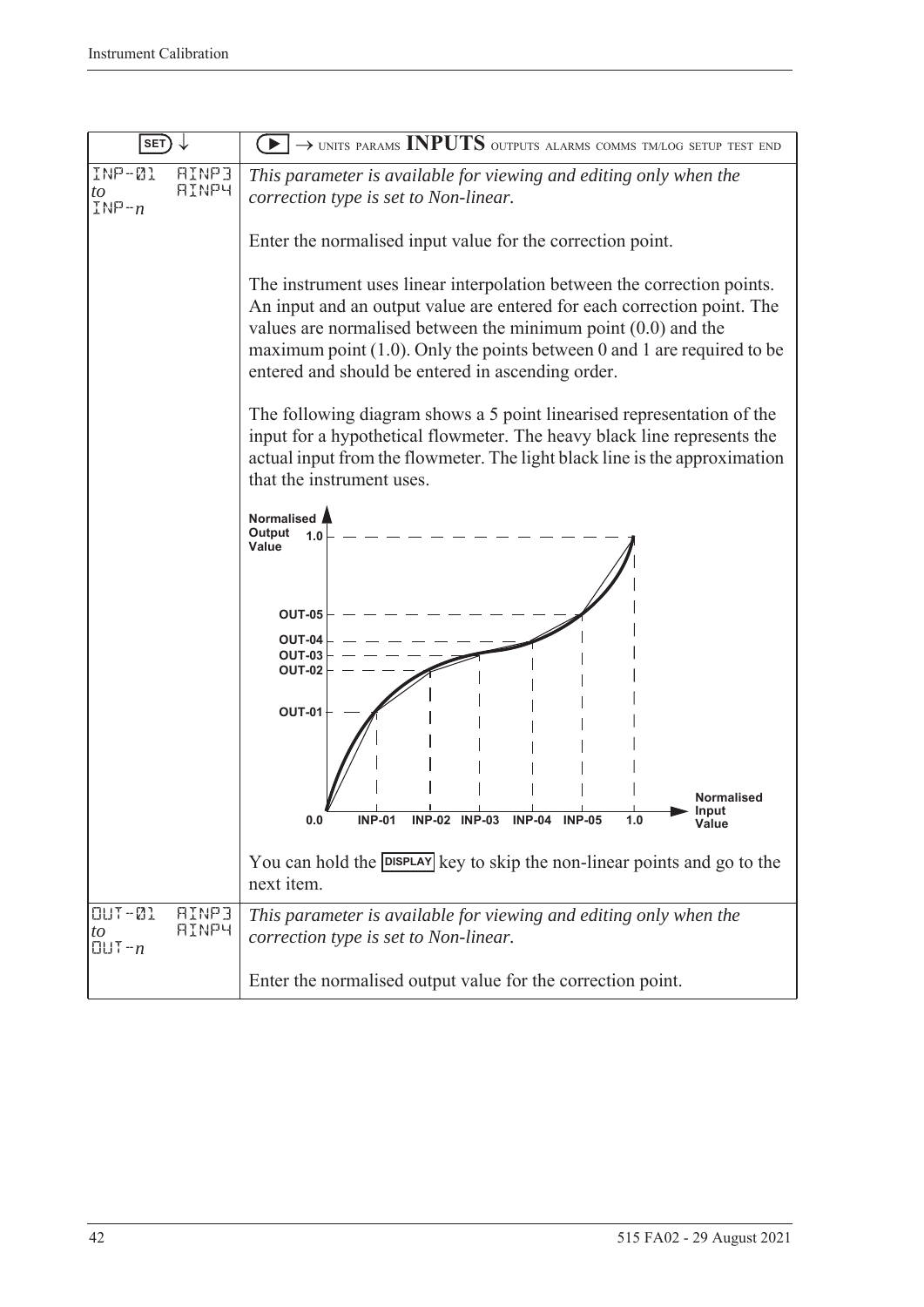# **Outputs**

| $\overline{\ket{\texttt{SET}}} \downarrow$ |                | $\left(\blacktriangleright\right)\rightarrow$ units params inputs $\text{OUTPUTS}$ alarms comms tm/log setup test end                                                                                                                  |  |
|--------------------------------------------|----------------|----------------------------------------------------------------------------------------------------------------------------------------------------------------------------------------------------------------------------------------|--|
| PULSE<br>or<br>4-20                        | [[]] In        | You can assign any of the "main menu" variables to an output. The nature<br>of the output depends on the assigned variable. Totals are output as pulses<br>and rates are output as 4-20mA passive signals.                             |  |
|                                            |                | Press $\Delta$ or $\nabla$ to select the variable that is required as an output. The<br>top of the display shows the type of output signal that is assigned to the<br>variable.                                                        |  |
|                                            |                | <b>CAUTION</b>                                                                                                                                                                                                                         |  |
|                                            |                | Due to the dual-purpose nature of the outputs, take care not to<br>set the output as an open collector pulse type signal when<br>connected to a 4-20mA loop circuit.                                                                   |  |
| WIDTH                                      | $\Box \Box Tn$ | The Output Pulse Width is available for viewing and editing only when<br>the assigned variable is a total (pulse output) type.                                                                                                         |  |
|                                            |                | Pulse output is usually used to drive remote counters. Set the pulse width<br>(in milliseconds) as required by the remote counter.                                                                                                     |  |
|                                            |                | Press $\blacksquare$ or $\blacksquare$ to set to: 10, 20, 50, 100, 200 or 500 ms.                                                                                                                                                      |  |
| PULSE                                      | QUTn           | The Output Pulse Factor is available for viewing and editing only when<br>the assigned variable is a total (pulse output) type.                                                                                                        |  |
|                                            |                | The Output Pulse Factor is the scaling factor for the retransmission of the<br>measured total quantity.                                                                                                                                |  |
|                                            |                | For example, if "volume" is chosen as an output variable and engineering<br>unit is cubic metres, then a pulse factor of 1.000 generates one pulse for<br>$1 m3$ . Similarly, a pulse factor of 3.000 generates one pulse for $3 m3$ . |  |
|                                            |                | For more information, see Output Pulse Factor on page 44.                                                                                                                                                                              |  |
|                                            |                | The output pulse factor cannot be $0$ (zero).                                                                                                                                                                                          |  |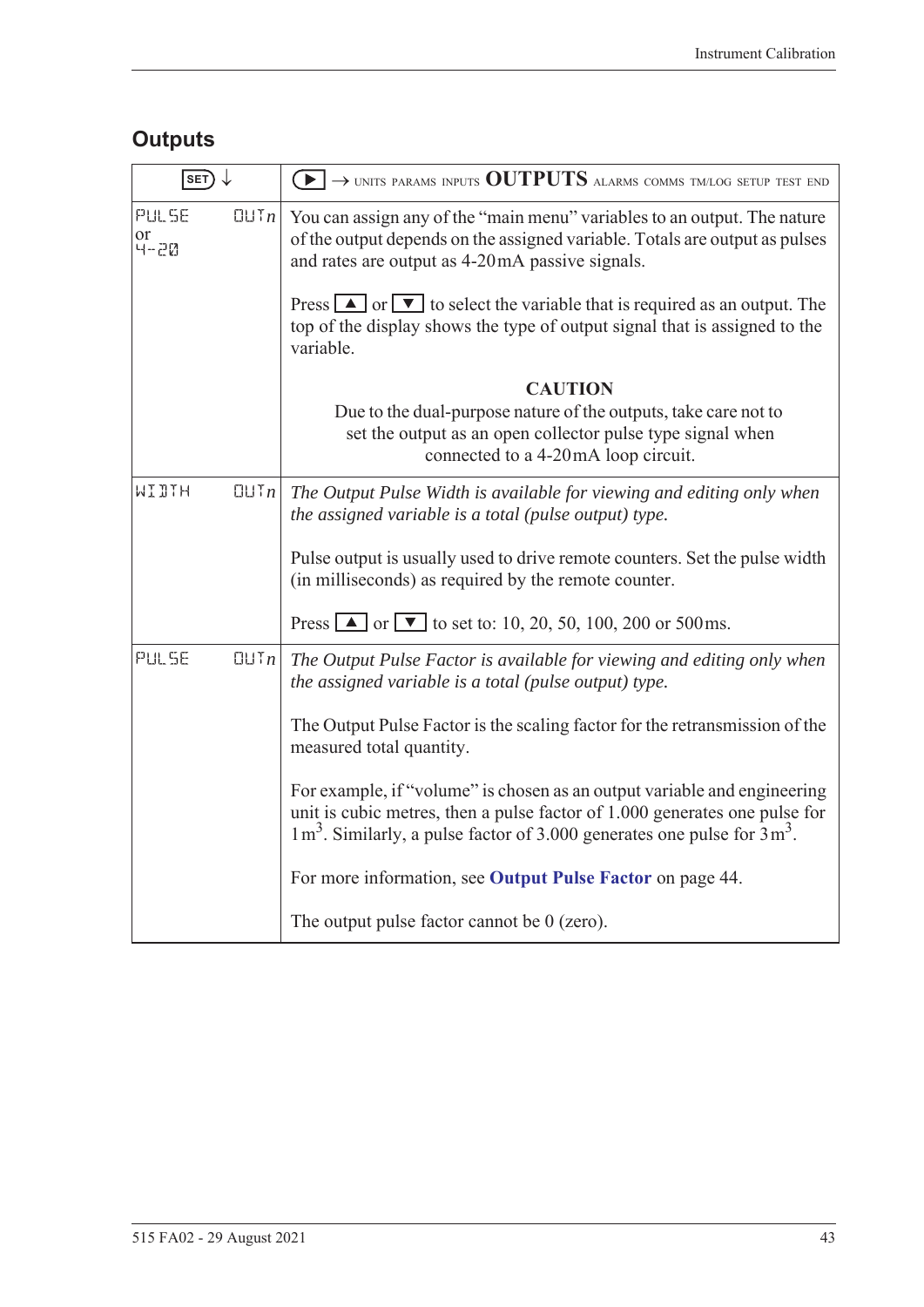| <b>SET</b>       |                                   | $\rightarrow$ units params inputs OUTPUTS alarms comms tm/log setup test end                                                                                                                                                                                                                                                                                                                    |
|------------------|-----------------------------------|-------------------------------------------------------------------------------------------------------------------------------------------------------------------------------------------------------------------------------------------------------------------------------------------------------------------------------------------------------------------------------------------------|
| PT-MIN<br>PT-MAX | $[[] \cup [n]$<br>$[[] \cup T_n]$ | The Output Minimum Point and Maximum Point are available for<br>viewing and editing only when the assigned variable is a rate (4-20mA<br>output) type.                                                                                                                                                                                                                                          |
|                  |                                   | The output minimum value corresponds to the 4mA point and the output<br>maximum value corresponds to the 20mA point.                                                                                                                                                                                                                                                                            |
|                  |                                   | Setting the output range differently from the input range enables the<br>instrument to amplify the input signal. You can drive a chart recorder that<br>"zooms in" on a specified range of values instead of displaying the full<br>operating range of the transducer.                                                                                                                          |
|                  |                                   | For example, if "volume flow" is chosen as an output variable and<br>engineering unit is cubic metres per minute, then setting the minimum<br>point to 30 and the maximum point to 100 would reflect the volumetric<br>flow rate range of 30 to $100 \text{m}^3/\text{min}$ . At rates above the maximum and<br>below the minimum points, the output remains at 20 mA and 4 mA<br>respectively. |

#### <span id="page-53-0"></span>**Output Pulse Factor**

Increasing the output pulse width reduces the maximum frequency at which a total variable can be retransmitted. Pulses will be missed if the output cannot "keep up" with the rate of total counts. You can use the output pulse factor to ensure that this maximum is not reached.

The maximum pulse output frequency is determined by:

 $\frac{1000}{(2 \times \text{pulse width in ms})} \text{Hz}$ 

The minimum pulse factor required is determined by:

max rate of total max rate of total<br>max pulse output frequency

For example: To calculate the required pulse factor to avoid losing counts in retransmission if a total counts at a maximum rate of 75 units/sec (Hz) and the required pulse width of a remote counter is at least 50ms:

The maximum pulse output frequency is:  $\frac{1000}{2 \times 50}$  = 10Hz The minimum pulse factor for that frequency is:  $\frac{75}{10}$  $\frac{75}{10}$  = 7.5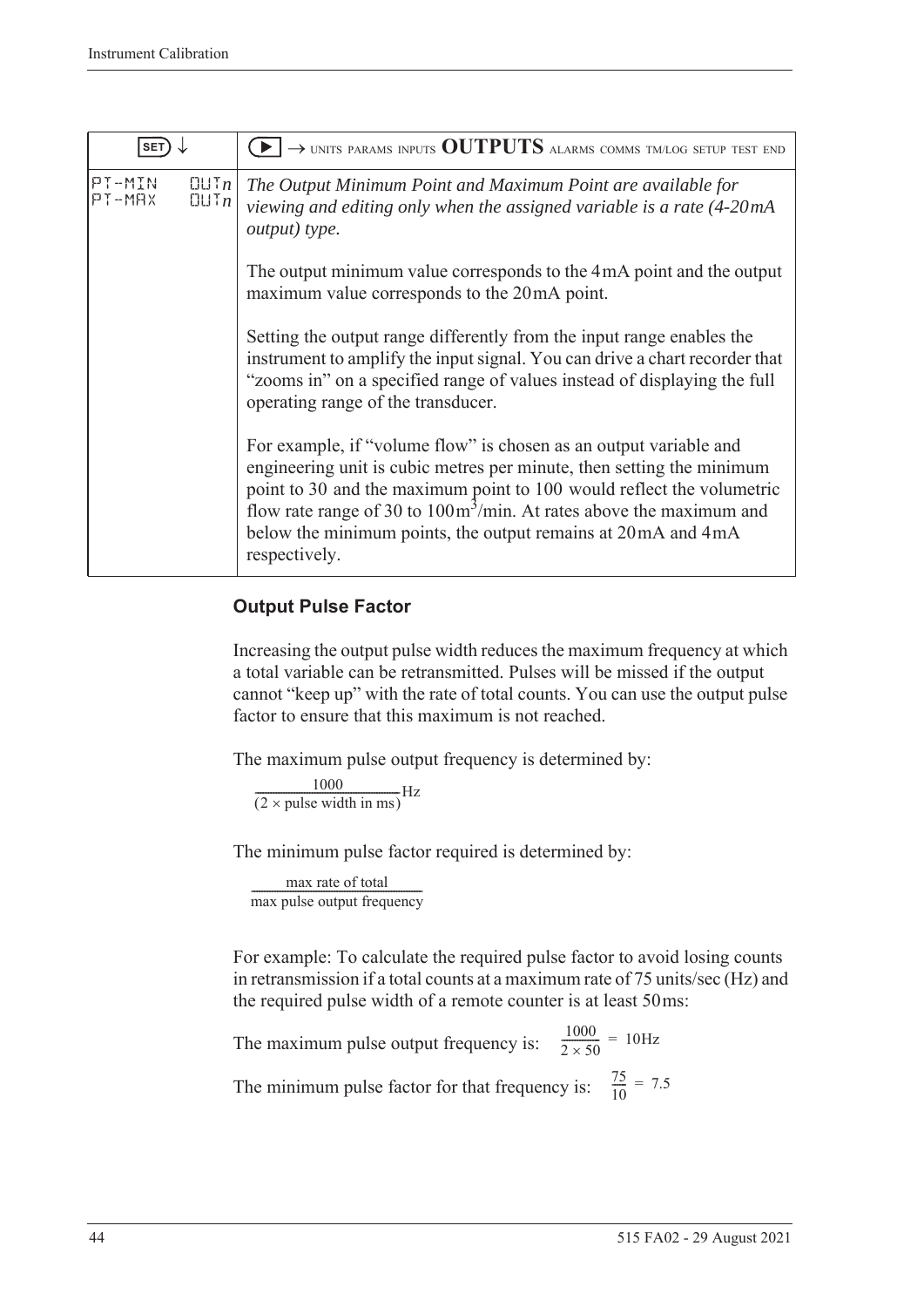### **Alarms**

The alarm relay(s) can be assigned to rate variables such as flowrate, or set as an equipment failure alarm.

The alarm switches "on" whenever an alarm condition exists. The alarm switches "off" when the alarm condition no longer exists. However, you may need to configure external alarm devices that require acknowledgement for cancelling an alarm.

#### **Equipment Failure Alarm**

Any alarm relay can be assigned as an equipment failure alarm. This alarm setting can have normally closed (open) contacts that open (close) when the instrument displays any error message as listed in **[Error Messages](#page-64-0)** on page [55.](#page-64-0)

| SET)  |       | $\rightarrow$ units params inputs outputs $ALARMS$ comms tm/log setup test end                                                                       |
|-------|-------|------------------------------------------------------------------------------------------------------------------------------------------------------|
| RELAY | HLRMn | Select a rate variable to assign to the alarm relay.                                                                                                 |
|       |       | Note: If the alarm type is set to "equipment alarm", this relay assignment<br>setting is ignored.                                                    |
|       |       | Press $\boxed{\blacktriangle}$ or $\boxed{\blacktriangledown}$ to select the variable that is required as an alarm.                                  |
| TYPE  | HLRMn | The options available for alarm types are as follows:                                                                                                |
|       |       | HI-NO — High Alarm, Normally Open contacts<br>$\bullet$                                                                                              |
|       |       | HI-NC — High Alarm, Normally Closed contacts                                                                                                         |
|       |       | LO-NO — Low Alarm, Normally Open contacts<br>$\bullet$                                                                                               |
|       |       | LO-NC — Low Alarm, Normally Closed contacts<br>$\bullet$                                                                                             |
|       |       | BD-NO — Band Alarm, Normally Open contacts<br>$\bullet$                                                                                              |
|       |       | BD-NC — Band Alarm, Normally Closed contacts<br>$\bullet$                                                                                            |
|       |       | AL-NO — Equipment Alarm, Normally Open contacts<br>$\bullet$<br>AL-NC — Equipment Alarm, Normally Closed contacts                                    |
|       |       |                                                                                                                                                      |
|       |       | Press $\boxed{\blacktriangle}$ or $\boxed{\blacktriangledown}$ to select the type of alarm required.                                                 |
| POINT | HLRMn | The Alarm Setpoint is available for viewing and editing for any alarm<br>type except 'equipment alarms'.                                             |
|       |       | The Alarm Setpoint is the value (in engineering units of assigned<br>variable) at which the alarm condition occurs and therefore the alarm is<br>on. |
|       |       | Each alarm is completely independent, e.g. a High alarm does NOT need<br>to have a higher setpoint than the a Low alarm.                             |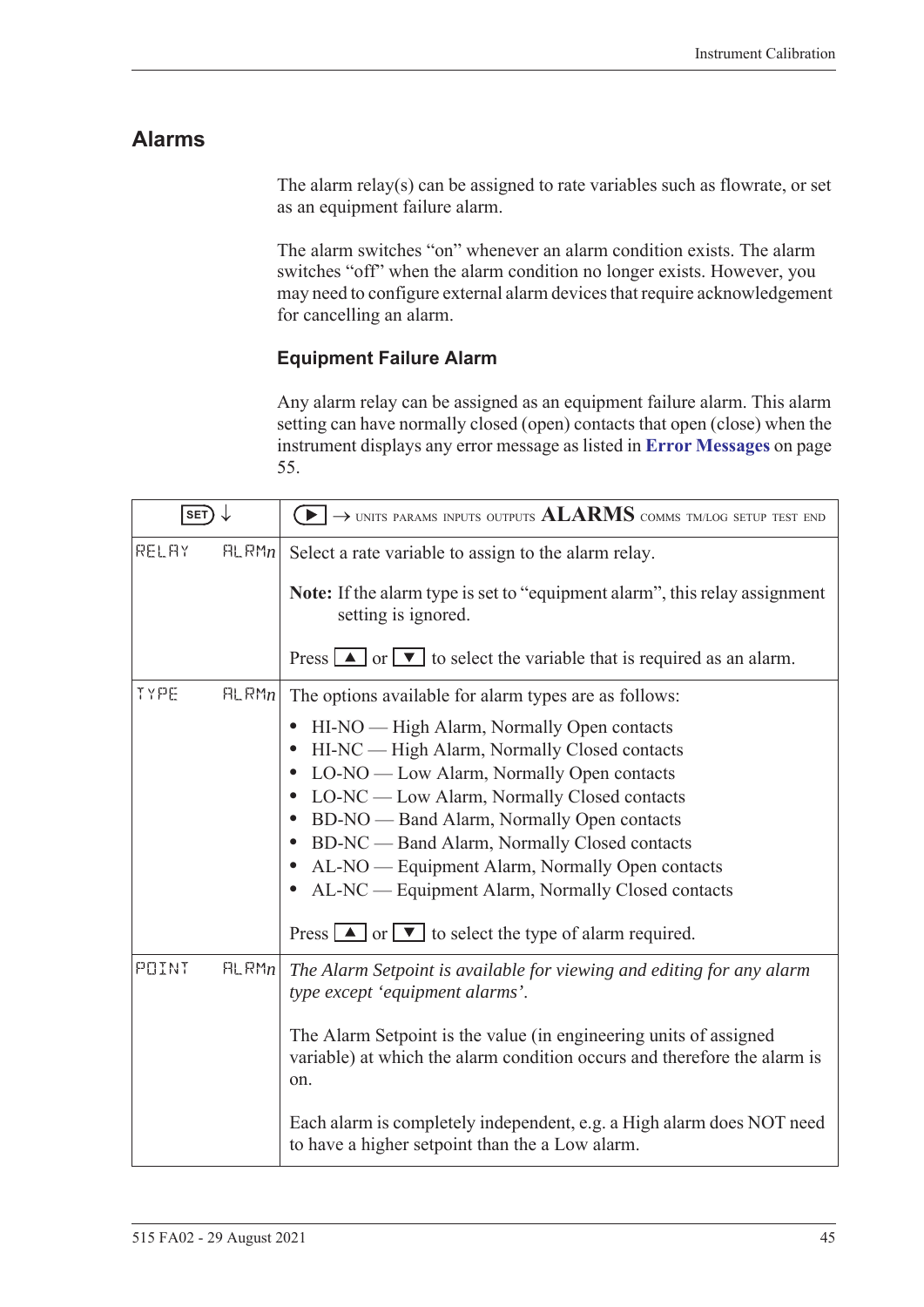| SET                  | $\rightarrow$ units params inputs outputs $ALARMS$ comms tm/log setup test end                                                                                                                                                                                                                                                                                                           |
|----------------------|------------------------------------------------------------------------------------------------------------------------------------------------------------------------------------------------------------------------------------------------------------------------------------------------------------------------------------------------------------------------------------------|
| <b>HY5T</b><br>FLRMn | The Alarm Hysteresis is available for viewing and editing for any alarm<br>type except 'equipment alarms'.                                                                                                                                                                                                                                                                               |
|                      | Alarm hysteresis loops occur when the alarm toggles continuously on and<br>off when the process variable is close to the setpoint.                                                                                                                                                                                                                                                       |
|                      | For a high alarm, the alarm activates when the value of the variable rises<br>above the alarm setpoint and deactivates when the value falls below the<br>alarm setpoint minus the amount of the hysteresis setting (if any).                                                                                                                                                             |
|                      | For a low alarm, the alarm activates when the value of the variable falls<br>below the alarm setpoint and deactivates when the value rises above the<br>alarm setpoint plus the amount of the hysteresis setting (if any).                                                                                                                                                               |
|                      | For a band alarm, the alarm activates whenever the value of the variable<br>is outside the setpoint plus or minus the amount of the hysteresis.                                                                                                                                                                                                                                          |
|                      | For example, with a high alarm setpoint of 200, and a hysteresis setting<br>of zero, a value oscillating between 197 and 202 will cause the alarm to<br>toggle on at 200 and toggle off below 200. However, if the hysteresis is<br>set to 5, the value of the variable must fall below 195 to cancel the alarm.<br>The alarm will reactivate only when the value again rises above 200. |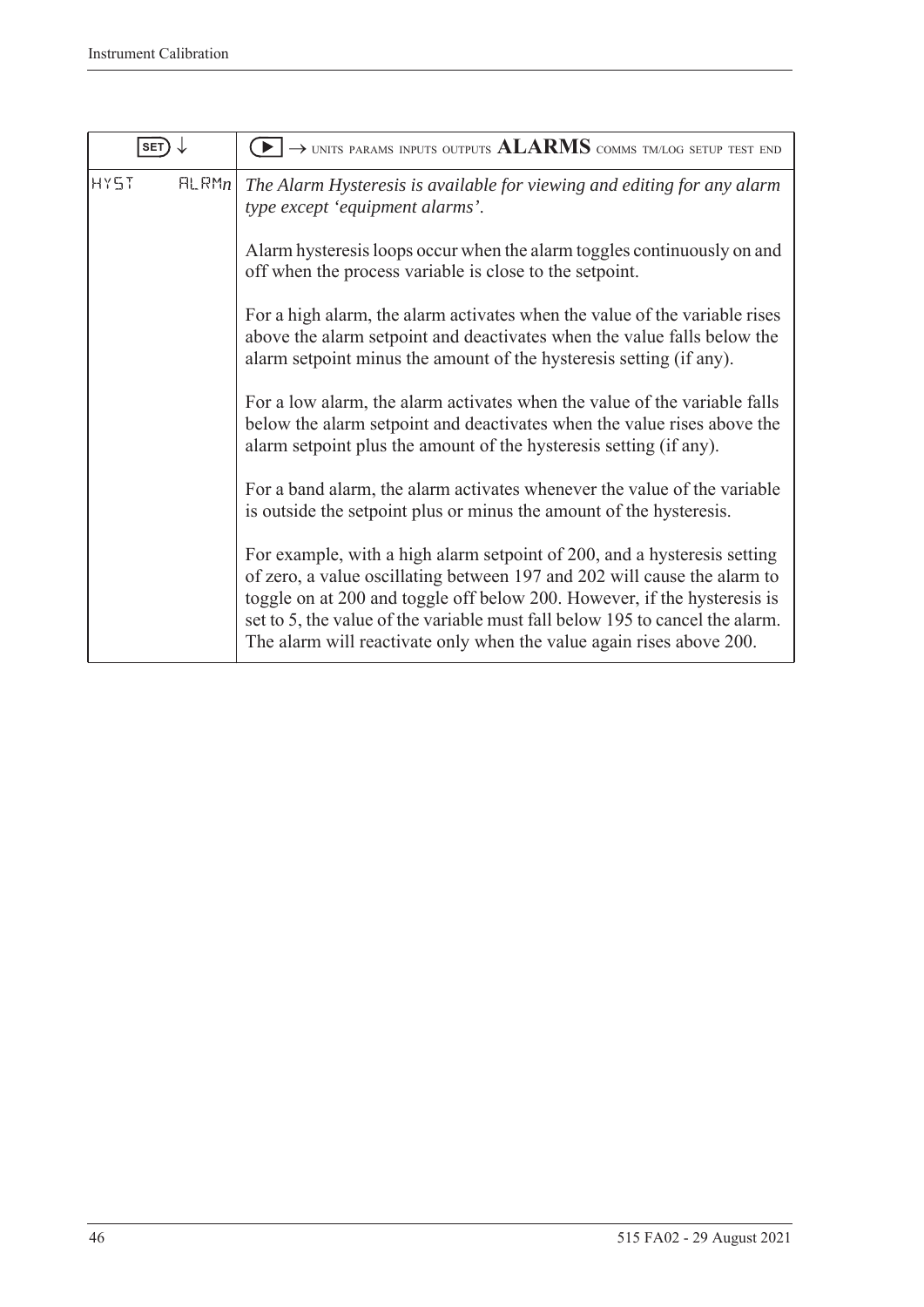### <span id="page-56-0"></span>**Communications**

The instrument has the following communication ports:

- **• COM-1 RS-232 Port** A 9-pin female connector on the rear panel of the instrument.
- **• COM-2 RS-485 or Ethernet Port** (optional) Terminals or socket on the rear panel. Ethernet connection requires COM-2 setting to be: RTU (Modbus), 19200 Baud rate, even parity and 1 stop bit.
- **• COM-3 Port** A special communications port that is only applicable to some applications.

| SET)        |           | $\textcolor{blue}{\blacktriangleright} \rightarrow$ units params inputs outputs alarms $\textcolor{blue}{\mathbf{COMMS}}$ tmlog setup test end                                                                                                    |  |  |  |  |  |
|-------------|-----------|---------------------------------------------------------------------------------------------------------------------------------------------------------------------------------------------------------------------------------------------------|--|--|--|--|--|
| PROTOC      | $CDM - n$ | The Communications Protocols can be assigned to the communication<br>ports as follows (a protocol cannot be assigned to more than one port at<br>a time):                                                                                         |  |  |  |  |  |
|             |           | <b>ASCII</b><br>- Simple ASCII<br>- Modbus RTU<br><b>RTU</b>                                                                                                                                                                                      |  |  |  |  |  |
|             |           | - Printer Protocol<br><b>PRN</b>                                                                                                                                                                                                                  |  |  |  |  |  |
|             |           | <b>NONE</b><br>- If a port is not being used, set the protocol to NONE.                                                                                                                                                                           |  |  |  |  |  |
|             |           | Printer Protocol (PRN) is only available if the option with Real Time<br>Clock is installed.                                                                                                                                                      |  |  |  |  |  |
|             |           | For the selected port, press $\boxed{\blacktriangle}$ or $\boxed{\blacktriangledown}$ to select the desired protocol.                                                                                                                             |  |  |  |  |  |
| <b>BRUD</b> | $CDM - n$ | The Baud setting is the speed of the communication port in data bits per<br>second.                                                                                                                                                               |  |  |  |  |  |
|             |           | The baud rate of the instrument must match the baud rate of the<br>communication device that the instrument is connected to.                                                                                                                      |  |  |  |  |  |
|             |           | Use $\blacksquare$ or $\blacksquare$ to select 2400, 4800, 9600 or 19200 baud.                                                                                                                                                                    |  |  |  |  |  |
| PARITY      | $CDM - n$ | The Parity bit helps to detect data corruption that might occur during<br>transmission.                                                                                                                                                           |  |  |  |  |  |
|             |           | The parity bit setting of the instrument must match the parity bit setting<br>of the communication device that the instrument is connected to.                                                                                                    |  |  |  |  |  |
|             |           | Press $\Box$ or $\nabla$ to select EVEN, ODD, or NONE.                                                                                                                                                                                            |  |  |  |  |  |
| $5 - B115$  | $CDM - n$ | The Stop bit indicates the end of a transmission. Stop bits can be 1 or 2<br>bit periods in length. The stop bit setting of the instrument must match<br>the stop bit setting of the communication device that the instrument is<br>connected to. |  |  |  |  |  |
|             |           | Press $\boxed{\blacktriangle}$ or $\boxed{\blacktriangledown}$ to select 1 or 2 stop bits.                                                                                                                                                        |  |  |  |  |  |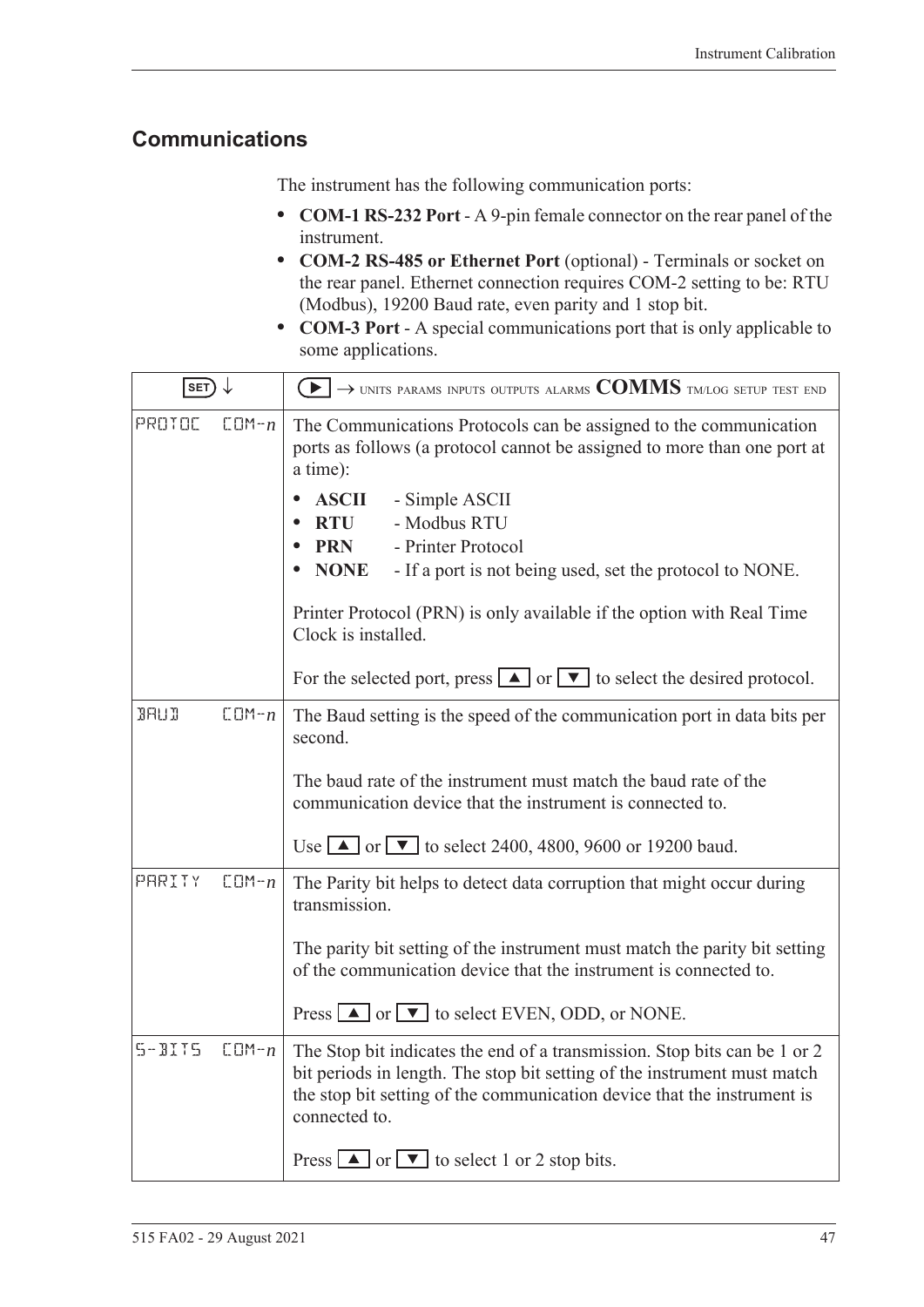| SET)         |             | $\rightarrow$ units params inputs outputs alarms $\text{COMMS}$ tm/log setup test end                                                                                                                |
|--------------|-------------|------------------------------------------------------------------------------------------------------------------------------------------------------------------------------------------------------|
| RTU          | <b>IRTR</b> | The Modbus RTU data format for the 2-register (4-byte) values can be<br>set as either floating point or long integer values.                                                                         |
|              |             | Use $\Box$ or $\nabla$ to select FLOAT or INTEGER.                                                                                                                                                   |
| RTU          | AIIR        | The Modbus RTU protocol address must be in the range of 1 to 247.<br>When multiple instruments (slaves) are connected to one communication<br>device (master), each assigned address must be unique. |
|              |             | <b>Note:</b> The master device uses the RTU address $0$ (zero) for broadcasting<br>to all connected slave units.                                                                                     |
| <b>RSCII</b> | <b>ATTR</b> | The ASCII protocol address identifies each communicating device.                                                                                                                                     |
|              |             | The address must be in the range of 1 to 255. When multiple instruments<br>(slaves) are connected to one computer (master), each assigned address<br>must be unique.                                 |
| FLASH        | PORT        | The Flash Driver Port assignment defines the communication port for<br>downloading software into the instrument.                                                                                     |
|              |             | The default setting of this assignment is the RS-232 port. The Ethernet<br>port, if fitted, can not be used as the Flash port.                                                                       |
|              |             | Press $\Box$ or $\nabla$ to select RS-232 (COM-1), RS-485 (COM-2) or<br>NONE.                                                                                                                        |

### **Time Settings and Data Logging**

#### **Instrument Clock**

**Note:** The real-time clock is part of the advanced option package.

The instrument has a real-time clock for recording logged events. The clock displays the time and the date. The date format can be set to European format (day/month/year) or American format (month/day/year). The time clock uses the 24-hour format.

The clock will continue to operate for up to 5 years (typically) on the internal battery if there is no power connected to the instrument. Therefore, after an interruption to the power supply, the instrument recommences normal operation although there will be no data recorded during the period without a power supply.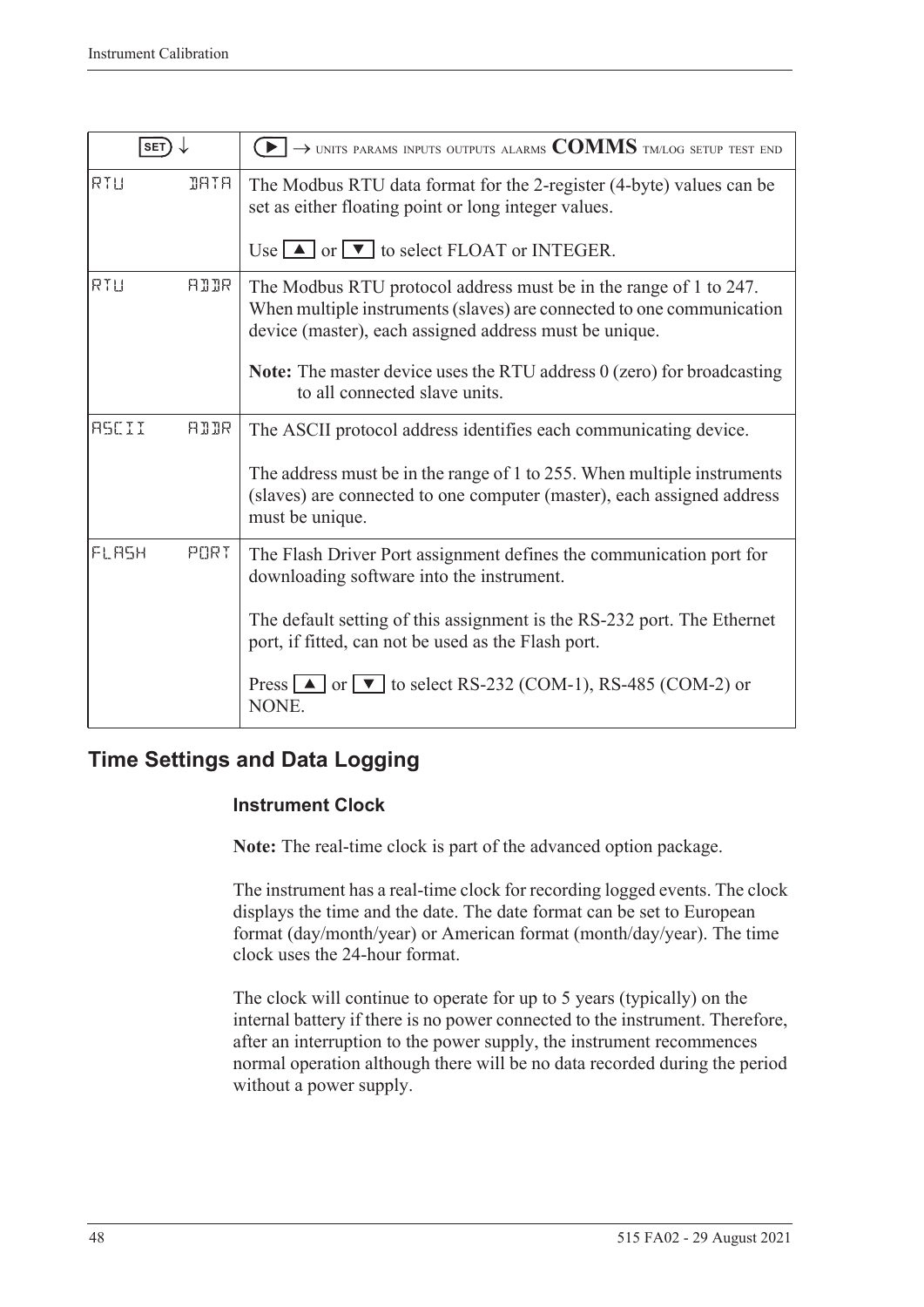**Note:** If there is an interruption to the power supply and the battery has failed, the instrument displays an error message when the power supply is restored. In this case, you should set the current time and date so that the instrument continues to log data at the correct times.

#### **Data Logging**

The instrument will log the main-menu variables if real-time clock option is installed. The logs are at fixed intervals of hours, days, weeks, months and years. The instrument can store a total of 1530 log entries which are distributed over the log intervals as follows:

- 800 hourly logs
- 400 daily logs
- **•** 200 weekly logs
- 100 monthly logs
- **•** 30 yearly logs

If the number of log entries exceeds the programmed number for a particular time interval, the oldest log entry is overwritten by the newest one for that time interval.

Also note that the totals are saved as accumulated totals.

The log parameters (below) also determine the number of records to be included in a report printout if the printing option is used.

| <b>SET</b>   |           | $\rightarrow$ units params inputs outputs alarms comms $\text{TM/LOG}$ setup test end                                                                                                   |  |  |
|--------------|-----------|-----------------------------------------------------------------------------------------------------------------------------------------------------------------------------------------|--|--|
| <b>JRTE</b>  | FORM      | <b>Clock Date Format</b>                                                                                                                                                                |  |  |
|              |           | The European date format is: dd/mm/yyyy or (Day-Month).                                                                                                                                 |  |  |
|              |           | The American date format is: mm/dd/yyyy or (Month-Day).                                                                                                                                 |  |  |
|              |           | Press $\boxed{\blacktriangle}$ or $\boxed{\blacktriangledown}$ to select DAY-M or M-DAY                                                                                                 |  |  |
| <b>CLOCK</b> | YEAR      | The Clock Year defines the current year for the real-time clock.                                                                                                                        |  |  |
| <b>CLOCK</b> | $M - JHY$ | The Clock M-DAY setting defines the current month and date for the<br>real-time clock. This parameter is programmed in Month-Day format for<br>both European and American date formats. |  |  |
| <b>CLOCK</b> | H-MIN     | The Clock H-MIN setting is the current time in hours and minutes for the<br>real-time clock.                                                                                            |  |  |
| HOUR         | LOGS.     | Set the number of Hourly Logs to appear on the printed log report.                                                                                                                      |  |  |
|              |           | The hourly log entry occurs at 00 minutes each hour.                                                                                                                                    |  |  |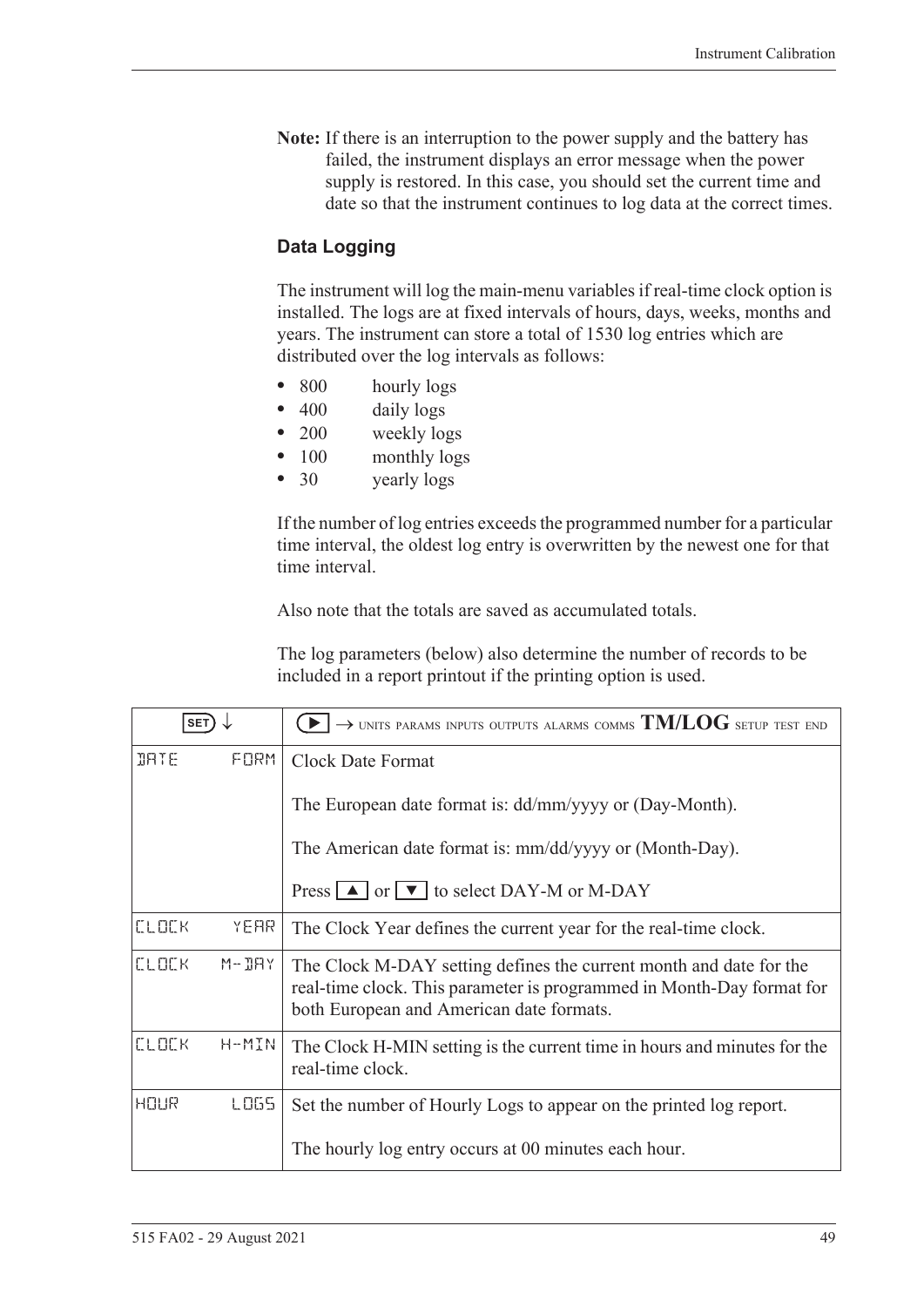| SET)         |             | $\rightarrow$ units params inputs outputs alarms comms $TM/LOG$ setup test end                                                                                                                                                                                                                                        |  |  |  |
|--------------|-------------|-----------------------------------------------------------------------------------------------------------------------------------------------------------------------------------------------------------------------------------------------------------------------------------------------------------------------|--|--|--|
| <b>IRY</b>   | LOG5        | Set the number of Daily Logs to appear on the printed log report.                                                                                                                                                                                                                                                     |  |  |  |
|              |             | The daily log entry occurs at 00 hours and 00 minutes each day.                                                                                                                                                                                                                                                       |  |  |  |
| MEEK         | <b>LOGS</b> | Set the number of Weekly Logs to appear on the printed log report.                                                                                                                                                                                                                                                    |  |  |  |
|              |             | The weekly log entry occurs at 00 hours and 00 minutes each Monday.                                                                                                                                                                                                                                                   |  |  |  |
| <b>MONTH</b> | LO65        | Set the number of Monthly Logs to appear on the printed log report.                                                                                                                                                                                                                                                   |  |  |  |
|              |             | The monthly log entry occurs at 00 hours and 00 minutes on the first day<br>of the month.                                                                                                                                                                                                                             |  |  |  |
| YEAR         | LO65        | Set the number of Yearly Logs to appear on the printed log report.                                                                                                                                                                                                                                                    |  |  |  |
|              |             | The yearly log entry occurs at 00 hours and 00 minutes on the first day of<br>the year.                                                                                                                                                                                                                               |  |  |  |
| RESET        | <b>LOGS</b> | Reset the logged data. You may need to reset (clear) the logged data if<br>you change the time/log settings.                                                                                                                                                                                                          |  |  |  |
|              |             | Press $\Box$ or $\nabla$ to select YES, then press the <b>SET</b> ) key. The instrument<br>makes three beeps to confirm the reset command.                                                                                                                                                                            |  |  |  |
| REPORT       | TYPE        | The Printer Protocol Report Type determines the nature of the printout<br>from the REPORT PRINT - HOLD.SET prompt in the main menu. The<br>following report types available in this instrument are:                                                                                                                   |  |  |  |
|              |             | <b>REP-01</b><br><b>Hourly Logs Report</b><br>Daily Logs Report<br><b>REP-02</b><br>Weekly Logs Report<br><b>REP-03</b><br>$REP-04$<br>Monthly Logs Report<br><b>REP-05</b><br><b>Yearly Logs Report</b><br><b>REP-06</b><br>Previous Day's 24 Hour Report $(0Hr - 23Hr, \text{minimum})$<br>48 hourly logs required) |  |  |  |
|              |             | Press $\boxed{\blacktriangle}$ or $\boxed{\blacktriangledown}$ to select Report Type.                                                                                                                                                                                                                                 |  |  |  |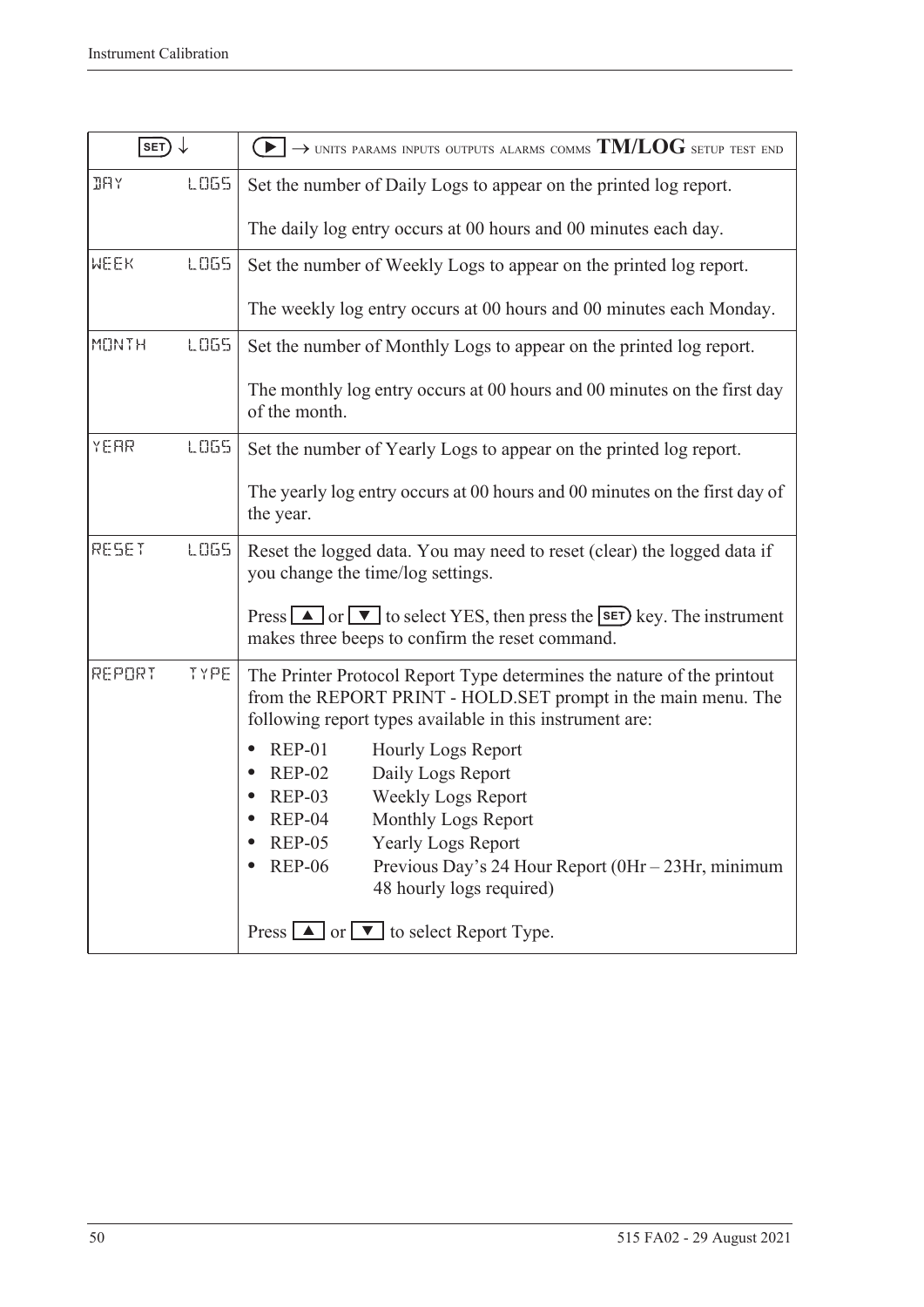| <b>SET</b> |                   | $\rightarrow$ units params inputs outputs alarms comms $\mathrm{TM/LOG}$ setup test end                                                                            |  |  |  |
|------------|-------------------|--------------------------------------------------------------------------------------------------------------------------------------------------------------------|--|--|--|
| PRN        | TYPE <sup>1</sup> | The Printer Protocol Printer Type allows the nature of the printer being<br>used to be specified. The following printer types available in this<br>instrument are: |  |  |  |
|            |                   | <b>PRN-01</b><br>Generic computer printer                                                                                                                          |  |  |  |
|            |                   | <b>PRN-02</b><br>Generic roll printer (prints first line first)                                                                                                    |  |  |  |
|            |                   | Slip printer TM295<br><b>PRN-03</b><br>$\bullet$                                                                                                                   |  |  |  |
|            |                   | <b>PRN-04</b><br>Label (roll) printer - Citizen CMP30L<br>٠                                                                                                        |  |  |  |
|            |                   | Press $\boxed{\blacktriangle}$ or $\boxed{\blacktriangledown}$ to select Printer Type.                                                                             |  |  |  |
| PRINT      | <b>REEUM</b>      | Select whether the accumulated totals are printed in addition to the non-<br>accumulated totals for printer protocol.                                              |  |  |  |

# <span id="page-60-0"></span>**General Setup Parameters**

| <b>SET</b>                   | $\rightarrow$ UNITS PARAMS INPUTS OUTPUTS ALARMS COMMS TM/LOG SETUP TEST END                                                                                 |
|------------------------------|--------------------------------------------------------------------------------------------------------------------------------------------------------------|
| DEFAULT TOTAL                | The instrument displays the default Total when the user presses the<br>TOTAL key.                                                                            |
|                              | If the display time out is enabled, the instrument displays the default Total<br>when there is no user action for the period of the display time out period. |
|                              | Press $\Box$ or $\Box$ to select the default total display.                                                                                                  |
| <b>SUPPLY</b><br><b>VOLT</b> | The instrument provides a power-limited supply for external transducers.                                                                                     |
|                              | Press $\boxed{\blacktriangle}$ or $\boxed{\blacktriangledown}$ to set the transducer supply voltage between 8 and 24<br>volts DC as required.                |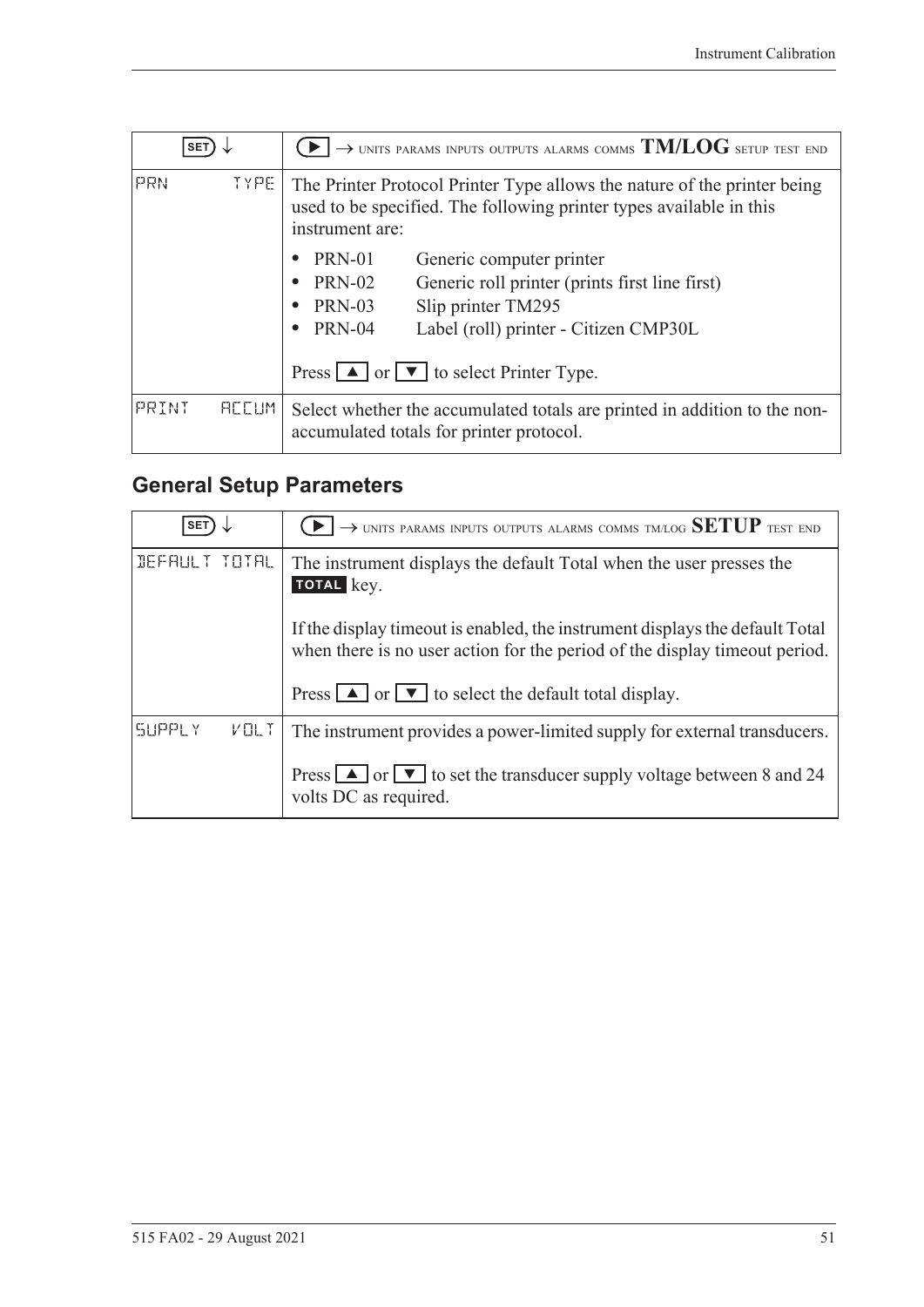| SET)                    | $\rightarrow$ units params inputs outputs alarms comms tmlog $\operatorname{SETUP}$ test end                                                                                         |  |
|-------------------------|--------------------------------------------------------------------------------------------------------------------------------------------------------------------------------------|--|
| $T - 11T$<br>MODE       | If the Display Timeout mode is enabled, and there is no user activity for<br>the defined timeout period, the display panel returns to the default<br>display.                        |  |
|                         | This function is useful for the following reasons:                                                                                                                                   |  |
|                         | to return the display to a preferred variable after the user has finished<br>$\bullet$<br>reading other information,                                                                 |  |
|                         | to cancel the calibration mode and return to the default display if the<br>user does not exit from the calibration mode for any reason.                                              |  |
|                         | Press $\Box$ or $\nabla$ to select the display timeout function as follows:                                                                                                          |  |
|                         | <b>DISABLE</b> - Timeout is completely disabled.<br>$\bullet$<br><b>EN DISP</b> - Timeout is enabled during Normal mode and Calibration<br>$\bullet$<br>View mode.                   |  |
|                         | <b>EN EDIT</b> - Timeout is enabled during Calibration Set mode.<br>$\bullet$<br><b>EN ALL</b> - Timeout is enabled for all modes.                                                   |  |
| $T - 11T$<br><b>SEC</b> | The Display Timeout period defines the delay for the Display Timeout<br>mode if it is enabled.                                                                                       |  |
|                         | The display timeout period can be from 5 to 99 seconds.                                                                                                                              |  |
| RESET<br>MODE           | The Totals Reset mode can be configured to reset the non-accumulated<br>totals to zero.                                                                                              |  |
|                         | Press $\boxed{\blacktriangle}$ or $\boxed{\blacktriangledown}$ to select the reset mode as follows:                                                                                  |  |
|                         | <b>NONE</b> - The user cannot reset the non-accumulated totals.<br><b>INSTANT</b> - When the user presses the <b>RESET</b> key, the instrument<br>resets all non-accumulated totals. |  |
|                         | <b>DELAYED</b> - When the user presses the <b>RESET</b> key and holds it for<br>two seconds, the instrument resets all non-accumulated totals.                                       |  |
| RESET<br><b>REEUM</b>   | The Reset Accumulated Totals function clears all of the accumulated<br>totals and the non-accumulated totals.                                                                        |  |
|                         | Press $\Box$ or $\nabla$ to select YES, then press the <b>SET</b> ) key. The instrument<br>makes three beeps to confirm the reset command.                                           |  |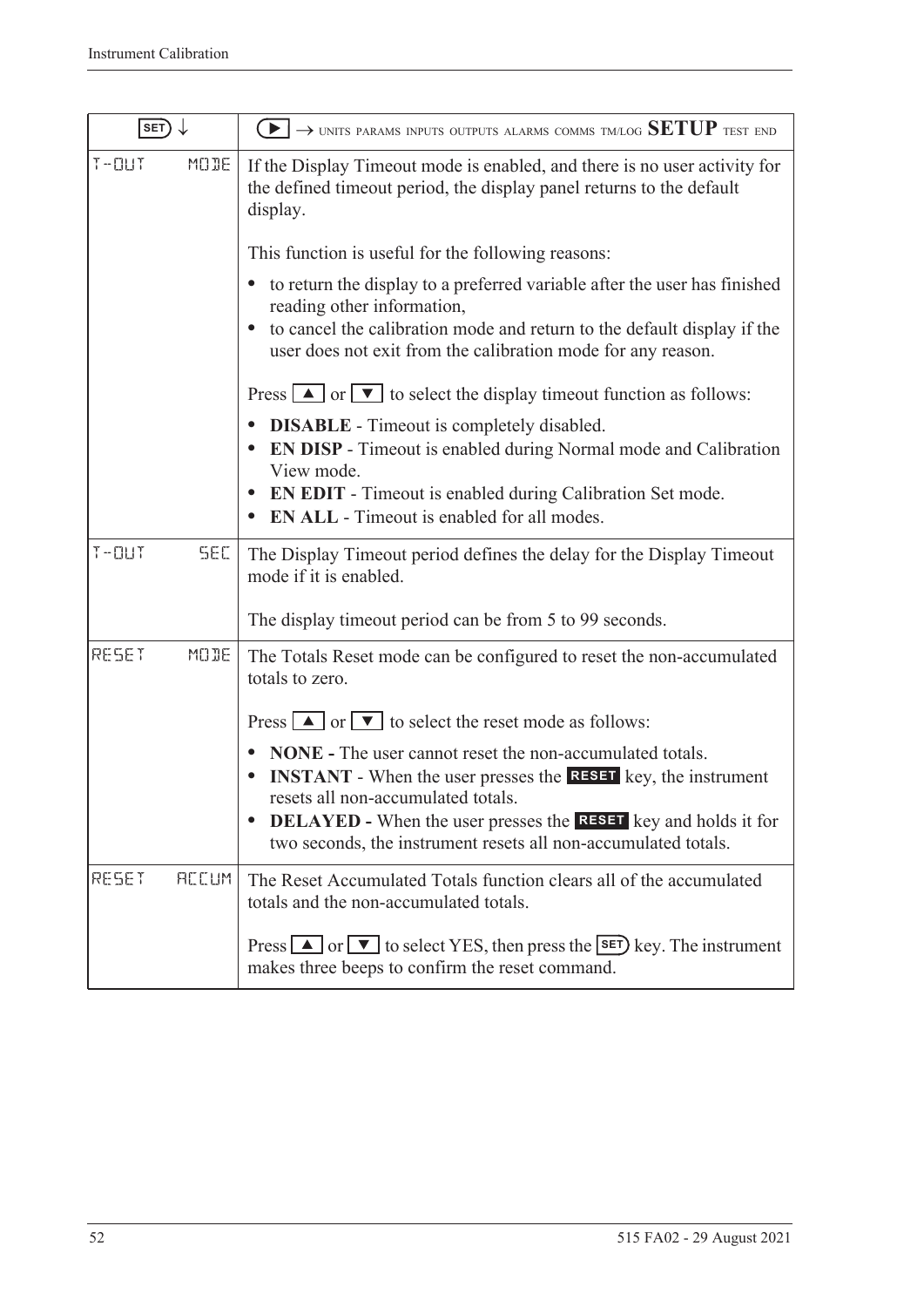| <b>SET</b>   |      | $\rightarrow$ units params inputs outputs alarms comms tm/log SETUP test end                                                                                                                                                                                                                                                                                                                       |
|--------------|------|----------------------------------------------------------------------------------------------------------------------------------------------------------------------------------------------------------------------------------------------------------------------------------------------------------------------------------------------------------------------------------------------------|
| <b>IISPL</b> | TRG5 | The Display Tags option determines whether the instrument displays the<br>default display tags or the user-defined tags. The display tag setting also<br>defines whether the instrument displays the default error and warning<br>messages, or the user-defined messages.<br><b>Note:</b> The user-defined tags can be entered into the instrument only by<br>the manufacturer or the distributor. |
|              |      | Press $\Box$ or $\nabla$ to select the Display Tags option as follows:                                                                                                                                                                                                                                                                                                                             |
|              |      | <b>DEFAULT</b> - the instrument displays the default (English) tags<br><b>USER</b> - the instrument displays the user-defined tags.                                                                                                                                                                                                                                                                |
| BACK-L T-OUT |      | If the backlight timeout is enabled, and there is no user activity (any keys<br>pressed) for a period of 10 seconds, the display backlight switches off to<br>save power. The backlight switches on when a key is pressed. Select the<br>backlight timeout mode as required.<br>Press $\Box$ or $\nabla$ to select ENABLE or DISABLE.                                                              |
|              |      |                                                                                                                                                                                                                                                                                                                                                                                                    |
| RATES        | ηp   | This parameter sets the maximum number of decimal places for<br>displaying or printing main menu rates.                                                                                                                                                                                                                                                                                            |
| TOTALS       | ηp   | This parameter sets the maximum number of decimal places for<br>displaying or printing main menu totals.                                                                                                                                                                                                                                                                                           |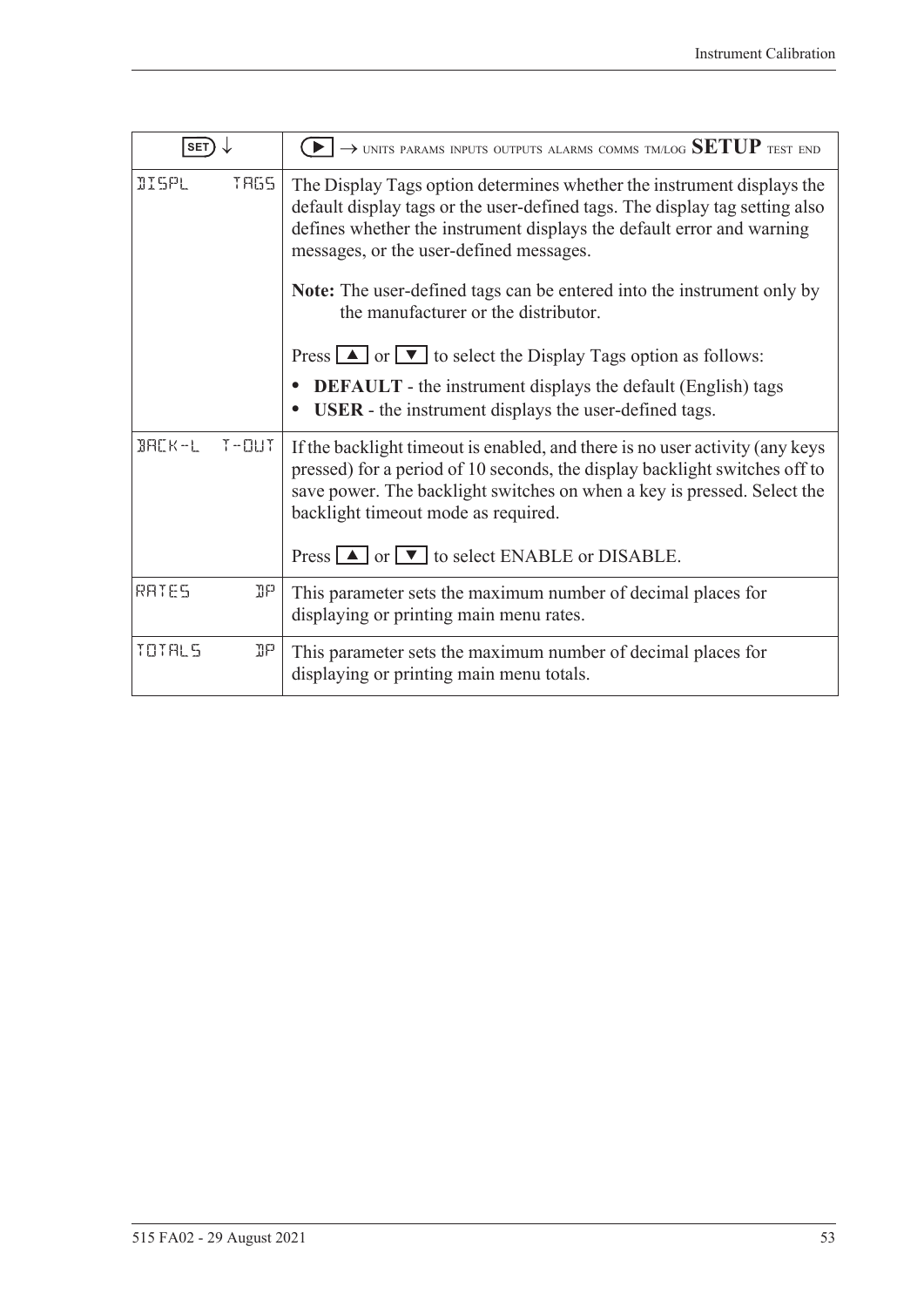### **Test Menu**

The Test menu enables you to view the inputs and outputs to and from the instrument.

In Calibration Set mode, (by entering the system password) you can control the outputs and the alarms as described in the table below.

| SET)                     |              | $\rightarrow$ units params inputs outputs alarms comms tm/log setup $\mathrm{TEST}$ end                                                                                                                                                                                                           |
|--------------------------|--------------|---------------------------------------------------------------------------------------------------------------------------------------------------------------------------------------------------------------------------------------------------------------------------------------------------|
| FINPn                    | Hz           | The frequency of the input to $FINPn$ is displayed in Hertz.                                                                                                                                                                                                                                      |
| $\text{HIMP}_n$          | units        | The units are displayed according to the calibration setup for the analog<br>input. If unused or set to Default the input is 4-20mA and displayed in<br>mA.                                                                                                                                       |
| $L$ INP $n$              | STATE        | You can view the state of the logic inputs. If the input is an open contact<br>or inactive it will display HI. If the input is a closed contact or active it<br>will display LO.                                                                                                                  |
| $\Box$ Tn                | <b>STRTE</b> | You can control the state of the outputs. Press the $\Box$ or $\neg$ keys to set<br>the output state as follows:                                                                                                                                                                                  |
|                          |              | <b>PROCESS</b> - the output depends on the current values of the inputs<br>and the calculations that the instrument performs.                                                                                                                                                                     |
|                          |              | For a pulse output, such as a total, the output produces a pulse train as<br>follows:                                                                                                                                                                                                             |
|                          |              | ON - a pulse train with a pulse width as set in the Outputs menu.<br>OFF - no output.                                                                                                                                                                                                             |
|                          |              | For a 4-20 mA output, such as a rate, the output is as follows:                                                                                                                                                                                                                                   |
|                          |              | $HI$ - the output is set to $20mA$ .                                                                                                                                                                                                                                                              |
|                          |              | $LO$ - the output is set to 4mA.                                                                                                                                                                                                                                                                  |
| HLRMn<br>or<br>$REL - n$ | <b>STATE</b> | You can control the state of the relays (alarms). Press the $\Box$ or $\nabla$<br>keys to set the selected relay as follows:                                                                                                                                                                      |
|                          |              | <b>PROCESS</b> - the relay operates according to the current values of the<br>$\bullet$<br>inputs and the relay settings as programmed.<br><b>OPEN</b> - the relay output contacts are set to "open".<br>$\bullet$<br><b>CLOSED</b> - the relay output contacts are set to "closed".<br>$\bullet$ |
| <b>SUPPLY</b>            | V            | You can display the actual DC output supply voltage, which may help<br>with troubleshooting.                                                                                                                                                                                                      |
|                          |              | If the actual supply voltage is lower than the preset value (refer to<br>General Setup Parameters on page 51) it may indicate that the output is<br>overloaded.                                                                                                                                   |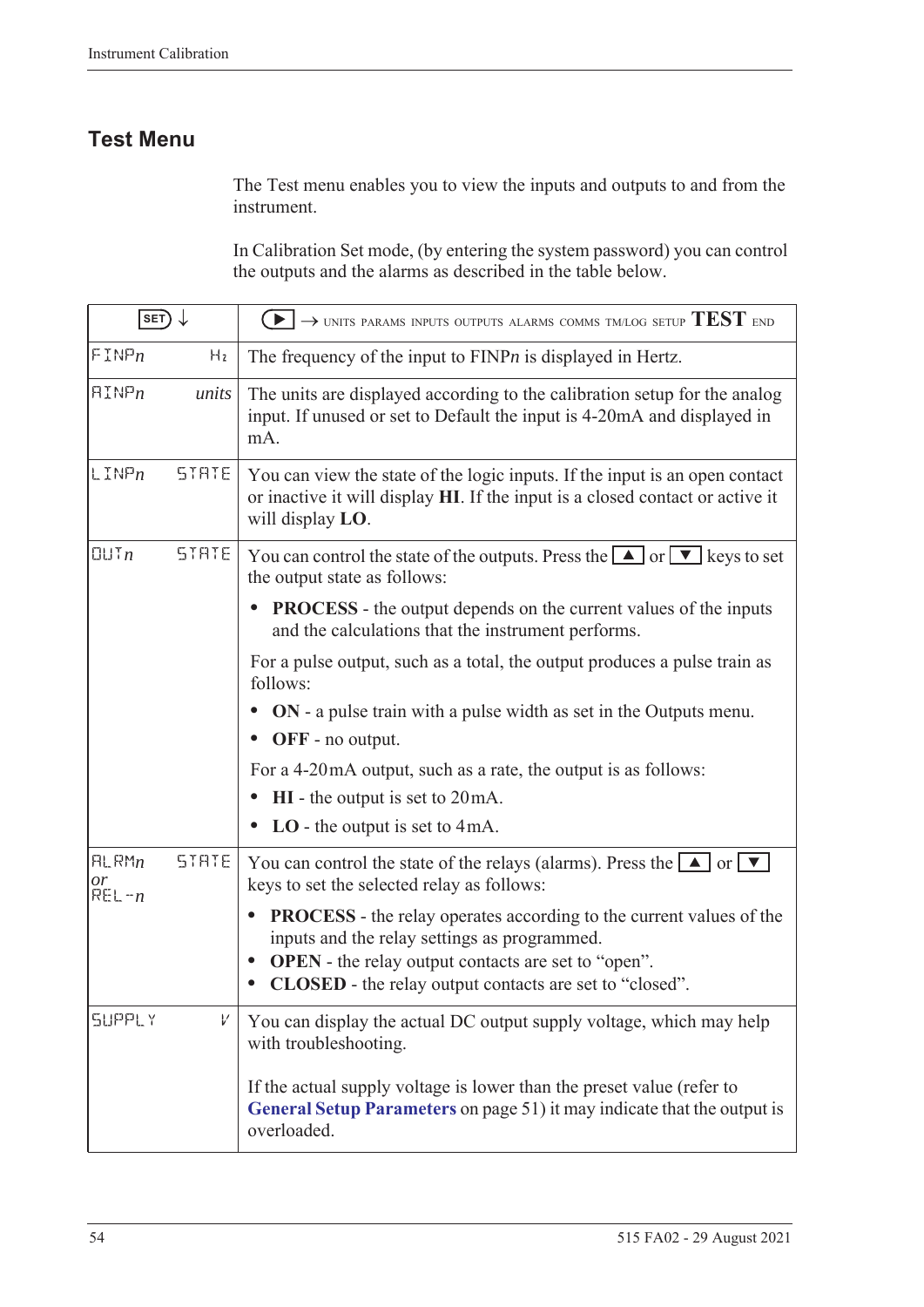# **System Messages**

The instrument displays messages for defined events and fault conditions.

The manufacturer or distributor can enter user-defined text for the messages. This user-defined text is displayed, instead of the default (English) messages, when the Display Tags option in the Setup menu is set to USER.

### <span id="page-64-0"></span>**Error Messages**

| <b>Error</b><br><b>Messages</b>     | <b>Status</b><br>Code | <b>Description</b>                                                                                                                                                                                                                                 |
|-------------------------------------|-----------------------|----------------------------------------------------------------------------------------------------------------------------------------------------------------------------------------------------------------------------------------------------|
| CPU Card<br>Failure                 | 20                    | There are failed components on the CPU card and technical support<br>is required.                                                                                                                                                                  |
| Power Supply<br>is Low              | 21                    | The input and/or output power supply voltage is too low, ensure<br>that:<br>(a) input power supply voltage is within the specified range<br>(b) output power supply is not overloaded.                                                             |
| New/Failed<br>Battery - Set<br>Time | 22                    | The real-time clock has lost the correct time because the battery has<br>failed, or there is a new battery. Set the current time and date (in the<br>TM/LOG menu) to clear the error message and to continue data<br>logging at the correct times. |
|                                     |                       | Note: The instrument can continue operating with a failed battery,<br>but the correct time will be lost if there are interruptions to<br>the power supply.                                                                                         |
| Flowrate Input<br>1 Failure         | 03                    | The channel 1 flowrate input transmitter (analog input 3) has failed.                                                                                                                                                                              |
| Flowrate Input<br>2 Failure         | 04                    | The channel 2 flowrate input transmitter (analog input 4) has failed.                                                                                                                                                                              |

The system displays error messages as described in the following table: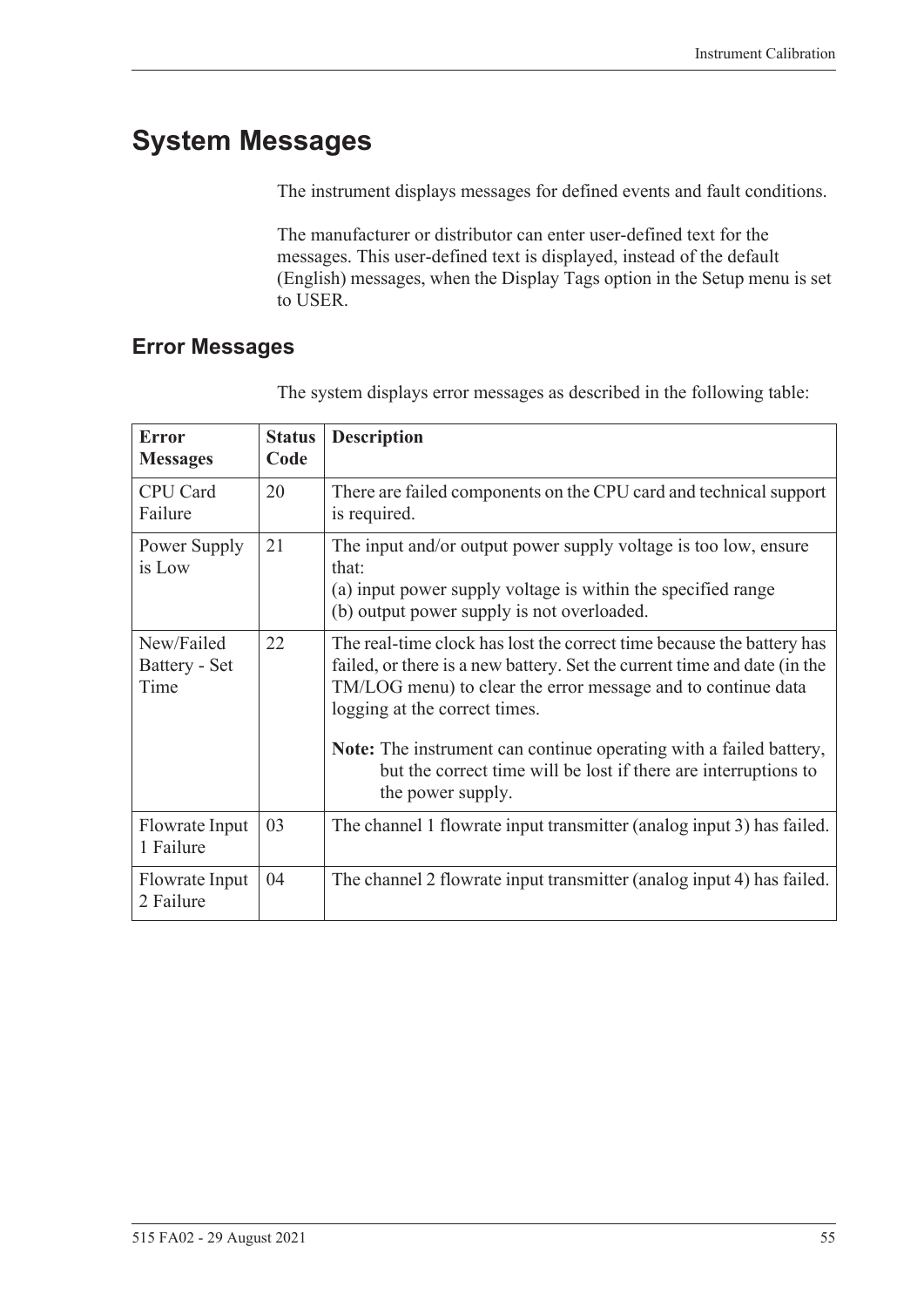# **Warning Messages**

| <b>Warning Messages</b>           | <b>Description</b>                                                                                                                                                         |  |  |  |  |  |  |  |  |  |
|-----------------------------------|----------------------------------------------------------------------------------------------------------------------------------------------------------------------------|--|--|--|--|--|--|--|--|--|
| Value Has Been Set to<br>Default  | You have entered an invalid value for a parameter. Therefore, the<br>instrument has set the default value.                                                                 |  |  |  |  |  |  |  |  |  |
| Over Total Limit -<br>Maximum Set | You have exceeded the maximum number of logging entries for the<br>combined time bases. The instrument has set the current log setting to<br>the remaining maximum number. |  |  |  |  |  |  |  |  |  |
| Already Assigned to<br>Other Port | You have tried to assign a particular protocol type to more than one<br>serial communication port. The instrument has set the protocol to<br>NONE.                         |  |  |  |  |  |  |  |  |  |

The system displays warning messages as described in the following table: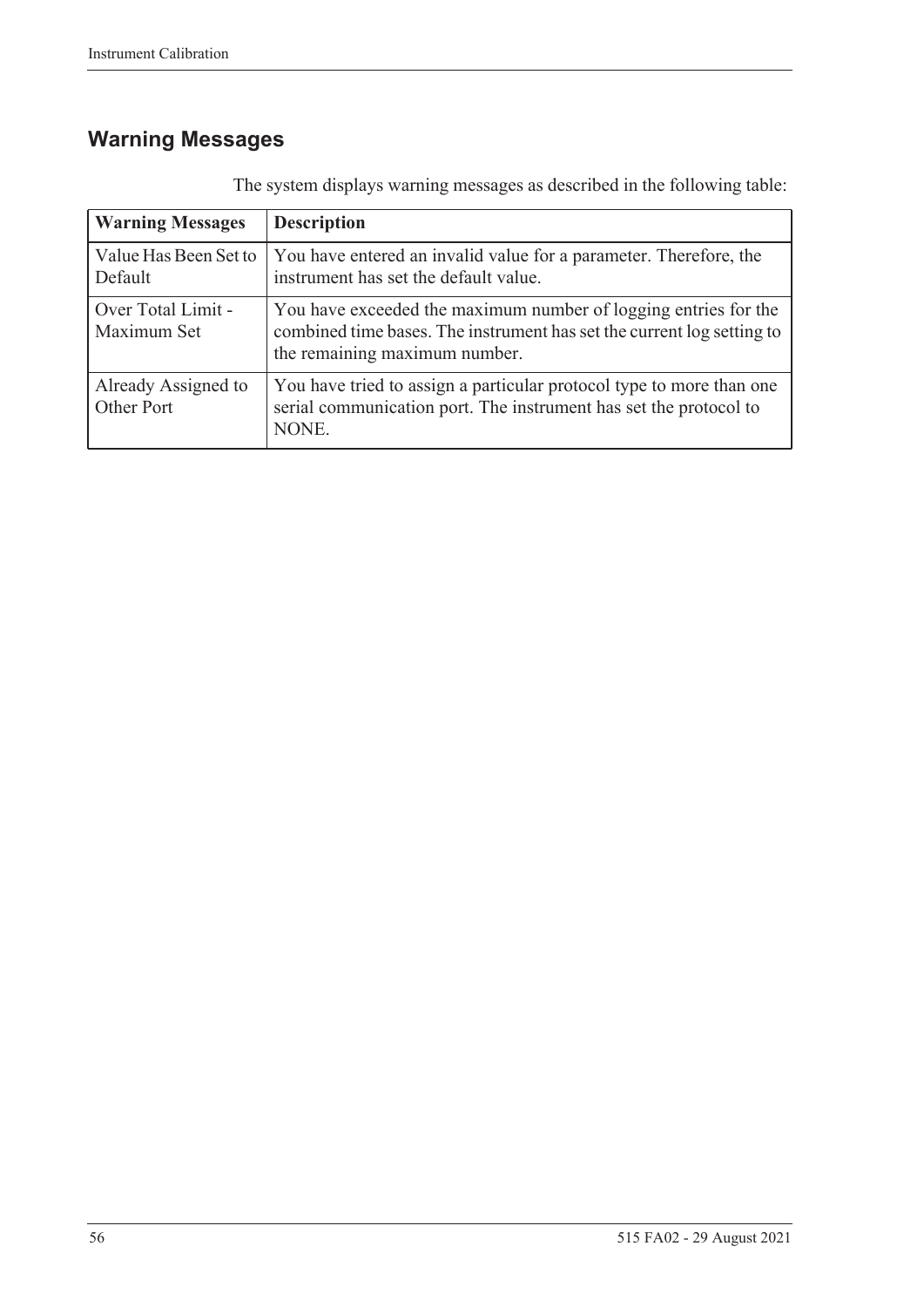# **Chapter 6 Communications**

# **Overview**

This chapter describes the communications between the instrument and another communicating device such as a computer or a printer. You should have relevant information about the devices to which the instrument will be connected. Some connection examples are included in this manual, however, the operation and connection of other devices is outside the scope of this manual.

#### **Hardware Interconnection**

The instrument has two communication ports:

- **•** COM-1 RS-232 port on the rear panel (DB9 female connector)
- **•** COM-2 RS-485 port on the rear panel (optional) or Ethernet (optional)

The appropriate interface and protocols are selected during calibration.

#### **COM-1 RS-232 Port**

The COM-1 RS-232 port provides communication between the instrument and one other device such as a host computer or a printer.

**Note:** A printer must have a serial port to be able to be directly connected to the flow computer. It is not possible to communicate directly with a printer via a parallel port.

Computers use either a DB9 or a DB25 connector, and the connections to each type are shown in [Figure 18.](#page-66-0)



<span id="page-66-0"></span>*Figure 18 RS-232 Cable Connections to a Computer*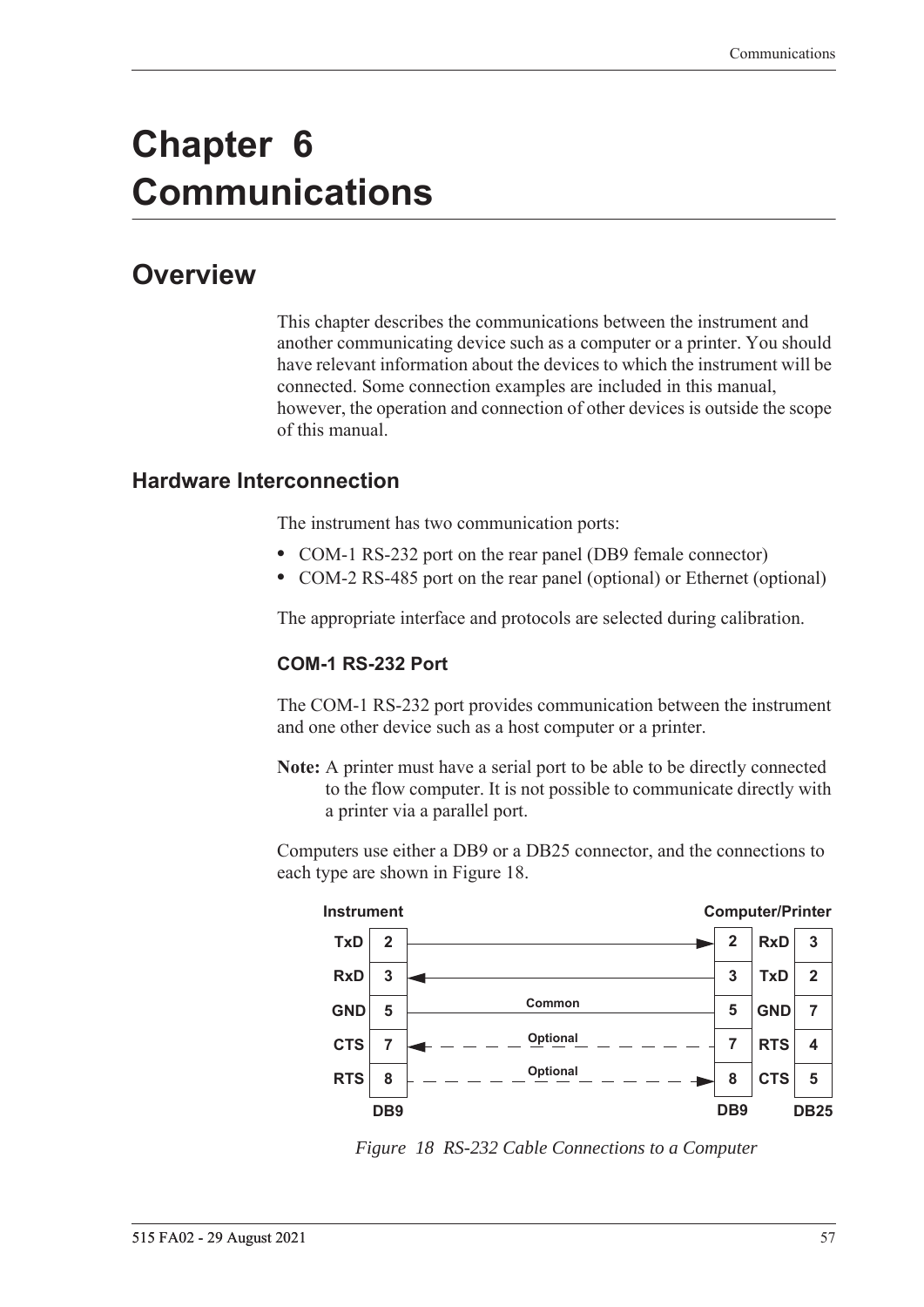**Note:** The instrument requires a cable with straight-through connections. Do not use a null modem cable for RS-232 connection to a computer.

#### **COM-2 RS-485 Port Option**

The COM-2 RS-485 port enables communication with multiple devices. Each device has a unique address so that the "master" device can communicate with specific "slave" devices.

On RS-485 links, an external terminating resistor must be connected at the furthest end of the cable. When multiple instruments are connected, they should be "daisy chained" in a multidrop configuration as shown in Figure [19](#page-67-0). Up to 32 units can be connected to the interface at a maximum distance of 1200 metres.



*Figure 19 RS-485 Connections*

#### <span id="page-67-0"></span>**COM-2 Ethernet Port Option**

An Ethernet module is an available option, in place of the RS-485 port, if Modbus TCP/IP connection is required. In the programming communication settings, COM-2 should be set to RTU (Modbus), 19200 Baud rate, even parity and 1 stop bit.

For further advice and example of Ethernet port usage and setup, refer to **[Ethernet Port & Setup](#page-91-0)** on page 82 in the Appendix.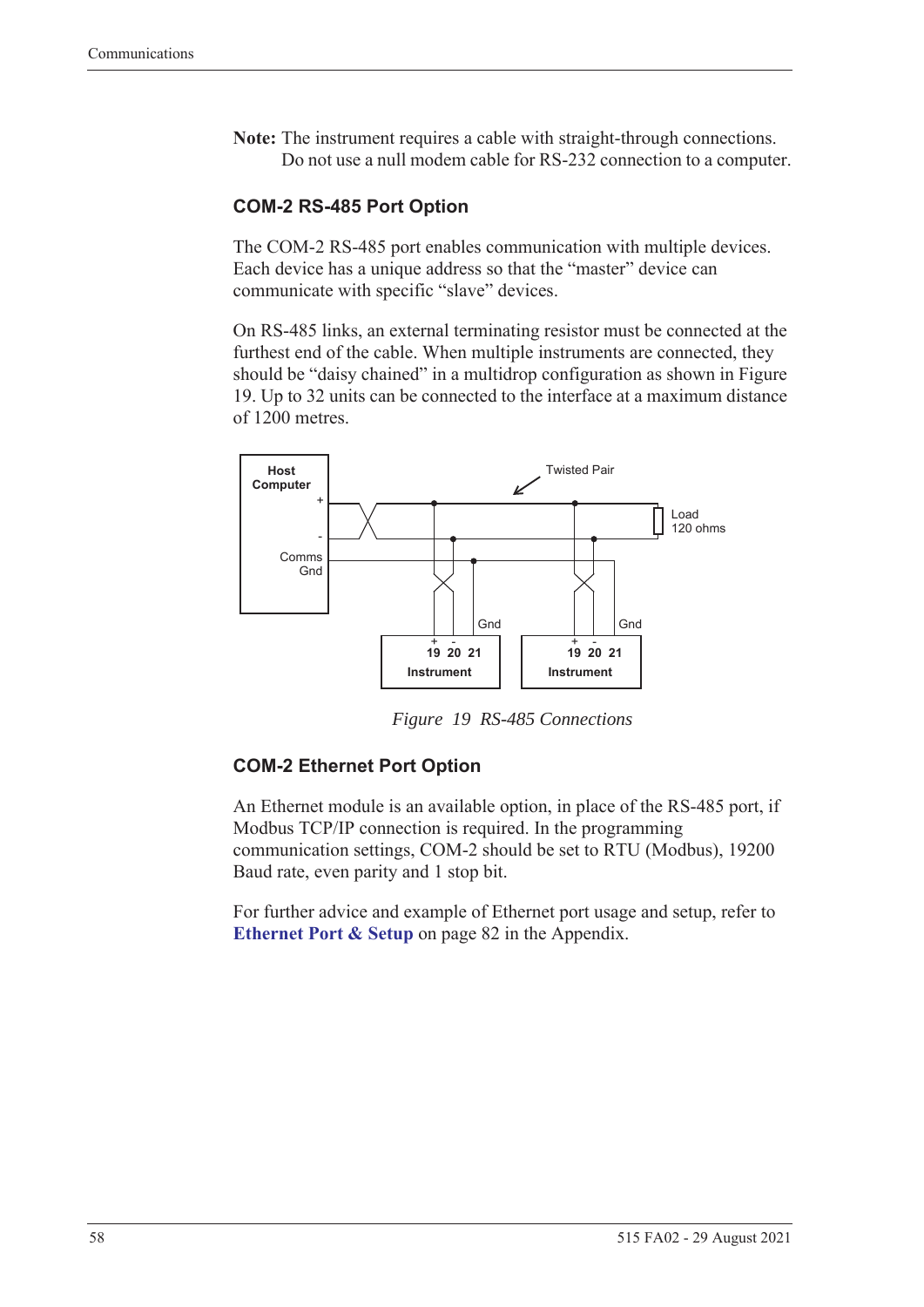### **Protocols**

The communications protocols can be assigned to the communication ports on the instrument as follows:

- **• ASCII** Simple ASCII
- **• RTU** Modbus RTU
- **• PRN** Printer Protocol
- **• NONE** If a port is not being used, set the protocol to NONE.
- **Note:** The Printer Protocol is only available if the option with Real Time Clock is installed. Also a protocol cannot be assigned to more than one port at a time as described in **[Communications](#page-56-0)** on page 47.
- **• ASCII** In this ASCII protocol each command and response is a string of ASCII characters. This proprietary protocol is developed by Contrec to allow for simple information interchange. The main advantages of this mode are that it allows extended time intervals to occur between characters without causing a timeout error and that messages can be sent and monitored easily with a simple ASCII terminal.
- **• Modbus RTU** Modbus RTU is an industry-standard protocol which allows the instrument to be easily connected to computers running supervisory software systems. The main advantage of this mode is that its greater character density allows better data throughput than ASCII mode, however each message must be transmitted in a continuous stream.
- **• Printer** In the Printer protocol there is a selection of printer types. Please refer to the **[Printer Protocol](#page-80-0)** on page 71 for full details.

# **Simple ASCII Protocol**

This simple ASCII protocol requires that all requests are initiated with a colon (:) and terminated with a carriage return  $\binom{C_R}{R}$ . The message termination can include a linefeed before the carriage-return  $(\mathsf{L}_\mathsf{F}^\mathsf{C}_{\mathsf{R}})$ , but it is the carriage-return that acts as the message termination.

All responses by the instrument are terminated with a linefeed and a carriage-return  $(L_F^C_R)$ .

### **Requests Format**

The format of a request to the instrument is as follows:

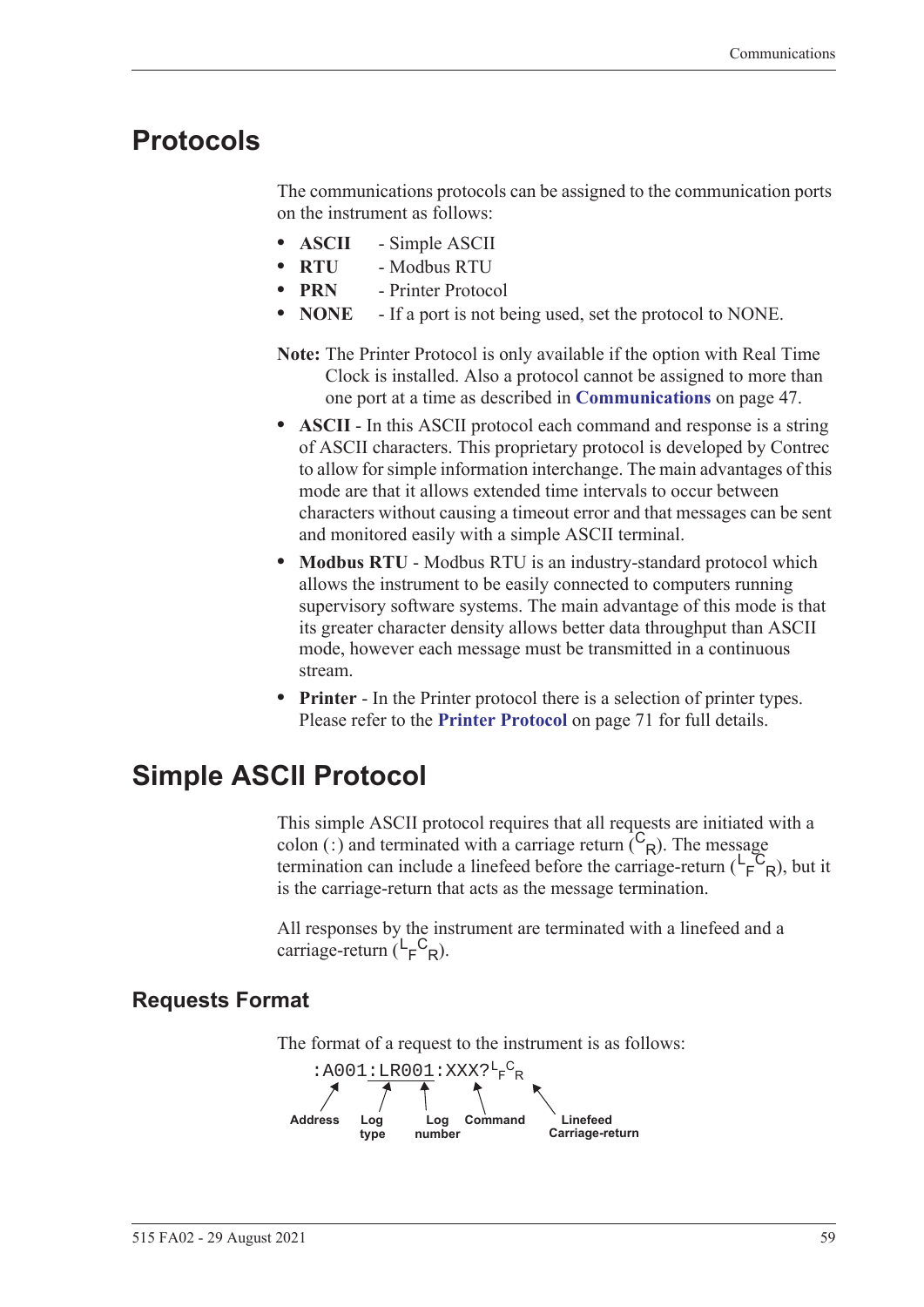Each request must include the address and command portions. The underlined section is an optional part of the request string.

#### **Address**

In multipoint communications, each instrument must have a unique address and it is essential in the request for identifying a particular instrument. However, it may be set to 000, for special broadcast commands.

For single-instrument communications, the address can also be set to 000 in the request.

Refer to **[Communications](#page-56-0)** on page 47 for setting the instrument address.

**Note:** The instrument always responds with its address in the header regardless of the type of request.

#### **Log Type and Number**

The log type and number enables a communicating device to retrieve data from the instrument. The data can be from timebased and/or event-based logs. Data can also be from the current process variables with the either accumulated or non-accumulated (resettable) totals.

All logged records of the process variables contain the accumulated totals.

The log request is optional. If the log request is not included, or the log number is set to 000, the instrument returns the current process variables. If the log request is included, the log number defines the specific log entry by counting backwards. The most recent log entry for a timebase is 001.

The "last edit" log records the process variables at the time of the last exit from the calibration edit mode. There is only one "last edit" log, therefore, if a number is included in the request, the instrument ignores the number and returns the data at the time of the last edit. Likewise, there is only one set of current process variables with "non-accumulated totals", therefore it also ignores any log number included in the request.

The types of logs applicable to this instrument are as follows:

| Log Type                                         |
|--------------------------------------------------|
| LH - hourly log                                  |
| LD - daily log                                   |
| LW - weekly log                                  |
| LM - monthly log                                 |
| $LY$ - yearly log                                |
| LE - last edit log                               |
| LN - current totals displayed as Non-accumulated |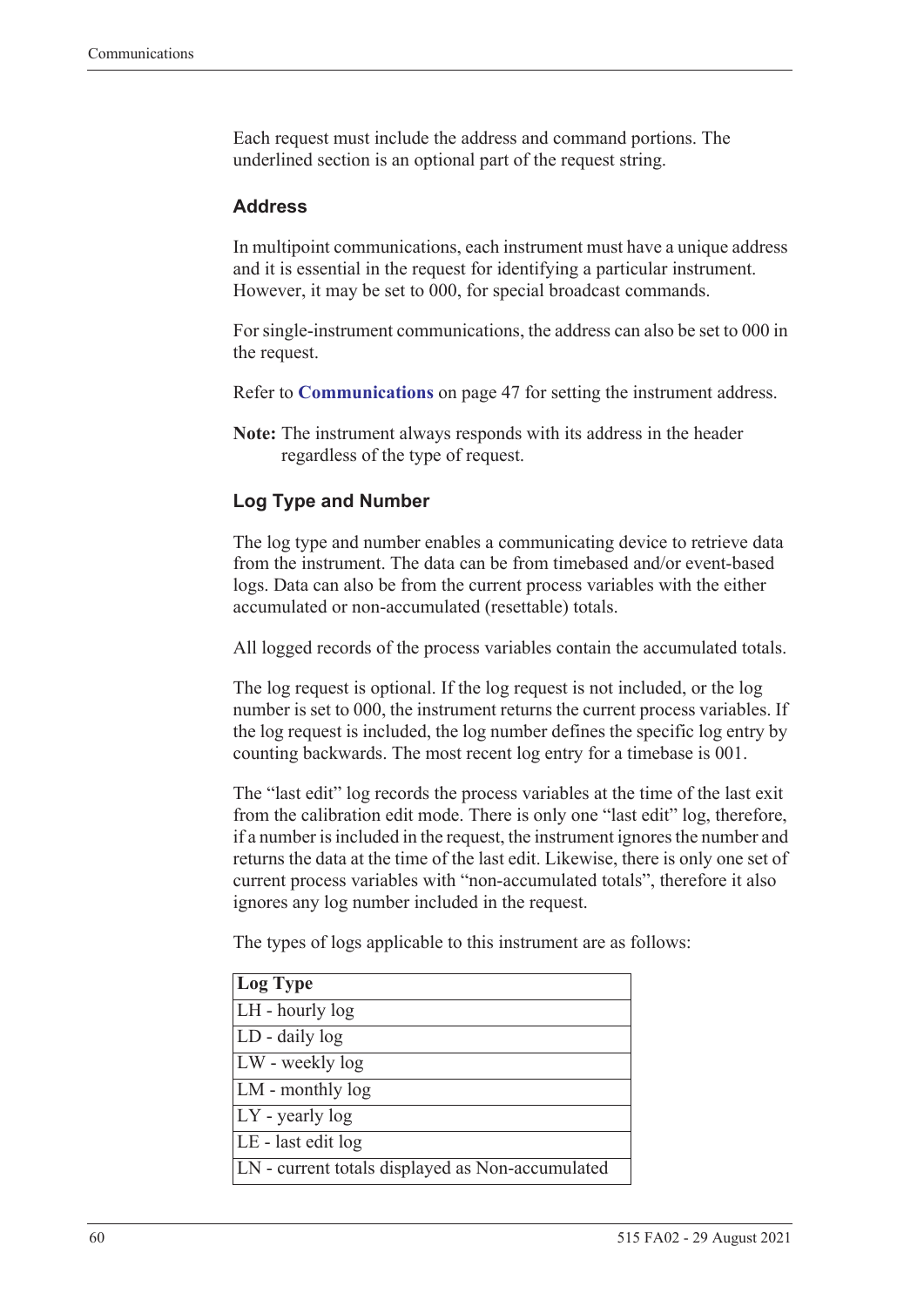The number of the log entry is the same as shown on the front panel of the instrument. For example, a request for LH003 would return the data for the log entry two hours prior to the most recent hourly log entry. If the current time is between 9:00 am and 10:00 am, the most recent hourly log LH001 was recorded at 9:00. Therefore, LH002 is for 8:00 and LH003 is for 7:00. After 10:00 am in this example, LH003 becomes the 8:00 log.

#### **Instrument Responses**

The instrument response time to any enquiry is not more than 300 ms. The responses from the instrument are in the following format:

```
HEADER<sup>L</sup>F<sup>C</sup>R
DATA<sup>L</sup>F<sup>C</sup>R
DATA<sup>L</sup>F<sup>C</sup>R
.
.
.
DATA<sup>L</sup>F<sup>C</sup>R
L_F^CR
```
The components of the response message are as follows:

#### **Header**

The format of the response header from the instrument is as follows:



The instrument **Exception Status** codes that the instrument returns for the ASCII protocol are the same as those described for the Modbus RTU protocol in **[Instrument Exception Status](#page-78-0)** on page 69.

#### **Data**

The format of the data variables from the instrument is as follows:

|                       |  |  |  |  |  |  |  | 89123.456 |  |  | M W h                                                                                                                                                         |  |  |  |  | E N E R G Y |  |  |
|-----------------------|--|--|--|--|--|--|--|-----------|--|--|---------------------------------------------------------------------------------------------------------------------------------------------------------------|--|--|--|--|-------------|--|--|
|                       |  |  |  |  |  |  |  |           |  |  |                                                                                                                                                               |  |  |  |  |             |  |  |
| Value (aligned right) |  |  |  |  |  |  |  |           |  |  | $\begin{bmatrix} \frac{8}{9} \\ \frac{8}{9} \end{bmatrix}$ Unit (aligned left) $\begin{bmatrix} \frac{8}{9} \\ \frac{8}{9} \end{bmatrix}$ Item (aligned left) |  |  |  |  |             |  |  |

**Note:** The decimal point in the Value is always at character position 8. Therefore whole numbers are aligned right at the decimal point, with trailing zeroes.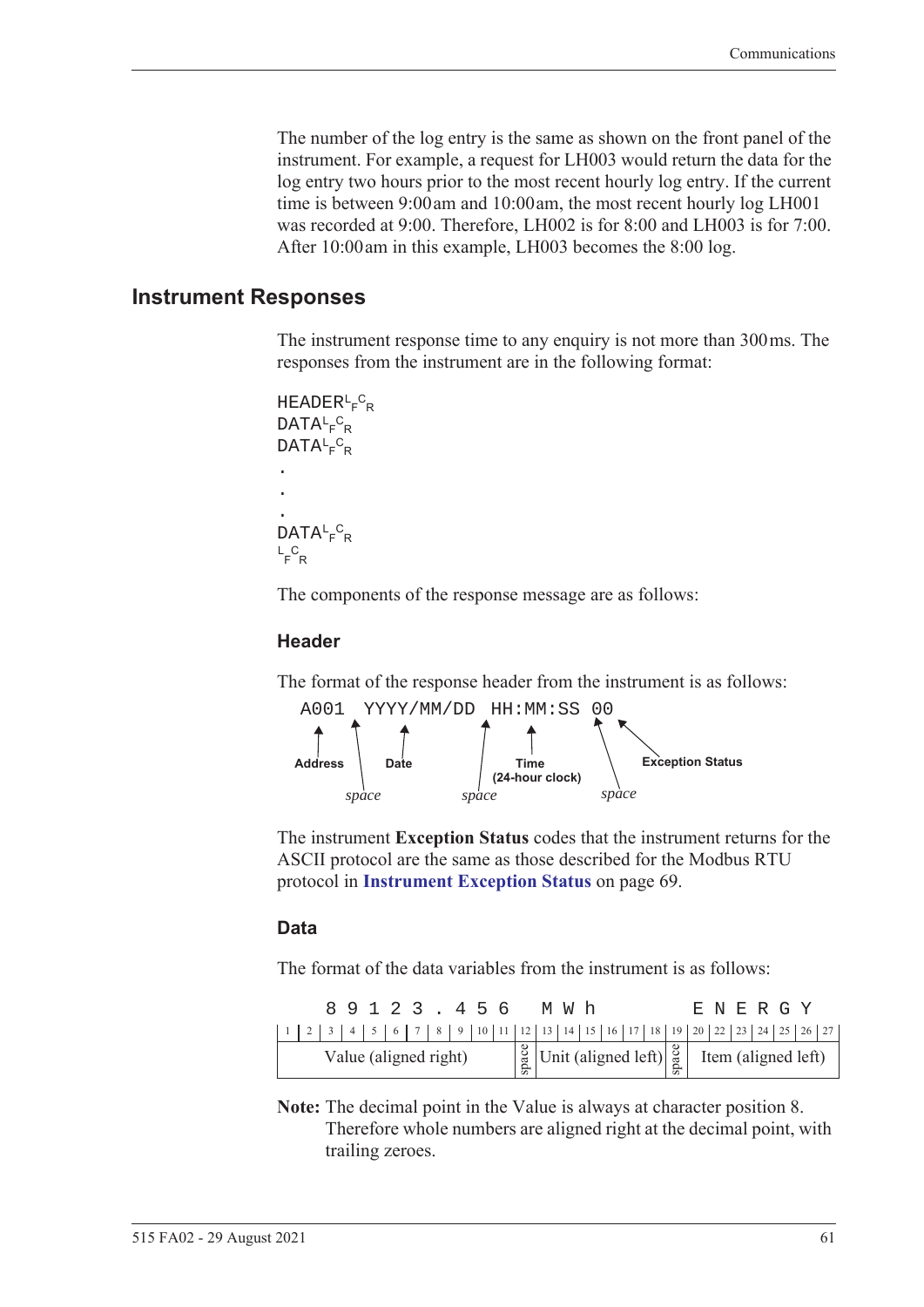#### **Variables Request**

The variables request asks the instrument to return the value of one or more requested variables. All totals are transmitted as accumulated totals.

|                  | Command Description                                                                                                                             |
|------------------|-------------------------------------------------------------------------------------------------------------------------------------------------|
| :RVA?            | Return all variables                                                                                                                            |
| :RVD?            | Return the default Total and Rate                                                                                                               |
| $:RV0?$<br>:RV9? | Return the specific variable. The numbers relate to the<br>position in the variables menu. For example, V0 is Energy,<br>V1 is Power and so on. |

#### **Variables Request and Response Example**

The following request is for the only instrument that is connected to the communication port to return the values of all main menu variables.

:  $A 0 0 1 : R V A ? \frac{C}{F} C_R$ 

The following is an example of a hypothetical instrument response. Refer to [on page 3](#page-12-0) for the list of variables that would be returned for this application.

|                 |  |  |  |  |          |  |                  |  |       | A 0 0 1 2 0 0 2 / 0 3 / 1 4 1 8 : 2 5 : 0 0 0 0 0 ⊦ ° R |  |      |  |                          |  |                                   |  |  |
|-----------------|--|--|--|--|----------|--|------------------|--|-------|---------------------------------------------------------|--|------|--|--------------------------|--|-----------------------------------|--|--|
|                 |  |  |  |  |          |  | 6.116 MWh        |  |       |                                                         |  |      |  | ENERGY 'F <sup>c</sup> r |  |                                   |  |  |
|                 |  |  |  |  |          |  | 16.573 MW        |  |       |                                                         |  |      |  | POWER                    |  | $L_F$ $C_R$                       |  |  |
|                 |  |  |  |  |          |  | 1320.530 m 3     |  |       |                                                         |  |      |  | VOLUME                   |  | $L$ <sub>F</sub> $C$ <sub>R</sub> |  |  |
|                 |  |  |  |  |          |  |                  |  |       | 58.300 m 3/M                                            |  |      |  | $V - F L O W$ $F c_R$    |  |                                   |  |  |
|                 |  |  |  |  | 7627.117 |  | КG               |  |       |                                                         |  |      |  | MASS                     |  | $L_F$ $C_R$                       |  |  |
|                 |  |  |  |  | 344.460  |  |                  |  |       | K G / M                                                 |  |      |  | M – F L O W              |  | $L_{F}$ $C_{R}$                   |  |  |
|                 |  |  |  |  | 230.000  |  |                  |  | DEG C |                                                         |  | TEMP |  |                          |  | $L_F$ $C_R$                       |  |  |
|                 |  |  |  |  | 1.260    |  | МРА              |  |       |                                                         |  |      |  | PRESS                    |  | $L_F$ $C_R$                       |  |  |
|                 |  |  |  |  |          |  | $0.174$ m $3/KG$ |  |       |                                                         |  |      |  | $S P - V O L$            |  | $L_{F}$ $C_{R}$                   |  |  |
|                 |  |  |  |  |          |  |                  |  |       | 2886.760 KJ/KG SP-ENT                                   |  |      |  |                          |  | $L$ <sub>F</sub> $C$ <sub>R</sub> |  |  |
| $L_{F}$ $C_{R}$ |  |  |  |  |          |  |                  |  |       |                                                         |  |      |  |                          |  |                                   |  |  |

The following message to an instrument, requests the current values for the default rate and total:

: A 0 0 1 : R V D ?  $L_F$   $C_R$ 

The instrument response would be similar to the following:

A001 2002/03/14 18:25:00  $F$   $\circ$ <sub>R</sub>  $126.455 m3$ <sup>F</sup> <sup>C</sup> R  $20.437$  m  $3/M$  $F$   $\circ$ <sub>R</sub> L <sup>F</sup> <sup>C</sup> R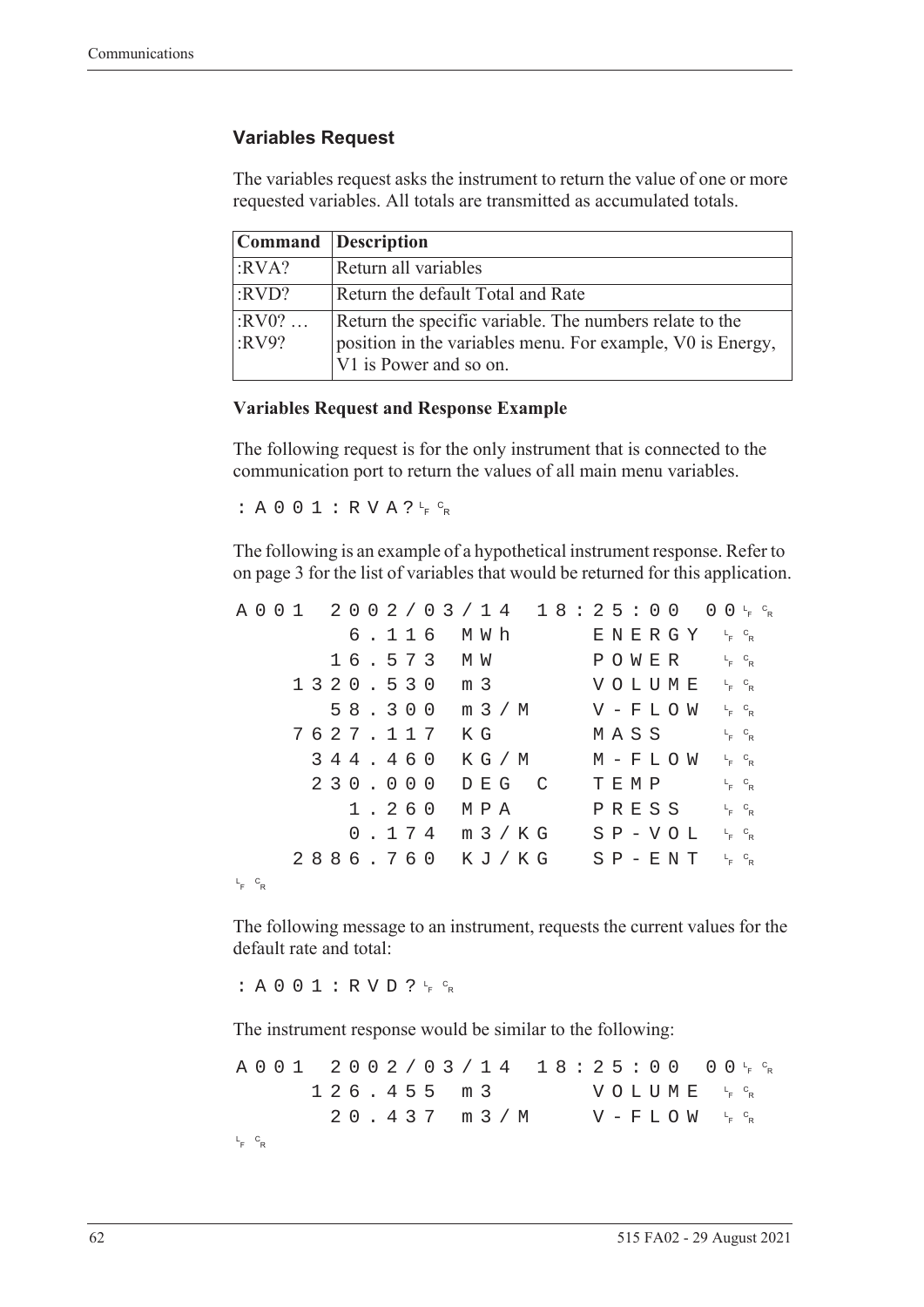### **Log Request**

The log request asks the instrument how many logs it stores in the particular timebase. These are the values described in **[Time Settings and Data](#page-57-0)  Logging** [on page 48](#page-57-0).

|       | Command Description                                      |
|-------|----------------------------------------------------------|
| :RLH? | Return the number of hourly logs                         |
| :RLD? | Return the number of daily logs                          |
| :RLW? | Return the number of weekly logs                         |
| :RLM? | Return the number of monthly logs                        |
| :RLY? | Return the number of yearly logs                         |
| :RLR? | Return the number of log records (non-timebased logging) |

#### **Log Response Example**

The following message asks the instrument with address 001 to return the number of logs that the instrument stores:

 $: A 0 0 1 : R L R ? \nmid R$ 

The instrument response would be similar to the following:

A001 2002/03/14 18:25:00  $F$   $\circ$ R  $24r$ <sub>F</sub>  $c_R$ L <sup>F</sup> <sup>C</sup> R

#### **Clear Data Request**

The clear data request asks the instrument to clear the data in the selected registers.

| Command Description |                                                 |
|---------------------|-------------------------------------------------|
| :RCN?               | Clear the non-accumulated (resettable) totals   |
| $ $ :RCA?           | Clear the accumulated totals                    |
| :RCL?               | Clear the logs except for the "last edited" log |

#### **Clear Data Request Example**

The following message asks the instrument with address 001 to clear the logged data that the instrument stores:

: A 0 0 1 : R C L ?  $L_F$   $c_R$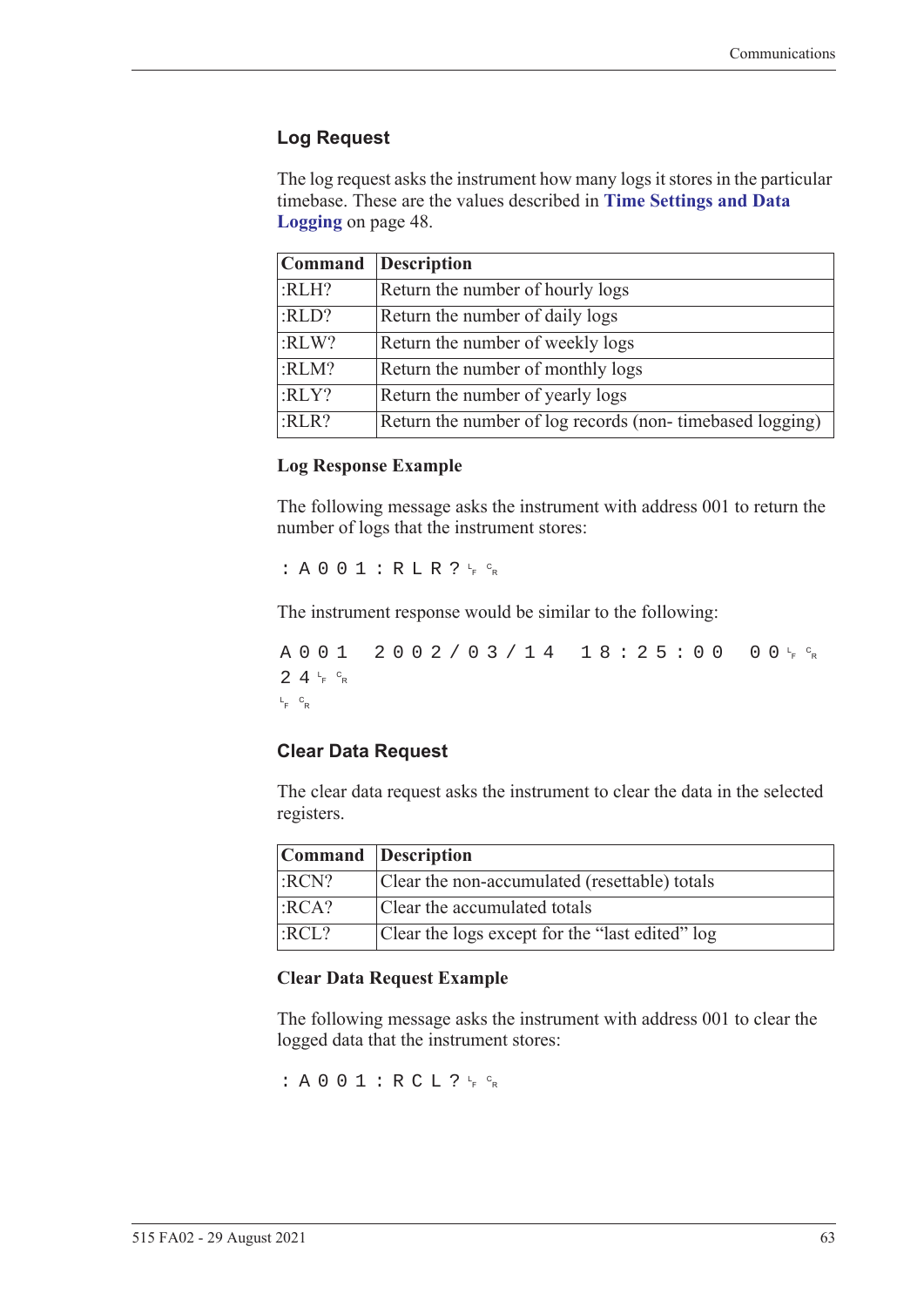The instrument response would be similar to the following:

A001 2002/03/14 18:25:00  $F$   $\circ$ <sub>R</sub> L <sup>F</sup> <sup>C</sup> R

### **Instrument Information Request**

The Instrument Information request asks the instrument to return the general information about the model and version codes. The instrument exception status is returned as a part of the header as it is with the header for all command responses.

|      | Command Description                                                                                                      |
|------|--------------------------------------------------------------------------------------------------------------------------|
| RIG? | Return the general information about the instrument such as                                                              |
|      | Model number, Application number, Version and Serial                                                                     |
|      | numbers etc. These items are returned as a block in the same<br>format as shown on the display in the "Model Info" menu. |

#### **Instrument Information Response Example**

The following message asks the instrument with address 001 to return the general information about the instrument:

: A 0 0 1 : R I G ?  $L_F$   $C_R$ 

The following is an example of a hypothetical instrument response:

A001 2002/03/14 18:25:00 <sup>F</sup> <sup>C</sup> R  $515$   $MODEL$   $-11-F-F_{R}^{c}$  $S$  C O  $1$  I N P U T F - T P - - <sup>L</sup><sub>F</sub> <sup>C</sup>R  $S$  C O  $1$  V E R S O  $1$  O  $1$  J  $1$  , O  $0$   $1$   $1$   $1$   $6$   $8$ CUSTOM VERS 000001<sup>t</sup>F<sup>c</sup>r  $\texttt{UNIT}$  S/N 123456<sup>L</sup>F <sup>C</sup>R L <sup>F</sup> <sup>C</sup> R 1 2 3 4 5 6 7 8 9 10 11 12 13 14 15 16 17 18 19 20 21 22 23 24 25 26 27 28 29

### **Corrupted or Invalid Requests**

If the instrument receives a corrupted or incomplete request, there is no response. The instrument discards any partial request and waits for the next enquiry.

If the instrument receives a request message in the correct format, but for a non-existent option, it returns only the message header. For example, if the instrument received the following request variables message :A001:RVT? it will return only the header because there is no T option for the 'Variables Request' message.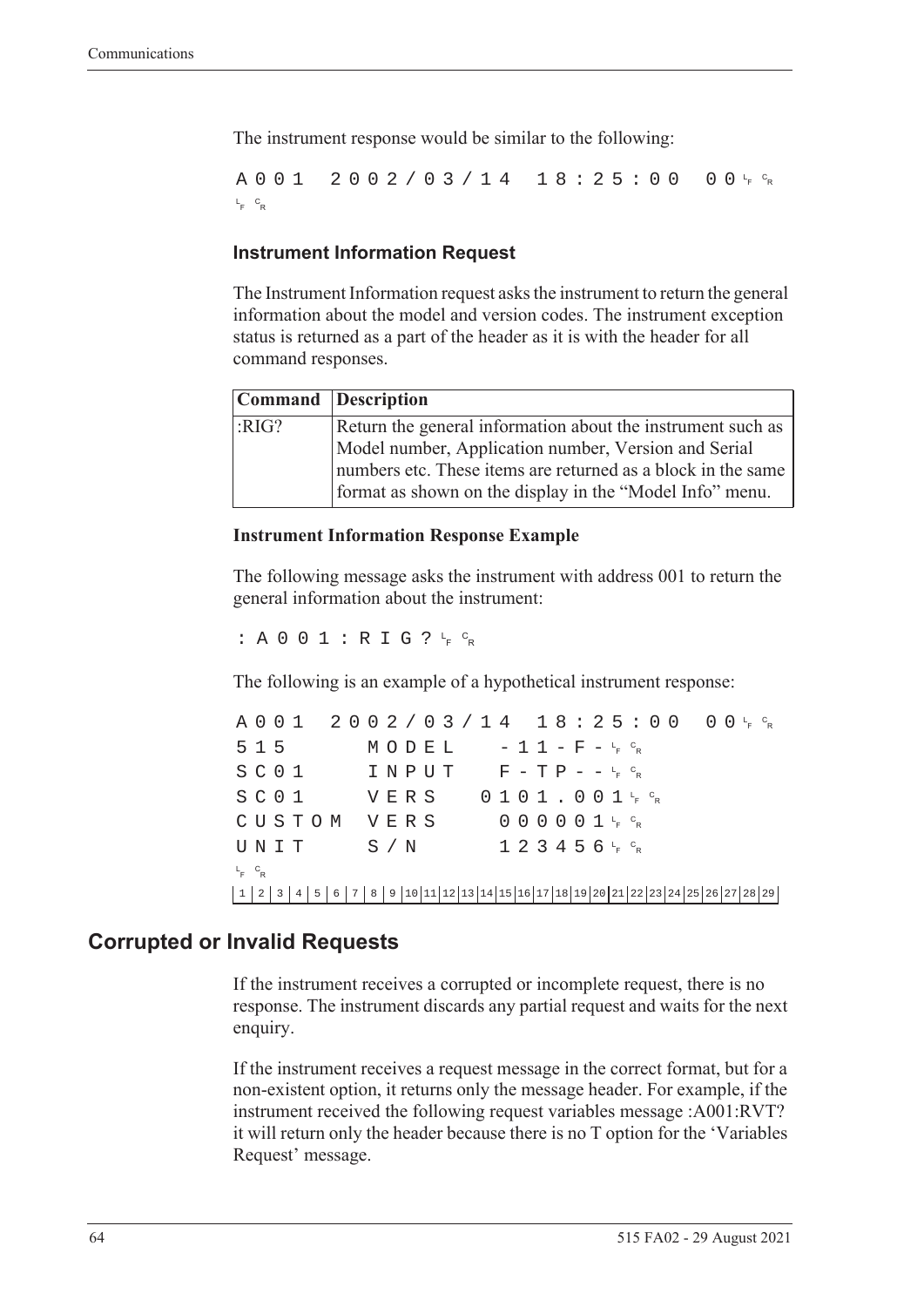# **Modbus RTU Protocol**

<span id="page-74-0"></span>Modbus RTU (remote terminal unit) is an industry standard protocol that allows the instrument to be easily interfaced to other communication devices.

The instrument implements the Modbus protocol as detailed in the *Modicon Modbus Protocol Reference Guide* PI-MBUS-300 Rev J (June 1996).

### **Message Format**

In RTU mode, messages start with a silent interval of at least 3.5 character times. The first field transmitted is the device address. Following the last transmitted character, a similar interval of at least 3.5 character times marks the end of the message. A new message can begin after this interval. The entire message frame must be transmitted as a continuous stream. A typical message frame is shown below:

| <b>Address</b> | <b>Function</b> | Data    | <b>CRC</b> Check |
|----------------|-----------------|---------|------------------|
| $ 1$ byte      | 1 byte          | n bytes | 2 bytes          |

Except for broadcast messages, when a master device sends a query to a slave device, it expects a normal response. One of four possible events can occur from the master's query:

- **•** If the slave device receives the query without a communication error, and can handle the query normally, it returns a normal response.
- **•** If the slave does not receive the query due to a communication error, no response is returned. The master program has to process a timeout condition for the query.
- **•** If the slave receives the query, but detects a communications error (parity or CRC), no response is returned. The master program has to process a timeout condition for the query.
- **•** If the slave receives the query without a communication error, but cannot handle it (for example, if the request is to read a nonexistent register), the slave will return an exception response informing the master of the nature of the error.

### **Instrument Address**

The address of the instrument is programmable in the range from 1 to 247. Some addresses are reserved according to PI-MBUS-300 and have a special meaning:

- 0 = Broadcast, no response required from slave devices
- **•** 248 to 255 Reserved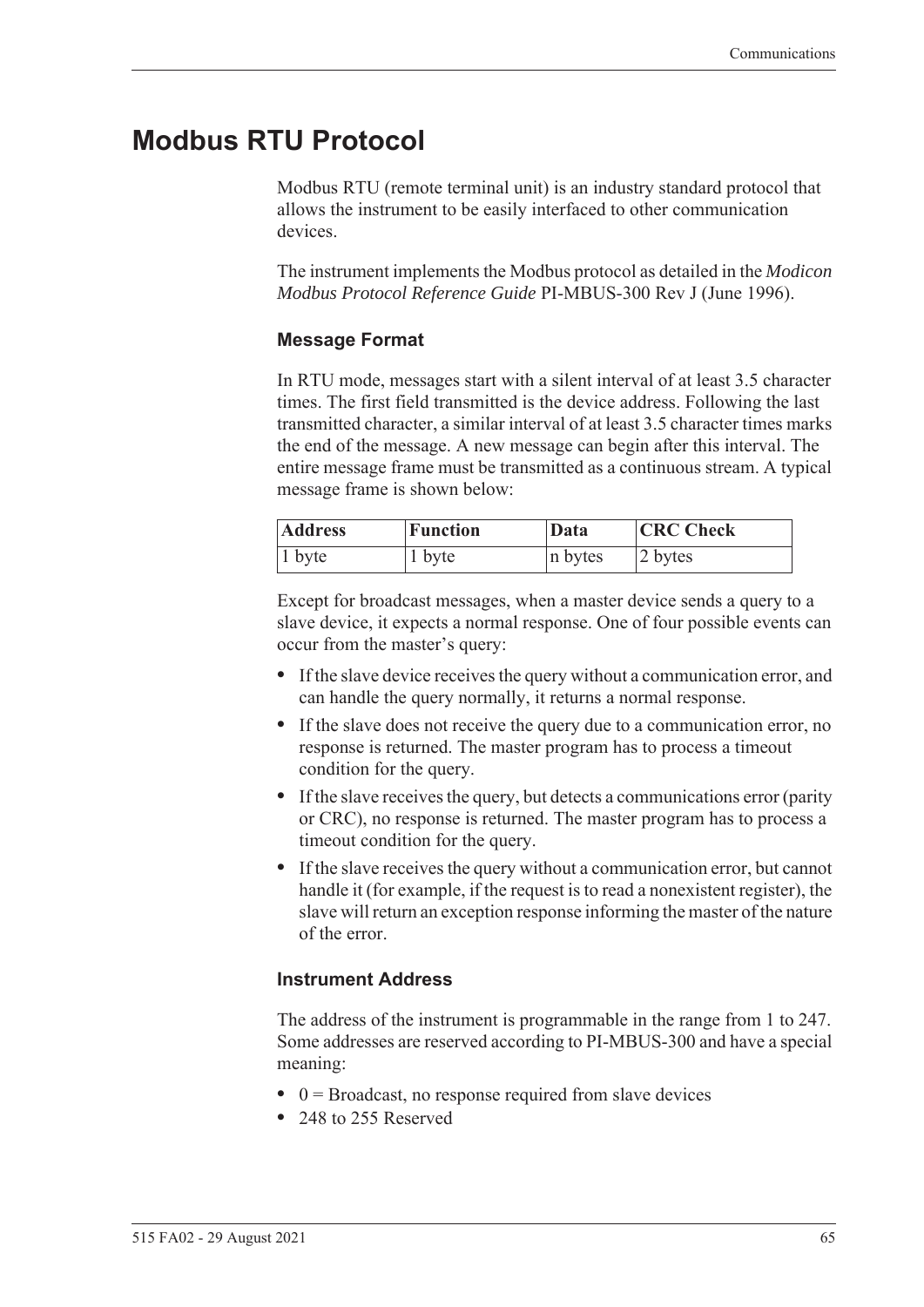### **Function Codes**

| Code            | <b>Name</b>           | <b>Description</b>                                                    |
|-----------------|-----------------------|-----------------------------------------------------------------------|
| 03              | Read data register(s) | Obtain the content of one or more 2-byte<br>data registers.           |
| 06              | Preset data register  | Preset one 2-byte data register.                                      |
| $\overline{07}$ | Read status register  | Obtain the content of 1-byte status register.                         |
| 16              |                       | $ $ Preset data register(s) Preset one or more 2-byte data registers. |

The instrument accepts the following function codes:

### **Exception Response**

The instrument forms an exception response by adding 80H to the function code and using an exception code as the 1-byte data field in the returned frame. Implemented exception codes are as follows:

| Code | Name                    | <b>Description</b>                                                                                                                                   |
|------|-------------------------|------------------------------------------------------------------------------------------------------------------------------------------------------|
| 01   | <b>Illegal</b> function | The function code is not a legal action for<br>the slave.                                                                                            |
| 02   | Illegal data address    | The data address is not a legal address for<br>the slave.                                                                                            |
| 03   | Illegal data value      | The data value is not a legal value for the<br>slave.                                                                                                |
| 05   | Acknowledge             | The slave has accepted the request and is<br>processing it, but a long duration of time<br>will be required to do so.                                |
| 06   | Slave device busy       | The slave is engaged in processing a long<br>duration program command. The master<br>should re-transmit the message later when<br>the slave is free. |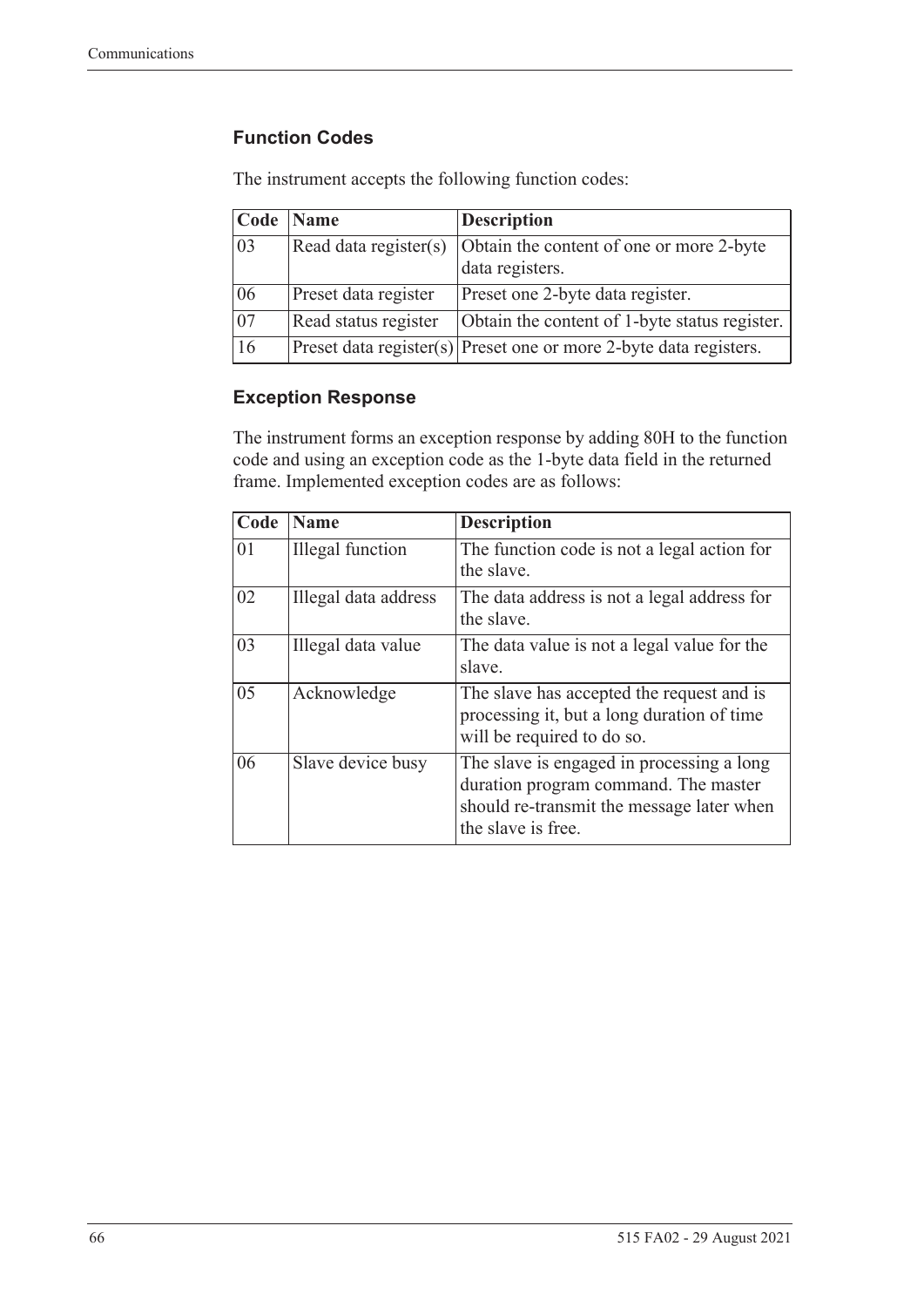# **List of Data Registers**

The following tables describe the addresses and meaning of the data registers in the instrument. The registers are grouped in blocks that relate to a particular function of the instrument. The data values are expressed in the engineering units that were selected for the variables when the instrument settings were configured.

**Note:** Conventional numbering of registers often starts from 1, therefore be aware that "register 1" in this case has "address 0" and so on.

The data registers represent different data types as specified in the tables:

- I Integer, 2 bytes (Holding Register)
- L Long Integer, 4 bytes (2 registers)
- P Programmable Format, 4 bytes (2 registers)

The "Programmable Format" data type for 4-byte (2 registers) data values can be set as either Floating Point or Long Integer via the "Data Type" program item as described in **[Communications](#page-56-0)** on page 47.

The Floating Point variable is represented in IEEE-754 Floating Point 4-byte format and requires two 2-byte data registers:

| <b>IEEE-754</b> | <b>Modicon Registers</b>    |
|-----------------|-----------------------------|
| 1st byte        | low byte (register $X$ )    |
| 2nd byte        | high byte (register X)      |
| 3rd byte        | $ low byte (register X+1) $ |
| 4th byte        | high byte (register $X+1$ ) |

This means that two data registers must be read or written to obtain, or preset, one data value.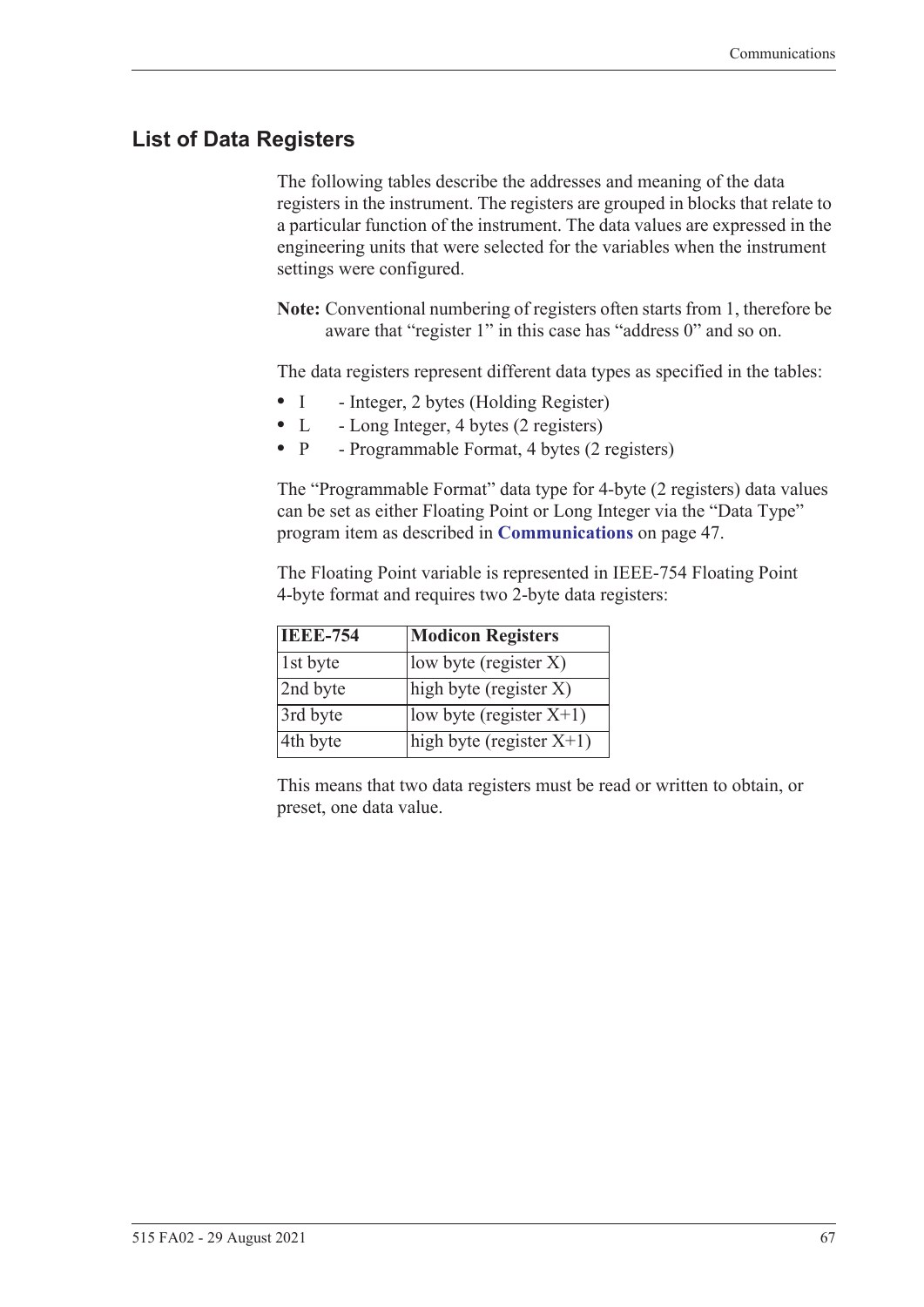### **Current and Logged Process Data**

This block of registers is available for the retrieval of current or logged process data with its matching time and date information.

Use the log type and log number to retrieve the logged information from the appropriate register. If a particular log number does not exist, or the instrument does not have the optional real-time clock, the time and date stamp and associated variables are set to zero.

| Register         | <b>Name</b>               | <b>Comments</b>                                                                                                                                                                                                | <b>Read Only or</b><br><b>Read/Write</b> | <b>Type</b>             |
|------------------|---------------------------|----------------------------------------------------------------------------------------------------------------------------------------------------------------------------------------------------------------|------------------------------------------|-------------------------|
| $\overline{1}$   | Total 1                   |                                                                                                                                                                                                                | R                                        | P                       |
| $\overline{3}$   | Flowrate 1                |                                                                                                                                                                                                                | R                                        | P                       |
| $\overline{5}$   | Total <sub>2</sub>        |                                                                                                                                                                                                                | R                                        | P                       |
| $\overline{7}$   | Flowrate 2                |                                                                                                                                                                                                                | R                                        | P                       |
| $\boldsymbol{9}$ | <b>Resulting Total</b>    |                                                                                                                                                                                                                | R                                        | P                       |
| $\overline{11}$  | <b>Resulting Flowrate</b> | <b>Process Variables</b>                                                                                                                                                                                       | R                                        | $\overline{P}$          |
| 13               |                           |                                                                                                                                                                                                                | $\overline{R}$                           | P                       |
| 15               |                           | By default totals are the Accumulated values. If<br>current Non-accumulated (resettable) totals are                                                                                                            | $\overline{R}$                           | $\overline{P}$          |
| $\overline{17}$  |                           | required, set register 37 to 06. All logged totals                                                                                                                                                             | $\overline{\mathsf{R}}$                  | $\overline{P}$          |
| $\overline{19}$  |                           | are the Accumulated values.                                                                                                                                                                                    | R                                        | P                       |
| 21               |                           |                                                                                                                                                                                                                | $\overline{R}$                           | P                       |
| $\overline{23}$  |                           |                                                                                                                                                                                                                | R                                        | P                       |
| $\overline{25}$  |                           |                                                                                                                                                                                                                | R                                        | P                       |
| $\overline{27}$  |                           |                                                                                                                                                                                                                | R                                        | $\overline{\mathsf{P}}$ |
| 29               |                           |                                                                                                                                                                                                                | $\overline{R}$                           | P                       |
| $\overline{31}$  | Year                      |                                                                                                                                                                                                                | R/W                                      | T                       |
| $\overline{32}$  | Month                     | Current Date/Time or                                                                                                                                                                                           | $\overline{R/W}$                         | $\mathsf{I}$            |
| $\overline{33}$  | Date                      | Logged Date/Time Stamp                                                                                                                                                                                         | $\overline{R/W}$                         | $\overline{1}$          |
| $\overline{34}$  | Hour                      | (see register 38 Log Number).                                                                                                                                                                                  | R/W                                      | $\overline{1}$          |
| $\overline{35}$  | Minute                    | Only current Date/Time can be edited                                                                                                                                                                           | $\overline{R/W}$                         | $\mathsf{I}$            |
| $\overline{36}$  | Second                    |                                                                                                                                                                                                                | $\overline{R}$                           | $\mathsf{I}$            |
| $\overline{37}$  | Log Type                  | 00 - hourly or log records<br>$01 - \text{daily}$<br>02 - weekly<br>03 - monthly<br>04 - yearly<br>05 - last edit of calibration<br>06 - current totals are non-accumulated values,<br>register 38 is ignored. | R/W                                      | I                       |
| 38               | Log Number                | If set to 0, current variables and Date/Time are<br>retrieved                                                                                                                                                  | R/W                                      | T                       |
| 39               | <b>Clear Data</b>         | 01 - clear logs<br>02 - clear accumulated totals<br>03 - clear non-accumulated totals                                                                                                                          | $\overline{W}$                           | T                       |
| 40               | Reserved                  |                                                                                                                                                                                                                |                                          |                         |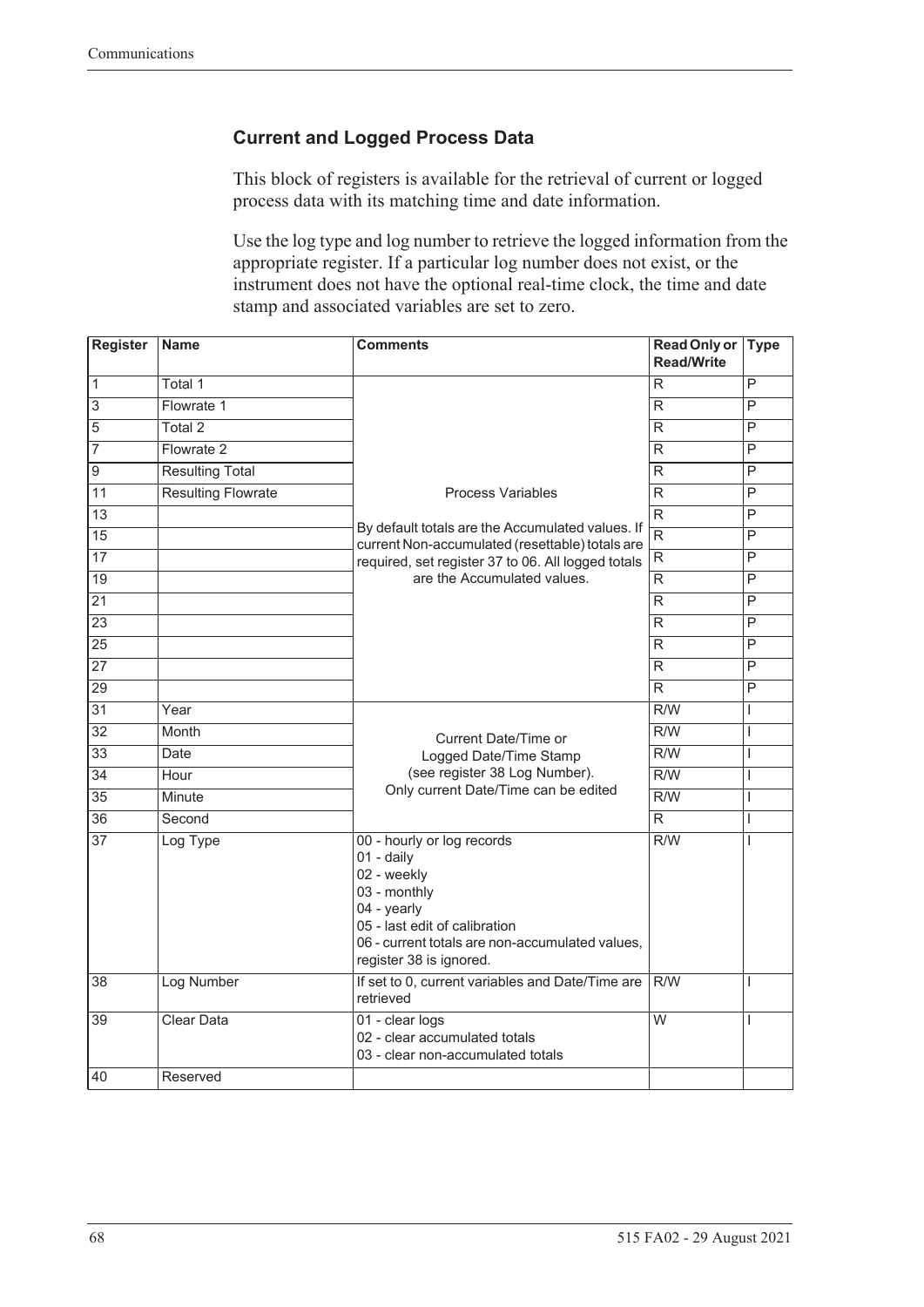### <span id="page-78-0"></span>**Instrument Exception Status**

This register is available to verify the status of the instrument.

| <b>Register</b> | <b>Name</b>   | <b>Comments</b>                        | <b>Read Only or</b><br><b>Read/Write</b> | <b>Type</b> |
|-----------------|---------------|----------------------------------------|------------------------------------------|-------------|
| 41              | Exception     | $00 = no error$                        | R                                        |             |
|                 | <b>Status</b> | $01$ = analog input 1 failure          |                                          |             |
|                 |               | 02 = analog input 2 failure            |                                          |             |
|                 |               | 03 = analog input 3 failure            |                                          |             |
|                 |               | $04$ = analog input 4 failure          |                                          |             |
|                 |               | 05 = invalid calibration parameter     |                                          |             |
|                 |               | 06 = invalid reference parameter       |                                          |             |
|                 |               | $07$ = invalid property                |                                          |             |
|                 |               | 08 to 09 reserved                      |                                          |             |
|                 |               | $10$ = process parameters out of range |                                          |             |
|                 |               | $11 =$ input is over limit             |                                          |             |
|                 |               | $12$ = flow error detected             |                                          |             |
|                 |               | $20 =$ system failure                  |                                          |             |
|                 |               | $21$ = power supply is low             |                                          |             |
|                 |               | $22$ = new or failed clock battery     |                                          |             |
|                 |               | 23 to 29 reserved                      |                                          |             |
|                 |               | $30 =$ alarm 1 active                  |                                          |             |
|                 |               | $31$ = alarm 2 active                  |                                          |             |
|                 |               | $32$ = alarm 3 active                  |                                          |             |
|                 |               | $33$ = alarm 4 active                  |                                          |             |

### **Instrument Control and I/O**

This block of registers is available in some applications to give access to monitor and/or control some of the instrument.

| <b>Register</b> | <b>Name</b>        | <b>Comments</b>                                                                                                                                          |                                                                                                                                  | <b>Read Only or</b><br><b>Read/Write</b> | <b>Type</b> |
|-----------------|--------------------|----------------------------------------------------------------------------------------------------------------------------------------------------------|----------------------------------------------------------------------------------------------------------------------------------|------------------------------------------|-------------|
| 42              | Reserved           |                                                                                                                                                          |                                                                                                                                  |                                          |             |
| 43              | Logic Inputs       |                                                                                                                                                          | 0 to 15 Binary representation of logic inputs                                                                                    |                                          |             |
|                 |                    | $B0 = 0/1$ (LSB)<br>$B1 = 0/1$<br>$B2 = 0/1$<br>$B3 = 0/1$                                                                                               | input 1 activated/deactivated<br>input 2 activated/deactivated<br>input 3 activated/deactivated<br>input 4 activated/deactivated |                                          |             |
| 44              |                    | Operation Mode   Representation of operation mode<br>$0 =$ Idle/Local<br>$1 = Add$<br>$2 = Sub$                                                          | Idle state<br>Addition calculation used<br>Subtraction calculation used                                                          | R                                        |             |
| 45              | <b>Relay State</b> | 0 to 15 Binary representation of relay state.<br>$0 =$ open; $1 =$ closed.<br>$B0 =$ relay 1 (LSB)<br>$B1$ = relay 2<br>$B2 =$ relay 3<br>$B3 =$ relay 4 |                                                                                                                                  | R                                        |             |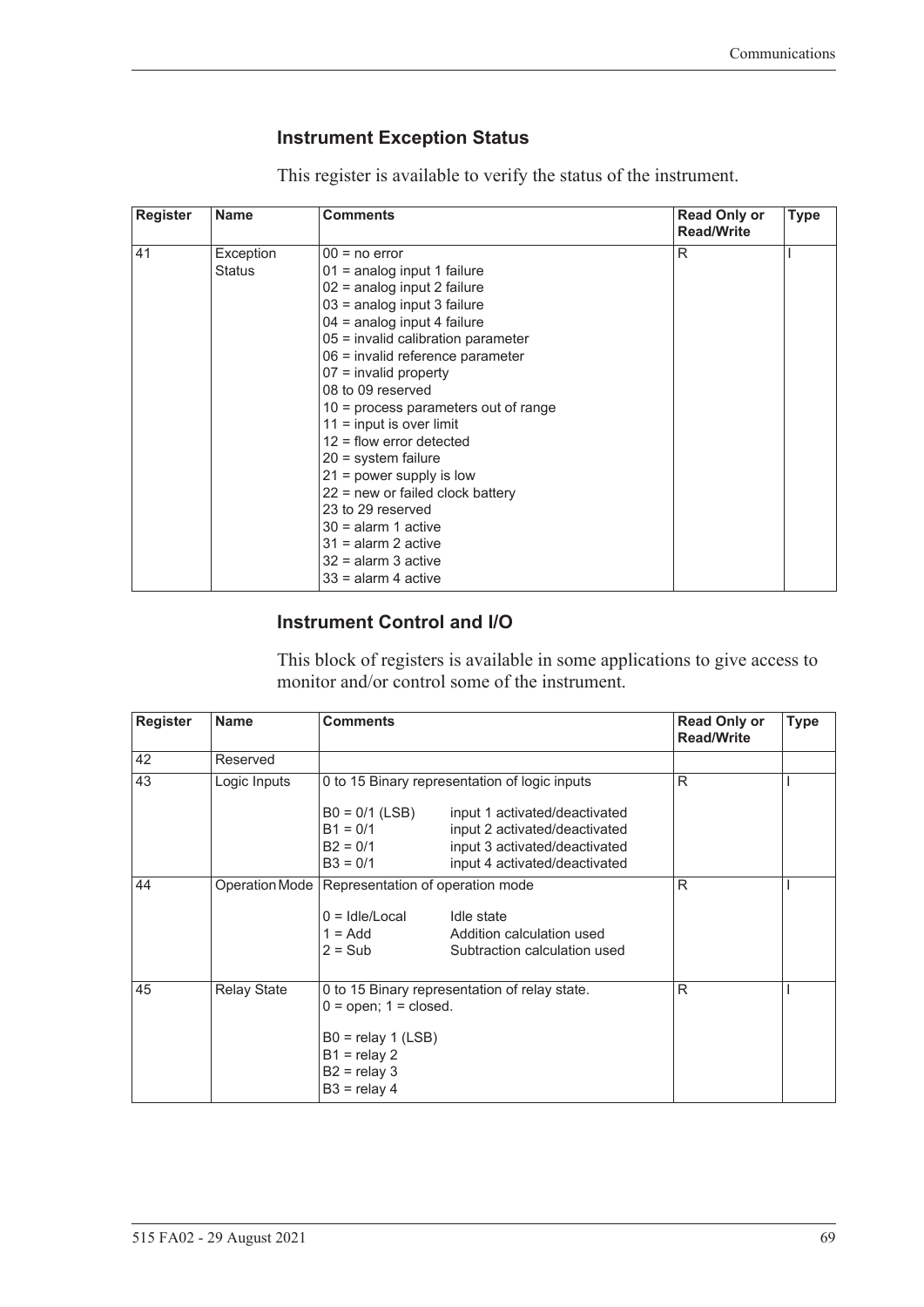| <b>Register</b> | <b>Name</b>                    | <b>Comments</b>                                                                                                                                                                                                                           | <b>Read Only or</b><br><b>Read/Write</b> | <b>Type</b> |
|-----------------|--------------------------------|-------------------------------------------------------------------------------------------------------------------------------------------------------------------------------------------------------------------------------------------|------------------------------------------|-------------|
| 46              | <b>Relay Control</b>           | 0 to 15 Binary representation of relay control.<br>$0 =$ open; $1 =$ close.<br>$B0 =$ relay 1 (LSB)<br>$B1 =$ relay 2<br>$B2 =$ relay 3<br>$B3 =$ relay 4                                                                                 | R/W                                      |             |
| 47              | <b>Relay Control</b><br>Source | 0 to 15 Binary representation of relay control source.<br>$0 =$ Local (controlled by instrument operation) $1 = RTU$<br>(controlled by Modbus register 46).<br>$B0 =$ relay 1 (LSB)<br>$B1 =$ relay 2<br>$B2 =$ relay 3<br>$B3 =$ relay 4 | R/W                                      |             |
| 48              | Reserved                       |                                                                                                                                                                                                                                           | R                                        | L           |
| 51 to 99        | Reserved                       |                                                                                                                                                                                                                                           | R/W                                      | P           |
| 101             | Analog Inp.1                   | Raw analog input data.                                                                                                                                                                                                                    | $\mathsf{R}$                             | P           |
| 103             | Analog Inp.2                   | 4-20mA inputs are read in Amperes.                                                                                                                                                                                                        | R                                        | P           |
| 105             | Analog Inp.3                   | 0-5V or 1-5V inputs are read in Volts<br>RTD inputs are read in degrees Kelvin.                                                                                                                                                           | R                                        | P           |
| 107             | Analog Inp.4                   | Unused inputs are configured as 4-20mA.                                                                                                                                                                                                   | R                                        | P           |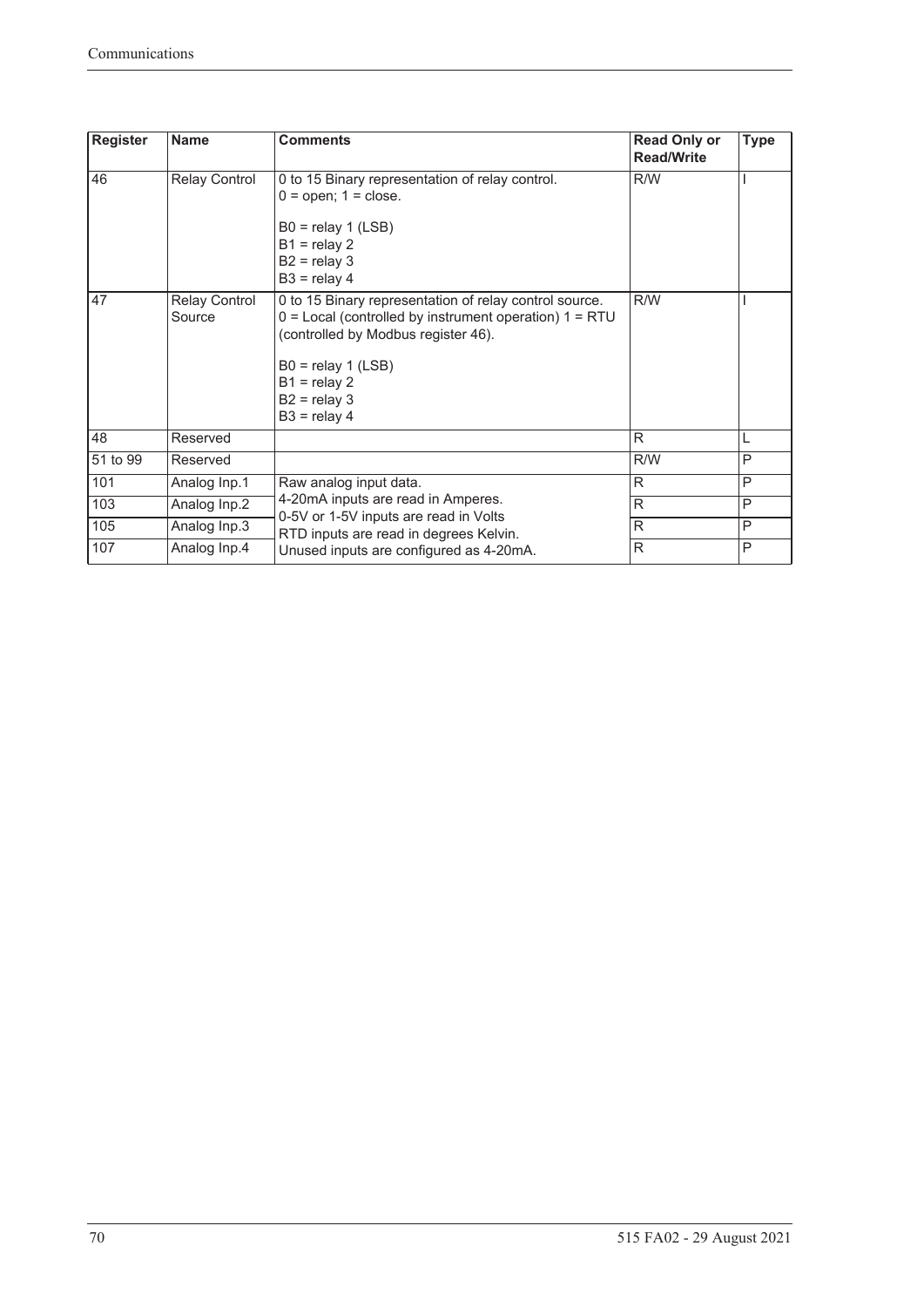# **Printer Protocol**

<span id="page-80-1"></span>A printer protocol is available in the 500 Series. It provides the ability to print out live data, individual logged data and to do some report-style printing of logged data. The method of printing these and the format of the printouts is described below.

**Note:** Printer output is only available if the Real Time Clock option is fitted.

The selection of Printer Protocol can be made for the Communications Protocol options for the COM-1 RS232 or COM-2 RS485 port. A list of log report types and printer types available at the end of the TM-LOG calibration menu.

### <span id="page-80-2"></span>**Report Types**

The list of report types is as follows:

- REP-01 Hourly Logs Report
- **•** REP-02 Daily Logs Report
- **•** REP-03 Weekly Logs Report
- **•** REP-04 Monthly Logs Report
- **•** REP-05 Yearly Logs Report
- REP-06 Previous Day Hourly Logs (0Hr 23Hr, minimum 48 hourly logs required)

The number of logs printed in each report is determined by the values programmed in the TM-LOG menu.

### <span id="page-80-3"></span>**Printer Types**

The list of available printers is as follows:

- PRN-01 Generic computer printer
- PRN-02 Generic roll printer (printing first line first)
- **•** PRN-03 Slip Printer TM295
- **•** PRN-04 Label (roll) printer Citizen CMP30L

#### <span id="page-80-0"></span>**Customizing a Printout**

A customized printout can be provided which can have up to 6 header lines and 6 footer lines. It is also possible to include or exclude each main menu item on the printout. If any customizing of the printout is required discuss this with the distributor.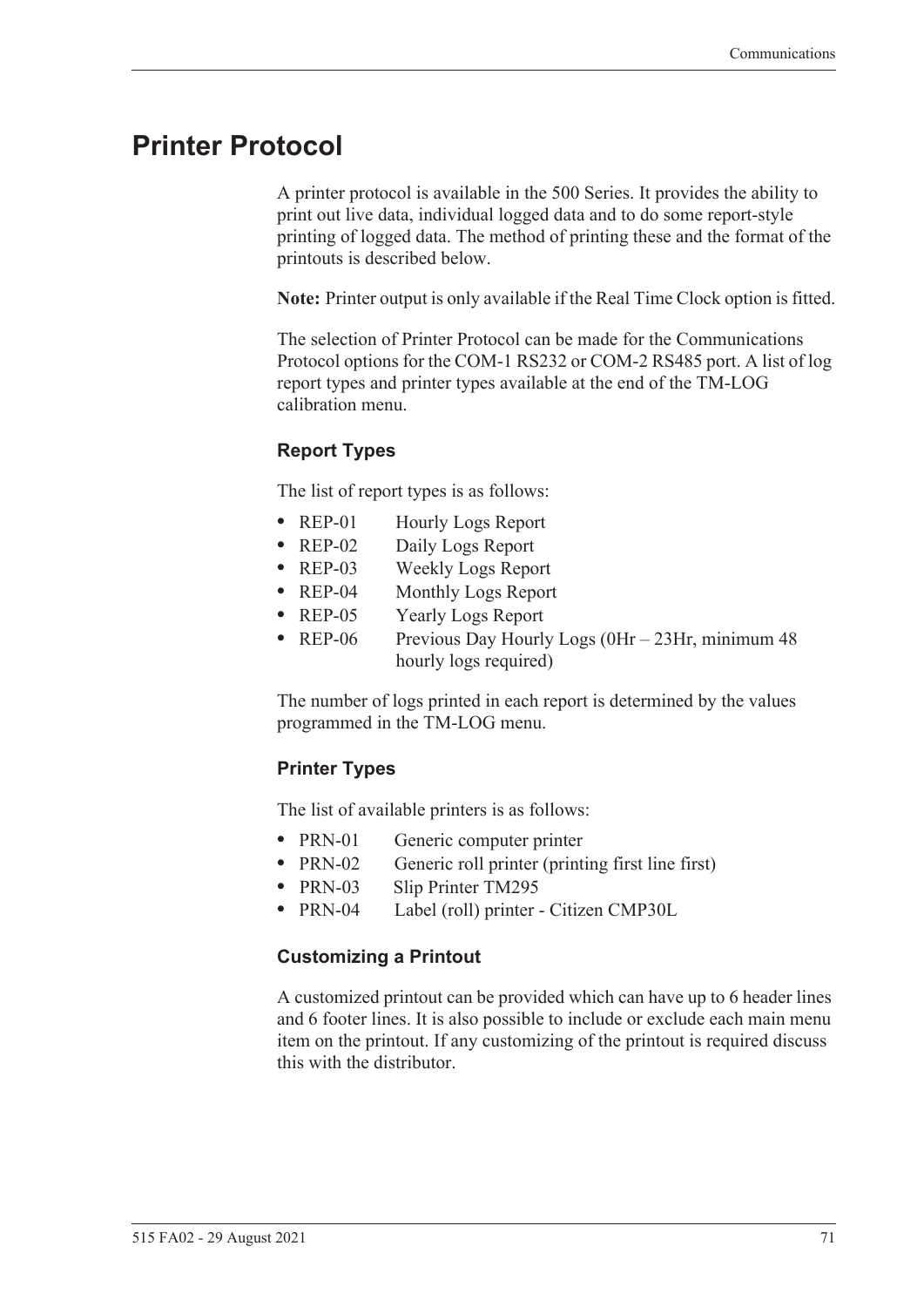# <span id="page-81-1"></span>**Types of Printouts**

### <span id="page-81-0"></span>**Live Data**

The RESET key, when in main menu, is shared as the PRINT key if the printer protocol has been selected. A printout will be initiated whenever this key is pressed. If printing is not required, do not select printer protocol.

The format of this printout will be:

*Custom Header Lines*

*Current Docket No.* 

*Instrument Serial No. & Tag*

| Current Date & Time & Status                 |                      |                               |                                                                                   |
|----------------------------------------------|----------------------|-------------------------------|-----------------------------------------------------------------------------------|
| Total Variable<br>Total Variable<br>Variable | unit<br>unit<br>unit | value<br>value (acc)<br>value | $\langle$ Resettable total first $\rangle$<br>$\leq$ Accumulated total second $>$ |
| Variable<br>etc.                             | unit                 | value                         |                                                                                   |
| <b>Custom Footer Lines</b>                   |                      |                               | $\leq$ separation line $>$                                                        |

(Note that blank header and footer lines are not printed).

### **Docket Number**

The docket number that appears on the live data printout indicates the print number. This number is cleared when the Accumulated totals are reset. If the Reset Mode is set for Delayed, where a print can be generated without resetting the non-accumulated totals, an additional number in brackets will be shown that indicates the number of prints since the last reset. i.e.

*DOCKET No. 000256 (000036)*

#### **Instrument Serial Number and Unit Tag**

The instrument serial number and unit tag is the same as the information shown in the Model Info menu. For more details refer to **[Model](#page-37-0)  [Information](#page-37-0)** on page 28.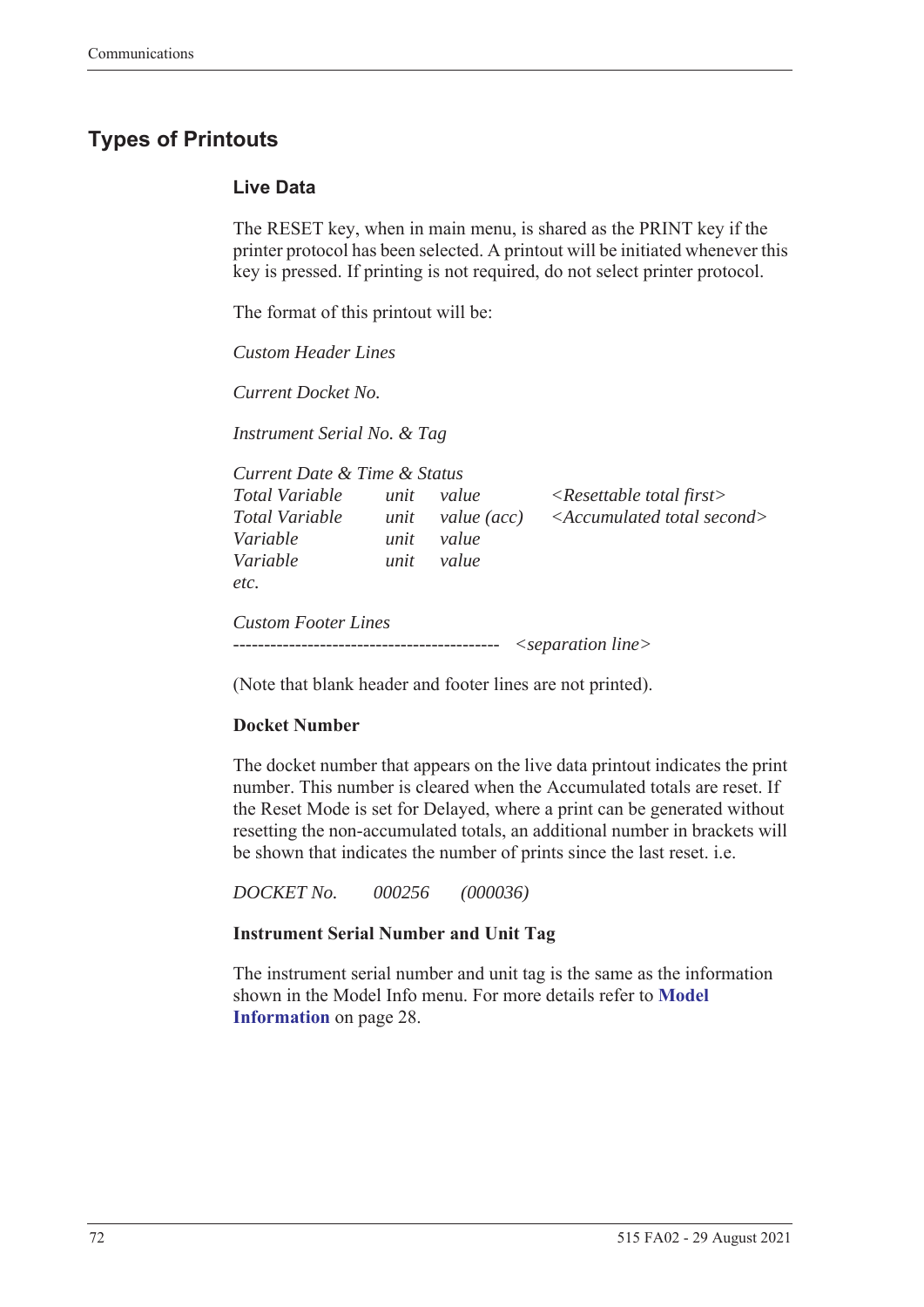### <span id="page-82-0"></span>**Individual Log Data**

When in the Log Menu and while holding the DISPLAY key to view the data of the log of interest the RESET key can be pressed to initiate a printout of that log entry. The printout will have the time and date stamp corresponding to when the log was taken. After the print has been initiated there will be the opportunity to scroll to view another log entry and print again.

Since in each log entry all totals are stored as the Accumulated value, the printout will not have any resettable totals. The format of the printout with this exception is the same as the LIVE DATA printout:

*Custom Header Lines*

*Instrument Serial No. & Tag*

*Log Date & Time & Status Variable unit value <example: total as Accum only> Variable unit value etc.*

*Custom Footer Lines -------------------------------------------- <separation line>*

### <span id="page-82-1"></span>**Log Report Printing**

As there is the likelihood that the reports can be of a considerable length it is strongly recommended that only the 80 Column printer with Z fold (tractor feed) paper be used. This is just as much for the memory storage of printer as it is for the reliable paper supply.

There is a HOLD.SET REPORT PRINT prompt under the main menu with the ability to print the pre-selected type of report. Pressing and holding the SET key for two seconds will initiate the printout. Any of the Log Reports will have the following format:

*Custom Header Lines*

*Title of Report*  $\langle$  *internally set, indicates report type>* 

*Current Date & Time Instrument Serial No. & Tag*

*-------------------------------------------- <separation line>*

*Log No. Date & Time & Status Variable unit value <example: total as Accum only> Variable unit value etc.*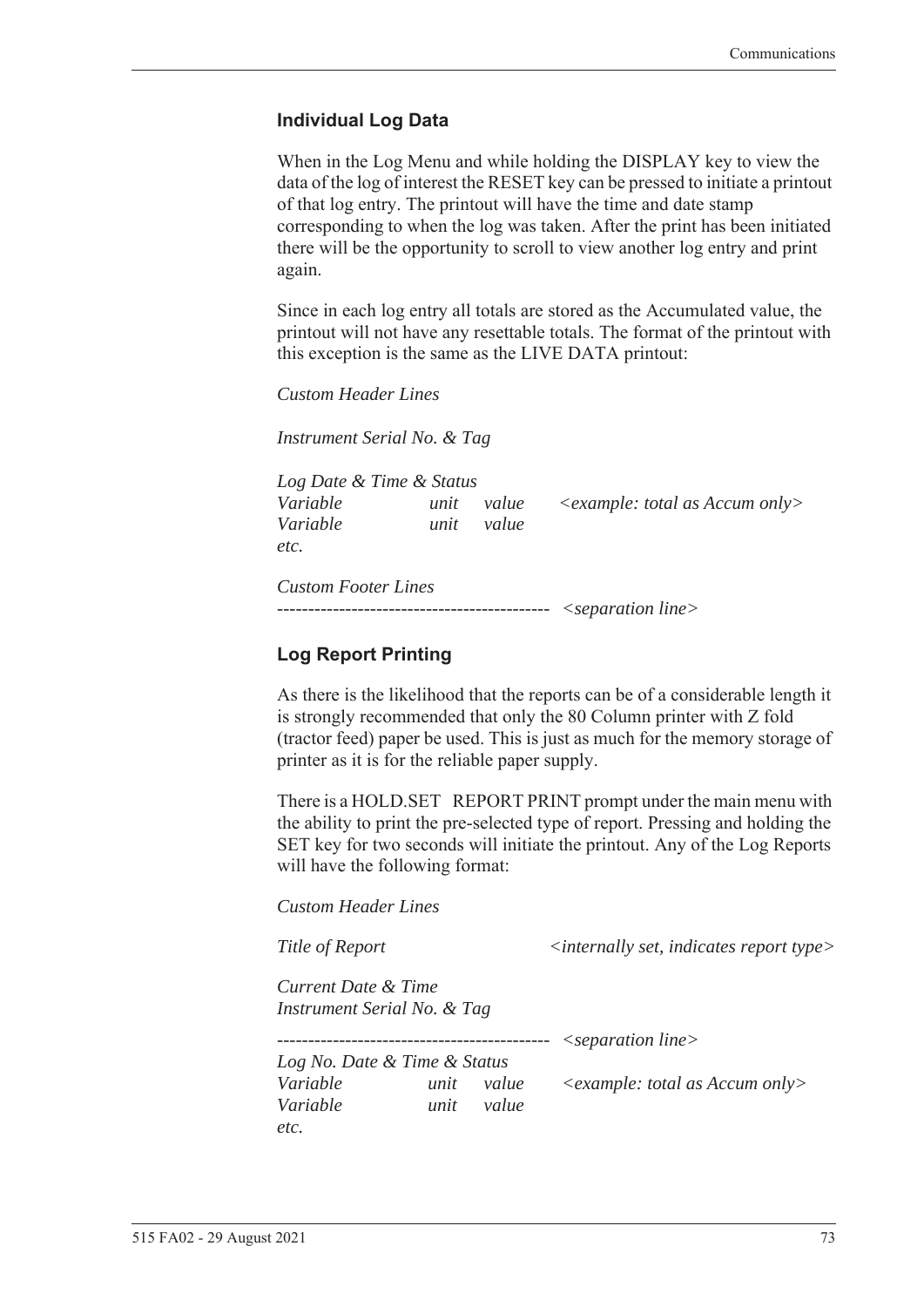|                              |      |       | $\leq$ separation line $>$              |
|------------------------------|------|-------|-----------------------------------------|
| Log No. Date & Time & Status |      |       |                                         |
| Variable                     | unit | value | $\leq$ example: total as Accum only $>$ |
| Variable                     | unit | value |                                         |
| etc.                         |      |       |                                         |
|                              |      |       | $\leq$ separation line $>$              |
| Log No. Date & Time & Status |      |       |                                         |
| Variable                     | unit | value | $\leq$ example: total as Accum only>    |
| Variable                     | unit | value |                                         |
| etc.                         |      |       |                                         |
| <b>Custom Footer Lines</b>   |      |       |                                         |

```
-------------------------------------------- <separation line>
```
Reports will print in the historical order, and for those logs that have no data (e.g. unit was powered off at the time) the print will show "Data not available", i.e.

| Log No. Date & Time & Status |      |           |                                                  |
|------------------------------|------|-----------|--------------------------------------------------|
| Variable                     | unit | value     | $\langle$ example: total as Accum only $\rangle$ |
| Variable                     | unit | value     |                                                  |
| etc.                         |      |           |                                                  |
|                              |      |           | $\leq$ separation line $>$                       |
| Log No. Data Not Available   |      |           |                                                  |
|                              |      | --------- | $\leq$ separation line $>$                       |
| Log No. Date & Time & Status |      |           |                                                  |
| Variable                     | unit | value     | $\leq$ example: total as Accum only $>$          |
| Variable                     | unit | value     |                                                  |
| etc.                         |      |           |                                                  |

If the unit is programmed for 0 logs for a particular time base then the report for that time base will only consist of the header and ID information and a "Data Not Available" message. Likewise for the 0Hr to 23Hr report to print the complete report there must be a minimum of 48 hourly logs programmed otherwise "Data Not Available" will be printed for the missing logs.

*Custom Header Lines*

*Title of Report*

*Current Date & Time Instrument Serial No. & Tag*

*Data Not Available*

*Custom Footer Lines* 

*-------------------------------------------- <separation line>*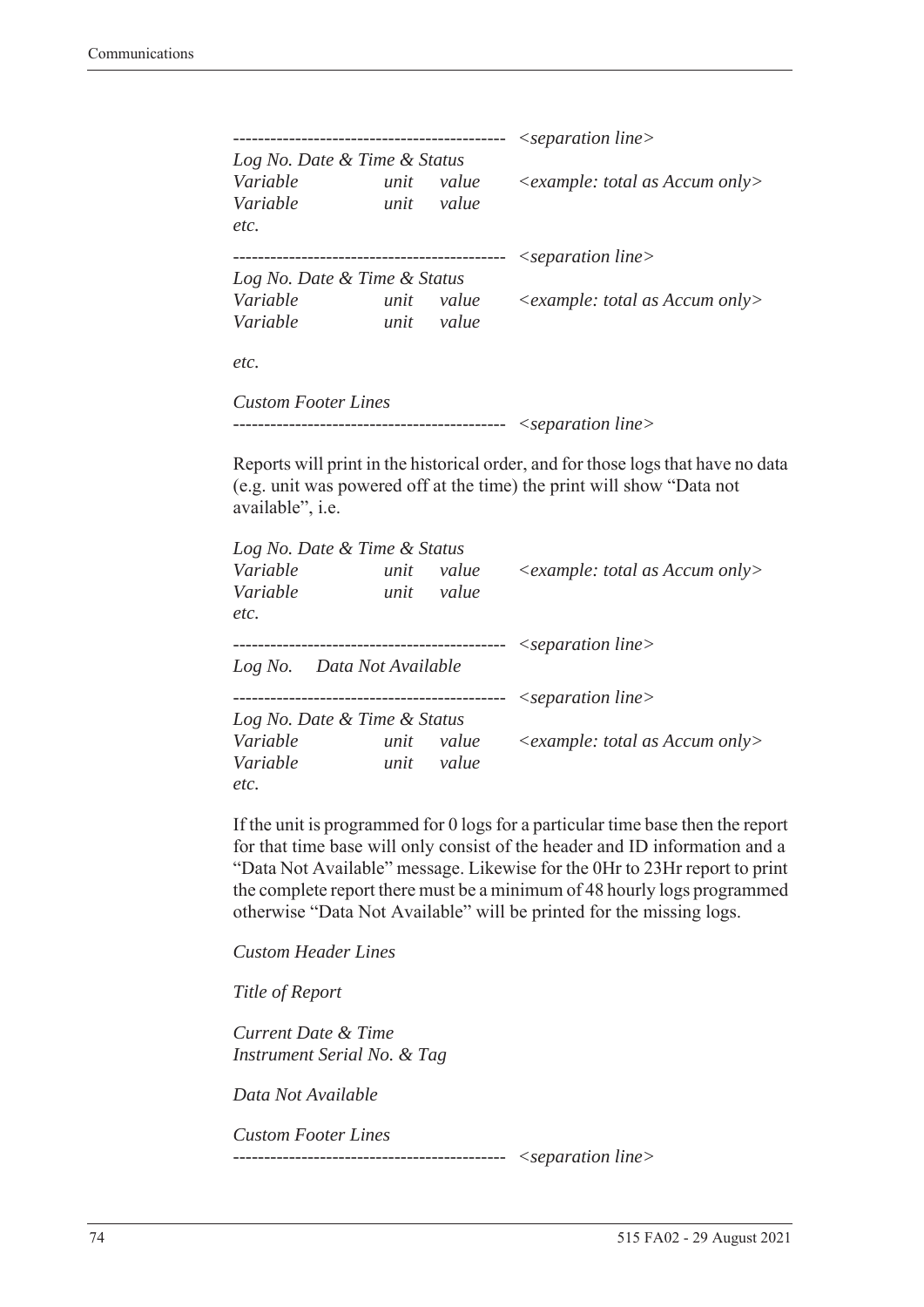### <span id="page-84-0"></span>**Printer Data Control**

Some printers have limited data buffers and are therefore unable to collect all the print data being transmitted. The 500 Series has the capability of software handshaking. The Xon/Xoff characters can be used by any of the printer types to control the flow of data to ensure that data is not lost.

Some printers will also transmit an Xoff character in response to other events such as printer being off-line, print head not engaged or power being removed. The specific behaviour of the printer being used should be noted.

### <span id="page-84-1"></span>**Error Messages**

There are two printer error messages that can be displayed.

#### **PAPER OUT**

This message is related to the Printer Type PRN-03 TM295 Slip printer. It is standard procedure with this printer to check for paper status before printing. If a print is attempted but there is no paper the PAPER OUT message will be scrolled. The instrument will continue to poll the printer for paper and if paper is detected before a communications timeout expires the print will commence.

#### **COMMS TIMEOUT**

This message is relevant for all printer types and will be activated for the following conditions.

1. If the flow of data is stopped due to software or hardware handshaking and is not allowed to resume before the communications timeout.

2. If Printer Type is PRN-03 Slip printer and a paper status is requested but no response is received within the timeout period.

3. Paper Out has been detected for Printer Type PRN-03 but no paper is inserted within the timeout period.

When a communications timeout error has been activated the message COMMS TIMEOUT will be scrolled once, the request to print will be cleared and the instrument will return to its normal mode.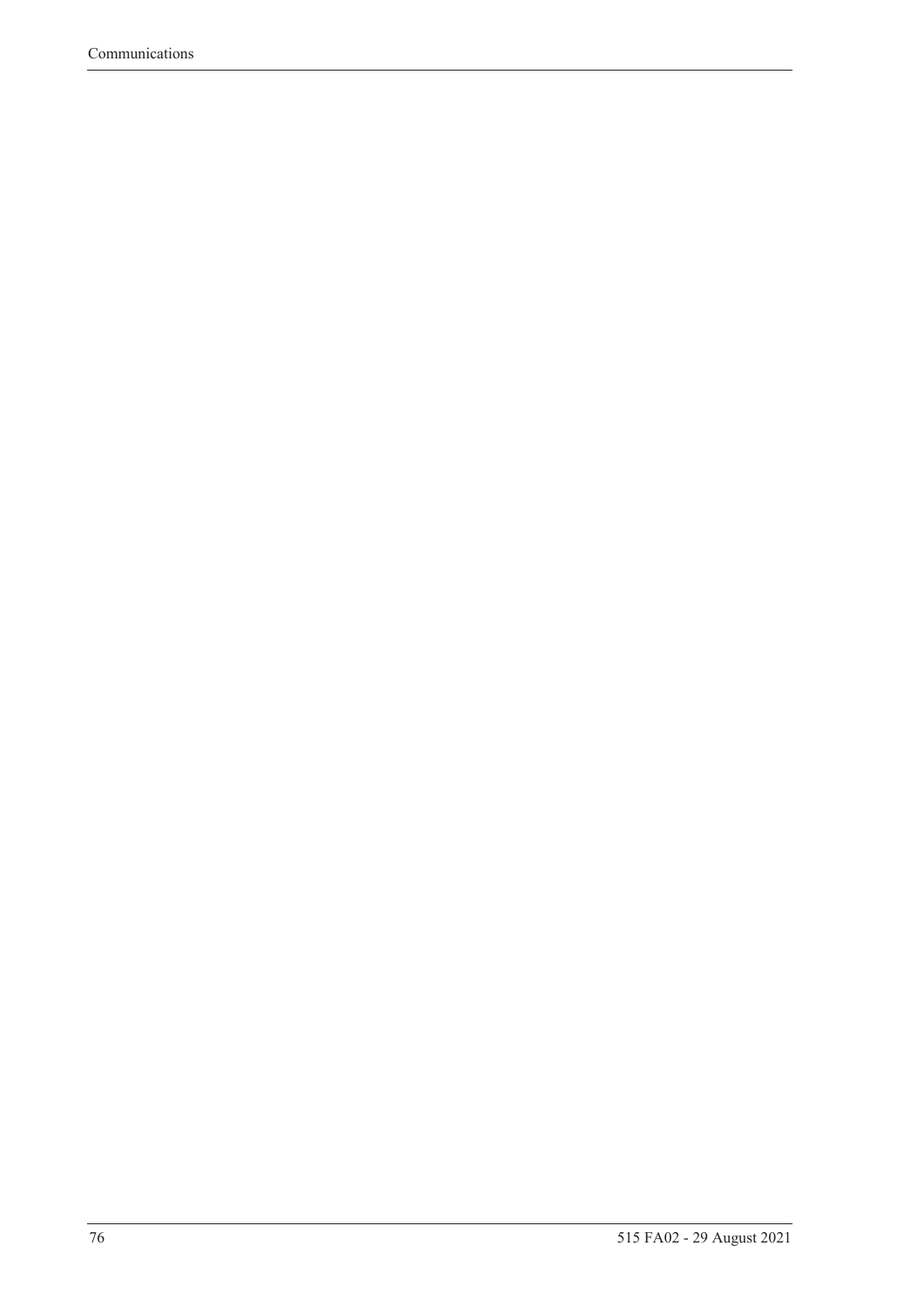# <span id="page-86-1"></span>**Appendix A Glossary**

<span id="page-86-0"></span>

| 500-PM<br><b>Software</b>              | The 500 Series Program Manager (500-PM software) is a Windows based<br>program that is freely available from the download section of the Contrec<br>website. The program is a comprehensive configuration tool and resource<br>centre that can be used to tailor an instrument to suit specific application<br>needs including program settings, units of measurement, custom tags/text,<br>access levels and more. Custom versions can be saved and configuration<br>reports generated as a PDF. |
|----------------------------------------|---------------------------------------------------------------------------------------------------------------------------------------------------------------------------------------------------------------------------------------------------------------------------------------------------------------------------------------------------------------------------------------------------------------------------------------------------------------------------------------------------|
| <b>ASCII</b>                           | American Standard Code for Information Interchange. For the ASCII<br>protocol, the instrument receives and transmits messages in ASCII, with all<br>command strings to the instrument terminated by a carriage return. Replies<br>from the instrument are terminated with a line-feed and a carriage-return.                                                                                                                                                                                      |
| <b>K-factor</b>                        | The K-factor is a constant value associated with frequency type flowmeters.<br>It is a scaling factor used in calculations to determine flow rate.                                                                                                                                                                                                                                                                                                                                                |
| <b>Linear</b><br><b>Correction</b>     | A scaling of the input signal to represent the actual flow parameter.                                                                                                                                                                                                                                                                                                                                                                                                                             |
| <b>Modbus RTU</b>                      | The Modbus protocol is a message structure for communications between<br>controllers and devices regardless of the type of network. In RTU (remote<br>terminal unit) mode, each 8-bit byte in a message contains two 4-bit<br>hexadecimal characters. This mode has greater character density than<br>ASCII and allows better data throughput than ASCII for the same baud rate.                                                                                                                  |
| <b>Normalised</b><br>Input             | A normalised input ranges from 0 to 1.000. For 4-20 mA input, the signal is<br>set to 0 at 4mA and the signal is set to 1.000 at 20mA.                                                                                                                                                                                                                                                                                                                                                            |
| <b>NPS</b>                             | Namur Proximity Switch.                                                                                                                                                                                                                                                                                                                                                                                                                                                                           |
| <b>Passive Output</b><br><b>Signal</b> | Requires an external power supply.                                                                                                                                                                                                                                                                                                                                                                                                                                                                |
| Watchdog<br>Timer (WTD)                | The WDT is used to monitor the activity of the micro processor and will<br>force a reboot if the micro processor stops, while power is applied, due to<br>any internal or external influences.                                                                                                                                                                                                                                                                                                    |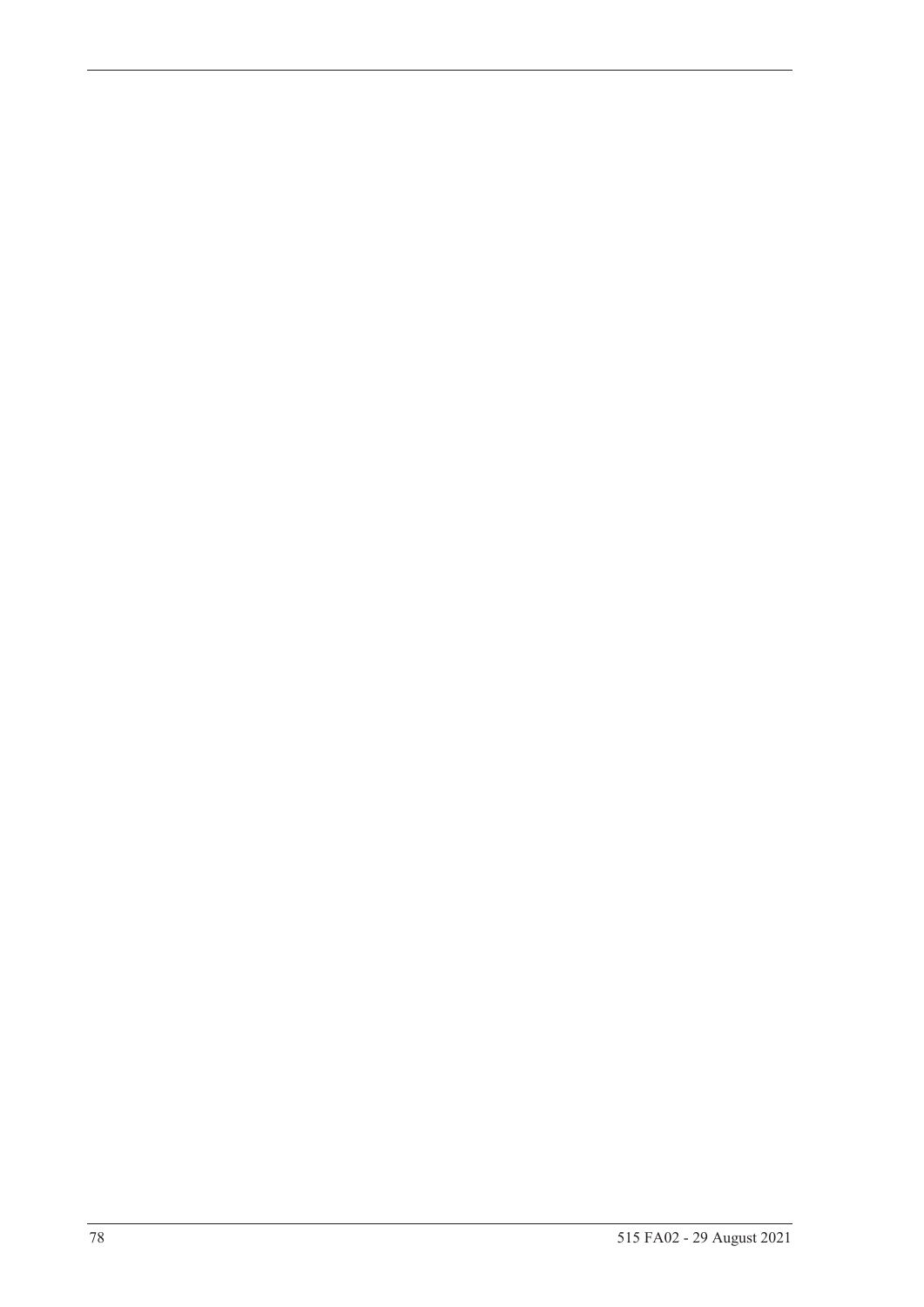# <span id="page-88-1"></span>**Appendix B Model Numbers**

# <span id="page-88-0"></span>**Product Codes**

| <b>Model</b>                                                                                                                                                                          |                |              |                |   |   |   | <b>Supplementary Code</b> | <b>Description</b>                                                                                                                     |
|---------------------------------------------------------------------------------------------------------------------------------------------------------------------------------------|----------------|--------------|----------------|---|---|---|---------------------------|----------------------------------------------------------------------------------------------------------------------------------------|
| 515                                                                                                                                                                                   |                |              |                |   |   |   | $-$ FA02                  |                                                                                                                                        |
|                                                                                                                                                                                       | $\mathbf{1}$   |              |                |   |   |   |                           | Panel mount enclosure                                                                                                                  |
|                                                                                                                                                                                       | $\overline{2}$ |              |                |   |   |   |                           | Field mount enclosure (NEMA 4X / IP66)                                                                                                 |
| <b>Enclosure</b>                                                                                                                                                                      | 3/5            |              |                |   |   |   |                           | Explosion proof Ex d (IECEx/ATEX), metric glands<br>(5 specifies heater)                                                               |
|                                                                                                                                                                                       | 4/6            |              |                |   |   |   |                           | Explosion proof Ex d (CSA), NPT glands<br>(6 specifies heater)                                                                         |
|                                                                                                                                                                                       |                | 0            |                |   |   |   |                           | 4 logic inputs, 1 isolated output, 2 relays (only relay type 1 is<br>available), RS232 (DB9) communication port                        |
| <b>Output Options</b>                                                                                                                                                                 |                | $\mathbf{1}$ |                |   |   |   |                           | 4 logic inputs, 2 isolated outputs, 4 relays, real-time clock data<br>logging, RS232 (DB9) and RS485 communication ports               |
|                                                                                                                                                                                       |                | 2/3          |                |   |   |   |                           | 4 logic inputs, 2 isolated outputs, 4 relays, real-time clock data<br>logging, RS232 (DB9) and Ethernet communication ports            |
|                                                                                                                                                                                       |                |              | 1              |   |   |   |                           | Electromechanical relays only                                                                                                          |
| <b>Relay Type</b>                                                                                                                                                                     |                |              | $\overline{2}$ |   |   |   |                           | 2 electromechanical and 2 solid state relays                                                                                           |
|                                                                                                                                                                                       |                |              | $\overline{3}$ |   |   |   |                           | Solid state relays only                                                                                                                |
| <b>Power Supply</b>                                                                                                                                                                   |                |              |                | U |   |   |                           | Inputs for 12-28VDC and 100-240 VAC, 50-60Hz<br>(Previous Models: $A = 110/120$ VAC, $E = 220/240$ VAC)                                |
|                                                                                                                                                                                       |                |              |                | D |   |   |                           | Input for 12-28VDC power only                                                                                                          |
| <b>Display Panel Options</b>                                                                                                                                                          |                |              |                |   | S |   |                           | Standard option (now with backlight & LCD backup)<br>(original Full option: F, with Infra-Red comms, no longer available)              |
| <b>PCB Protection</b>                                                                                                                                                                 |                |              |                |   |   | C |                           | Conformal coating - required for maximum environmental<br>operating range. Recommended to avoid damage from<br>moisture and corrosion. |
|                                                                                                                                                                                       |                |              |                |   |   | N |                           | None - suitable for IEC standard 654-1 Climatic Conditions up<br>to Class B2 (Heated and/or cooled enclosed locations)                 |
| <b>Application Pack Number</b>                                                                                                                                                        |                |              |                |   |   |   | <b>FA02</b>               | Defines the application software to be loaded into the<br>instrument                                                                   |
| For example: Model No. 515.111USC<br>Displayed on the 500 Series as:<br>Note: The first character represents the CPU installed<br>(factory use only). The remaining 6 characters only |                |              |                |   |   |   |                           | $2 - 1 - 5 -$                                                                                                                          |
| represent hardware that affects the operation.                                                                                                                                        |                |              |                |   |   |   |                           | MODEL<br>515                                                                                                                           |

**Note:** Example full product part number is 515.111USC-FA02 (This is the number used for placing orders).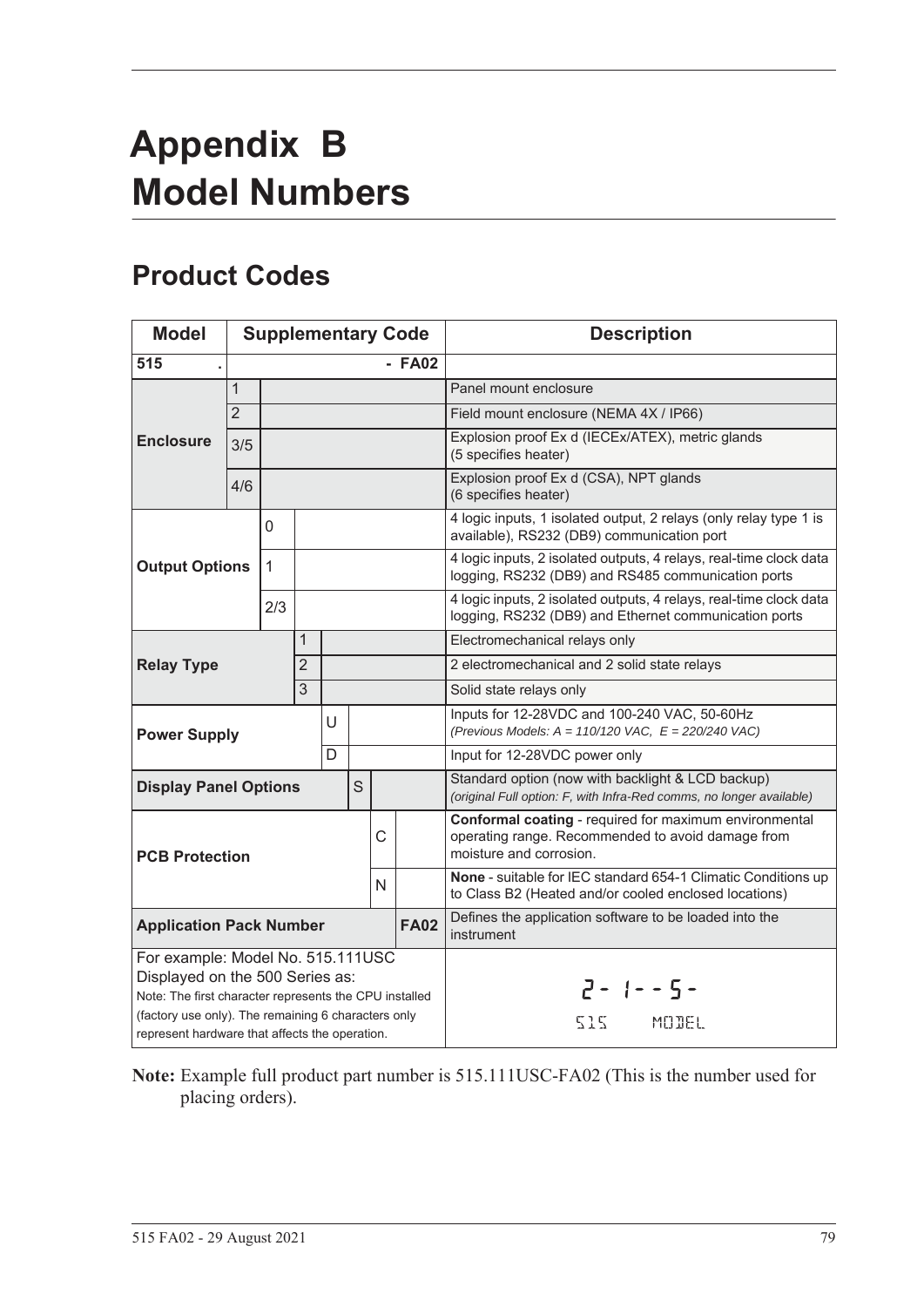# <span id="page-89-1"></span>**Custom Version Codes**

|                                         |      | Code           |                               | <b>Description</b>                                            |
|-----------------------------------------|------|----------------|-------------------------------|---------------------------------------------------------------|
|                                         | 00   |                |                               | <b>Factory Default Application</b>                            |
|                                         | 01   |                |                               | Contrec Systems Pty. Ltd. Melbourne Australia                 |
|                                         | 02   |                |                               | Contrec Limited. West Yorkshire UK                            |
| <b>Origin Code</b>                      | 03   |                |                               |                                                               |
| <b>Identifies</b><br><b>Distributor</b> | 04   |                |                               | Contrec - USA, LLC. Pelham AL 35124 USA                       |
|                                         | 05   |                |                               | Flowquip Ltd. Halifax UK                                      |
|                                         | 06   |                |                               |                                                               |
|                                         | etc. |                |                               |                                                               |
|                                         |      | 0              |                               | English (Default)                                             |
|                                         |      | $\mathbf{1}$   |                               | German                                                        |
|                                         |      | $\overline{2}$ |                               | Dutch                                                         |
| <b>User Language</b>                    |      | $\overline{3}$ |                               | French                                                        |
|                                         |      | $\overline{4}$ |                               | Spanish                                                       |
|                                         |      | $\overline{5}$ |                               |                                                               |
|                                         |      | etc.           |                               |                                                               |
|                                         |      |                | 000                           | Distributor's own choice. Possibly a code that identifies the |
| <b>Distributor's Code</b>               |      | $\cdots$       | customer and the application. |                                                               |
|                                         |      |                | 999                           |                                                               |
| For example: 02 3 157                   |      |                |                               | 023157                                                        |
| Displayed on the 500 Series as:         |      |                |                               | CUSTOM VERS                                                   |

# **Application Information Code**

The Application Information code is an aid for users and service personnel to determine the type of inputs that are used in a particular application. The Application Information code is displayed on the instrument as shown below.

<span id="page-89-0"></span>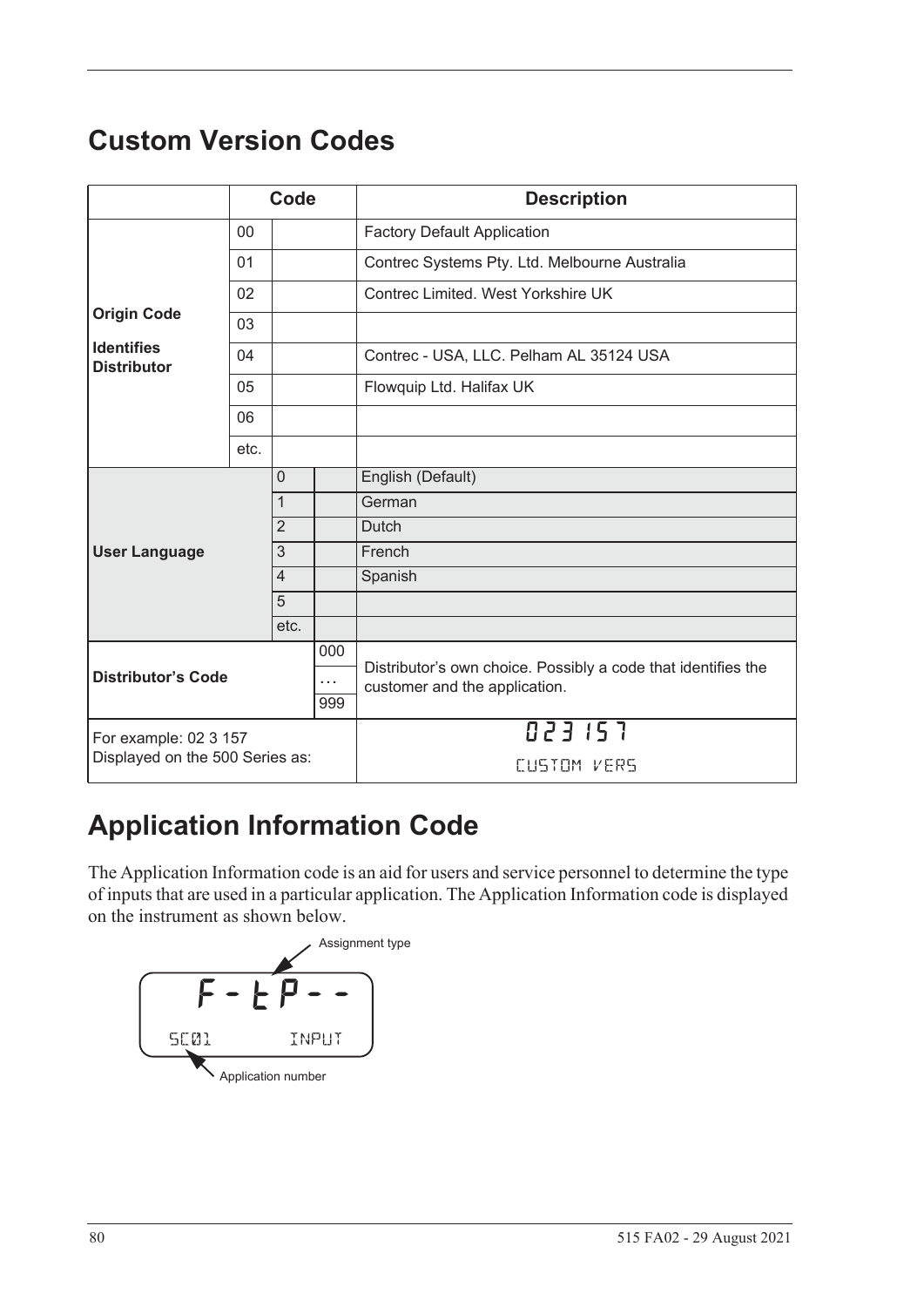The Application number identifies the application as in the following examples:

- **•** SC01 steam flow computer for frequency flow meter
- **•** GN02 natural gas flow computer for analog flow meter

The Input Assignment type indicates the physical input that is assigned to each input on the instrument. The code is made up from six characters as follows:

| FINP1   FINP2   AINP1   AINP2   AINP3   AINP4 |  |  |  |
|-----------------------------------------------|--|--|--|
|                                               |  |  |  |

The codes are as follows:

- - not used in this application
- **A** indicates a generic analog input such as for density or level etc.
- **•** C indicates a user code input
- d indicates a density input
- **•** F indicates a generic flow input such as for volume or mass etc.
- H indicates a high flow input for stacked inputs
- **•** L indicates a low flow input for stacked inputs
- **•** P indicates a pressure input
- **q** indicates a quadrature input
- *k* indicates a temperature input.

For example,  $F - tP - -$  is an instrument with FINP1 (frequency input 1) assigned to a flow input, AINP1 assigned to a temperature input and AINP2 assigned as a pressure input. The other inputs are not used.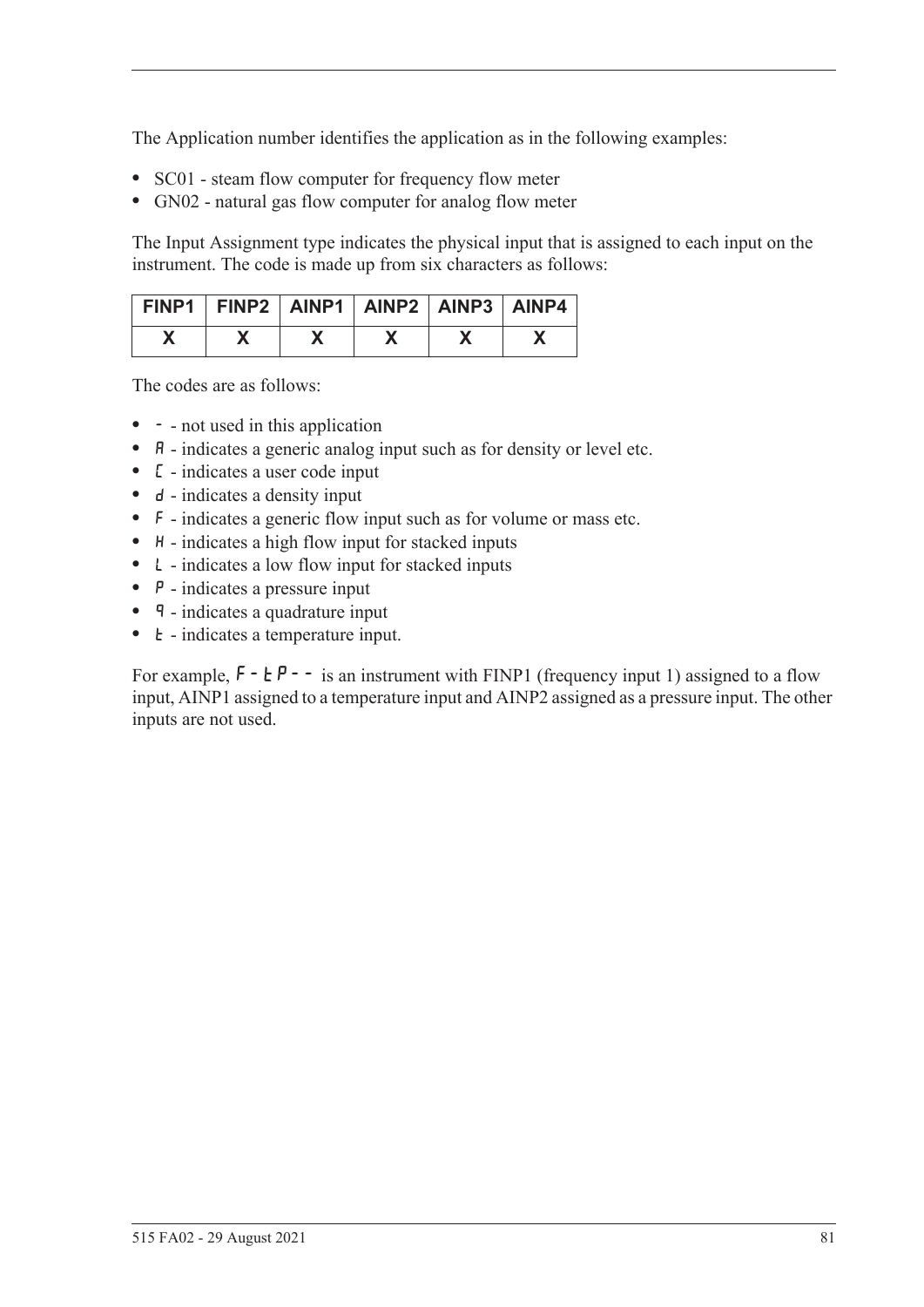# **Appendix C Ethernet Port & Setup**

# **Ethernet Port**

The optional Ethernet port simplifies the communication network and avoids the need for an external 3rd party Serial to Ethernet converter. It allows communications via an existing Ethernet network. In some installations you will need to speak with your network (IT) administrator in order to correctly set up your network. Applications, such as DataMod (available via Contrec), can communicate over the Ethernet network to perform remote monitoring and Data Logging operations.

Within the instrument's calibration menus the Ethernet port uses the settings for the RS-485 port that need to match a supplied Ethernet unit as follows:

- **•** Protocol: RTU
- **•** Baud Rate: 19200
- **•** Data Bits: 8
- **•** Parity: Even
- **•** Stop Bits: 1

Data mapping follows the same convention applied to Modbus registers.

# **Connecting 515 Ethernet to Networks/Routers**

Ethernet 515s are set as default to DHCP (Dynamic Host Configuration Protocol), which should allow your network/router to automatically find and assign an IP address to the instrument (providing there are addresses available). If your network cannot locate the instrument you may need to run the 'Digi Discovery' tool (Contrec guide available on request) or enter the Ethernet module's MAC address within your router settings. If required, the instrument can also be set to a static IP address, however it is strongly advised that only IT competent persons access and edit site network and 515 Ethernet settings. All Ethernet instruments are supplied with the Ethernet module MAC address printed on the outside of the enclosure and also printed directly onto the Ethernet Module itself (the Option card would need to be removed to view the physical Digi Ethernet module).

Contrec Limited will not be held responsible for any changes made to customer router and network settings. Further guides on how to access the module settings and discovering IP address' can be supplied upon request.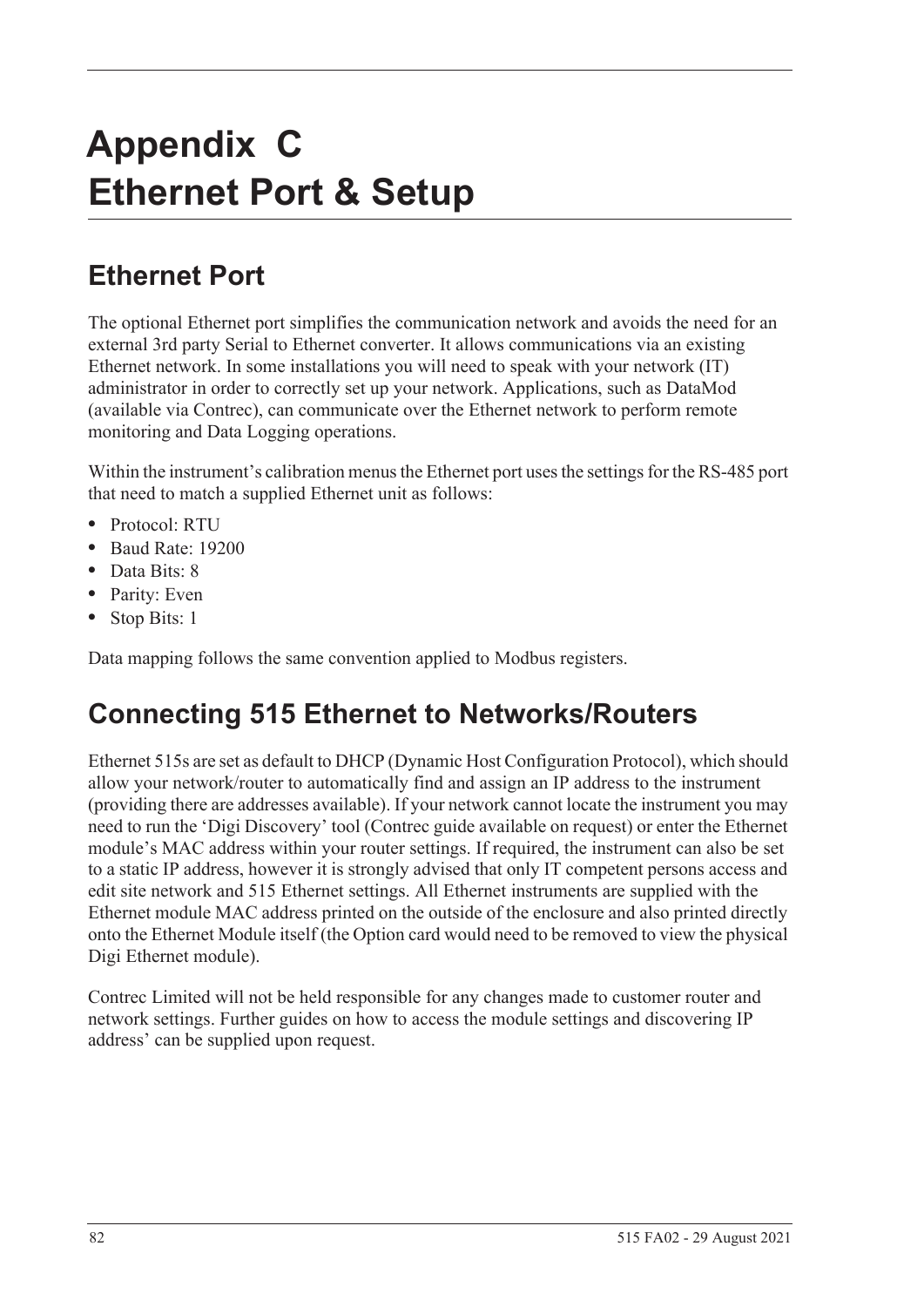# **Connecting DataMod via Ethernet**

Using the IP address that you or the network/router has assigned to the 515 instrument, enter this into the **Host Name / IPv4 Address** tab within DataMod's Modbus Connection Settings as per [Figure 20.](#page-92-0)

Ensure all other settings are correct as per the **Datamod User Guide** and the **515 Ethernet Guide - Establishing a Connection to Datamod**. Both of these documents are available from Contrec on request.

| Transmission Mode-        |                  |                     |                   |
|---------------------------|------------------|---------------------|-------------------|
| C RTU Serial              | <b>CONTINUES</b> |                     | C RTU over TCP/IP |
| -RTU Serial Settings-     |                  |                     |                   |
| Serial Port:              |                  | Baud Rate (bps):    |                   |
| COM1                      |                  | 19200               |                   |
| -Data Bits-               |                  | -Parity-            |                   |
| C 7 bits C 8 bits         |                  | C None              |                   |
|                           |                  | $C$ Odd             |                   |
| -Stop Bits-               |                  |                     |                   |
| $C$ 1 bit $C$ 2 bits      |                  | $G$ Even            |                   |
| <b>TCP/IP Settings</b>    |                  |                     |                   |
| Host Name / IPv4 Address: |                  |                     | Port:             |
| 192.168.0.7               |                  |                     | 502               |
|                           |                  |                     |                   |
|                           |                  |                     |                   |
| Receive Timeout (sec): 2  |                  | Slave Unit Address: | 1                 |
| <b>Maximum Retries:</b>   | 2                |                     |                   |
|                           |                  | ,                   |                   |
|                           |                  | ок                  | Cancel            |

<span id="page-92-0"></span>*Figure 20 DataMod - Modbus Connection Settings*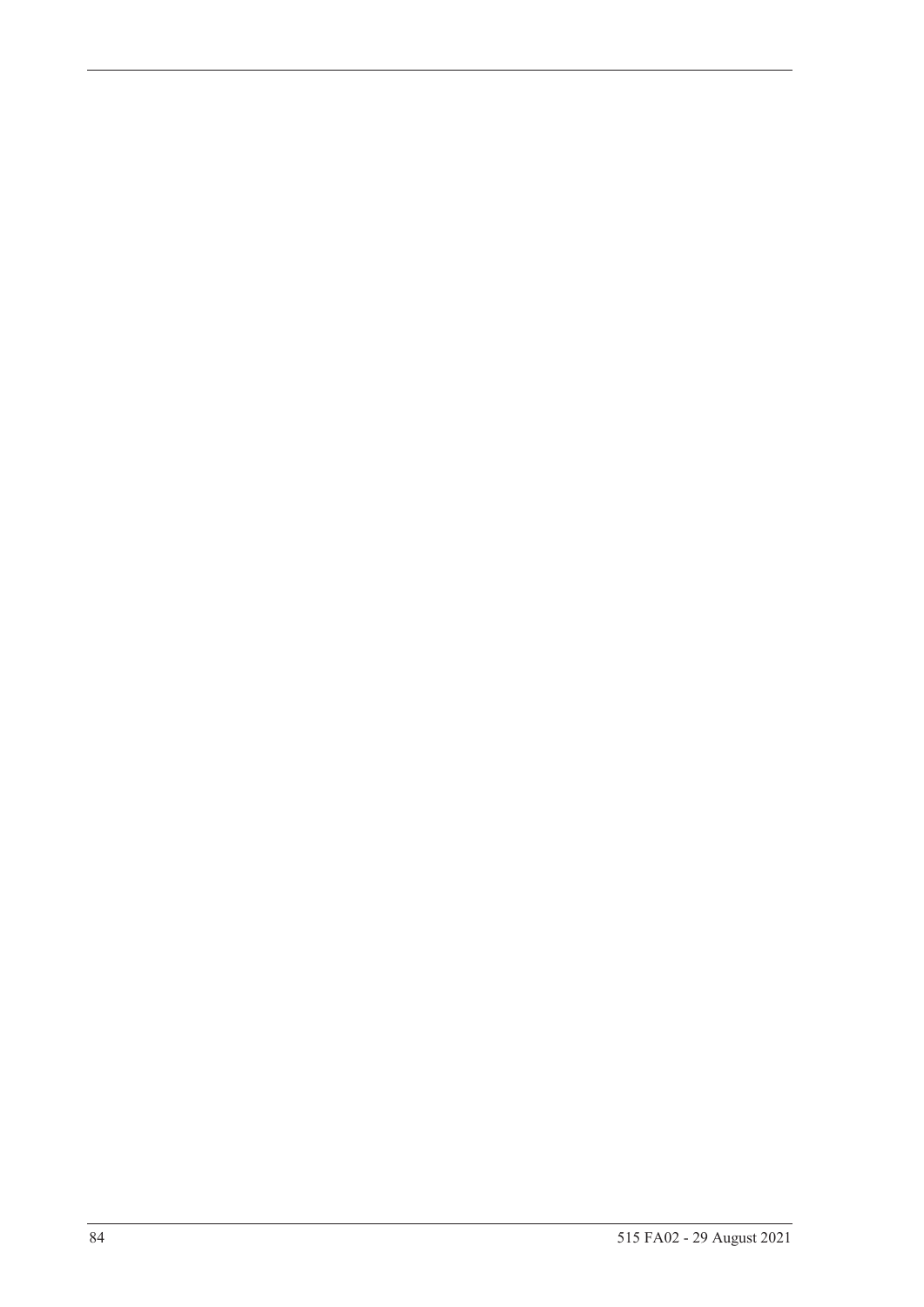# **Index**

**Numerics** 0-5V inpu[t 14](#page-23-0) 4-20mA input [15](#page-24-0) output [16](#page-25-0) 500 Series Program Manage[r 4](#page-14-0) 500-PM software [4,](#page-14-0) [77](#page-86-0)

### **A**

ACCUM ke[y 24](#page-33-0) address, instrumen[t 60](#page-69-0) alarm connection [18](#page-27-0) equipment failur[e 45](#page-54-0) hysteresi[s 46](#page-55-0) relays [45](#page-54-1) setpoin[t 45](#page-54-2) alarms menu [45](#page-54-3) analog input connection[s 14](#page-23-1) scalin[g 2](#page-12-0) application cod[e 80](#page-89-0) approvals [5](#page-15-0) FCC Declaration [6](#page-15-1) ASCII protoco[l 59](#page-68-0)

### **B**

back panel [10](#page-19-0) backup program [33](#page-42-0) Program Manage[r 33](#page-42-1) basic men[u 25](#page-34-0) battery faile[d 55](#page-64-0) lif[e 48](#page-57-1) ne[w 55](#page-64-0) battery replacemen[t 22](#page-31-0) battery typ[e 22](#page-31-1) baud rat[e 47](#page-56-1)

### **C**

CAL switch-protected parameter [29](#page-38-0) calculation mod[e 1](#page-11-0)

calibration backup, reports [33](#page-42-0) menu [34](#page-43-0) set mode [30](#page-39-0) view mode [30](#page-39-1) cleaning [9](#page-18-0) clock batter[y 48](#page-57-1) date format [49](#page-58-0) real-tim[e 48](#page-57-2) codes application information [80](#page-89-0) customer versio[n 80](#page-89-1) exception [69](#page-78-0) product numbe[r 79](#page-88-0) comm port COM-1 RS-232 [57](#page-66-0) COM-2 RS-485 [58](#page-67-0) communication connection[s 20](#page-29-0) protocols [59](#page-68-1) communication[s 4,](#page-13-0) [57](#page-66-1) menu [47](#page-56-2) connections alar[m 18](#page-27-0) communication [57](#page-66-2) communication[s 20](#page-29-0) electrical [10](#page-19-1) input [13](#page-22-0) mains [21](#page-30-0) output [16](#page-25-1) customer version codes [80](#page-89-1) customizing a printout [71](#page-80-0)

# **D**

daily logging [50](#page-59-0) data log viewing [26](#page-35-0)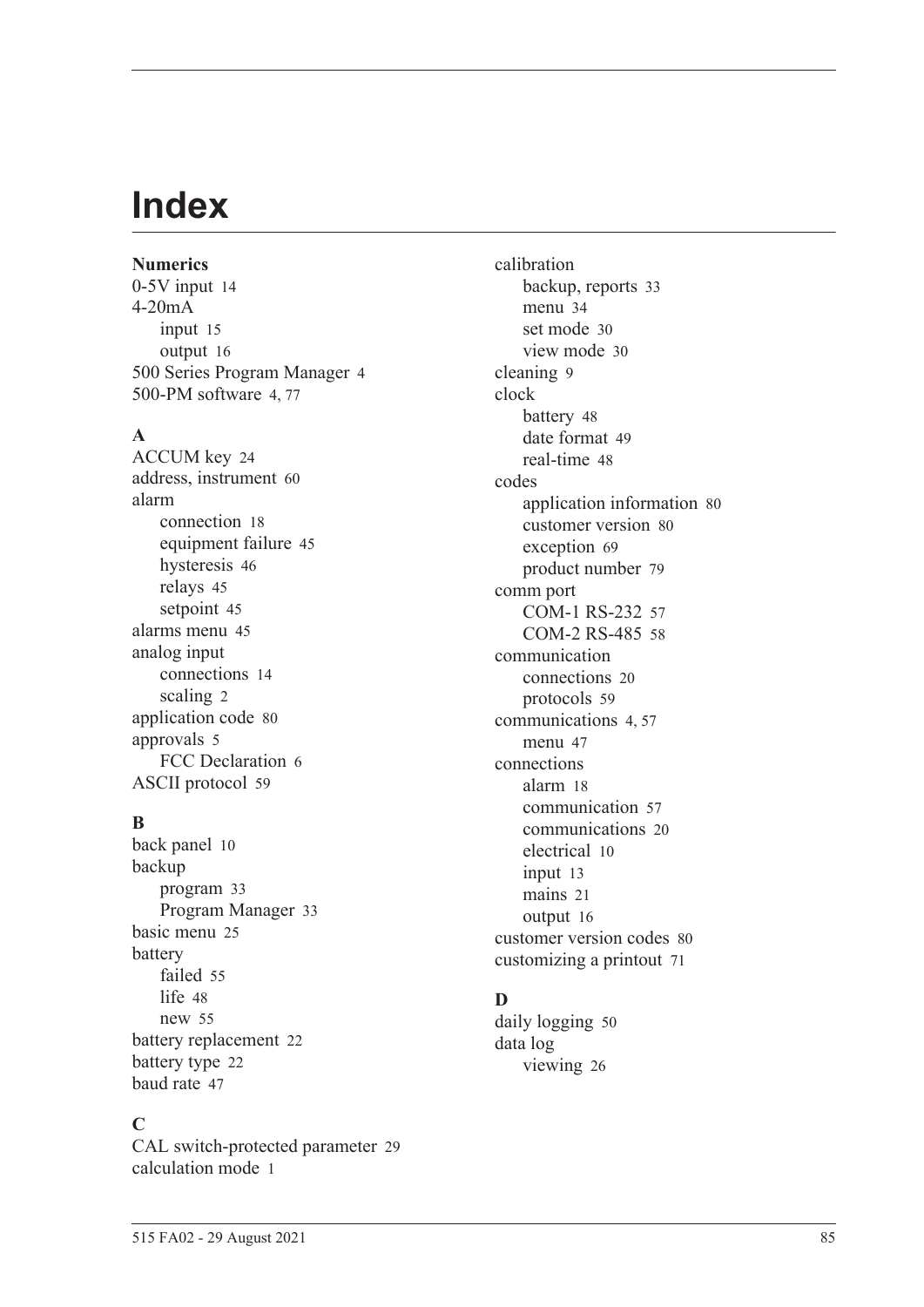data logging daily [50](#page-59-0) hourl[y 49](#page-58-1) monthly [50](#page-59-1) weekl[y 50](#page-59-2) yearly [50](#page-59-3) date format [49](#page-58-0) declaration FCC [6](#page-15-1) decontamination [9](#page-18-0) default tota[l 23](#page-32-0) detail men[u 25](#page-34-0) disconnection device [21](#page-30-1) display specifications [7](#page-16-0) timeout mod[e 52](#page-61-0) timeout time [52](#page-61-1) DISPLAY key [24](#page-33-1) display-only parameter [29](#page-38-1)

# **E**

earthin[g 21](#page-30-2) electrical connections [10](#page-19-1) equipment failure alarm [45](#page-54-0) error message[s 55](#page-64-1) Ethernet COM-2 por[t 21,](#page-30-3) [58](#page-67-1) exception codes [69](#page-78-0) Exception Status [61](#page-70-0)

# **F**

features [1](#page-10-0) flash driver port assignmen[t 48](#page-57-3) format, date [49](#page-58-0) frequency input connection [13](#page-22-1) front panel keys [24](#page-33-2) LEDs [23](#page-32-1)

# **G**

glossary [77](#page-86-1)

# **H**

hardware connections [57](#page-66-2) hourly logging [49](#page-58-1) hysteresis, alar[m 46](#page-55-0)

# **I**

input 0-5[V 14](#page-23-0) 4-20mA [15](#page-24-0) connections [13](#page-22-0) analog [14](#page-23-1) frequency [13](#page-22-1) inputs menu [37](#page-46-0) installation [9](#page-18-1) instrument address [60](#page-69-0) request forma[t 59](#page-68-2) response[s 61](#page-70-1) setting[s 36](#page-45-0) interconnections, communication [57](#page-66-2) interference suppression [19](#page-28-0) isolated output[s 4](#page-13-1)

# **K**

key ACCUM [24](#page-33-0) DISPLA[Y 24](#page-33-1) RATE [24](#page-33-3) RESE[T 24](#page-33-4) TOTAL [24](#page-33-5) keys, front panel [24](#page-33-2)

# **L**

LEDs, status [23](#page-32-1) logged dat[a 26](#page-35-0) viewin[g 26](#page-35-1) logging daily [50](#page-59-0) hourly [49](#page-58-1) monthly [50](#page-59-1) weekl[y 50](#page-59-2) yearly [50](#page-59-3) logic input connection [15](#page-24-1)

# **M**

main menu basic and detailed [25](#page-34-0) main menu item[s 25](#page-34-1) mains connections [21](#page-30-0) maintenanc[e 9,](#page-18-1) [21](#page-30-4)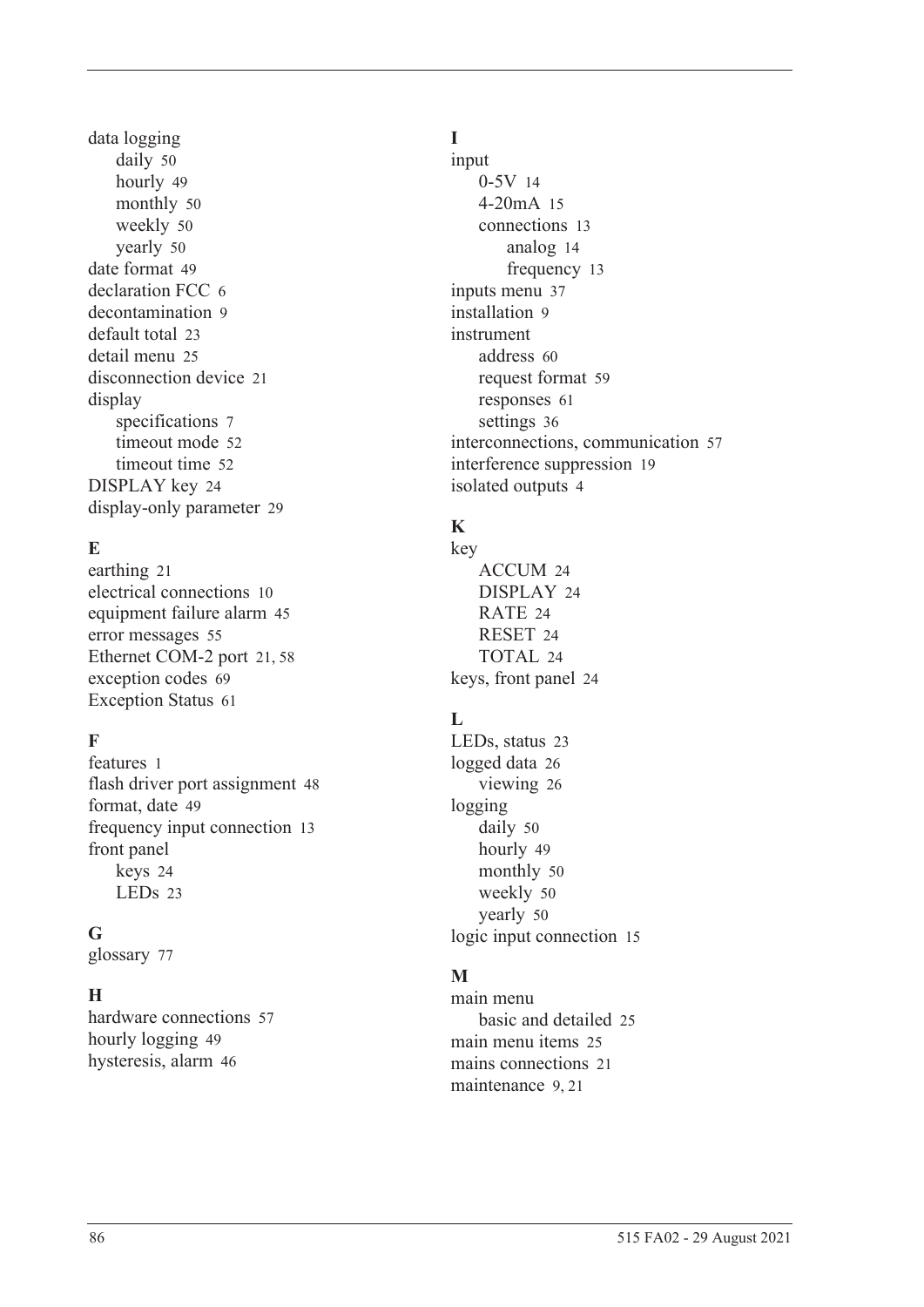menu alarm[s 45](#page-54-3) calibratio[n 34](#page-43-0) comms [47](#page-56-2) input[s 37](#page-46-0) output[s 43](#page-52-0) params [37](#page-46-1) setu[p 51](#page-60-0) test [54](#page-63-0) tm/lo[g 48](#page-57-4) unit[s 36](#page-45-1) messages erro[r 55](#page-64-1) syste[m 55](#page-64-2) warnin[g 56](#page-65-0) Modbus data forma[t 48](#page-57-5) Modbus RTU protoco[l 65](#page-74-0) mode calculation [1](#page-11-0) display timeou[t 52](#page-61-0) normal operatio[n 23](#page-32-2) operatio[n 1](#page-11-0) set calibration [30](#page-39-0) view calibration [30](#page-39-1) model number[s 79](#page-88-1) monthly logging [50](#page-59-1) mountin[g 9](#page-18-2)

# **N**

negative flow [5](#page-14-1) normal operatio[n 23](#page-32-2) number mode[l 79](#page-88-1) seria[l 28](#page-37-1)

# **O**

operation, norma[l 23](#page-32-2) output connection[s 16](#page-25-1) 4-20m[A 16](#page-25-0) puls[e 17](#page-26-0) pulse facto[r 44](#page-53-0) outputs men[u 43](#page-52-0)

# **P**

panel LED[s 23](#page-32-1) mountin[g 9](#page-18-2) rear [10](#page-19-0)

parameter CAL switch-protected [29](#page-38-0) display-only [29](#page-38-1) not visibl[e 29](#page-38-2) password-protected [29](#page-38-3) programmable [29](#page-38-4) parameters men[u 37](#page-46-1) parity bit [47](#page-56-3) password-protected parameter [29](#page-38-3) peak flowrate[s 26](#page-35-2) port assignment, flash driver [48](#page-57-3) COM-1 RS-232 [20,](#page-29-1) [47](#page-56-4) COM-2 Ethernet [21,](#page-30-3) [58](#page-67-1) COM-2 RS-485 [20,](#page-29-2) [47](#page-56-5) COM-[3 47](#page-56-6) flash driver assignment [48](#page-57-3) power supply interruption [48](#page-57-1) printer data control [75](#page-84-0) error messages [75](#page-84-1) protocol [71](#page-80-1) report types [71](#page-80-2) printer type[s 71](#page-80-3) printout configuration repor[t 33](#page-42-2) printouts individual logs [73](#page-82-0) live data [72](#page-81-0) log report [73](#page-82-1) type[s 72](#page-81-1) product number codes [79](#page-88-0) Program Manager [33](#page-42-1) programmable parameter [29](#page-38-4) protocol ASCI[I 59](#page-68-0) communication [59](#page-68-1) Modbus RT[U 65](#page-74-0) printer [71](#page-80-1) pulse factor, output [44](#page-53-0) pulse output [17](#page-26-0)

# **R**

RATE key [24](#page-33-3) real-time cloc[k 48](#page-57-2) rear panel [10](#page-19-0) relay output[s 4](#page-13-2) relays, alarm [45](#page-54-1)